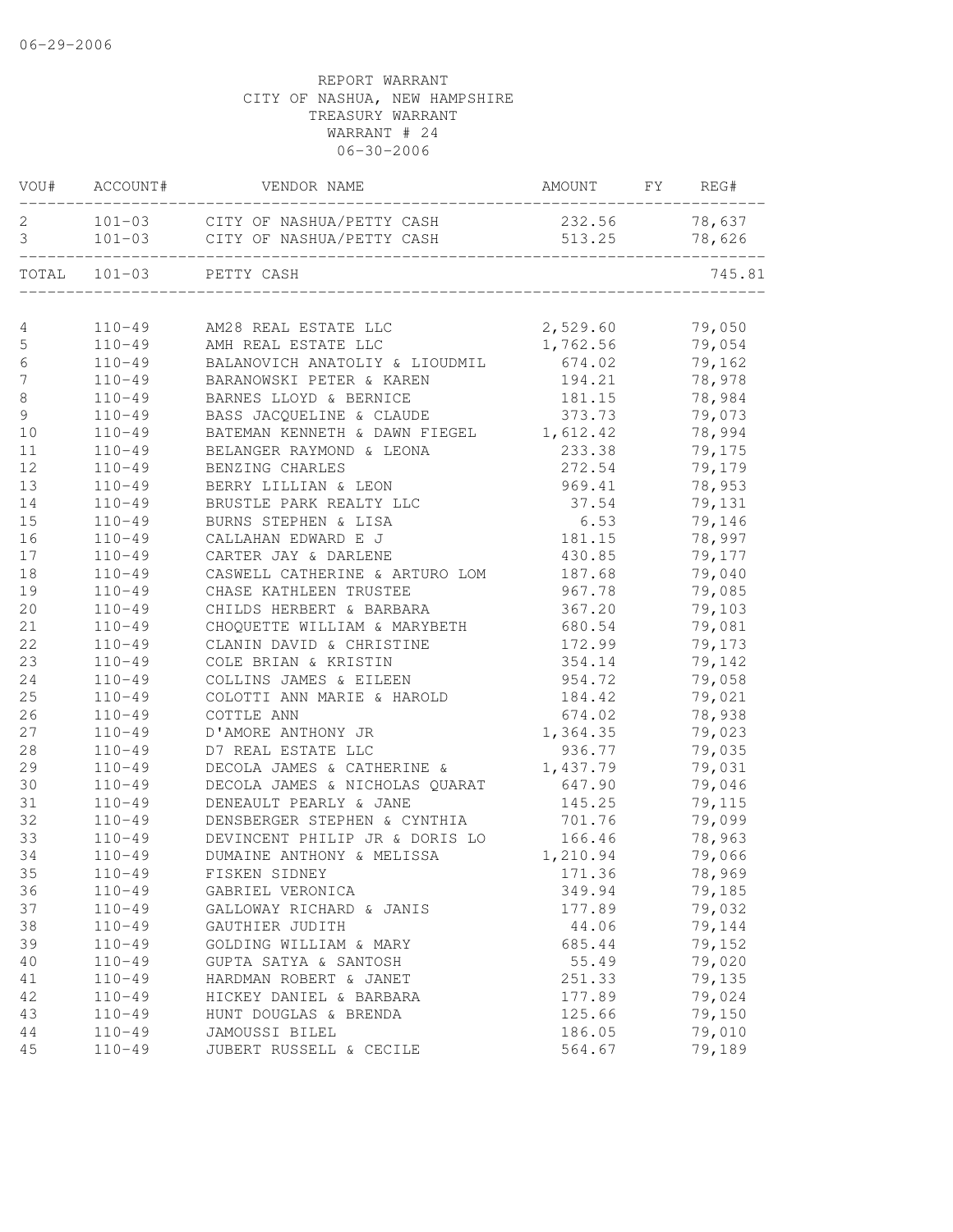| VOU# | ACCOUNT#   | VENDOR NAME                             | AMOUNT    | FΥ | REG#   |
|------|------------|-----------------------------------------|-----------|----|--------|
| 46   |            | 110-49 KALOSKY DANIEL & LORIE           | 659.33    |    | 78,933 |
| 47   |            | 110-49 KAMAN TERRY & NANCY              | 166.46    |    | 79,044 |
| 48   | $110 - 49$ | KELLEY CLAIRE                           | 687.07    |    | 78,941 |
| 49   | $110 - 49$ | KING BLAIR & KATHLEEN                   | 675.65    |    | 79,180 |
| 50   | $110 - 49$ | KLACKLE BRAD & TAMMY                    | 669.12    |    | 79,191 |
| 51   | $110 - 49$ | KOECHEL WOLFGANG & INGEBORG             | 179.52    |    | 79,001 |
| 52   | $110 - 49$ | LADD PETER & DONNA                      | 959.62    |    | 79,096 |
| 53   | $110 - 49$ | LAROCHE COLETTE                         | 182.78    |    | 79,007 |
| 54   | $110 - 49$ | LAVOIE RONALD & JOANNE                  | 223.58    |    | 78,945 |
| 55   | $110 - 49$ | LEWIS MARGARET                          | 954.72    |    | 79,055 |
| 56   | $110 - 49$ | LONES THOMAS & PAULINE                  | 249.70    |    | 79,133 |
| 57   | $110 - 49$ | MANOLEROS HEIDI                         | 21.22     |    | 79,120 |
| 58   | $110 - 49$ | MCCULLOCH MARK W                        | 24.48     |    | 79,047 |
| 59   | $110 - 49$ | MCGRATH JOYCE                           | 179.52    |    | 78,990 |
| 60   | $110 - 49$ | MENA LUIS & ELIZABETH                   | 93.02     |    | 79,164 |
| 61   | $110 - 49$ | MILLER EDWARD & REBECCA                 | 231.74    |    | 79,027 |
| 62   | $110 - 49$ | MORIN ROBERT & THERESA                  | 483.07    |    | 79,039 |
| 63   | $110 - 49$ | NASHUA CANAL ASSOC LP                   | 430.85    |    | 79,167 |
| 64   | $110 - 49$ | NASHUA CLOCKTOWER HOUSING               | 9,880.13  |    | 79,169 |
| 65   | $110 - 49$ | NASHUA PLAZA HOUSING ASSOC 33,707.33    |           |    | 79,171 |
| 66   | $110 - 49$ | NEWMAN JOHN & JOAN                      | 184.42    |    | 79,014 |
| 67   | $110 - 49$ | NORTON PATTY                            | 190.94    |    | 78,972 |
| 68   | $110 - 49$ | OBERT DANIEL & JENNIFER                 | 230.11    |    | 79,187 |
| 69   | $110 - 49$ | PARMENTER DONALD & ANN                  | 109.34    |    | 79,148 |
| 70   | $110 - 49$ | PETAKOV DRAGAN & IZOLDA                 | 73.44     |    | 79,158 |
| 71   | $110 - 49$ | PETERSEN M JO-ANNE                      | 636.48    |    | 79,107 |
| 72   | $110 - 49$ | PIETUCH GENEVIEVE                       | 2,219.52  |    | 79,110 |
| 73   | $110 - 49$ | PIWOWARSKI GERMAINE                     | 53.86     |    | 79,113 |
| 74   | $110 - 49$ | QUICK NANCY & WILLIAM                   | 496.13    |    | 79,182 |
| 75   | $110 - 49$ | REYNOLDS COMELLA                        | 181.15    |    | 79,004 |
| 76   | $110 - 49$ | RICHARD DONALD & SANDRA                 | 698.50    |    | 79,092 |
| 77   | $110 - 49$ | ROBERTS JOSEPH & DONALD JOHANS 2,545.92 |           |    | 79,013 |
| 78   | $110 - 49$ | ROBINSON NANCY                          | 194.21    |    | 78,975 |
| 79   | $110 - 49$ | ROY THERESA                             | 357.41    |    | 79,117 |
| 80   | $110 - 49$ | SAM HOSPITALITY CORP                    | 19,536.67 |    | 79,061 |
| 81   | $110 - 49$ | SEIDEL CARL                             | 882.91    |    | 79,156 |
| 82   | $110 - 49$ | SEQUEL DEVELOPMENT LLC                  | 3,645.89  |    | 79,062 |
| 83   | $110 - 49$ | SHIDERLY LEE ROY                        | 667.49    |    | 79,065 |
| 84   | $110 - 49$ | SIROIS ANNE                             | 295.39    |    | 79,122 |
| 85   | $110 - 49$ | SPIROU CHARLES & PATRICIA               | 523.87    |    | 79,128 |
| 86   | $110 - 49$ | ST LAURENT GEORGE & JACQUELINE          | 127.30    |    | 79,124 |
| 87   | $110 - 49$ | STEMAN EARL & MARY                      | 174.62    |    | 79,017 |
| 88   | $110 - 49$ | SULLIVAN LAWRENCE & RUTH                | 961.25    |    | 78,960 |
| 89   | $110 - 49$ | SURETTE WALTER & LINDA                  | 187.68    |    | 78,981 |
| 90   | $110 - 49$ | THEBODEAU MARTHA                        | 367.20    |    | 79,154 |
| 91   | $110 - 49$ | TRUST ALBEN                             | 967.78    |    | 79,051 |
| 92   | $110 - 49$ | VANGOS VICTORIA                         | 349.25    |    | 79,126 |
| 93   | $110 - 49$ | VIGEANT PAUL & RITA                     | 971.04    |    | 78,948 |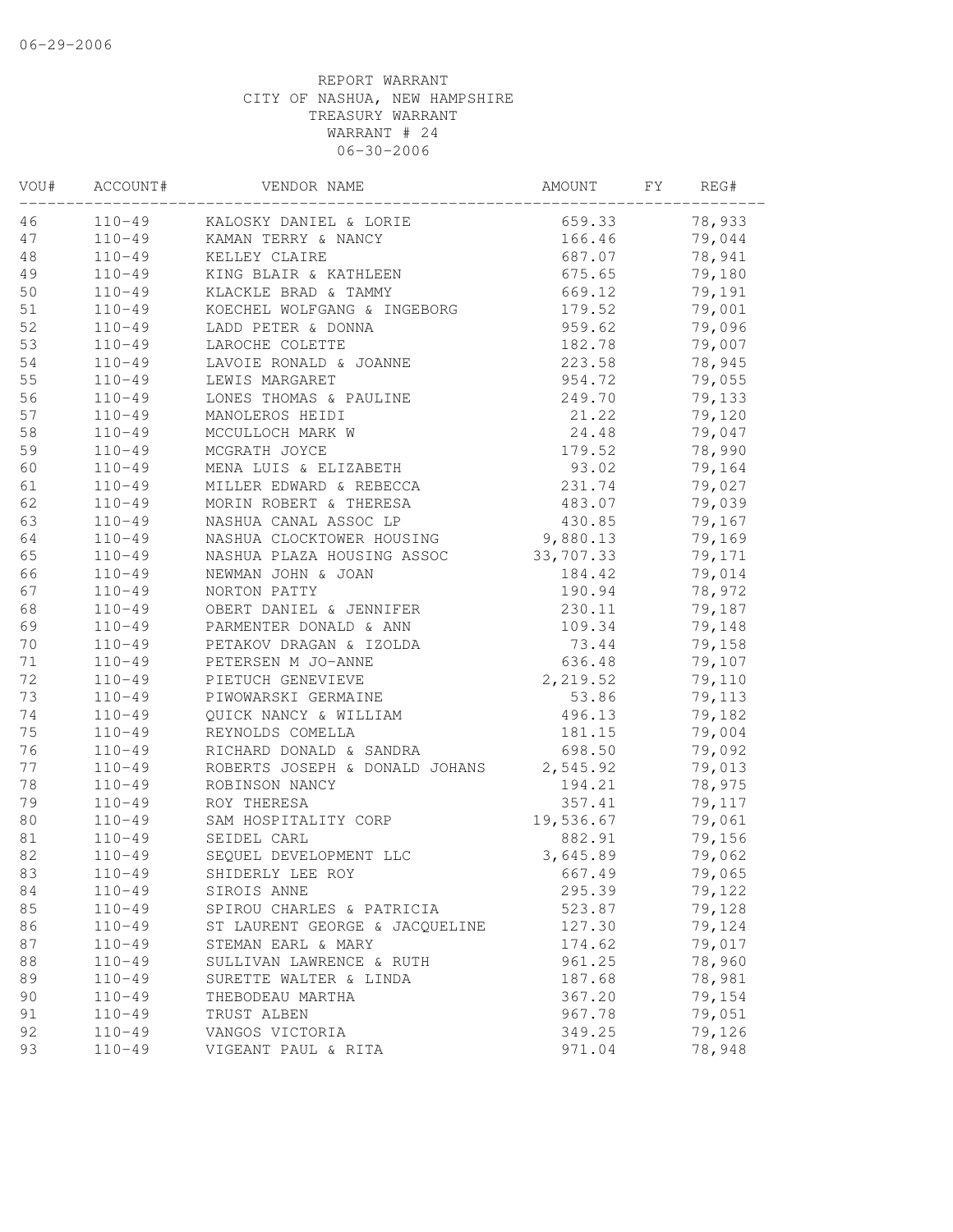| VOU#                 | ACCOUNT#                                             | VENDOR NAME                                                                                     | <b>AMOUNT</b>                          | FY. | REG#                                 |
|----------------------|------------------------------------------------------|-------------------------------------------------------------------------------------------------|----------------------------------------|-----|--------------------------------------|
| 94<br>95<br>96<br>97 | $110 - 49$<br>$110 - 49$<br>$110 - 49$<br>$110 - 49$ | W R N REAL ESTATE LLC<br>WHEELER JEFFREY & SUZANNE<br>WILSON CAROL<br>WOODWARD ONE FAMILY TRUST | 4,412.93<br>184.42<br>184.42<br>948.19 |     | 79,016<br>79,036<br>78,966<br>79,077 |
| 98                   | $110 - 49$                                           | WRN II REAL ESTATE LLC                                                                          | 3,618.14                               |     | 79,043                               |
| 99<br>100            | $110 - 49$<br>$110 - 49$                             | YOUNG MARLIN & RUTH<br>ZHU AIYUN                                                                | 83.23<br>812.74                        |     | 79,069<br>79,160                     |
| TOTAL                | $110 - 49$                                           | PROPERTY TAX RECEIVABLE 2005                                                                    |                                        |     | 122, 136.33                          |
| 101                  | $151 - 15$                                           | CAMERON ALLEN                                                                                   | 30.00                                  |     | 79,161                               |
| TOTAL                | $151 - 15$                                           | A/R LEASED PARKING SPACES                                                                       |                                        |     | 30.00                                |
| 102                  | $151 - 23$                                           | PENNICHUCK WATER                                                                                | 12.49                                  |     | 79,692                               |
| 103                  | $151 - 23$                                           | PUBLIC SERVICE OF NH                                                                            | 140.33                                 |     | 79,741                               |
| TOTAL                | $151 - 23$                                           | A/R-VERMONT TRANSIT UTILITIES                                                                   |                                        |     | 152.82                               |
| 104                  | $170 - 00$                                           | CORPORATE EXPRESS INC                                                                           | 216.50                                 |     | 78,926                               |
| TOTAL                | $170 - 00$                                           | INVENTORY OF SUPPLIES                                                                           |                                        |     | 216.50                               |
| 105                  | $176 - 06$                                           | PITNEY BOWES                                                                                    | 9,000.00                               |     | 79,620                               |
| TOTAL                | $176 - 06$                                           | POSTAGE METER                                                                                   |                                        |     | 9,000.00                             |
| 106                  | $214 - 1$                                            | NH RETIREMENT SYSTEM                                                                            | 194, 925.30                            |     | 444                                  |
| TOTAL                | $214 - 1$                                            | PENSION 1                                                                                       |                                        |     | 194, 925.30                          |
| 106                  | $214 - 2$                                            | NH RETIREMENT SYSTEM                                                                            | 82,056.02                              |     | 444                                  |
| TOTAL                | $214 - 2$                                            | PENSION 2                                                                                       |                                        |     | 82,056.02                            |
|                      |                                                      | 106 214-4 NH RETIREMENT SYSTEM                                                                  | 89,066.58 444                          |     |                                      |
|                      |                                                      | TOTAL 214-4 PENSION 4 - POLICE                                                                  |                                        |     | 89,066.58                            |
| 106                  |                                                      | 214-5 NH RETIREMENT SYSTEM                                                                      | 86,981.81                              |     | 444                                  |
|                      |                                                      | TOTAL 214-5 PENSION 4 - FIRE                                                                    |                                        |     | 86,981.81                            |
| 106                  |                                                      | 214-8 NH RETIREMENT SYSTEM                                                                      | 1,955.98                               |     | 444                                  |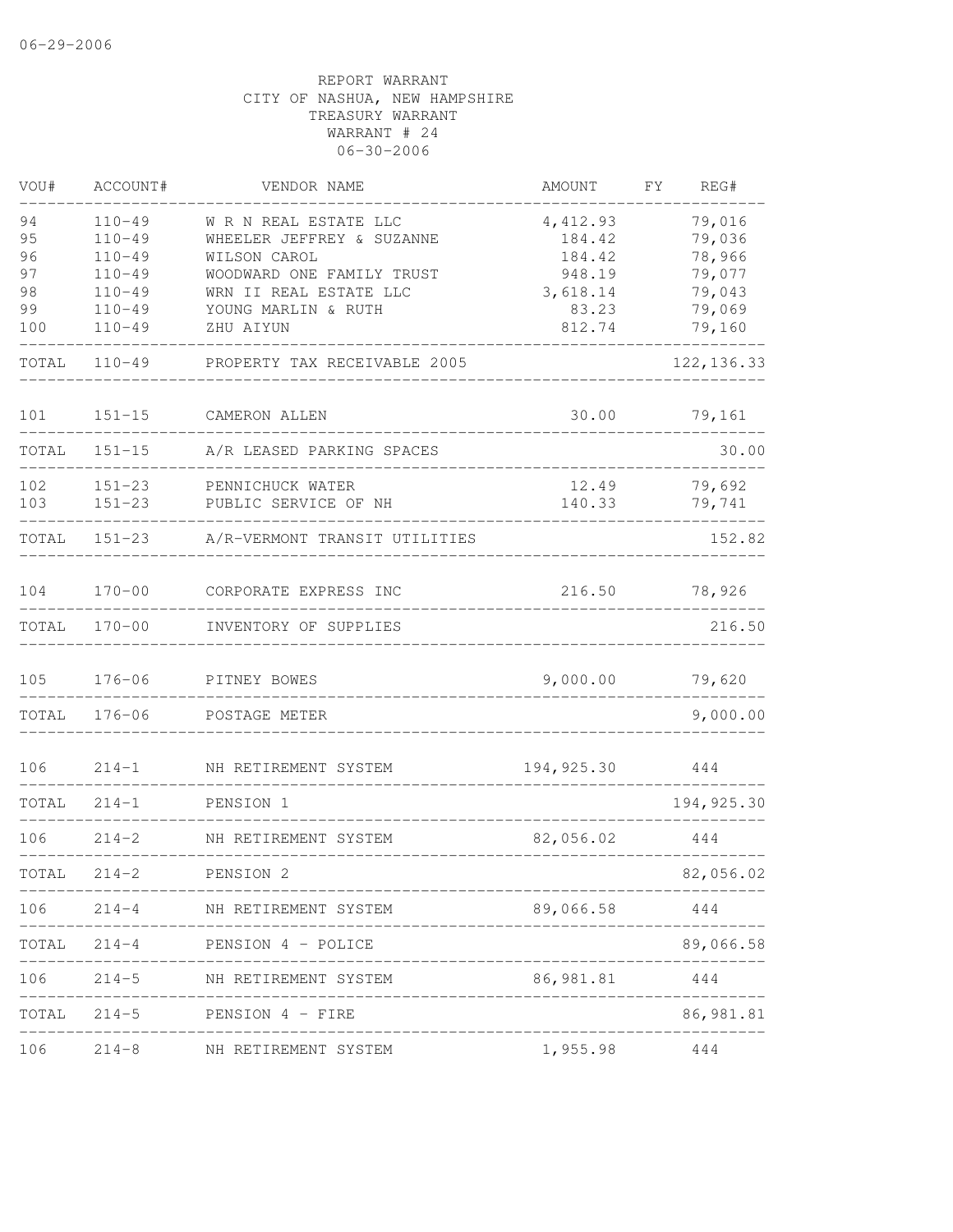| VOU#                                          | ACCOUNT#                                                                         | VENDOR NAME                                                                                                                        | <b>AMOUNT</b>                                                            | FY | REG#                                                               |
|-----------------------------------------------|----------------------------------------------------------------------------------|------------------------------------------------------------------------------------------------------------------------------------|--------------------------------------------------------------------------|----|--------------------------------------------------------------------|
| TOTAL                                         | $214 - 8$                                                                        | PENSION 8                                                                                                                          |                                                                          |    | 1,955.98                                                           |
| 107<br>108                                    | 214-BD<br>$214 - BD$                                                             | FEDERAL RESERVE BANK OF CLEVEL<br>FEDERAL RESERVE BANK OF CLEVEL                                                                   | 200.00<br>300.00                                                         |    | 78,631<br>78,636                                                   |
| TOTAL                                         | $214 - BD$                                                                       | BONDS DEDUCTION                                                                                                                    |                                                                          |    | 500.00                                                             |
| 109<br>110                                    | $214 - BH$<br>$214 - BH$                                                         | PICARILLO KATHLEEN<br>ZEMAN BEVERLY                                                                                                | 940.87<br>80.15                                                          |    | 79,048<br>79,159                                                   |
| TOTAL                                         | 214-BH                                                                           | BLUE/CROSS HMO- CITY                                                                                                               |                                                                          |    | 1,021.02                                                           |
| 111<br>112<br>113<br>114<br>115<br>116<br>117 | $214 - DC$<br>$214-DC$<br>$214-DC$<br>$214-DC$<br>214-DC<br>$214-DC$<br>$214-DC$ | COSTANTINI SHELLEY<br>DAVIS KRISTEN<br>DELANEY AMANDA<br>LEWIS CATHERINE<br>PARADIS KELLEY I<br>PERAULT DAVID<br>STANIUM MICHAEL A | 2,250.00<br>1,346.17<br>192.31<br>924.00<br>2,500.03<br>849.20<br>375.00 |    | 78,713<br>78,854<br>78,857<br>78,888<br>78,772<br>78,825<br>79,271 |
| TOTAL                                         | $214-DC$                                                                         | DEPENDENT CARE DEDUCTION                                                                                                           |                                                                          |    | 8,436.71                                                           |
| 118                                           | $214-FS$                                                                         | BENEFIT STRATEGIES INC                                                                                                             | 23, 451.38                                                               |    | 452                                                                |
| TOTAL                                         | $214-FS$                                                                         | FLEXIBLE SPENDING ACCOUNT -                                                                                                        |                                                                          |    | 23, 451.38                                                         |
| 119                                           | $214 - K$                                                                        | CHASE INSURANCE                                                                                                                    | 137.30                                                                   |    | 451                                                                |
| TOTAL                                         | $214 - K$                                                                        | KEMPER TERM LIFE INSURANCE                                                                                                         |                                                                          |    | 137.30                                                             |
| 120                                           | $214 - W$                                                                        | BOSTON MUTUAL LIFE INSURANCE                                                                                                       | 14,392.02                                                                |    | 456                                                                |
| TOTAL                                         | $214 - W$                                                                        | WHOLE LIFE DEDUCTION                                                                                                               |                                                                          |    | 14,392.02                                                          |
| 185,83<br>185,83                              | $287 - 00$<br>$287 - 00$                                                         | KHAN NAZMUL<br>PRADAN AMARISH                                                                                                      | 150.00<br>150.00                                                         |    | 79,573<br>79,571                                                   |
| TOTAL                                         | $287 - 00$                                                                       | SCHL- PLAYPALS SUSPENSE ACC'T                                                                                                      |                                                                          |    | 300.00                                                             |

06-29-2006

### REPORT 1WARRANT CITY OF NASHUA, NEW HAMPSHIRE TREASURY WARRANT WARRANT # 24 06-30-2006

--------------------------------------------------------------------------------

| VOU# | ACCOUNT#                     | VENDOR NAME                              | AMOUNT   | FY | REG#   |
|------|------------------------------|------------------------------------------|----------|----|--------|
|      | 185,834 3047-49075 COPY SHOP |                                          | 1,840.00 |    | 78,829 |
|      |                              | 185,835 3047-49075 ELLIS JEANNETTE       | 60.08    |    | 79,478 |
|      |                              | 185,836 3047-49075 HUDSON TROPHY COMPANY | 250.00   |    | 78,915 |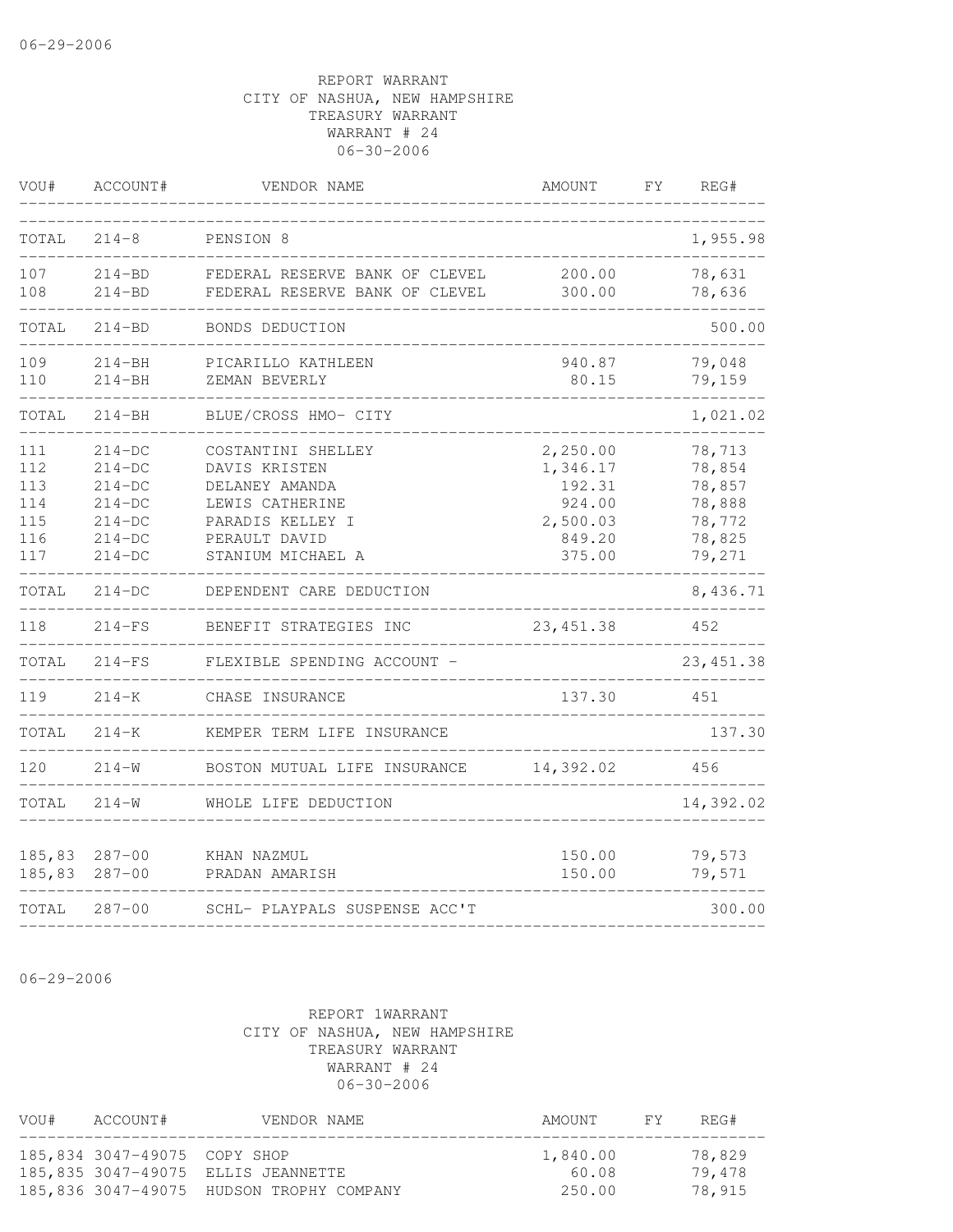|       |           | 185,837 3047-49075 STAPLES BUSINESS ADVANTAGE<br>185,838 3047-49075 WALMART COMMUNITY<br>185,839 3047-49075 YOUTH COUNCIL (THE)<br>185,840 3047-91040 FIRST STUDENT INC | 1,273.90<br>66.38<br>50.00<br>281.56 | 79,232<br>79,770<br>78,689<br>79,397 |
|-------|-----------|-------------------------------------------------------------------------------------------------------------------------------------------------------------------------|--------------------------------------|--------------------------------------|
| TOTAL | 304       | ALTERNATIVE SCHOOL                                                                                                                                                      | _________________________            | 3,821.92                             |
|       |           |                                                                                                                                                                         |                                      |                                      |
|       |           | 185,841 3049-49050 SCHOLASTIC INCORPORATED 196.20 79,605                                                                                                                |                                      |                                      |
| TOTAL | 304       | WALKER FUND NHCF BIRCH HILL                                                                                                                                             |                                      | 196.20                               |
| 121   | 308-83010 | ANTHEM BLUE CROSS BLUE SHIELD 80,162.17                                                                                                                                 |                                      | 453                                  |
| 121   | 308-83011 | ANTHEM BLUE CROSS BLUE SHIELD                                                                                                                                           | 5,932.81                             | 453                                  |
| 121   | 308-83012 | ANTHEM BLUE CROSS BLUE SHIELD 245, 194.46                                                                                                                               |                                      | 453                                  |
| 121   | 308-83013 | ANTHEM BLUE CROSS BLUE SHIELD                                                                                                                                           | 198,873.96                           | 453                                  |
| 122   | 308-83016 | HARVARD PILGRIM HEALTH CARE                                                                                                                                             | 26,061.02                            | 455                                  |
| 123   | 308-83017 | ASG RISK MANAGEMENT INC                                                                                                                                                 | 31,903.37                            | 447                                  |
| 124   | 308-83017 | HARVARD PILGRIM HEALTH CARE                                                                                                                                             | 28,026.48                            | 455                                  |
| 125   | 308-83018 | ANTHEM BLUE CROSS BLUE SHIELD 94,488.33                                                                                                                                 |                                      | 453                                  |
| 125   | 308-83019 | ANTHEM BLUE CROSS BLUE SHIELD                                                                                                                                           | 94,415.19                            | 453                                  |
| 126   | 308-83020 | NORTHEAST DELTA                                                                                                                                                         | 55,833.55                            | 457                                  |
| 126   | 308-83021 | NORTHEAST DELTA                                                                                                                                                         | 14,527.51                            | 457                                  |
| 126   | 308-83022 | NORTHEAST DELTA                                                                                                                                                         | 116,054.80                           | 457                                  |
| 127   | 308-83030 | ITT HARTFORD                                                                                                                                                            | 15,554.18                            | 454                                  |
| 127   | 308-83031 | ITT HARTFORD                                                                                                                                                            | 20,462.47                            | 454                                  |
| 128   | 308-83051 | W/C<br>THIRD PARTY SOLUTIONS                                                                                                                                            | 342.41                               | 79,234                               |
| 129   | 308-83053 | APPLE NASHUA W/C                                                                                                                                                        | 441.00                               | 78,732                               |
| 130   | 308-83053 | ASSOCIATED RADIOLOGISTS PA<br>W/                                                                                                                                        | 85.00                                | 79,204                               |
| 131   | 308-83053 | FOUNDATION MEDICAL PARTNERS                                                                                                                                             | 88.00                                | 79,237                               |
| 132   | 308-83053 | FOUR SEASONS ORTHOPAEDIC CTR                                                                                                                                            | 259.00                               | 79,241                               |
| 133   | 308-83053 | GRANITE STATE NEUROSURGERY                                                                                                                                              | 27,325.50                            | 78,882                               |
| 134   | 308-83053 | GREATER NASHUA EMERGENCY PHYS                                                                                                                                           | 138.00                               | 79,230                               |
| 135   | 308-83053 | NASHUA ANESTHESIA PARTNERS<br>W                                                                                                                                         | 1,675.00                             | 79,248                               |
| 136   | 308-83053 | NASHUA RADIOLOGY PA<br>W/C                                                                                                                                              | 210.00                               | 79,205                               |
| 137   | 308-83053 | OCCUPATIONAL HEALTH CTRS SOUTH                                                                                                                                          | 1,726.92                             | 78,868                               |
| 138   | 308-83053 | PAIN SOLUTIONS PLLC                                                                                                                                                     | 140.00                               | 78,835                               |
| 139   | 308-83053 | SO NH REGIONAL MEDICAL CENTER                                                                                                                                           | 23,866.62                            | 79,206                               |
| 140   | 308-83053 | THIRD PARTY SOLUTIONS<br>W/C                                                                                                                                            | 251.05                               | 79,234                               |
| 141   | 308-83055 | DEVINE MILLIMET & BRANCH PA<br><b>M</b>                                                                                                                                 | 134.78                               | 79,209                               |
| 142   | 308-83055 | POLIVY KENNETH DR W/C                                                                                                                                                   | 595.00                               | 79,214                               |
| 143   | 308-83056 | HSM ELECTRONIC PROTECTION SERV 1,264.00                                                                                                                                 |                                      | 78,922                               |
| 144   | 308-83063 | USI NEW ENGLAND                                                                                                                                                         | 977.00                               | 446                                  |
| 145   | 308-83063 | USI NEW ENGLAND                                                                                                                                                         | 5,669.00                             | 448                                  |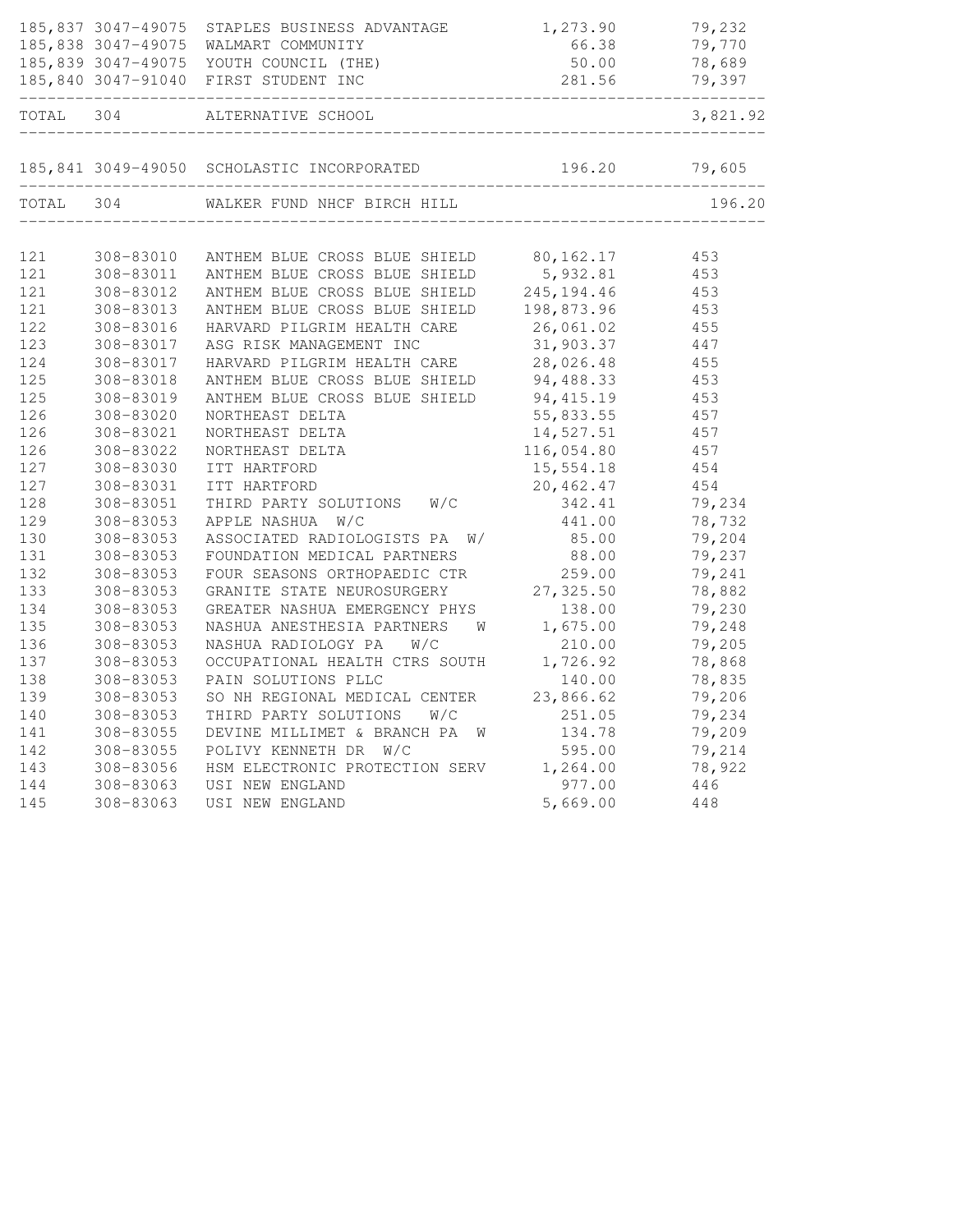| VOU#  | ACCOUNT#           | VENDOR NAME                    | AMOUNT     | FY | REG#         |
|-------|--------------------|--------------------------------|------------|----|--------------|
| 146   | 308-83064          | DOWNTOWN LINCOLN MERCURY INC   | 370.40     |    | 79,264       |
| 147   | 308-83064          | MINUTEMAN TRUCKS INC           | 2, 211.87  |    | 79,310       |
| 148   | 308-83064          | PSNH                           | 190.12     |    | 79,758       |
| 149   | 308-83064          | ST LAURENT COLLISION CENTER IN | 519.00     |    | 79,678       |
| 150   | 308-83064          | WILLIAMS ROBERT MR & MRS       | 208.00     |    | 78,991       |
| 151   | 308-83075          | DEVINE MILLIMET & BRANCH       | 614.47     |    | 78,910       |
| TOTAL | 308                | SRF - INSURANCE                |            |    | 1,096,792.44 |
|       |                    |                                |            |    |              |
|       | 185,842 3086-49050 | DEMCO INC                      | 23.14      |    | 78,756       |
|       | 185,843 3086-49050 | GREAT POTENTIAL PRESS          | 95.75      |    | 79,528       |
|       | 185,844 3086-49050 | PRO ED                         | 174.90     |    | 79,462       |
|       | 3086-82025         | NH RETIREMENT SYSTEM           | 377.17     |    | 444          |
|       | 3086-83006         | ANTHEM BLUE CROSS BLUE SHIELD  | 849.94     |    | 453          |
|       | 3086-83009         | NORTHEAST DELTA                | 79.99      |    | 457          |
|       | 3086-83031         | ITT HARTFORD                   | 17.08      |    | 454          |
| TOTAL | 308                | JAVITS GRANT PROGRAM           |            |    | 1,617.97     |
|       | 185,845 3097-41015 | STAPLES BUSINESS ADVANTAGE     | 84.56      |    | 79,232       |
|       | 185,846 3097-49075 | CENTRAL PAPER PRODUCTS CO      | 3,841.49   |    | 79,601       |
|       | 185,847 3097-49085 | COCA COLA                      | 2,492.70   |    | 79,376       |
|       | 185,848 3097-49085 | COSTA FRUIT & PRODUCE CO INC   | 8,382.74   |    | 79,618       |
|       | 185,849 3097-49085 | FANTINI BAKING CO., INC.       | 2,743.03   |    | 79,503       |
|       | 185,849 3097-49085 | FANTINI BAKING CO., INC.       | 186.53     |    | 79,504       |
|       | 185,850 3097-49085 | GARELICK FARMS-LYNN            | 13, 342.76 |    | 79,201       |
|       | 185,851 3097-49085 | GILL'S PIZZA CO.               | 16,897.05  |    | 79,468       |
|       | 185,852 3097-49085 | JACK'S PIZZA                   | 2,507.25   |    | 79,269       |
|       | 185,853 3097-49085 | M SAUNDERS INC                 | 3,976.78   |    | 79,443       |
|       | 185,853 3097-49085 | M SAUNDERS INC                 | 199.35     |    | 79,444       |
|       | 185,854 3097-49085 | NEW ENGLAND ICE CREAM          | 628.77     |    | 79,487       |
|       | 185,855 3097-64335 | NORTHEAST FOOD SVC EQUIPMENT & | 4,237.90   |    | 78,712       |
|       | 185,856 3097-707   | FARLEY, JENNIFER               | 65.75      |    | 79,543       |
|       | 185,857 3097-707   | KARAS SOLANGE                  | 6.45       |    | 79,555       |
|       | 185,858 3097-74092 | AFFILIATED HVAC SERVICES LLC   | 242.72     |    | 79,404       |
|       | 185,859 3097-74092 | HOBART CORP                    | 248.00     |    | 78,698       |
|       | 3097-82025         | NH RETIREMENT SYSTEM           | 3,659.69   |    | 444          |
|       | 3097-83006         | ANTHEM BLUE CROSS BLUE SHIELD  | 16,816.95  |    | 453          |
|       | 3097-83006         | HARVARD PILGRIM HEALTH CARE    | 5,850.66   |    | 455          |
|       | 3097-83009         | NORTHEAST DELTA                | 1,594.67   |    | 457          |
|       | 3097-83031         | ITT HARTFORD                   | 112.00     |    | 454          |
|       | 185,860 3097-91005 | SILVA RICHARD                  | 9.79       |    | 79,399       |
|       | 185,861 3097-91005 | STONE MONIKA                   | 62.43      |    | 79,334       |
|       | 185,862 3097-94005 | MARCOTTE ANGELA                | 85.00      |    | 79,383       |
|       | 185,863 3097-94005 | PIERPONT CAROL                 | 85.00      |    | 79,521       |
|       | 185,864 3097-94005 | SCHOOL NUTRITION ASSOCIATION   | 32.00      |    | 79,782       |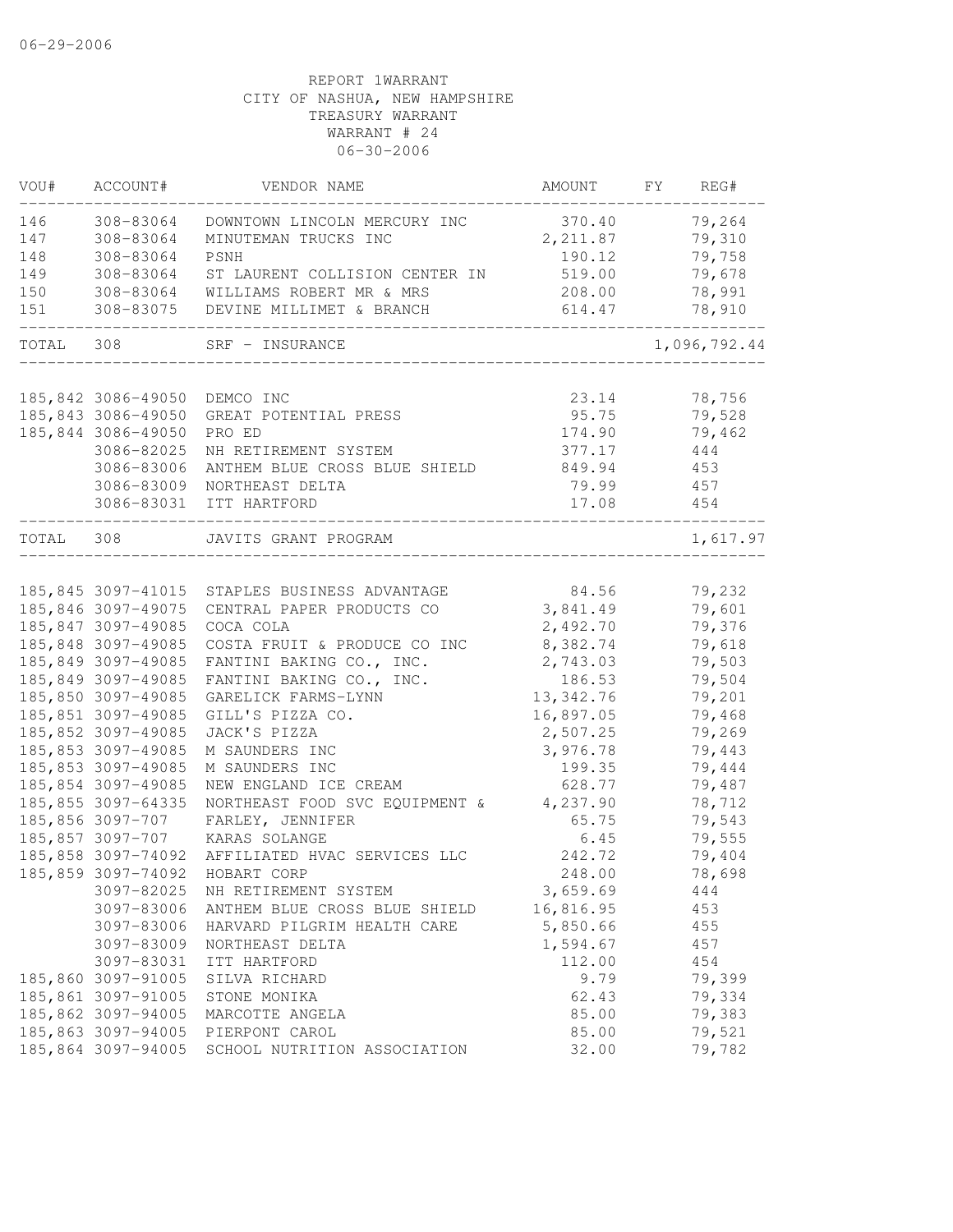| VOU#      | ACCOUNT#                     | VENDOR NAME                                 | AMOUNT                            | FY | REG#             |
|-----------|------------------------------|---------------------------------------------|-----------------------------------|----|------------------|
|           | 185,865 3097-94005 SNA OF NH |                                             | 130.00                            |    | 79,778           |
| TOTAL     | 309                          | SRF - FOOD SERVICES                         |                                   |    | 88,522.02        |
|           | 185,866 3117-78007 BEST FORD | 185,867 3117-78007 ONE STOP AUTO BODY       | 76.74<br>559.00                   |    | 78,677<br>79,385 |
|           |                              |                                             | _________________________         |    |                  |
| TOTAL 311 |                              | DRIVER'S EDUCATION                          |                                   |    | 635.74           |
|           | 185,868 3118-44005           | COPY SHOP<br>______________________________ | 146.50                            |    | 78,829           |
| TOTAL     | 311                          | SUMMER SCHOOL                               |                                   |    | 146.50           |
| 161       | 312-41015                    | CARDINAL TRACKING INC                       | 1,608.02                          |    | 78,867           |
| 162       | 312-43005                    | PRINTGRAPHICS OF MAINE                      | 427.51                            |    | 78,765           |
| 163       | 312-43005                    | UNITED PARCEL SERVICE                       | 22.74                             |    | 79,760           |
| 164       | $312 - 64045$                | CARDINAL TRACKING INC                       | 80.00                             |    | 78,867           |
| 165       | $312 - 705$                  | D & R TOWING INC                            | 170.00                            |    | 79,585           |
| 166       | $312 - 705$                  | DECELLES AUTO CLINIC INC                    | 145.00                            |    | 79,260           |
| 167       | $312 - 705$                  | ELMER KEVIN C                               | 10.00                             |    | 79,123           |
| 168       | $312 - 705$                  | GOODMAN MISTY                               | 125.00                            |    | 79,011           |
| 169       | $312 - 705$                  | HART PAMELA A                               | 20.00                             |    | 79,134           |
| 170       | $312 - 705$                  | J & I TAXI                                  | 10.00                             |    | 79,109           |
| 171       | $312 - 705$                  | MARTINS CARLA                               | 10.00                             |    | 79,125           |
| 172       | $312 - 705$                  | MORIN ANDREW L                              | 10.00                             |    | 79,132           |
| 173       | $312 - 705$                  | PARIKH DILIP R                              | 25.00                             |    | 79,136           |
| 174       | $312 - 705$                  | REYNOLDS ANDREA                             | 20.00                             |    | 79,114           |
| 175       | $312 - 705$                  | ROD'S AUTOMOTIVE/ROD MACINTYRE              | 1,185.00                          |    | 79,196           |
| 176       | $312 - 705$                  | TAVERAS JESUS M                             | 5.00                              |    | 79,119           |
| 177       | $312 - 705$                  | WRIGHT KAREN A                              | 10.00                             |    | 79,129           |
| TOTAL     | 312                          | SRF - FINANCIAL SERVICES                    |                                   |    | 3,883.27         |
|           | 185,869 3122-49050           | ACADEMY COMPUTER INC                        | 24.00                             |    | 79,354           |
|           |                              | 185,870 3122-49050 JOSTENS INC              | 166.06                            |    | 79,373           |
|           |                              | 185,871 3122-49050 PAPANICOLAU MICHELLE     | 101.12                            |    | 79,519           |
|           |                              | 185,871 3122-91040 PAPANICOLAU MICHELLE     | 41.78                             |    | 79,519           |
| TOTAL 312 |                              | ADULT ED/CONTINUING ED                      | _________________________________ |    | 332.96           |
|           |                              | 3245-82025 NH RETIREMENT SYSTEM             | 186.62                            |    | 444              |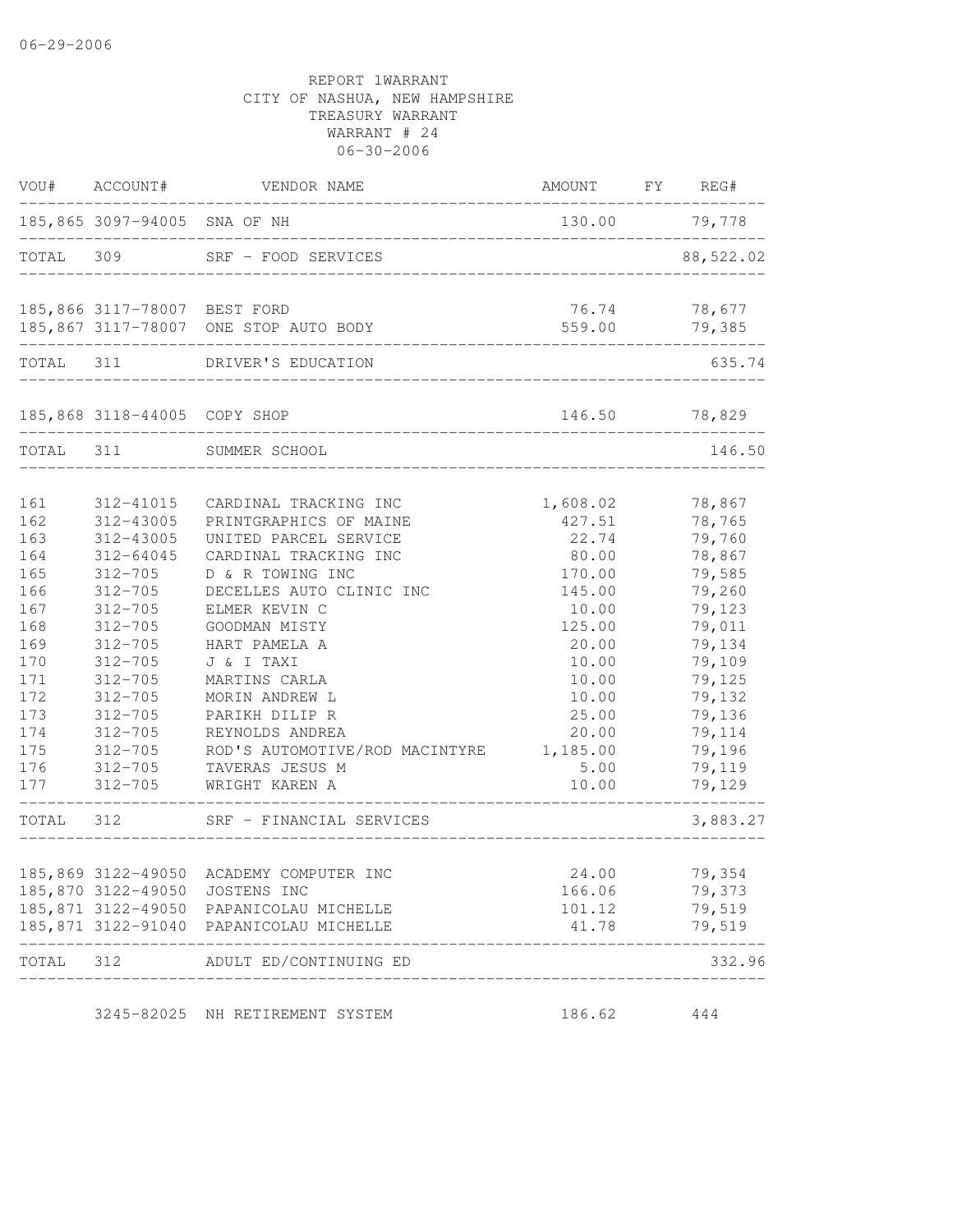|           | VOU# ACCOUNT#                 | VENDOR NAME                                 | AMOUNT       | FY REG#   |
|-----------|-------------------------------|---------------------------------------------|--------------|-----------|
| TOTAL 324 |                               | YOUTH SAFE HAVEN-PAL                        |              | 186.62    |
|           |                               | 185,872 3247-49075 NIXON CO INC             | 400.00       | 78,934    |
|           |                               | 185,873 3247-55005 FIRST STUDENT INC        | 2,138.66     | 79,407    |
|           | 185,874 3247-59130            | BALL WILLIAM                                | 124.00       | 78,763    |
|           | 185,875 3247-59130            | BENSON WILLIAM                              | 124.00       | 79,525    |
|           | 185,876 3247-59130            | DANIELS EDWARD W                            | 166.00       | 79,560    |
|           | 185,877 3247-59130            | HAMILTON CAROL                              | 124.00       | 79,505    |
|           | 185,878 3247-59130            | HOPKINS JOHN                                | 130.50       | 79,527    |
|           | 185,879 3247-59130            | LOO MEILING                                 | 238.00       | 79,526    |
|           | 185,880 3247-59130            | LUNN TIM                                    | 87.00        | 78,684    |
|           | 185,881 3247-59130            | MAES KEVIN                                  | 132.00       | 79,542    |
|           | 185,882 3247-59130            | MORISSETTE DAVE                             | 124.00       | 79,530    |
|           | 185,883 3247-59130            | PRESHER JIM                                 | 87.00        | 79,235    |
|           |                               | 185,884 3247-59130 SHANNON DAVID            | 124.00       | 79,523    |
|           | ----------------------------- | 185,885 3247-64192 COMLAX-TEAM SALES        | 144.00       | 79,551    |
| TOTAL 324 |                               | ATHLETICS-ENTERPRISE FUND                   |              | 4,143.16  |
| 179       | 331-01420                     | CASH                                        | 15,000.00    | 78,633    |
| 180       | 331-01430                     | DATA RADIO MGMT CO INC                      | 35.00        | 79,406    |
| 181       | 331-01430                     | NEXTEL COMMUNICATIONS                       | 338.04       | 79,698    |
| 182       | 331-31050                     | CINGULAR WIRELESS                           | 22.83        | 79,703    |
| 183       | 331-31050                     | VERIZON WIRELESS                            | 134.28       | 79,705    |
| 184       | 331-82025                     | NH RETIREMENT SYSTEM                        | 293.13       | 444       |
| 184       | 331-82030                     | NH RETIREMENT SYSTEM                        | 3,909.31 444 |           |
| 185       | 331-83006                     | HARVARD PILGRIM HEALTH CARE 1,097.00        |              | 455       |
| 186       |                               | 331-83009 NORTHEAST DELTA                   | 134.65       | 457       |
| TOTAL 331 |                               | SRF - POLICE DEPARTMENT                     |              | 20,964.24 |
|           |                               | 185,886 3316-49075 SCHOLASTIC BOOK FAIRS-14 | 130.75       | 79,550    |
| TOTAL 331 |                               | TITLE I SCHL IMPR-FES                       |              | 130.75    |
|           |                               | 187 332-705 STATE OF NH CRIMINAL RECORDS    | 135.00       | 78,627    |
| 188       |                               | 332-705 STATE OF NH DMV                     | 90.00        | 78,628    |
| TOTAL 332 |                               | SRF - FIRE DEPARTMENT                       |              | 225.00    |
|           |                               | 185,887 3346-49075 EATON FRANNA             | 58.22        | 79,475    |
|           |                               | 185,888 3346-49075 LINGUISYSTEMS INC        | 125.85       | 79,371    |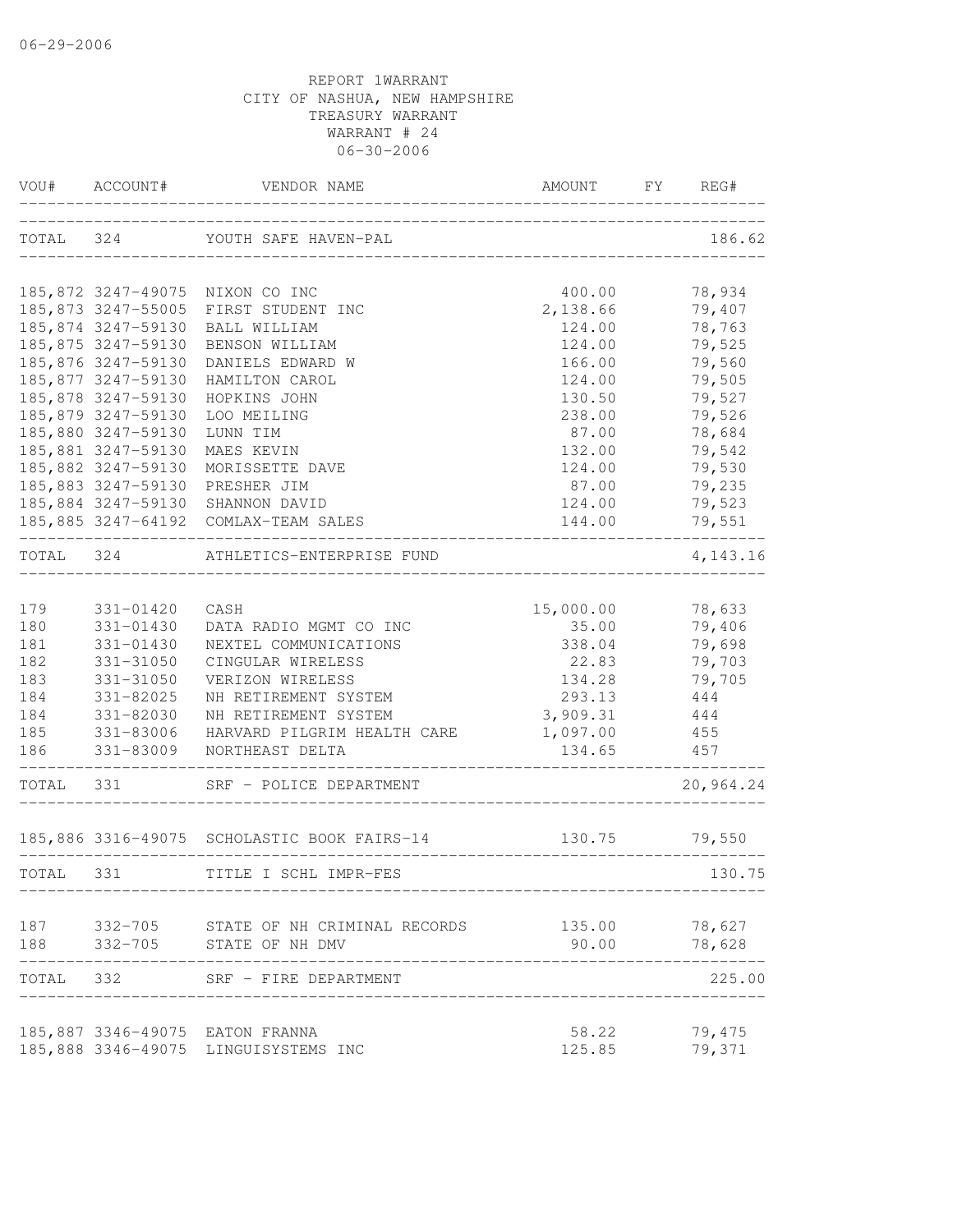|            |                                  | VOU# ACCOUNT# VENDOR NAME                                  | AMOUNT FY REG#                |                  |
|------------|----------------------------------|------------------------------------------------------------|-------------------------------|------------------|
|            |                                  | 185,889 3346-49075 STAPLES BUSINESS ADVANTAGE 39.50 79,232 |                               |                  |
|            |                                  | TOTAL 334 TITLE I SCHL IMPRV AMHERST ST                    |                               | 223.57           |
|            |                                  | 185,890 3356-49050 HOUGHTON MIFFLIN GRT SOURCE             |                               | 79,599           |
|            |                                  | 185,891 3356-49050 PEARSON EDUCATION                       | $708.14$<br>1,963.67<br>28.40 | 79,456           |
|            | 185,892 3356-49075               | MOREHOUSE LINDA                                            |                               | 79,355           |
|            | 185,893 3356-49075               | STAPLES BUSINESS ADVANTAGE                                 | 157.15                        | 79,232           |
|            | 3356-82025                       | NH RETIREMENT SYSTEM                                       | 185.74                        | 444              |
|            | 3356-83006                       | HARVARD PILGRIM HEALTH CARE                                | 812.59                        | 455              |
|            | 3356-83009                       | NORTHEAST DELTA                                            | 80.23                         | 457              |
|            | 3356-83031                       | ITT HARTFORD                                               | 27.44                         | 454              |
|            | 185,894 3356-91040               | CORTEZ KIMBERLY                                            | 28.65                         | 79,572           |
|            |                                  | 185,895 3356-91040 MOREHOUSE LINDA                         | 34.15                         | 79,355           |
|            | -------------------------------- | 185,896 3356-91040 WILLIAMS DIANE                          |                               | $34.15$ $79,516$ |
|            |                                  | TOTAL 335 TITLE IB READ 1ST MT PLEASANT                    |                               | 4,060.31         |
|            |                                  | 185,897 3386-49075 STAPLES BUSINESS ADVANTAGE 38.65 79,232 |                               |                  |
|            |                                  | TOTAL 338 TITLE IV SDF YOUTH COUNCIL                       |                               | 38.65            |
|            |                                  |                                                            |                               |                  |
| 193        | 341-01460                        | NHTFWA                                                     | 210.00                        | 79,725           |
| 194        | 341-01943                        | MULCAHY SANDY                                              | 11.98                         | 79,301           |
| 195        | 341-01954                        | FORTIN-GAGE LTD.                                           | 45.95                         | 78,780           |
| 196        | 341-01966                        | COMMUNITY COUNCIL OF NASHUA NH 6,680.40                    |                               | 79,298           |
| 197        | 341-31015                        | VERIZON WIRELESS                                           | 68.46                         | 79,705           |
| 198        | 341-41015                        | ETKIND PAUL                                                | 398.57                        | 78,778           |
| 199<br>199 | 341-41015                        | MULCAHY SANDY<br>MULCAHY SANDY                             | 59.47                         | 79,301           |
| 200        | 341-43005<br>341-47015           | GLAXOSMITHKLINE PHARMACEUTICAL 6,480.00                    | 54.00                         | 79,301<br>79,724 |
| 201        | 341-53025                        | GRANOK ALEXANDER MD FACP                                   | 600.00                        | 78,754           |
| 202        | 341-91025                        | ARIAS DONNA                                                | 200.68                        | 78,921           |
| 203        | 341-91025                        | ETKIND PAUL                                                | 439.23                        | 78,778           |
| 204        | 341-94005                        | ACR CONFERENCE OFFICE                                      | 160.00                        | 79,727           |
| 205        | 341-94005                        | GRINLEY PAT                                                | 220.03                        | 79,141           |
| 206        | 341-94025                        | BISSELL NANCY                                              | 269.00                        | 79,285           |
| 207        | 341-94025                        | RIVIER COLLEGE                                             | 2,294.00                      | 79,706           |
| 208        | 341-94025                        | ST ANSELM COLLEGE                                          | 269.00                        | 79,731           |
| TOTAL      | 341                              | SRF - COMMUNITY SERVICES                                   |                               | 18,460.77        |
|            |                                  |                                                            |                               |                  |
| 209<br>210 | 342-01940<br>342-01940           | HANNAFORD<br>SHAW'S                                        | 1,260.00<br>1,270.00          | 79,622<br>79,621 |
|            |                                  |                                                            |                               |                  |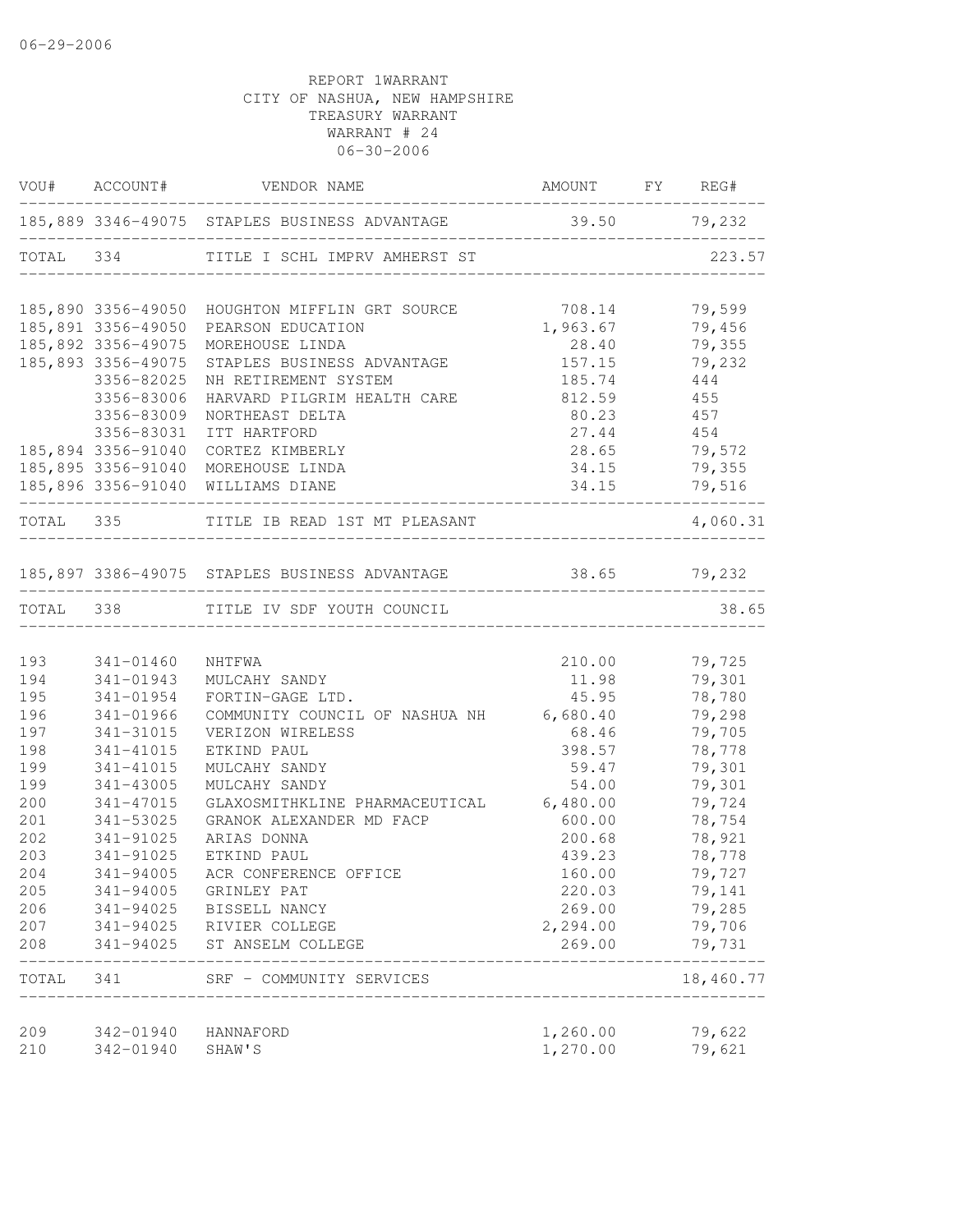| VOU#      | ACCOUNT#            | VENDOR NAME                                              | AMOUNT                     | FY | REG#     |
|-----------|---------------------|----------------------------------------------------------|----------------------------|----|----------|
| 211       | 342-01940           | WAL-MART                                                 | 1,270.00                   |    | 79,623   |
| 212       | 342-46030           | CRUZ LUIS                                                | 100.00                     |    | 78,924   |
| 213       | 342-46030           | MILLS KAREN                                              | 54.95                      |    | 78,827   |
| 214       | 342-47010           | TOTAL ACCESS GROUP INC                                   | 997.00                     |    | 78,843   |
| 215       | 342-47010           | WINGATES PHARMACY INC                                    | 8.00                       |    | 79,202   |
| 216       | 342-54035           | ETR ASSOCIATES                                           | 821.00                     |    | 79,714   |
| 217       | 342-91025           | CRUZ LUIS                                                | 24.64                      |    | 78,924   |
| 218       | 342-94005           | MATKOWSKY AL                                             | 795.00                     |    | 78,803   |
| 219       | 342-94005           | WENDT BETTY                                              | 1,990.76                   |    | 79,293   |
| 220       | 342-94005           | WESLEY-HORAN SARAH                                       | 77.58                      |    | 79,143   |
| 221       | 342-94025           | CARON CHRISTINE                                          | 67.99                      |    | 78,853   |
| TOTAL 342 |                     | SRF - COMMUNITY HEALTH                                   |                            |    | 8,736.92 |
|           |                     | 185,898 3436-53109 KIDS IN GEAR SAU#34                   | 2,291.12                   |    | 79,549   |
|           |                     | 185,899 3436-53109 NEW ENGLAND CENTER                    | 4,000.00                   |    | 79,781   |
|           |                     | 185,900 3436-53109 TOWLE TERRI                           | 725.38                     |    | 79,489   |
| TOTAL 343 |                     | TITLE IV 21ST CENT-QUAL.STAFF                            |                            |    | 7,016.50 |
|           |                     |                                                          |                            |    |          |
|           |                     | 185,901 3440-49075 BOYS & GIRLS CLUB OF GREATER N 320.00 |                            |    | 78,716   |
|           |                     | 185,902 3440-49075 MARKET BASKET                         | 154.84<br>________________ |    | 78,920   |
| TOTAL 344 |                     | AFTER SCHOOL PROGRAM                                     |                            |    | 474.84   |
|           |                     |                                                          |                            |    |          |
|           | 185,903 3446-49075  | AC MOORE INC                                             | 34.08                      |    | 79,419   |
|           | 185,904 3446-49075  | ALMEIDA SUSAN                                            | 136.56                     |    | 79,416   |
|           | 185,905 3446-49075  | GARELICK FARMS-LYNN                                      | 6.68                       |    | 79,201   |
|           | 185,906 3446-49075  | HARDING LARRY                                            | 16.72                      |    | 79,429   |
|           | 185,907 3446-49075  | JACK'S PIZZA                                             | 25.00                      |    | 79,269   |
|           | 185,908 3446-49075  | MARKET BASKET                                            | 212.20                     |    | 78,920   |
|           | 185,909 3446-49075  | NASHUA WALLPAPER & PAINT CO                              | 173.48                     |    | 78,918   |
|           | 185, 910 3446-49075 | PETTY CASH                                               | 39.01                      |    | 79,624   |
|           | 185, 911 3446-49075 | STAPLES BUSINESS ADVANTAGE                               | 338.16                     |    | 79,232   |
|           | 185, 912 3446-49075 | WALMART COMMUNITY                                        | 108.63                     |    | 79,770   |
|           | 185, 913 3446-53103 | MOYER KEVIN C                                            | 100.00                     |    | 79,534   |
|           | 185, 914 3446-53103 | NASHUA ADULT LEARNING CENTER                             | 8,534.00                   |    | 78,648   |
|           | 185, 915 3446-53103 | NASHUA YMCA                                              | 1,899.25                   |    | 79,412   |
|           | 185, 916 3446-55020 | FIRST STUDENT INC                                        | 1,620.00                   |    | 79,397   |
|           | 3446-82025          | NH RETIREMENT SYSTEM                                     | 786.61                     |    | 444      |
|           | 3446-83006          | ANTHEM BLUE CROSS BLUE SHIELD                            | 1,147.57                   |    | 453      |
|           | 3446-83009          | NORTHEAST DELTA                                          | 42.67                      |    | 457      |
|           | 3446-83031          | ITT HARTFORD                                             | 2.80                       |    | 454      |
|           | 185, 917 3446-91040 | CEPAITIS JOHN                                            | 462.56                     |    | 79,342   |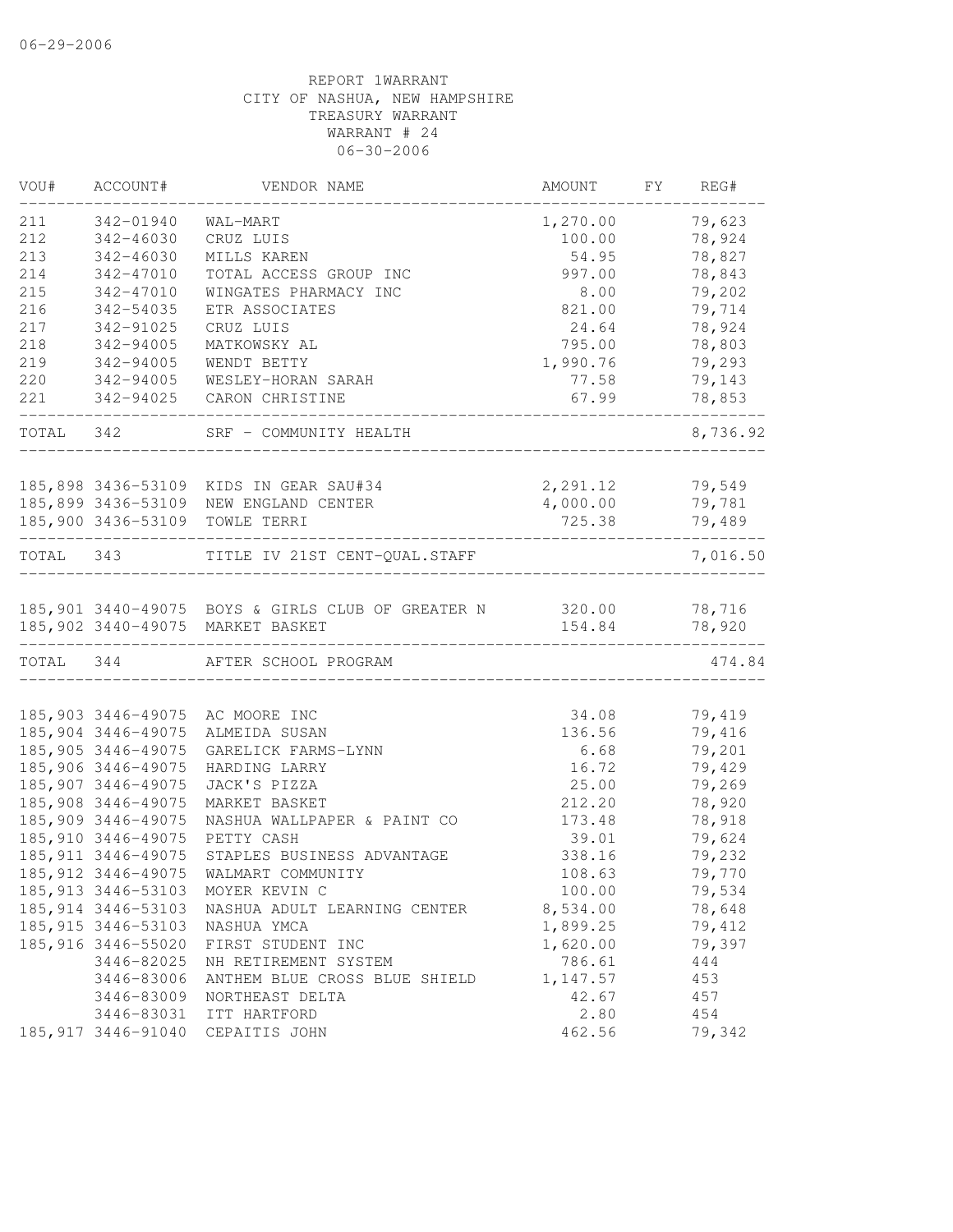|           |                     | VOU# ACCOUNT# VENDOR NAME                         | AMOUNT                             | FY REG#           |
|-----------|---------------------|---------------------------------------------------|------------------------------------|-------------------|
| TOTAL 344 |                     | TITLE IV SDF 21ST CENTURY                         | _________________________________  | 15,685.98         |
|           |                     | 185,918 3506-49075 STAPLES BUSINESS ADVANTAGE     | 154.68                             | 79,232            |
|           | 185,919 3506-53103  | YOUTH COUNCIL (THE)                               | 14,516.10                          | 78,689            |
|           | 3506-82025          | NH RETIREMENT SYSTEM                              | 1,494.09                           | 444               |
|           | 3506-83006          | ANTHEM BLUE CROSS BLUE SHIELD                     | 4,236.63                           | 453               |
|           | 3506-83006          | HARVARD PILGRIM HEALTH CARE                       | 2,722.19                           | 455               |
|           | 3506-83009          | NORTHEAST DELTA                                   | 1,129.47                           | 457               |
|           | 3506-83031          | ITT HARTFORD                                      | 141.96                             | 454               |
|           | 185,920 3506-91040  | CARNEGIE MELLON UNIVERSITY                        | 670.00                             | 79,548            |
|           | 185,921 3506-91040  | PHILLIPS EXETER ACADEMY                           | 2,475.00                           | 79,547            |
|           | 185,922 3506-91040  | ST JOHNSBURY ACADEMY                              | 1,095.00                           | 79,434            |
|           |                     | 185,923 3506-91040 UNH CONTINUING EDUCATION REGIS | 125.00                             | 79,739            |
| TOTAL 350 |                     | SUPPLEMENTARY PRGRM FOR CHILDR                    |                                    | 28,760.12         |
|           | 185, 924 3515-53102 | DISCOVERY EDUCATION                               | 13,200.00 79,501                   |                   |
|           | 3515-82025          | NH RETIREMENT SYSTEM                              | 221.22                             | 444               |
|           | 3515-83006          | ANTHEM BLUE CROSS BLUE SHIELD                     | 849.94                             | 453               |
|           | 3515-83009          | NORTHEAST DELTA                                   | 80.23                              | 457               |
|           | 3515-83031          | ITT HARTFORD                                      | 17.64                              | 454               |
|           |                     | TOTAL 351 TITLE IID ENHANCE ED THRU TECH          |                                    | 14,369.03         |
|           |                     | 185,925 3516-53102 MAROTTA MARY                   | 1,200.00 79,567                    |                   |
| TOTAL 351 |                     | TITLE IID ENHANCE ED THRU TECH                    |                                    | 1,200.00          |
|           |                     |                                                   |                                    |                   |
| 235       | 352-59020           | PAINTER SCOTT                                     | 94.98                              | 79,625            |
| 236       | 352-59050           | EVANS DICK                                        | 90.00                              | 78,692            |
| 237       | 352-59050           | MELANSON DENNIS                                   | 90.00                              | 78,680            |
| 238       | 352-59050           | NICHOLSON MORRIS                                  | 90.00                              | 78,802            |
| 239       | 352-59050           | RICE CHRIS                                        | 1,047.00                           | 79,170            |
| 240       |                     | 352-705 BENNETT JEAN                              | 85.00                              | 79,370            |
| 241       |                     | 352-705 DELLAGATTA LISA                           | 65.00                              | 79,104            |
| 242       |                     | 352-705 GREEN DEBORAH                             | 205.00                             | 79,108            |
| 243       | $352 - 705$         | HOWELL WALTERS ALICE                              | 85.00                              | 78,959<br>------- |
| TOTAL 352 |                     | SRF - PARKS AND RECREATION                        | __________________________________ | 1,851.98          |
|           |                     | 185,926 3556-49075 WALMART COMMUNITY              | 29.26                              | 79,770            |
|           |                     | 3556-82025 NH RETIREMENT SYSTEM                   | 341.87                             | 444               |
|           |                     |                                                   |                                    |                   |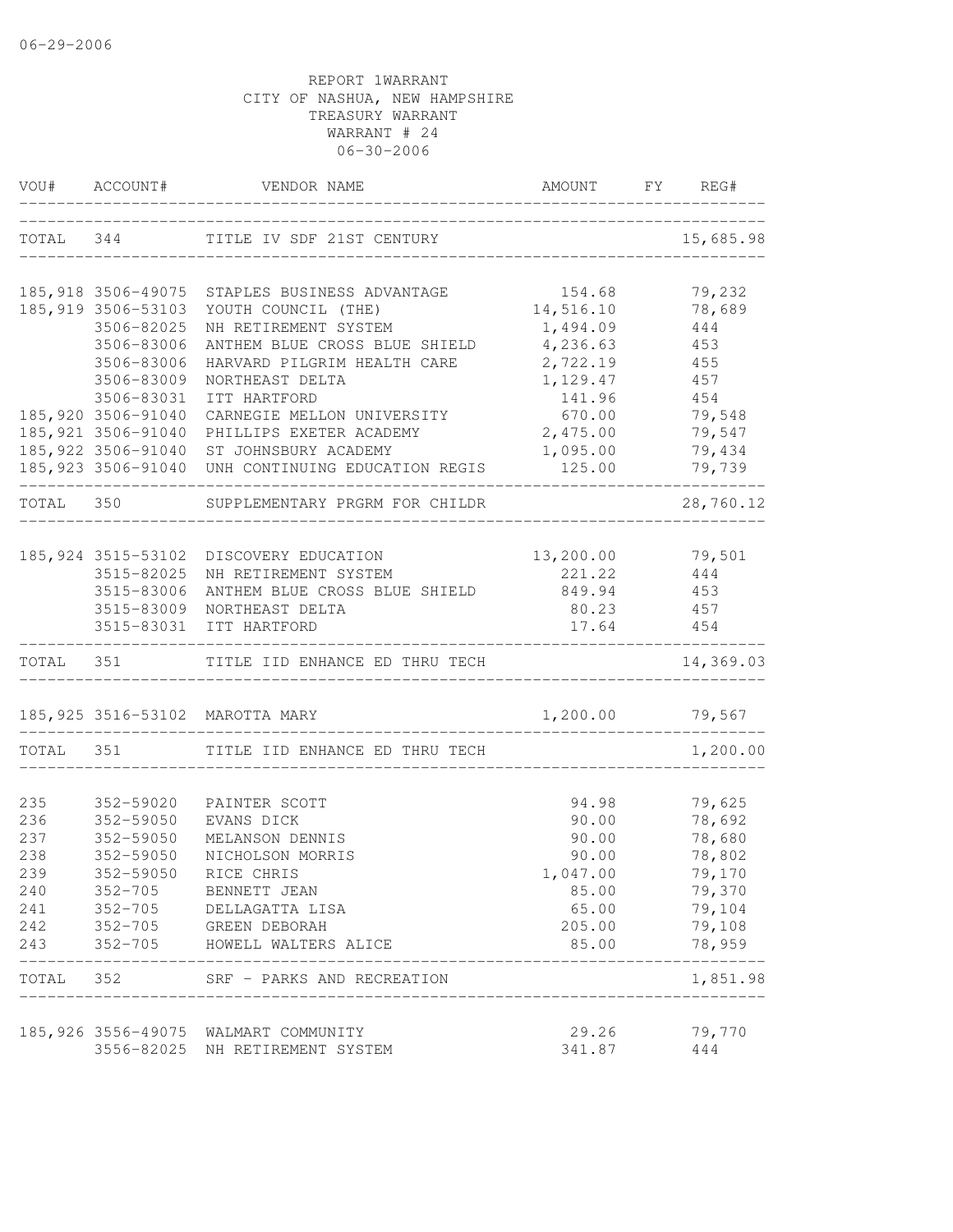|            | VOU# ACCOUNT#          | VENDOR NAME                                                | AMOUNT FY REG#     |                  |
|------------|------------------------|------------------------------------------------------------|--------------------|------------------|
|            | 3556-83006             | HARVARD PILGRIM HEALTH CARE                                | 812.59             | 455              |
|            | 3556-83009             | NORTHEAST DELTA                                            | 80.23              | 457              |
|            | 3556-83031             | ITT HARTFORD                                               | 27.44              | 454              |
|            | 185,927 3556-91040     | TURNER PAMELA                                              | 33.54              | 79,352           |
| TOTAL 355  |                        | TITLE IB READING 1ST FES                                   |                    | 1,324.93         |
|            |                        | 185,928 3576-53102 COLLINS JOHN DBA COLLINS EDUCA 2,571.28 |                    | 79,486           |
| TOTAL 357  |                        | TITLE I DINI                                               |                    | 2,571.28         |
|            |                        | 185,929 3657-49050 ALL SPORTS PROMOTIONS INC               | 1,244.76           | 79,454           |
|            |                        | 185,930 3657-49050 STANDARD CHAIR OF GARDNER               | 282.00             | 79,554           |
| TOTAL 365  |                        | NHS - PAW SHOP                                             |                    | 1,526.76         |
| 248        |                        | 373-53075 LOAN PACKAGING LLC                               | 440.00             | 78,730           |
| 249        |                        | 373-53075 NASHUA REGIONAL PLANNING COMMI 2,835.00          |                    | 79,609           |
| TOTAL 373  | -------------------    | SRF - ECONOMIC DEVELOPMENT                                 |                    | 3,275.00         |
|            |                        |                                                            |                    |                  |
| 250        | 374-01310              | ECKMAN CONSTRUCTION CO INC/RET                             | 7,886.97           | 440              |
| 251        | 374-07144              | BARD INDUSTRIES                                            | 287.95             | 79,723           |
| 252        | 374-07340              | NATIONAL SEMINARS GROUP                                    | 199.00             | 79,745           |
| 253<br>254 | 374-07590<br>374-08026 | GZA GEOENVIRONMENTAL INC<br>GATEWAY COMPANIES INC          | 319.63<br>1,275.99 | 79,391<br>79,247 |
| 255        | 374-09031              | COMPLIANCE NETWORK OF NE                                   | 530.00             | 78,841           |
| 256        | 374-09031              | ST JOSEPH BUSINESS & HEALTH                                | 65.00              | 78,847           |
| 257        | 374-09031              | TRANSIT MANAGEMENT OF NASHUA                               | 120.82             | 445              |
| 258        | 374-09031              | TRANSIT MANAGEMENT OF NASHUA                               | 122.58             | 449              |
| 259        | 374-09043              | SAFETY KLEEN SYSTEMS INC                                   | 235.34             | 78,714           |
| 260        | 374-09061              | ARAMARK UNIFORM SERVICES                                   | 215.38             | 78,815           |
| 261        | 374-09061              | KINNEY TOWING & TRANSPORTATION                             | 150.00             | 78,929           |
| 262        | 374-09071              | SHATTUCK MALONE OIL CO                                     | 6, 280.63          | 79,665           |
| 263        | 374-09091              | AUTO ELECTRIC WAREHOUSE INC                                | 504.00             | 78,640           |
| 264        | 374-09091              | CUMMINS NORTHEAST INC                                      | 252.46             | 79,278           |
| 265        | 374-09091              | GILLIG CORP                                                | 1,214.48           | 79,212           |
| 266        | 374-09091              | GRANITE STATE GLASS                                        | 190.00             | 78,808           |
| 267        | 374-09091              | HOME DEPOT CREDIT SERVICES                                 | 20.02              | 79,681           |
| 268        | 374-09091              | INTERSTATE BATTERIES                                       | 379.92             | 78,912           |
| 269        | 374-09091              | NORTHEAST FASTENERS CO INC                                 | 185.60             | 78,672           |
| 270        | 374-09091              | PURITAN PRESS INC                                          | 250.00             | 78,872           |
| 271        | 374-09091              | RED BRICK CLOTHING CO                                      | 190.60             | 78,789           |
| 272        | 374-09091              | SUBURBAN AUTO & TRUCK PARTS IN                             | 230.05             | 79,596           |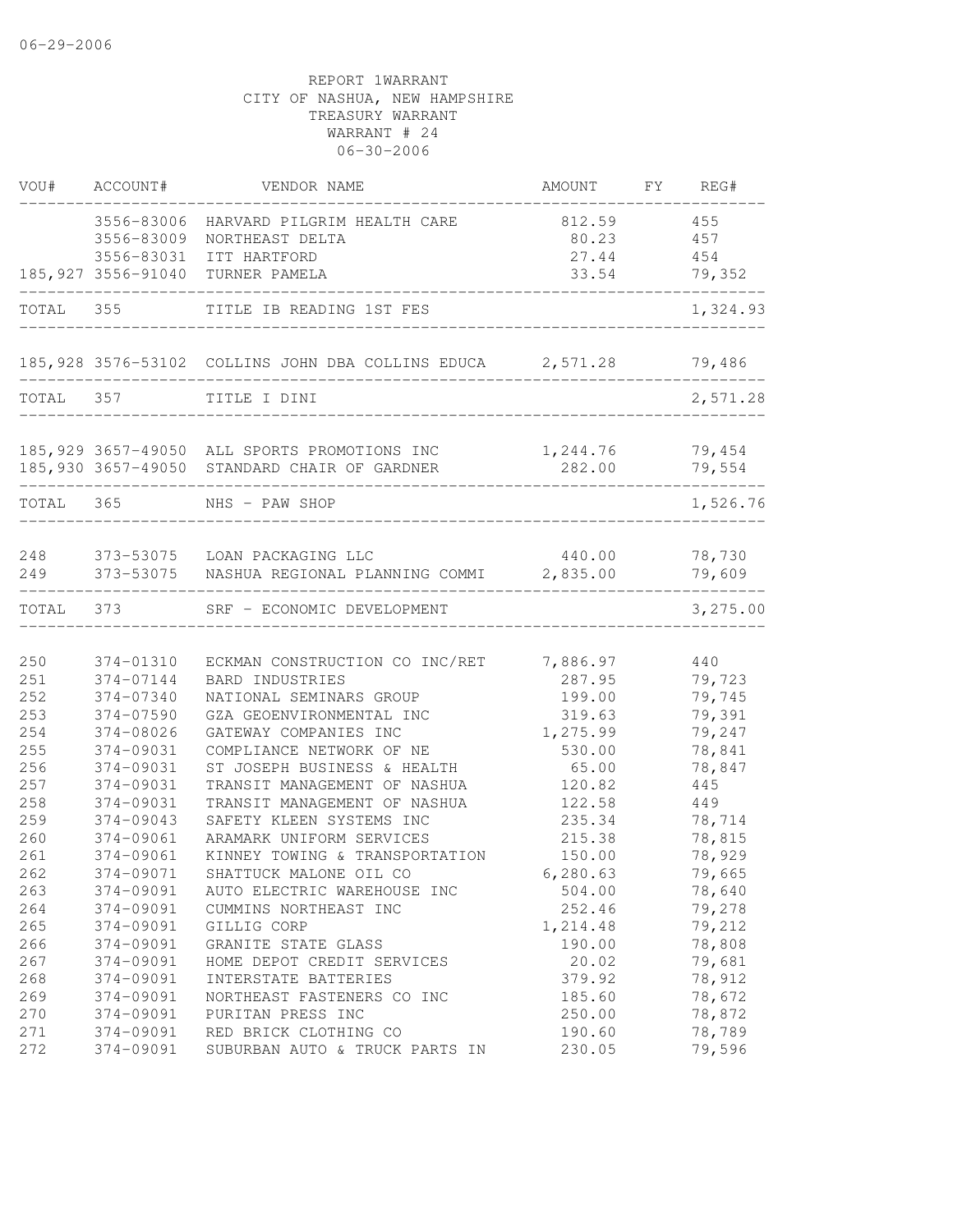| VOU#  | ACCOUNT#  | VENDOR NAME                                  | AMOUNT    | FY | REG#                  |
|-------|-----------|----------------------------------------------|-----------|----|-----------------------|
| 273   | 374-09103 | PUBLIC SERVICE OF NH                         | 1,287.30  |    | 79,741                |
| 273   | 374-09104 | PUBLIC SERVICE OF NH                         | 140.34    |    | 79,741                |
| 274   | 374-09113 | KEYSPAN ENERGY DELIVERY                      | 243.55    |    | 79,688                |
| 275   | 374-09124 | PENNICHUCK WATER                             | 12.49     |    | 79,692                |
| 276   | 374-09133 | PAETEC COMMUNICATIONS INC                    | 72.83     |    | 79,671                |
| 277   | 374-09133 | VERIZON                                      | 132.88    |    | 79,684                |
| 278   | 374-09201 | TRANSIT MANAGEMENT OF NASHUA                 | 16,879.29 |    | 445                   |
| 279   | 374-09201 | TRANSIT MANAGEMENT OF NASHUA                 | 16,603.22 |    | 449                   |
| 280   | 374-09208 | TRANSIT MANAGEMENT OF NASHUA                 | 570.00    |    | 445                   |
| 281   | 374-09208 | TRANSIT MANAGEMENT OF NASHUA                 | 570.00    |    | 449                   |
| 282   | 374-09211 | TRANSIT MANAGEMENT OF NASHUA                 | 1,218.61  |    | 445                   |
| 283   | 374-09211 | TRANSIT MANAGEMENT OF NASHUA                 | 1,193.64  |    | 449                   |
| 284   | 374-09211 | TRANSIT MANAGEMENT OF NASHUA                 | 708.33    |    | 450                   |
| 285   | 374-09214 | TRANSIT MANAGEMENT OF NASHUA                 | 35.50     |    | 445                   |
| 286   | 374-09214 | TRANSIT MANAGEMENT OF NASHUA                 | 35.45     |    | 449                   |
| 287   | 374-09214 | TRANSIT MANAGEMENT OF NASHUA                 | 25.25     |    | 450                   |
| TOTAL | 374       | SRF - URBAN PROGRAMS                         |           |    | 60,835.10             |
|       |           |                                              |           |    |                       |
| 288   | 375-45050 | ALIBRIS                                      | 16.45     |    | 78,727                |
| 289   | 375-45050 | AMAZON CREDIT PLAN                           | 209.79    |    | 79,666                |
| 290   | 375-45050 | BAKER & TAYLOR ENT 510334                    | 2,076.86  |    | 78,755                |
| 291   | 375-45050 | BAKER & TAYLOR BOOKS - 510486                | 1,386.09  |    | 78,759                |
| 291   | 375-45050 | BAKER & TAYLOR BOOKS - 510486                | 1,585.78  |    | 78,760                |
| 291   | 375-45050 | BAKER & TAYLOR BOOKS - 510486                | 1,650.61  |    | 78,761                |
| 292   | 375-45050 | BOSTON GLOBE                                 | 478.40    |    | 79,751                |
| 293   | 375-45050 | BRODART CO                                   | 3,051.72  |    | 78,830                |
| 294   | 375-45050 | BUFFALO & ERIE COUNTY PUBLIC L               | 10.00     |    | 79,140                |
| 295   | 375-45050 | COMPUTERS BY DESIGN INC                      | 2,100.00  |    | 79,711                |
| 296   | 375-45050 | INFORMATION TODAY INC                        | 309.95    |    | 78,769                |
| 297   | 375-45050 | LEARNING EXPRESS LIBRARY                     | 2,639.25  |    | 79,699                |
| 298   | 375-45050 | MARCIVE INC                                  | 1,425.00  |    | 79,674                |
| 299   | 375-45050 | NASHUA HIGH SCHOOL NORTH                     | 60.00     |    | 79,702                |
| 300   | 375-45050 | SIMON & SCHUSTER                             | 71.40     |    | 78,744                |
| 301   | 375-45050 | THE COUNCIL OF STATE GOVERNMEN               | 58.50     |    | 79,216                |
| 302   | 375-45050 | THOMSON GALE                                 | 3,159.00  |    | 79,726                |
| 303   | 375-45050 | THOMSON GALE                                 | 1,288.40  |    | 78,809                |
| 304   | 375-45050 | UNIQUE MANAGEMENT SERVICES INC               | 545.95    |    | 78,811                |
| 305   | 375-45050 | WORLD CHAMBER OF COMMERCE DIRE               | 43.00     |    | 78,877                |
| 306   | 375-45085 | BBC AUDIOBOOKS AMERICA                       | 346.44    |    | 78,862                |
| 307   | 375-45085 | RANDOM HOUSE INC                             | 30.00     |    | 79,315                |
| 308   | 375-45085 | RECORDED BOOKS LLC                           | 862.53    |    | 79,280                |
|       |           | TOTAL 375 SRF - PUBLIC LIBRARIES             |           |    | _______<br>23, 405.12 |
|       |           | 185,931 3766-31005 PAETEC COMMUNICATIONS INC | 8.44      |    | 79,451                |
|       |           |                                              |           |    |                       |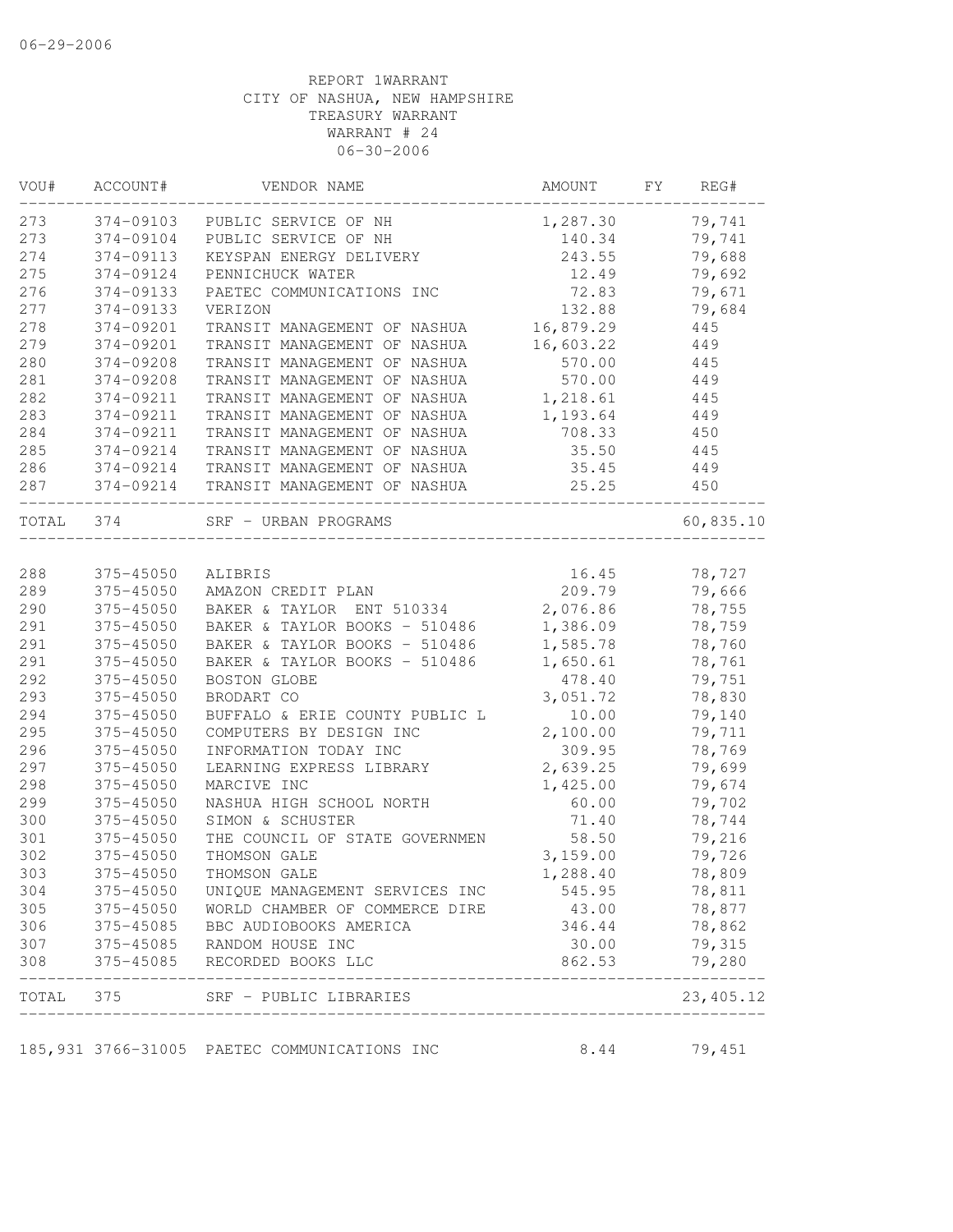| VOU#      | ACCOUNT#            | VENDOR NAME                                    | AMOUNT        | FY | REG#      |
|-----------|---------------------|------------------------------------------------|---------------|----|-----------|
|           | 3766-31005 VERIZON  |                                                | 155.22        |    | 79,684    |
|           | 185, 932 3766-42010 | PETTY CASH                                     | 30.42         |    | 79,626    |
|           | 185, 932 3766-43005 | PETTY CASH                                     | 3.72          |    | 79,626    |
|           | 185, 933 3766-49035 | BENCHMARK EDUCATION CO                         | 668.80        |    | 79,446    |
|           | 185, 934 3766-49035 | CAMBIUM LEARNING INC                           | 262.90        |    | 79,483    |
|           | 185, 935 3766-49035 | MCGRAW HILL COMPANIES                          | 40.29         |    | 78,851    |
|           | 185,936 3766-49050  | CHISHOLM JUNE                                  | 97.52         |    | 79,336    |
|           | 185, 937 3766-49050 | DROLET KATHLEEN                                | 51.83         |    | 79,365    |
|           | 185,938 3766-49050  | MCINTIRE BUSINESS PRODUCTS INC                 | 53.30         |    | 79,615    |
|           | 185,939 3766-49050  | MICHAUD CYNTHIA                                | 467.45        |    | 79,345    |
|           | 185,940 3766-49050  | PELLETIER VIVIAN                               | 175.49        |    | 79,337    |
|           | 185, 941 3766-49050 | PETTY CASH                                     | 55.82         |    | 79,626    |
|           | 185, 942 3766-49050 | SCHOOL SPECIALTY                               | 360.75        |    | 79,375    |
|           | 185, 943 3766-49050 | STAPLES BUSINESS ADVANTAGE                     | 138.87        |    | 79,232    |
|           | 185, 944 3766-53101 | CLUB Z! TUTORING SERVICES                      | 214.14        |    | 79,514    |
|           | 185, 945 3766-53101 | CROWDER LUCIE L                                | 246.12        |    | 79,320    |
|           | 185,946 3766-53101  | HOWE JEAN DBA HOWE TUTORING AS                 | 1,205.46      |    | 79,490    |
|           | 185, 947 3766-53109 | CARTER CHERYL                                  | 350.00        |    | 79,353    |
|           | 185,948 3766-56020  | FIRST CHURCH                                   | 3,103.00      |    | 78,777    |
|           | 3766-82025          | NH RETIREMENT SYSTEM                           | 814.24        |    | 444       |
|           | 3766-83006          | ANTHEM BLUE CROSS BLUE SHIELD                  | 4,201.62      |    | 453       |
|           | 3766-83006          | HARVARD PILGRIM HEALTH CARE                    | 213.84        |    | 455       |
|           | 3766-83009          | NORTHEAST DELTA                                | 3,785.27      |    | 457       |
|           | 3766-83031          | ITT HARTFORD                                   | 80.94         |    | 454       |
|           | 185,949 3766-94030  | EATON FRANNA                                   | 160.00        |    | 79,475    |
| TOTAL 376 |                     | TITLE I ESEA                                   |               |    | 16,945.45 |
|           |                     | 185,950 3776-49075 PEARSON EDUCATION           | 316.16 79,460 |    |           |
| TOTAL     | 377                 | TITLE I ENHANCE ENG LANGUAGE                   |               |    | 316.16    |
|           |                     |                                                |               |    |           |
|           |                     | 185,951 3886-43005 POSTMASTER                  | 32.76         |    | 79,627    |
|           |                     | 185,952 3886-49035 EVERBIND/MARCO BOOK BINDERY | 292.56        |    | 78,690    |
|           | 185,953 3886-49050  | HYNES STACY                                    | 16.06         |    | 79,351    |
|           | 185,954 3886-49050  | NSPRA                                          | 45.60         |    | 79,508    |
|           | 185,955 3886-64040  | LEARNING SERVICES                              | 54.95         |    | 78,678    |
|           | 185,956 3886-64040  | TEACHER'S MEDIA COMPANY                        | 279.66        |    | 79,497    |
|           | 3886-82025          | NH RETIREMENT SYSTEM                           | 145.75        |    | 444       |
|           | 3886-83006          | ANTHEM BLUE CROSS BLUE SHIELD                  | 46.71         |    | 453       |
|           | 3886-83009          | NORTHEAST DELTA                                | 53.86         |    | 457       |
|           | 3886-83031          | ITT HARTFORD                                   | 11.00         |    | 454       |
|           | 185, 957 3886-91040 | HYNES STACY                                    | 54.40         |    | 79,351    |
|           | 185,958 3886-94030  | CHENG CHARLES                                  | 303.00        |    | 79,574    |
|           | 185,959 3886-94030  | CHRISTIANSEN DEB                               | 996.00        |    | 79,492    |
|           | 185,960 3886-94030  | ROOT DEBBIE                                    | 2,604.00      |    | 78,849    |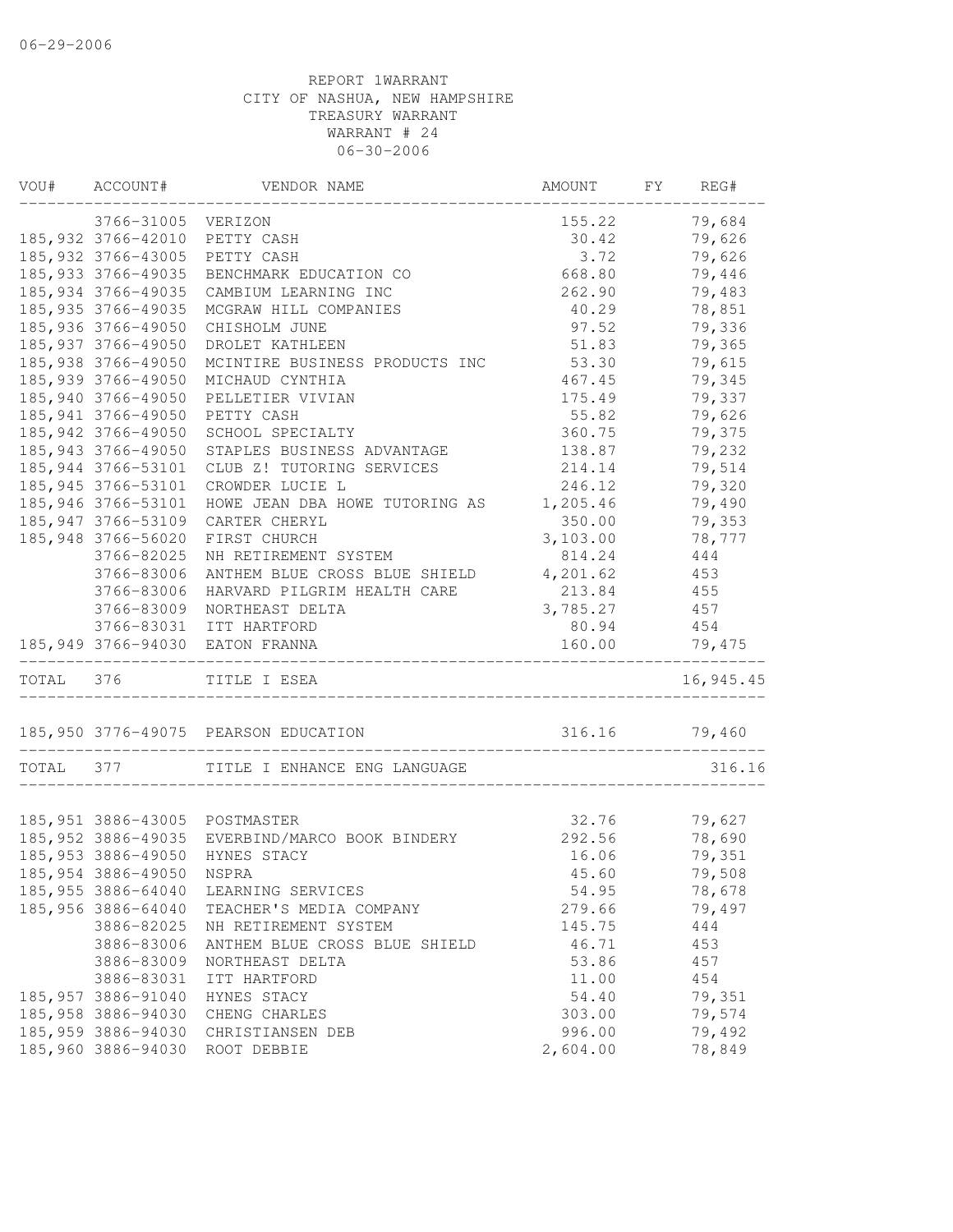| VOU#      | ACCOUNT#            | VENDOR NAME                                                        | AMOUNT               | FY | REG#             |
|-----------|---------------------|--------------------------------------------------------------------|----------------------|----|------------------|
| TOTAL     | 388                 | TITLE V INNOVATIVE PROGRAMS                                        |                      |    | 4,936.31         |
|           | 185,961 3906-55035  | FIRST STUDENT INC                                                  | 211.72               |    | 79,397           |
|           | 3906-82025          | NH RETIREMENT SYSTEM                                               | 446.18               |    | 444              |
|           | 3906-83006          | ANTHEM BLUE CROSS BLUE SHIELD                                      | 2,081.80             |    | 453              |
|           | 3906-83009          | NORTHEAST DELTA                                                    | 369.23               |    | 457              |
|           | 3906-83031          | ITT HARTFORD                                                       | 37.24                |    | 454              |
|           | 185,962 3906-91040  | NAF INSTITUTE FOR STAFF DEVELO                                     | 300.00               |    | 79,575           |
|           | 185,963 3906-91040  | NEW HAMPSHIRE TECHNICAL INSTIT                                     | 3,200.00             |    | 79,779           |
|           | 185,964 3906-91040  | WPI HIGGINS LABS 130                                               | 1,750.00             |    | 79,568           |
| TOTAL 390 |                     | VOC ED SECONDARY PERKINS                                           |                      |    | 8,396.17         |
|           |                     | 185,965 3916-49095  COLLEGE ENTRANCE EXAMINATION B    10,988.75    |                      |    | 79,564           |
| TOTAL 391 |                     | WIA ACCUPLACER                                                     |                      |    | 10,988.75        |
|           |                     |                                                                    |                      |    |                  |
|           |                     | 185,966 3927-49050 BJ'S WHOLESALE CLUB                             | 81.75                |    | 79,276           |
|           | 185,967 3927-49050  | LAKES REGION LINEN INC                                             | 19.59                |    | 79,447           |
|           | 185,968 3927-49050  | MARKET BASKET                                                      | 60.07                |    | 78,920           |
|           | 185,970 3927-53100  | 185,969 3927-49050 NORTHCENTER FOODSERVICE<br>D A BUCCI & SONS INC | 905.18<br>50.00      |    | 79,405<br>78,706 |
| TOTAL 392 |                     | CULINARY ARTS                                                      |                      |    | 1,116.59         |
|           |                     |                                                                    |                      |    |                  |
|           | 185, 971 3937-49050 | MARKET BASKET                                                      | 180.10               |    | 78,920           |
|           | 3937-82025          | NH RETIREMENT SYSTEM                                               | 114.92               |    | 444              |
|           | 3937-83006          | ANTHEM BLUE CROSS BLUE SHIELD                                      | 1,147.57             |    | 453              |
|           | 3937-83009          | NORTHEAST DELTA                                                    | 134.65               |    | 457              |
|           | 3937-83031          | ITT HARTFORD                                                       | 8.12                 |    | 454              |
| TOTAL 393 |                     | DAY CARE                                                           |                      |    | 1,585.36         |
|           | 185, 972 3956-49050 |                                                                    |                      |    |                  |
|           | 185, 973 3956-49050 | NCS PEARSON INC<br>NCS PEARSON, INC                                | 2,078.79<br>3,531.52 |    | 79,565<br>79,774 |
|           | 185, 974 3956-49050 | STAPLES BUSINESS ADVANTAGE                                         | 27.06                |    | 79,232           |
|           | 185, 975 3956-53103 | COUNSELING CENTER OF NASHUA                                        | 260.00               |    | 79,552           |
|           | 185,976 3956-53103  | EDUCATION INC                                                      | 66.50                |    | 79,426           |
|           | 185, 977 3956-53109 | BOLICK TERESA DBA BOLICK TERES                                     | 3,450.00             |    | 79,332           |
|           | 185,978 3956-53109  | SPEARS ANDREA                                                      | 2,070.00             |    | 79,510           |
|           | 185, 979 3956-53109 | YARDLEY SUSAN L PhD L.L.C.                                         | 100.00               |    | 79,561           |
|           | 185,980 3956-64045  | HEWLETT PACKARD COMPANY                                            | 3,689.22             |    | 78,801           |
|           |                     |                                                                    |                      |    |                  |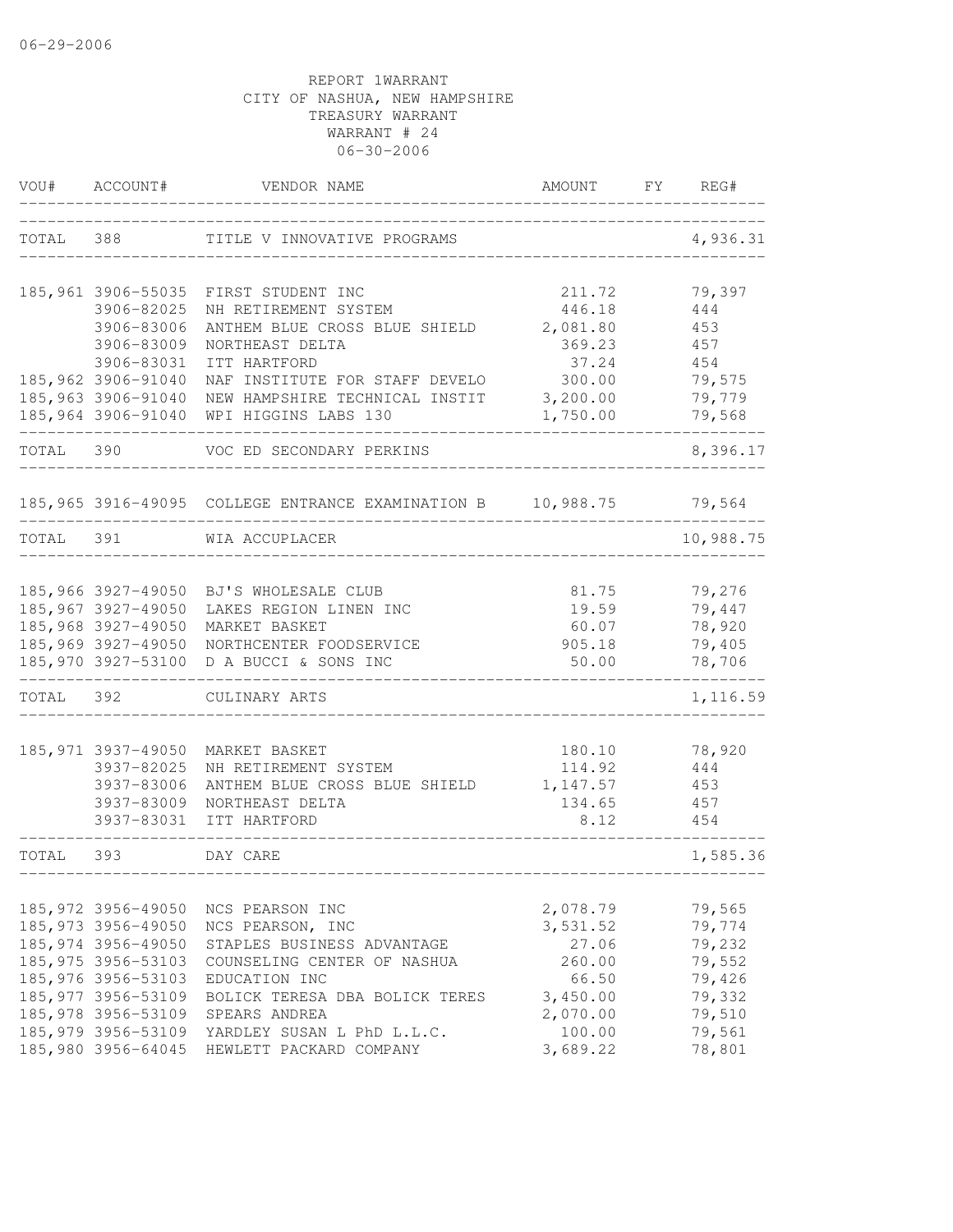|                           | VOU# ACCOUNT# VENDOR NAME                              | AMOUNT FY REG# |           |
|---------------------------|--------------------------------------------------------|----------------|-----------|
|                           | 185,981 3956-64192 PHONAK, INC                         | 72.99          | 79,461    |
|                           | 3956-82025 NH RETIREMENT SYSTEM 4,337.64               |                | 444       |
|                           | 3956-83006 ANTHEM BLUE CROSS BLUE SHIELD 19,287.66 453 |                |           |
| 3956-83006                | HARVARD PILGRIM HEALTH CARE                            | 5,728.78 455   |           |
| 3956-83009                | NORTHEAST DELTA                                        | 2,811.18 457   |           |
|                           | 3956-83031 ITT HARTFORD                                | 428.82 454     |           |
|                           | 185,982 3956-94030 NASHUA HIGH SCHOOL                  | 600.00 79,553  |           |
|                           | TOTAL 395 IDEA BASIC SPEC ED                           |                | 48,540.16 |
|                           | 3966-83009 NORTHEAST DELTA                             | 134.65 457     |           |
|                           | 3966-83031 ITT HARTFORD                                | 9.80 454       |           |
|                           | TOTAL 396 IDEA PRESCHOOL SPEC ED                       |                | 144.45    |
|                           | 185,983 3977-53101 SUNBERG ROBERT                      | 871.33         | 79,441    |
| 185,984 3977-705 LIAO YAN |                                                        | 150.00         | 79,546    |
|                           | 3977-83006 ANTHEM BLUE CROSS BLUE SHIELD 773.34 453    |                |           |
|                           |                                                        |                |           |
|                           | TOTAL 397 SPECIAL ED LOCAL                             |                | 1,794.67  |

06-29-2006

#### REPORT 2WARRANT CITY OF NASHUA, NEW HAMPSHIRE TREASURY WARRANT WARRANT # 24 06-30-2006

| VOU#  | ACCOUNT#    | VENDOR NAME                        | AMOUNT | FY | REG#     |
|-------|-------------|------------------------------------|--------|----|----------|
| 335   | 412-180     | DEPUTY DELIVERY SERVICE            | 609.00 |    | 78,987   |
| 336   | $412 - 180$ | GREAT LENGTH DAY SPA               | 25.00  |    | 79,121   |
| 337   | $412 - 180$ | HILL KEITH J                       | 110.00 |    | 79,028   |
| 338   | $412 - 180$ | IMTECK REPROGRAPHICS               | 25.00  |    | 79,070   |
| 339   | $412 - 180$ | JOYAL RENE R                       | 9.00   |    | 79,111   |
| 340   | $412 - 180$ | LACY THOMAS                        | 567.00 |    | 79,130   |
| 341   | $412 - 180$ | MCINTYRE CAROL G                   | 57.00  |    | 79,112   |
| 342   | $412 - 180$ | RICHER MICHAEL P                   | 277.00 |    | 79,127   |
| 343   | $412 - 180$ | SULLIVAN DAVID M                   | 45.00  |    | 79,116   |
| 344   | $412 - 180$ | TOWLE THOMAS A                     | 7.00   |    | 79,118   |
| TOTAL | $412 - 18$  | FINANCIAL SERVICES<br>AUTO PERMITS |        |    | 1,731.00 |
|       |             |                                    |        |    |          |

06-29-2006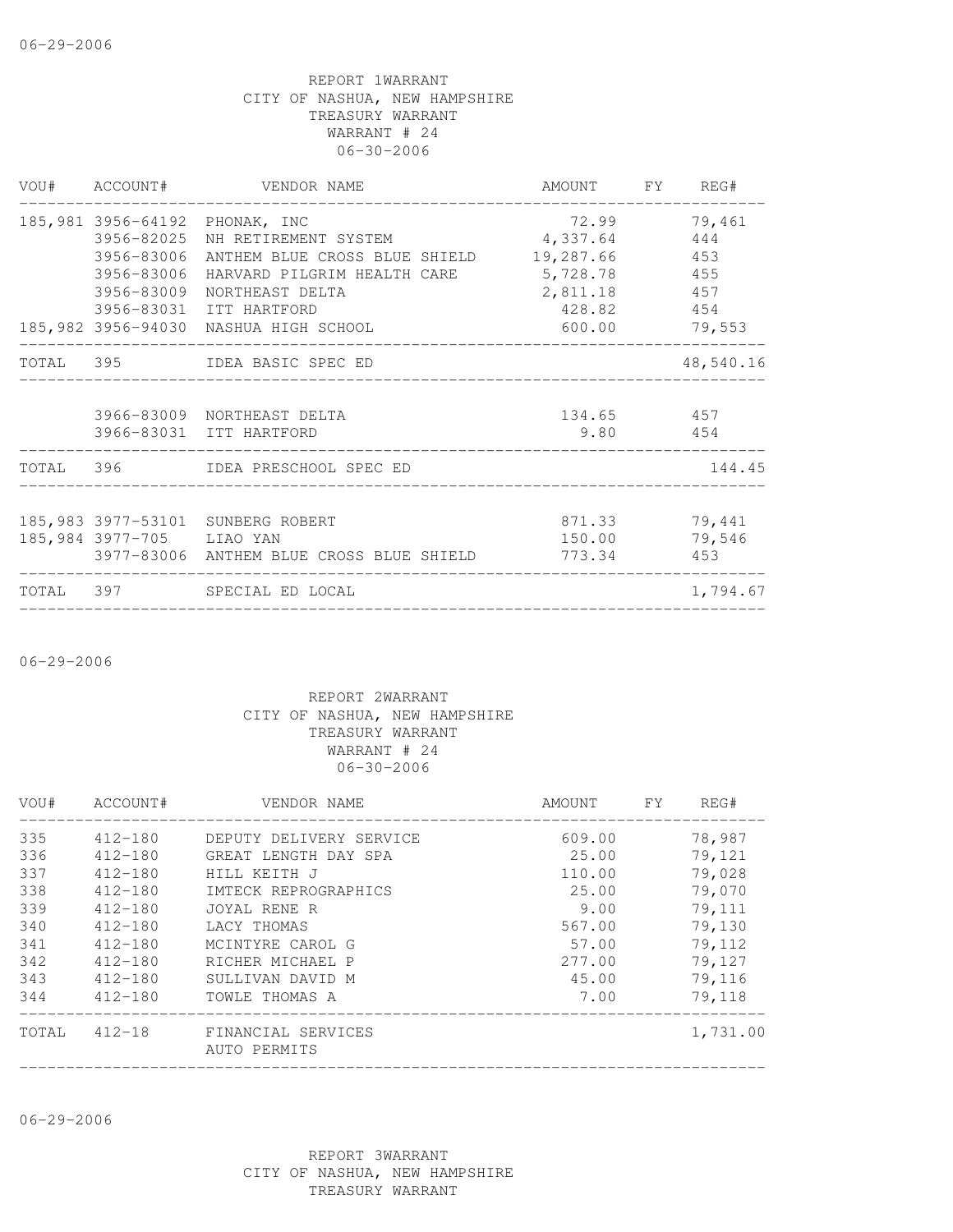WARRANT # 24 06-30-2006

| VOU#  | ACCOUNT#      | VENDOR NAME                    | AMOUNT      | FY | REG#       |
|-------|---------------|--------------------------------|-------------|----|------------|
| 345   | 501-31050     | VERIZON WIRELESS               | 92.54       |    | 79,705     |
| TOTAL | 501           | MAYOR'S OFFICE                 |             |    | 92.54      |
| 346   | 502-72010     | CONWAY OFFICE PRODUCTS LLC     | 165.00      |    | 78,832     |
| 347   | $502 - 66025$ | GE CAPITAL INC                 | 133.00      |    | 79,292     |
| 348   | $502 - 94020$ | LABOR ARBITRATION INSTITUTE    | 275.00      |    | 79,750     |
| 349   | $502 - 49025$ | LAWYERS DIARY & MANUAL         | 159.00      |    | 79,676     |
| 350   | 502-95005     | NEW HAMPSHIRE BAR ASSOCIATION  | 510.00      |    | 79,730     |
| 351   | $502 - 41015$ | STAPLES BUSINESS ADVANTAGE     | 227.02      |    | 79,306     |
| 352   | 502-95005     | TREASURER STATE OF NH          | 150.00      |    | 79,685     |
| TOTAL | 502           | LEGAL DEPARTMENT               |             |    | 1,619.02   |
|       |               |                                |             |    |            |
| 353   | 505-81034     | ANDERSON CECIL                 | 337.50      |    | 78,905     |
| 354   | 505-81034     | <b>JEYNES MIKE</b>             | 100.00      |    | 78,814     |
| 355   | 505-81034     | JOHNSON PETER N                | 375.00      |    | 78,904     |
| 356   | 505-81018     | NASHUA CHILDREN'S HOME         | 15,000.00   |    | 79,382     |
| 357   | 505-81063     | NASHUA SYMPHONY ASSOCIATION    | 7,250.00    |    | 79,257     |
| 358   | 505-81034     | SHAHOOD THOMAS W III           | 425.00      |    | 78,865     |
| 359   | 505-81034     | WALLENT FRANK J                | 177.50      |    | 78,757     |
| TOTAL | 505           | CIVIC & COMM. ACTIVITIES       |             |    | 23,665.00  |
| 360   | 506-31005     | PAETEC COMMUNICATIONS INC      | 4,968.88    |    | 79,671     |
| 361   | 506-31005     | VERIZON                        | 5,531.05    |    | 79,684     |
| 362   | 506-31005     | VERIZON                        | 1,688.59    |    | 79,754     |
| TOTAL | 506           | TELECOMMUNICATIONS             |             |    | 12,188.52  |
|       |               |                                |             |    |            |
| 363   | 507-82020     | NH RETIREMENT SYSTEM           | 134,307.17  |    | 444        |
| 363   | 507-82025     | NH RETIREMENT SYSTEM           | 111, 195.67 |    | 444        |
| 363   | 507-82030     | NH RETIREMENT SYSTEM           | 88,503.59   |    | 444        |
| 363   | 507-82035     | NH RETIREMENT SYSTEM           | 133,796.65  |    | 444        |
| 364   | 507-82035     | PITMAN MAURAJEAN               | 619.00      |    | 78,629     |
| 365   | 507-82016     | UNITED STATES TREASURY         | 416.77      |    | 78,630     |
| TOTAL | 507           | PENSIONS                       |             |    | 468,838.85 |
| 366   |               | 508-83100 STATE OF NH - UC W/C | 41.00       |    | 79,208     |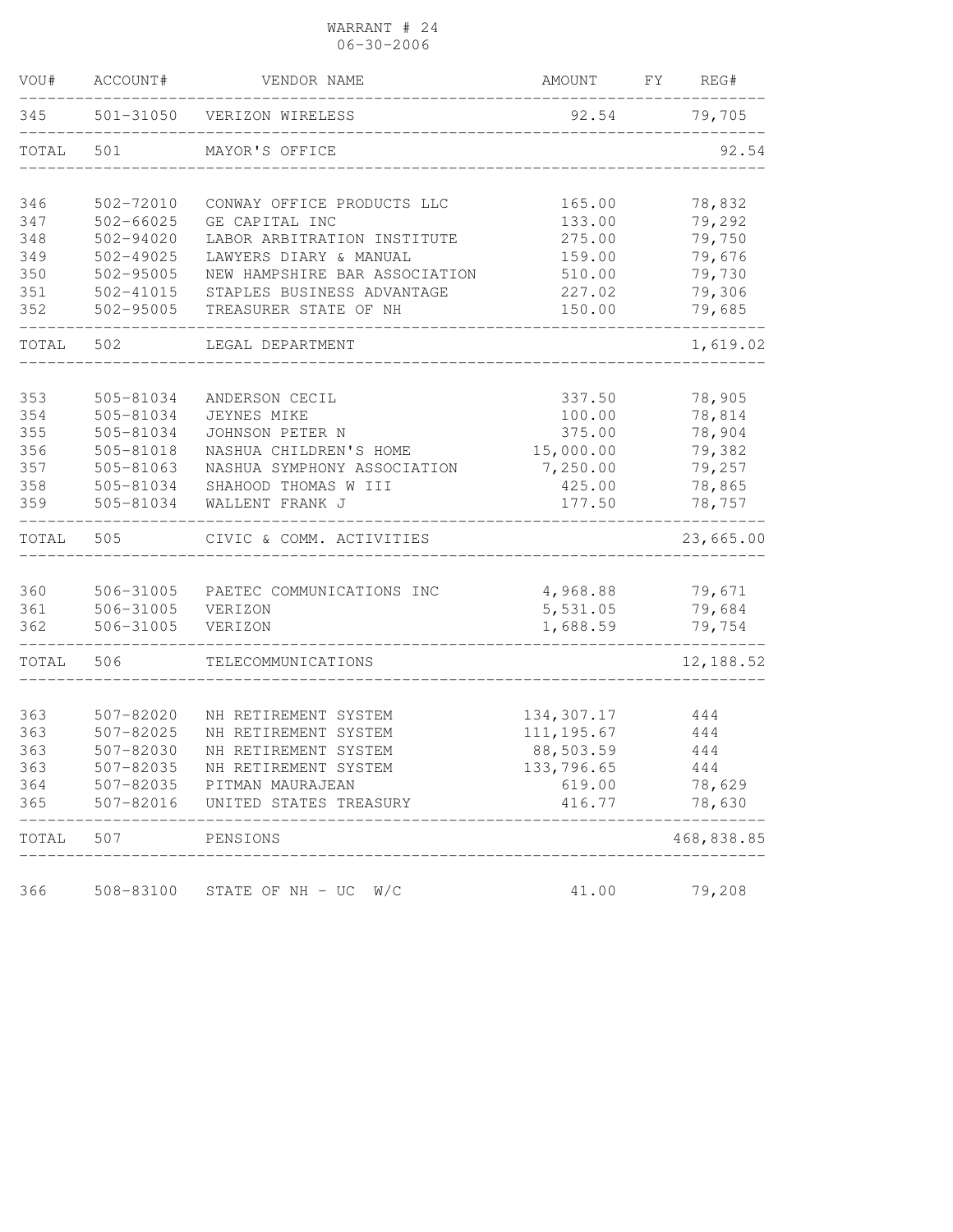| VOU#       | ACCOUNT#               | VENDOR NAME                                               | AMOUNT           | FY. | REG#             |
|------------|------------------------|-----------------------------------------------------------|------------------|-----|------------------|
| TOTAL      | 508                    | INSURANCE - POLICY COSTS                                  |                  |     | 41.00            |
| 367        | 512-41015              | ANCO ENGRAVED SIGNS & STAMPS I                            | 17.11            |     | 79,223           |
| 368        | 512-31010              | BEAULIEU DOREEN                                           | 30.00            |     | 79,628           |
| 369        | 512-98035              | CITY OF NASHUA-PETTY CASH                                 | 864.24           |     | 78,634           |
| 370        | 512-66025              | CONWAY OFFICE PRODUCTS LLC                                | 30.00            |     | 78,832           |
| 371        | 512-66025              | GE CAPITAL INC                                            | 270.00           |     | 79,292           |
| 372        | 512-94010              | LOCAL GOVERNMENT CTR                                      | 30.00            |     | 78,635           |
| 373        | 512-43005              | PRINTGRAPHICS OF MAINE                                    | 427.51           |     | 78,765           |
| 374        | 512-41015              | STAPLES BUSINESS ADVANTAGE                                | 184.06           |     | 79,306           |
| TOTAL      | 512                    | FINANCIAL SERVICES                                        |                  |     | 1,852.92         |
| 375        | 513-94005              | BERGERON PAUL                                             | 152.10           |     | 79,629           |
| 376        | 513-95005              | <b>NEACTC</b>                                             | 40.00            |     | 79,690           |
| 377        | 513-94005              | NEWPORT MARRIOTT                                          | 314.14           |     | 79,735           |
| 378        | 513-94005              | ORLANDO MARRIOTT LAKE MARY                                | 489.50           |     | 79,738           |
| TOTAL      | 513                    | CITY CLERK'S OFFICE                                       |                  |     | 995.74           |
|            |                        |                                                           |                  |     |                  |
| 379<br>380 | 515-94005<br>515-72010 | LABOR ARBITRATION INSTITUTE<br>M LEE SMITH PUBLISHERS LLC | 275.00<br>297.00 |     | 79,750<br>79,767 |
| 381        | 515-41005              | STAPLES BUSINESS ADVANTAGE                                | 251.86           |     | 79,306           |
| 381        | 515-41015              | STAPLES BUSINESS ADVANTAGE                                | 406.36           |     | 79,306           |
| 382        | 515-81051              | WALTON DONNA                                              | 558.75           |     | 78,720           |
| TOTAL      | 515                    | HUMAN RESOURCES                                           |                  |     | 1,788.97         |
| 383        | 516-66030              | PITNEY BOWES                                              | 1,020.00         |     | 79,304           |
| 384        | 516-54016              | SUCCESS ADVERTISING INC                                   | 1,900.05         |     | 78,818           |
| TOTAL      | 516                    | PURCHASING DEPARTMENT                                     |                  |     | 2,920.05         |
|            |                        |                                                           |                  |     |                  |
| 385        | 517-75023              | B & S LOCKSMITHS INC                                      | 144.70           |     | 79,262           |
| 386        | 517-75023              | FERMAN FABRICS                                            | 630.00           |     | 79,617           |
| 387<br>388 | 517-75023<br>517-75130 | HOME DEPOT CREDIT SERVICES<br>J LAWRENCE HALL INC         | 32.96<br>152.50  |     | 79,681<br>79,614 |
| 389        | 517-33005              | PENNICHUCK WATER                                          | 322.06           |     | 79,692           |
| 390        | 517-32005              | PUBLIC SERVICE OF NH                                      | 6,722.95         |     | 79,741           |
| 391        | 517-59100              | THE PLUS COMPANY INC                                      | 626.00           |     | 78,705           |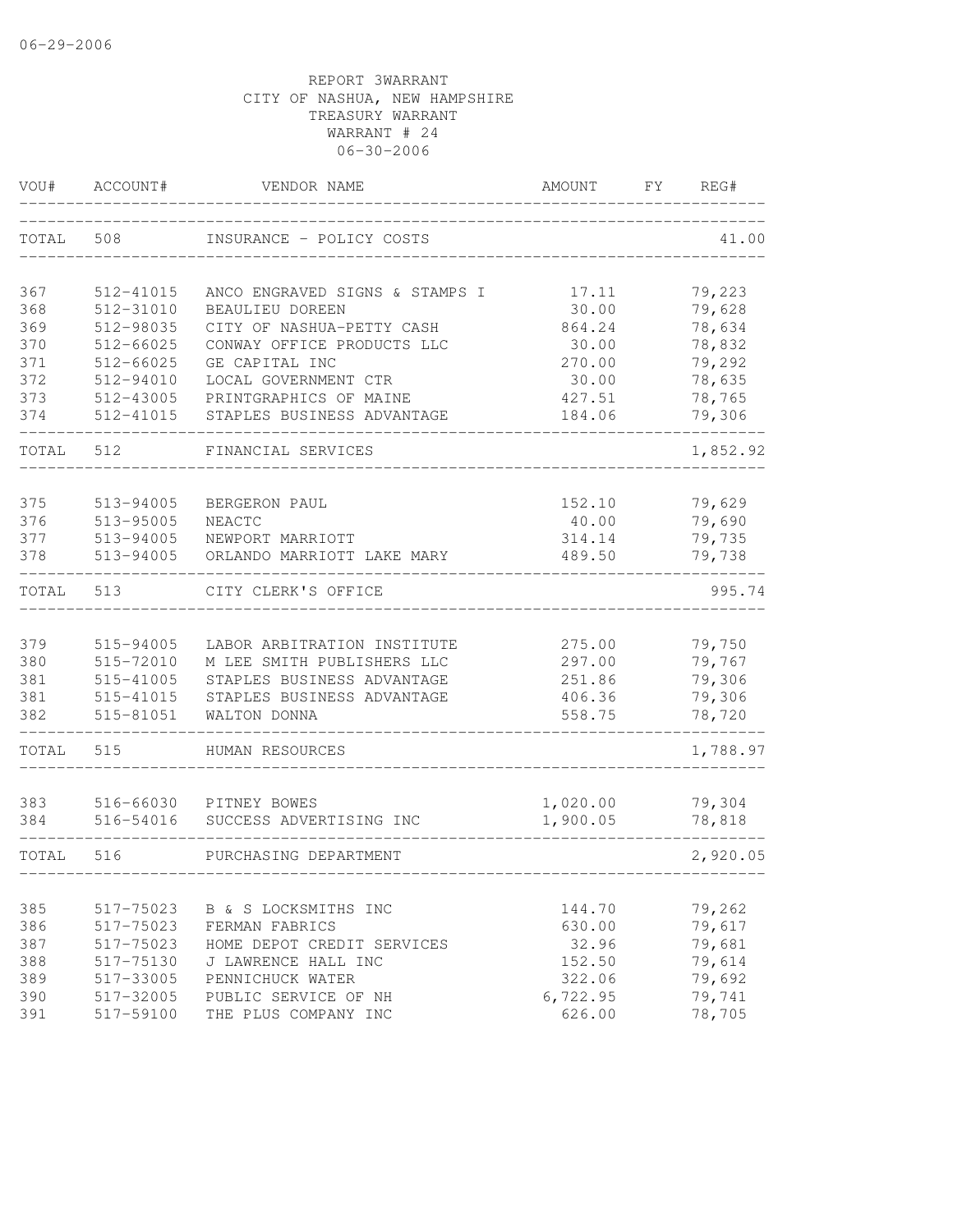| VOU#  | ACCOUNT#      | VENDOR NAME                    | AMOUNT     | FY | REG#      |
|-------|---------------|--------------------------------|------------|----|-----------|
| TOTAL | 517           | BUILDING MAINT - CITY ADMIN    |            |    | 8,631.17  |
| 392   | 518-72010     | CONWAY OFFICE PRODUCTS LLC     | 83.92      |    | 78,832    |
| 393   | 518-41005     | STAPLES BUSINESS ADVANTAGE     | 77.10      |    | 79,306    |
| 393   | 518-41015     | STAPLES BUSINESS ADVANTAGE     | 49.38      |    | 79,306    |
| TOTAL | 518           | INSURANCE - ADMINISTRATION     |            |    | 210.40    |
| 394   | 519-72010     | DATABANK IMX                   | 763.00     |    | 79,716    |
| 395   | 519-91005     | MARINO ANGELO                  | 35.60      |    | 79,203    |
| 396   | 519-95010     | MARSHALL AND SWIFT             | 195.95     |    | 79,668    |
| TOTAL | 519           | ASSESSORS                      |            |    | 994.55    |
| 397   | 520-53100     | BOOTH HILARY                   | 520.00     |    | 79,246    |
| 398   | 520-75022     | HUNT MEMORIAL BUILDING         | 16.91      |    | 79,258    |
| 399   | 520-33005     | PENNICHUCK WATER               | 103.50     |    | 79,692    |
| TOTAL | 520           | HUNT BUILDING                  |            |    | 640.41    |
| 400   | 522-74030     | COCCI COMPUTER SERVICES INC    | 150.00     |    | 78,895    |
| 401   | 522-74040     | HESS COMMUNICATIONS SERVICES   | 3,000.00   |    | 79,291    |
| 402   | $522 - 94040$ | NEW HORIZONS COMPUTER LEARNING | 2,574.00   |    | 78,731    |
| 403   | 522-31040     | ROY MICHAEL                    | 40.00      |    | 79,631    |
| 404   | 522-74035     | SOFTWARE HOUSE INTERNATIONAL I | 17, 152.00 |    | 79,484    |
| 405   | 522-94005     | SPRINGFIELD DAVID              | 30.26      |    | 79,630    |
| 406   | $522 - 64040$ | TPS PRODUCTS & SERVICE INC     | 150.00     |    | 79,759    |
| 407   | $522 - 64052$ | TURBOTEK COMPUTER CORP         | 22, 414.68 |    | 78,783    |
| 407   | 522-74040     | TURBOTEK COMPUTER CORP         | 1,505.00   |    | 78,783    |
| 407   | $522 - 94040$ | TURBOTEK COMPUTER CORP         | 1,870.00   |    | 78,783    |
| 408   | $522 - 64051$ | UNICOM                         | 200.00     |    | 79,436    |
| 409   | 522-43015     | UNITED PARCEL SERVICE          | 13.56      |    | 79,760    |
| TOTAL | 522           | INFORMATION TECHNOLOGY         |            |    | 49,099.50 |
| 410   | 523-94005     | ESRI INC                       | 810.00     |    | 79,763    |
| 411   | $523 - 64040$ | LAYTON GEO-SCIENCE INC         | 2,388.00   |    | 79,009    |
| 412   | 523-94005     | MARINO ANGELO                  | 85.29      |    | 79,203    |
| 413   | 523-94005     | MYSTIC MARRIOTT HOTEL          | 1,445.44   |    | 79,709    |
| 414   | 523-41015     | WB MASON COMPANY INC           | 198.14     |    | 78,710    |
|       |               |                                |            |    |           |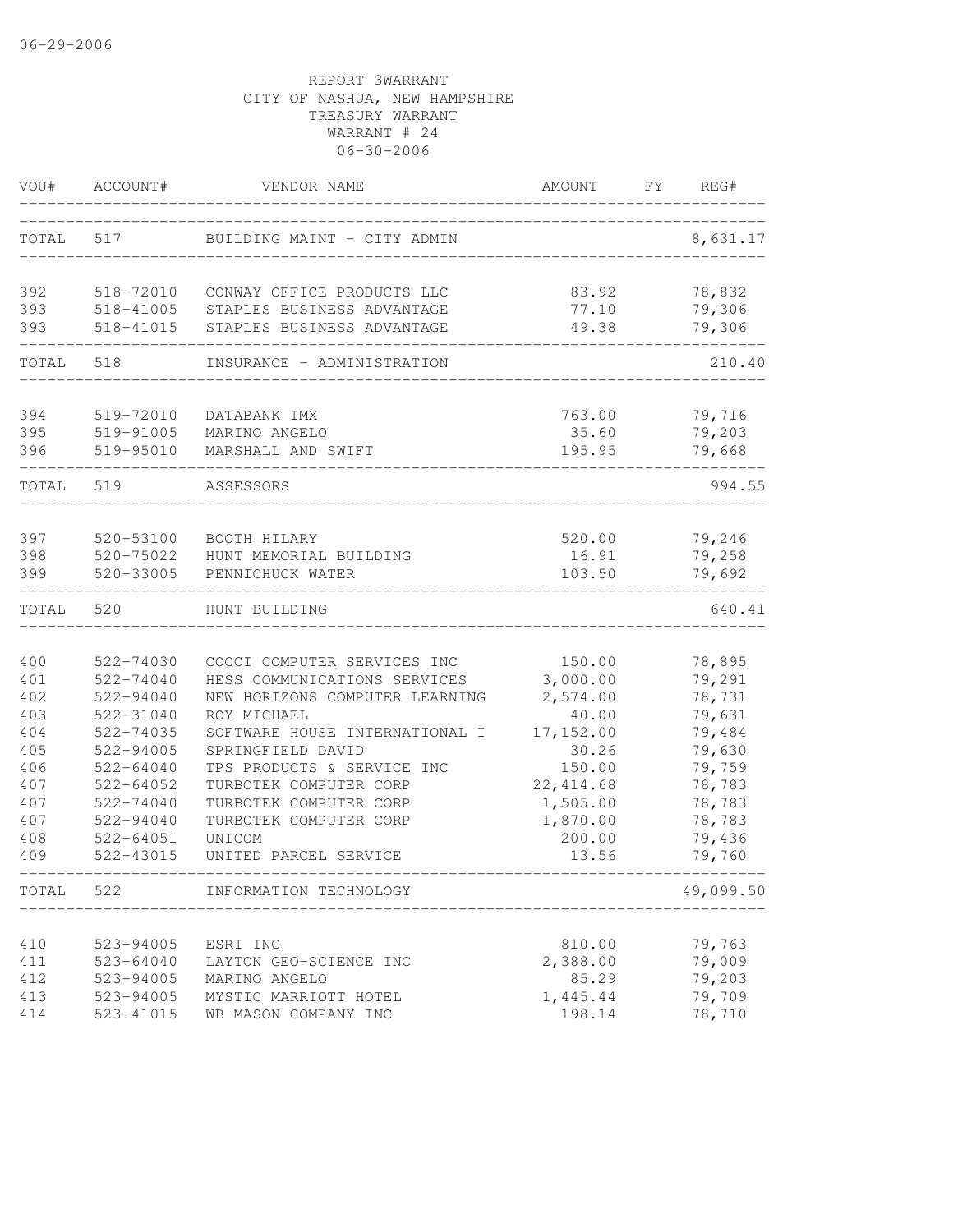| VOU#  | ACCOUNT#      | VENDOR NAME                    | AMOUNT    | FY. | REG#     |
|-------|---------------|--------------------------------|-----------|-----|----------|
| TOTAL | 523           | GIS                            |           |     | 4,926.87 |
| 415   | 531-53056     | AAA CREDIT SCREENING SERV LLC  | 100.00    |     | 78,674   |
| 416   | 531-64360     | ADAMSON INDUSTRIES CORP        | 1,735.55  |     | 78,856   |
| 416   | 531-78007     | ADAMSON INDUSTRIES CORP        | 6.00      |     | 78,856   |
| 417   | 531-78007     | AMERICAN AUTO SEAT COVER INC   | 150.00    |     | 78,660   |
| 418   | 531-64080     | AQUA VENTURES DIVE CENTER      | 1,553.93  |     | 78,739   |
| 419   | 531-79030     | ASAP FIRE & SAFETY CORPORATION | 1,021.75  |     | 78,821   |
| 420   | 531-59045     | B & H PHOTO VIDEO PRO AUDIO    | 252.79    |     | 78,651   |
| 421   | 531-78007     | B & S LOCKSMITHS INC           | 16.40     |     | 79,262   |
| 422   | 531-59100     | BAER ALEXANDRA                 | 60.00     |     | 79,018   |
| 423   | 531-42000     | BANNER SYSTEMS OF MASSACHUSETT | 387.06    |     | 79,578   |
| 424   | 531-45005     | BEN'S UNIFORMS                 | 434.40    |     | 79,606   |
| 424   | 531-46030     | BEN'S UNIFORMS                 | 931.00    |     | 79,606   |
| 424   | 531-46040     | BEN'S UNIFORMS                 | 825.99    |     | 79,606   |
| 424   | 531-46045     | BEN'S UNIFORMS                 | 710.00    |     | 79,606   |
| 425   | 531-94010     | BOLTON THOMAS                  | 500.00    |     | 79,632   |
| 426   | 531-91025     | BOULAY MICHAEL                 | 35.60     |     | 79,635   |
| 427   | 531-45905     | CAMERALAND                     | 60.00     |     | 78,758   |
| 427   | 531-59045     | CAMERALAND                     | 151.80    |     | 78,758   |
| 427   | 531-64215     | CAMERALAND                     | 76.00     |     | 78,758   |
| 428   | 531-45220     | CARD-TECH INC                  | 13.02     |     | 79,361   |
| 429   | 531-53125     | CASEY JAMES                    | 200.00    |     | 79,637   |
| 430   | 531-95000     | CONNORS JEFFREY                | 40.00     |     | 79,639   |
| 431   | 531-53070     | DANIEL WEBSTER ANIMAL HOSPITAL | 579.40    |     | 78,870   |
| 432   | 531-78007     | DOWNTOWN LINCOLN-MERCURY INC   | 87.83     |     | 78,764   |
| 433   | 531-94005     | DUNKIN DONUTS                  | 40.80     |     | 78,722   |
| 434   | 531-78007     | EMERGENCY EQUIPMENT WAREHOUSE  | 101.55    |     | 79,274   |
| 435   | 531-74092     | FIMBEL PAUNET CORP             | 112.00    |     | 79,270   |
| 436   | 531-45005     | FOBUS USA                      | 280.84    |     | 79,181   |
| 437   | $531 - 46040$ | GEORGE'S APPAREL               | 1,261.00  |     | 78,750   |
| 438   | 531-74070     | GLOCK INC                      | 30.00     |     | 78,806   |
| 439   | 531-98035     | GOOD MORNING SALES INC         | 116.50    |     | 79,612   |
| 440   | 531-78065     | GOODYEAR AUTO SERVICE CENTER   | 1, 175.16 |     | 78,644   |
| 440   | 531-78100     | GOODYEAR AUTO SERVICE CENTER   | 36.00     |     | 78,644   |
| 441   | $531 - 46040$ | GOULDEN TIMOTHY                | 200.00    |     | 79,638   |
| 442   | 531-41015     | GRANITE STATE STAMPS INC       | 9.73      |     | 79,579   |
| 443   | 531-74050     | GYM SERVICES INC               | 241.00    |     | 78,655   |
| 444   | 531-95000     | HARVEY JOHN                    | 40.00     |     | 79,645   |
| 445   | 531-91025     | HODGES DANIEL                  | 35.60     |     | 79,634   |
| 446   | 531-42000     | HOME DEPOT CREDIT SERVICES     | 268.91    |     | 79,681   |
| 446   | 531-69025     | HOME DEPOT CREDIT SERVICES     | 186.94    |     | 79,681   |
| 446   | 531-78007     | HOME DEPOT CREDIT SERVICES     | 14.54     |     | 79,681   |
| 447   | 531-98025     | JACK'S PIZZA                   | 74.00     |     | 79,269   |
| 448   | 531-59100     | KERRY FIRE PROTECTION INC      | 175.00    |     | 78,911   |
| 449   | 531-34015     | KEYSPAN ENERGY DELIVERY        | 5,281.88  |     | 79,688   |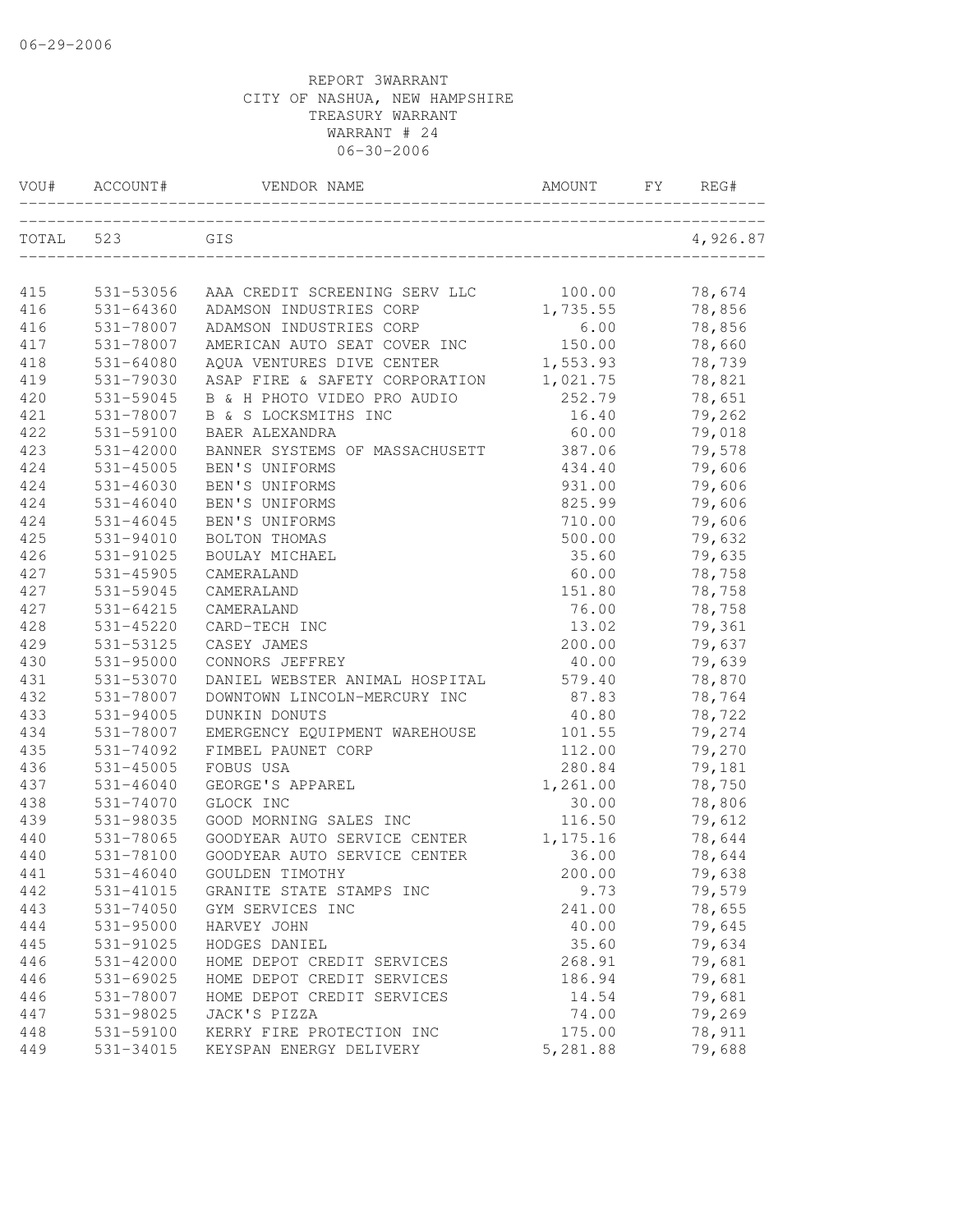| VOU#  | ACCOUNT#      | VENDOR NAME                    | AMOUNT    | FΥ | REG#        |
|-------|---------------|--------------------------------|-----------|----|-------------|
| 450   | 531-94010     | LEMOINE BROOKE                 | 1,000.00  |    | 79,640      |
| 451   | 531-41010     | LYNN PEAVEY CO                 | 291.95    |    | 78,664      |
| 452   | 531-78007     | MAC MULKIN CHEVROLET INC       | 92.62     |    | 79,586      |
| 453   | 531-91025     | MACGREGOR CHARLES              | 35.60     |    | 79,636      |
| 454   | 531-91025     | MARSHALL BRYAN                 | 47.17     |    | 79,644      |
| 455   | $531 - 46040$ | MARTYNY TODD                   | 623.05    |    | 79,633      |
| 456   | $531 - 46040$ | MCDANNELL RAYMOND              | 343.97    |    | 79,641      |
| 457   | 531-53125     | MOLINARI JOSEPH                | 200.00    |    | 79,642      |
| 458   | $531 - 95000$ | NASASP                         | 35.00     |    | 79,700      |
| 459   | $531 - 45905$ | NATIONAL GRAPHIC SUPPLY CORP   | 318.99    |    | 79,261      |
| 460   | 531-95000     | NEW HAMPSHIRE BAR ASSOCIATION  | 1,020.00  |    | 79,730      |
| 461   | 531-31040     | NEXTEL COMMUNICATIONS          | 51.21     |    | 79,698      |
| 462   | 531-94005     | NH COMMUNITY TECHNICAL COLLEGE | 551.00    |    | 79,717      |
| 463   | $531 - 46040$ | NORTHEAST TACTICAL INC         | 191.45    |    | 78,734      |
| 464   | 531-78007     | NORTHERN FOREIGN CAR PARTS INC | 1,098.22  |    | 79,619      |
| 465   | $531 - 45220$ | ONLINE STORES INC              | 490.53    |    | 79,033      |
| 466   | 531-31040     | PAETEC COMMUNICATIONS INC      | 429.88    |    | 79,671      |
| 466   | $531 - 74040$ | PAETEC COMMUNICATIONS INC      | 617.03    |    | 79,671      |
| 467   | 531-33005     | PENNICHUCK WATER               | 33.72     |    | 79,692      |
| 468   | 531-66030     | PITNEY BOWES                   | 372.00    |    | 79,304      |
| 469   | 531-32035     | PUBLIC SERVICE OF NH           | 429.70    |    | 79,741      |
| 470   | 531-59100     | R B ALLEN CO INC               | 510.00    |    | 78,654      |
| 471   | 531-78007     | ROBBINS AUTO PARTS INC         | 16.35     |    | 79,197      |
| 472   | 531-94005     | ROGER WILLIAMS UNIVERSITY      | 160.00    |    | 79,683      |
| 473   | 531-53005     | ST JOSEPH BUSINESS & HEALTH    | 361.75    |    | 78,847      |
| 474   | 531-94005     | ST JOSEPH HOSPITAL             | 224.00    |    | 79,757      |
| 475   | 531-41005     | STAPLES BUSINESS ADVANTAGE     | 292.22    |    | 79,306      |
| 475   | 531-41015     | STAPLES BUSINESS ADVANTAGE     | 389.55    |    | 79,306      |
| 476   | $531 - 46030$ | SUPER SEER CORP                | 492.23    |    | 79,226      |
| 477   | 531-41015     | TAB PRODUCTS CO                | 73.95     |    | 78,767      |
| 478   | $531 - 45220$ | TACTICAL & SURVIVAL SPECIALTIE | 3,950.32  |    | 79,283      |
| 479   | 531-78007     | TOWERS MOTOR PARTS CORP        | 11.50     |    | 79,256      |
| 480   | 531-43005     | UNITED PARCEL SERVICE          | 14.68     |    | 79,760      |
| 481   | 531-31020     | VERIZON                        | 366.94    |    | 79,684      |
| 482   | 531-31025     | VERIZON                        | 658.15    |    | 79,710      |
| 483   | 531-31040     | VERIZON WIRELESS               | 444.92    |    | 79,705      |
| 484   | 531-74092     | WATER CHEMICALS INCORPORATED   | 113.00    |    | 79,582      |
| 485   | 531-68020     | WYMAN'S CHEVROLET PONTIAC      | 90,600.00 |    | 79,215      |
| 486   |               | 531-46040 YURCAK JOHN          | 545.00    |    | 79,643      |
| TOTAL | 531           | POLICE DEPARTMENT              |           |    | 127, 107.62 |
|       |               |                                |           |    |             |
| 487   | 532-78020     | AUTO ELECTRIC WAREHOUSE INC    | 275.00    |    | 78,640      |
| 488   | 532-79040     | BATTERIES PLUS 400             | 122.95    |    | 79,295      |
| 489   | 532-42005     | CORPORATE EXPRESS INC          | 8.95      |    | 79,041      |
| 489   | 532-42010     | CORPORATE EXPRESS INC          | 278.90    |    | 79,041      |
| 489   | 532-42020     | CORPORATE EXPRESS INC          | 232.87    |    | 79,041      |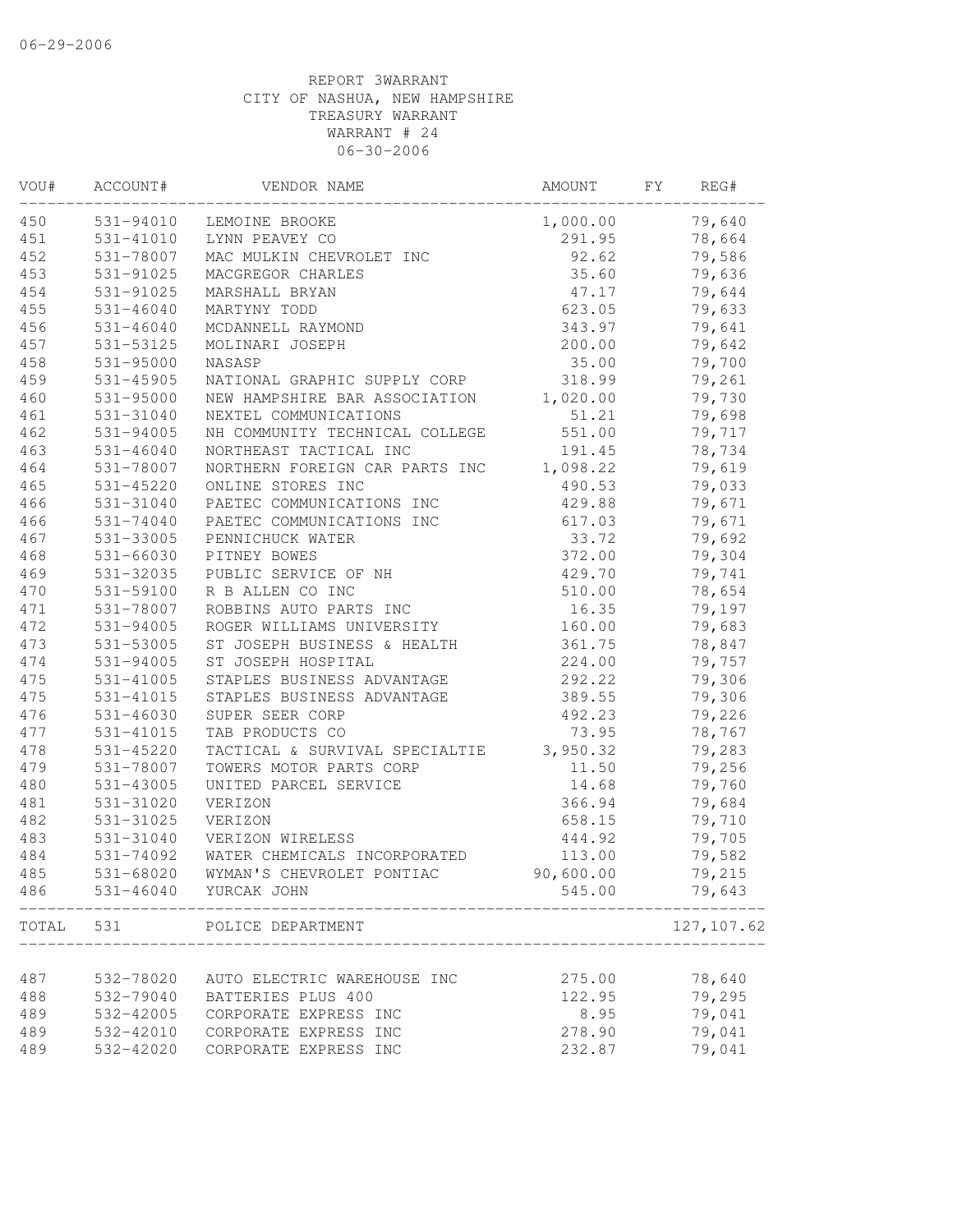| VOU# | ACCOUNT#  | VENDOR NAME                    | AMOUNT   | FΥ | REG#   |
|------|-----------|--------------------------------|----------|----|--------|
| 490  | 532-46045 | COTE STEPHEN                   | 16.00    |    | 79,220 |
| 491  | 532-91005 | DAVIS EARLENE                  | 30.26    |    | 79,172 |
| 492  | 532-78095 | F W WEBB COMPANY               | 9.93     |    | 78,768 |
| 493  | 532-75100 | FIMBEL PAUNET CORP             | 150.00   |    | 79,270 |
| 494  | 532-95005 | FIOANH                         | 30.00    |    | 79,707 |
| 495  | 532-64094 | FIRE TECH & SAFETY OF NEW ENGL | 25.03    |    | 79,265 |
| 496  | 532-75105 | GATE CITY ELECTRIC LLC         | 6,114.00 |    | 79,029 |
| 497  | 532-78020 | GRANITE STATE BOAT WORKS INC   | 36.90    |    | 78,813 |
| 498  | 532-75023 | HARRIS EQUIPMENT REPAIR SERVIC | 40.50    |    | 79,592 |
| 499  | 532-75023 | HATFIELD ROGER                 | 3.20     |    | 79,646 |
| 499  | 532-78070 | HATFIELD ROGER                 | 8.00     |    | 79,646 |
| 499  | 532-78100 | HATFIELD ROGER                 | 21.40    |    | 79,646 |
| 499  | 532-91005 | HATFIELD ROGER                 | 2.00     |    | 79,646 |
| 499  | 532-98020 | HATFIELD ROGER                 | 8.83     |    | 79,646 |
| 499  | 532-98029 | HATFIELD ROGER                 | 54.12    |    | 79,646 |
| 500  | 532-75023 | HOME DEPOT CREDIT SERVICES     | 216.22   |    | 79,681 |
| 500  | 532-98005 | HOME DEPOT CREDIT SERVICES     | 534.84   |    | 79,681 |
| 501  | 532-64094 | INDUSTRIAL PROTECTION SERVICES | 545.60   |    | 78,736 |
| 502  | 532-49025 | INTERNATIONAL CODE COUNCIL     | 166.25   |    | 79,689 |
| 503  | 532-59135 | J P CHEMICAL CO INC            | 510.00   |    | 78,887 |
| 504  | 532-34015 | KEYSPAN ENERGY DELIVERY        | 1,635.23 |    | 79,688 |
| 505  | 532-64080 | LIFEGUARD SYSTEMS INC          | 1,215.56 |    | 78,793 |
| 506  | 532-78020 | MANCHESTER ENGINE REBUILDERS I | 1,709.00 |    | 79,213 |
| 507  | 532-59100 | MAYNARD & LESIEUR INCORPORATED | 264.50   |    | 79,593 |
| 507  | 532-78065 | MAYNARD & LESIEUR INCORPORATED | 1,046.00 |    | 79,593 |
| 508  | 532-78085 | MERRILL'S RADIATOR             | 3,013.26 |    | 78,834 |
| 509  | 532-53025 | MILLER ENGINEERING & TESTING I | 150.00   |    | 78,886 |
| 510  | 532-78100 | MINUTEMAN TRUCKS INC           | 2,390.30 |    | 79,310 |
| 511  | 532-31040 | PAETEC COMMUNICATIONS INC      | 44.00    |    | 79,671 |
| 512  | 532-33005 | PENNICHUCK WATER               | 582.94   |    | 79,692 |
| 513  | 532-74092 | PRECISION FITNESS EQUIPMENT    | 235.00   |    | 79,224 |
| 514  | 532-32005 | PUBLIC SERVICE OF NH           | 4,492.53 |    | 79,741 |
| 515  | 532-79005 | R B ALLEN CO INC               | 100.04   |    | 78,654 |
| 516  | 532-49050 | ROBOTRONICS INC                | 171.15   |    | 79,252 |
| 517  | 532-78100 | SANEL AUTO PARTS CO            | 352.63   |    | 78,899 |
| 518  | 532-63005 | SCHOOL FURNISHINGS INC         | 9,241.20 |    | 79,362 |
| 518  | 532-64192 | SCHOOL FURNISHINGS INC         | 12.40    |    | 79,362 |
| 519  | 532-69035 | SNAP ON TOOLS                  | 43.50    |    | 78,718 |
| 520  | 532-41015 | STAPLES BUSINESS ADVANTAGE     | 350.56   |    | 79,306 |
| 520  | 532-61010 | STAPLES BUSINESS ADVANTAGE     | 102.89   |    | 79,306 |
| 520  | 532-61020 | STAPLES BUSINESS ADVANTAGE     | 247.93   |    | 79,306 |
| 521  | 532-31040 | U S CELLULAR                   | 12.67    |    | 79,677 |
| 522  | 532-75023 | UNITED SUPPLY COMPANY INC      | 5.64     |    | 79,600 |
| 523  | 532-31040 | VERIZON WIRELESS               | 34.46    |    | 79,705 |
| 524  | 532-46045 | WALKER GEORGE                  | 160.95   |    | 78,663 |
| 525  | 532-78035 | WINDWARD PETROLEUM             | 1,859.11 |    | 78,753 |
| 526  | 532-78020 | YANKEE TRUCKS                  | 7,070.04 |    | 78,697 |
| 526  | 532-78080 | YANKEE TRUCKS                  | 11.60    |    | 78,697 |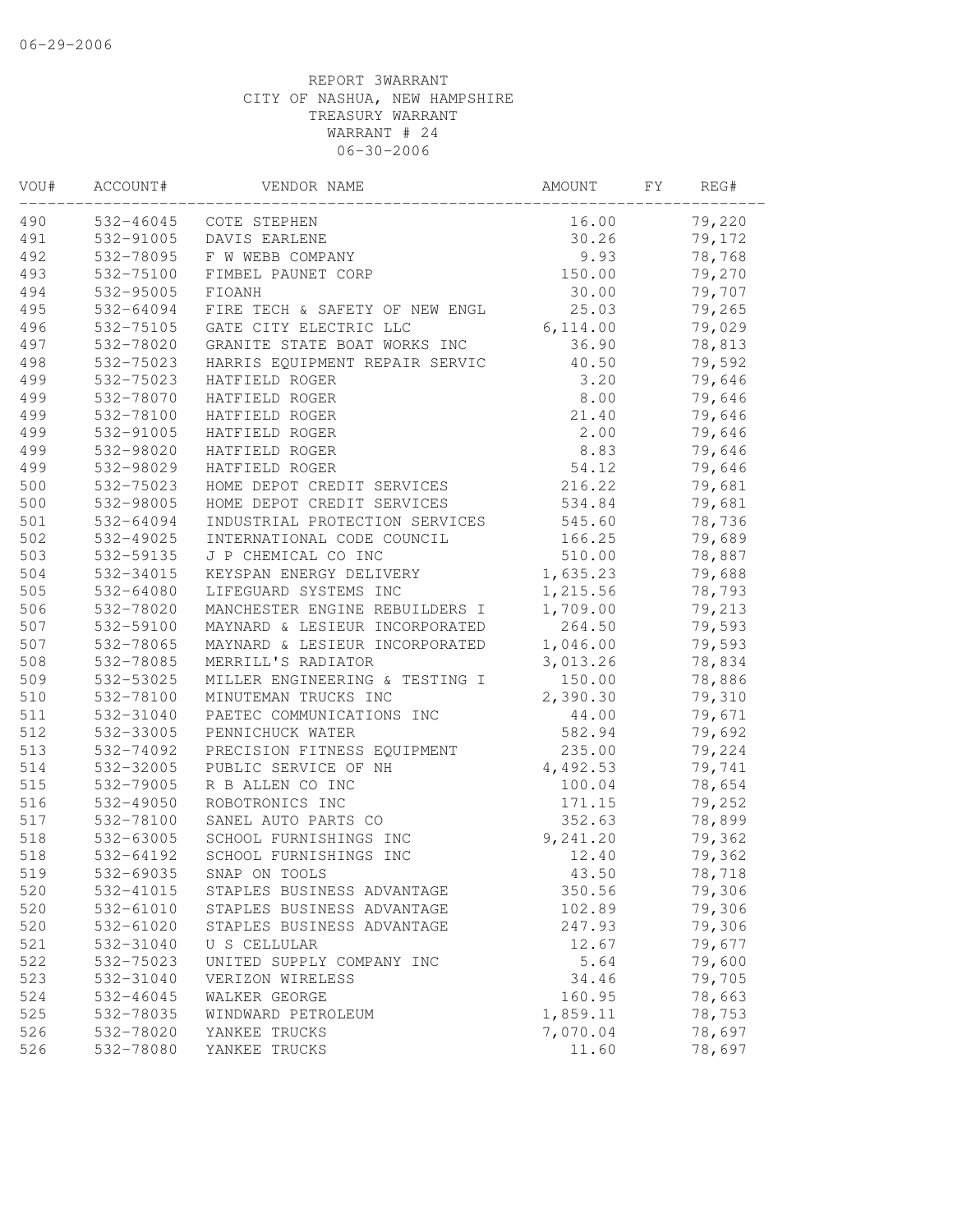| VOU#  | ACCOUNT#  | VENDOR NAME                    | AMOUNT    | FY<br>REG#       |
|-------|-----------|--------------------------------|-----------|------------------|
| TOTAL | 532       | FIRE DEPARTMENT                |           | 45,996.84        |
| 527   | 534-32020 | PUBLIC SERVICE OF NH           | 85.90     | 79,741           |
| TOTAL | 534       | STREET LIGHTING                |           | 85.90            |
| 528   | 536-74015 | JANTECH SERVICES INC           | 1,650.00  | 78,944           |
| 529   | 536-49075 | MOTOROLA                       | 2,156.25  | 78,791           |
| 529   | 536-74150 | MOTOROLA                       | 9,000.00  | 78,791           |
| 530   | 536-32035 | PUBLIC SERVICE OF NH           | 1,253.43  | 79,741           |
| 531   | 536-46045 | SHERMAN BRIAN                  | 233.27    | 79,647           |
| 532   | 536-64255 | TESSCO TECHNOLOGIES INC        | 212.82    | 78,907           |
| 533   | 536-43005 | UNITED PARCEL SERVICE          | 21.12     | 79,760           |
| 534   | 536-31050 | VERIZON WIRELESS               | 70.01     | 79,705           |
| TOTAL | 536       | CITYWIDE COMMUNICATIONS        |           | 14,596.90        |
| 535   | 541-33005 | PENNICHUCK WATER               | 39.85     | 79,692           |
| 536   | 541-32005 | PUBLIC SERVICE OF NH           | 1,237.55  | 79,741           |
| 537   | 541-94005 | VILLIOTTI JOCELYN              | 1,124.85  | 79,145           |
| TOTAL | 541       | COMMUNITY SERVICES DIVISION    |           | 2,402.25         |
|       |           |                                |           |                  |
| 538   | 542-91005 | CARON CHRISTINE                | 12.02     | 78,853           |
| 539   | 542-59100 | CRUZ LUIS                      | 15.00     | 78,924           |
| 540   | 542-47015 | GLAXOSMITHKLINE PHARMACEUTICAL | 12,960.00 | 78,715           |
| 541   | 542-47010 | STERICYCLE INC                 | 120.74    | 78,645           |
| 542   | 542-59100 | TREASURER STATE OF NH          | 20.00     | 79,697           |
| TOTAL | 542       | COMMUNITY HEALTH               |           | 13, 127.76       |
| 543   | 543-91005 | PRICE HOWARD                   | 33.38     | 79,137           |
| 544   | 543-91005 | TREMBLAY MICHAEL               | 75.68     | 79,236           |
| TOTAL | 543       | ENVIRONMENTAL HEALTH DEPT.     |           | 109.06           |
|       |           |                                |           |                  |
| 545   | 544-72010 | CONWAY OFFICE PRODUCTS LLC     | 125.00    | 78,832<br>78,766 |
| 546   | 544-91005 | MACK ROBERT                    | 98.79     |                  |
| 547   | 544-41015 | STAPLES BUSINESS ADVANTAGE     | 142.86    | 79,306           |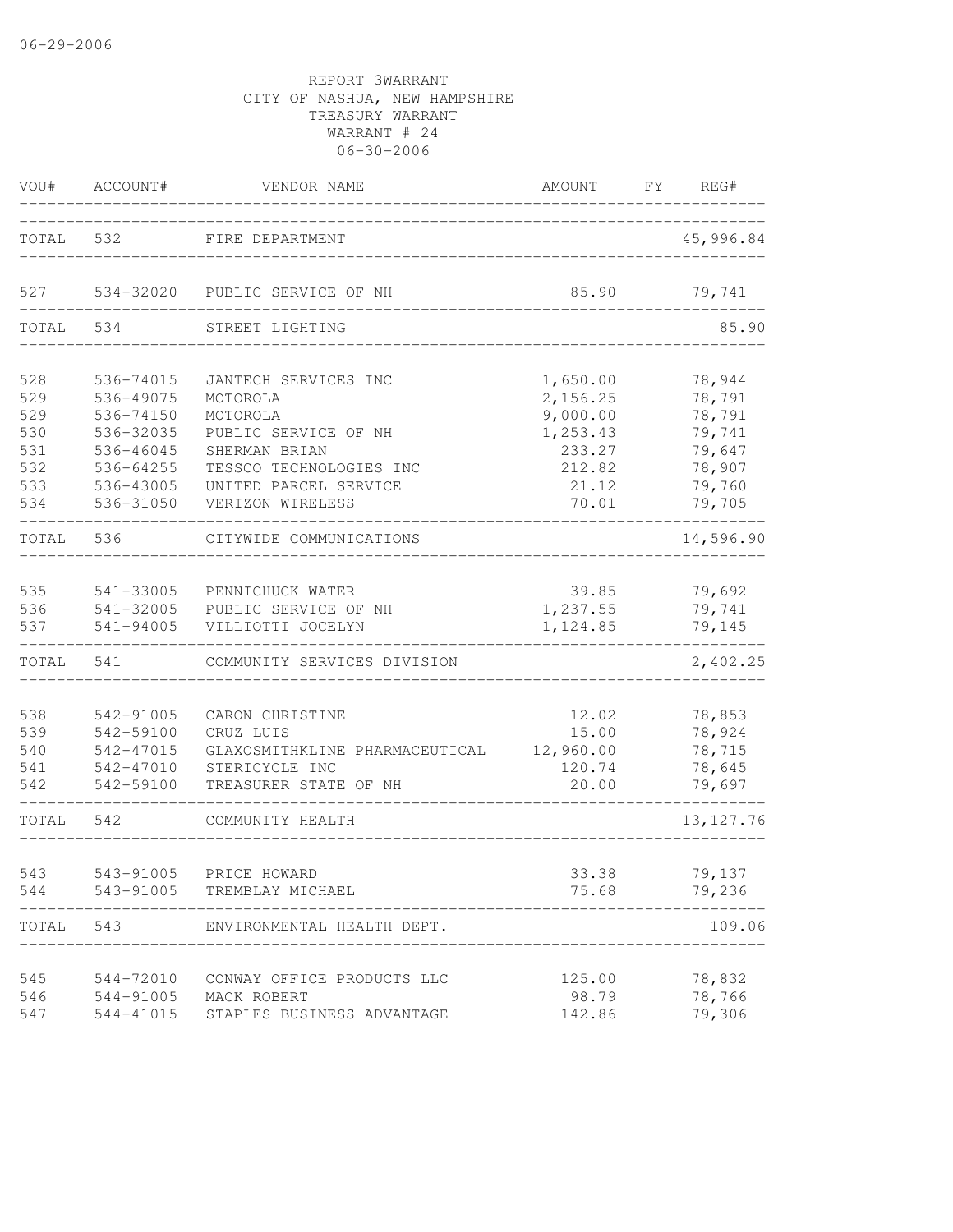| VOU#      | ACCOUNT#  | VENDOR NAME                          | AMOUNT   | FY. | REG#   |
|-----------|-----------|--------------------------------------|----------|-----|--------|
| TOTAL 544 |           | WELFARE ADMINISTRATION               |          |     | 366.65 |
| 548       |           | 545-97020 23-25 TEMPLE ST REALTY LLC | 1,191.83 |     | 79,211 |
| 549       | 545-97020 | 237 MAIN STREET LLC                  | 328.40   |     | 78,903 |
| 550       | 545-97020 | AMHERST PARK APARTMENTS LLC          | 586.00   |     | 78,876 |
| 551       | 545-97020 | ANASTASIADES NICHOLAS                | 659.12   |     | 78,788 |
| 552       | 545-97020 | ARNOLD DENNIS                        | 194.94   |     | 78,795 |
| 553       | 545-97020 | BC-AD PROPERTIES                     | 982.13   |     | 78,890 |
| 554       | 545-97020 | BISHOP PROPERTY MANAGEMENT INC       | 140.00   |     | 79,218 |
| 555       | 545-97020 | BONNETTE STEPHEN                     | 695.00   |     | 78,804 |
| 556       | 545-97020 | BROOK VILLAGE NORTH ASSOCIATES       | 651.10   |     | 79,198 |
| 557       | 545-97020 | <b>BUJA DONALD</b>                   | 228.67   |     | 78,866 |
| 558       | 545-97020 | CANTERBURY APARTMENTS                | 638.08   |     | 78,671 |
| 559       | 545-97020 | CENTRAL REALTY                       | 1,128.96 |     | 79,074 |
| 560       | 545-97020 | CITY VIEW MANAGEMENT CO INC          | 570.00   |     | 79,305 |
| 561       | 545-97020 | CONSTANT FAMILY LLC II               | 533.38   |     | 78,930 |
| 562       | 545-97020 | CONSTANT KENNETH                     | 587.03   |     | 78,848 |
| 563       | 545-97020 | CUNHA CARLOS                         | 360.00   |     | 78,892 |
| 564       | 545-97020 | DAVIS FUNERAL HOME                   | 750.00   |     | 78,701 |
| 565       | 545-97020 | DELIER RICHARD J                     | 656.80   |     | 79,078 |
| 566       | 545-97020 | DEOLEO MIGUEL                        | 797.06   |     | 79,273 |
| 567       | 545-97020 | DOWNTOWNER NELSON/DAVID A GREG       | 67.25    |     | 78,694 |
| 568       | 545-97020 | FISCHER MARJORIE                     | 443.43   |     | 78,952 |
| 569       | 545-97020 | FLAGLER PROPERTIES INC               | 797.06   |     | 79,281 |
| 570       | 545-97020 | FREEDOM APARTMENTS LLC               | 417.26   |     | 78,880 |
| 571       | 545-97020 | GAUTHIER REALTY/CONNIE GAUTHIE       | 1,648.88 |     | 79,300 |
| 572       | 545-97015 | GREYHOUND LINES INC MIS              | 95.00    |     | 79,277 |
| 573       | 545-97020 | GROPMAN JEFFREY P                    | 151.35   |     | 78,787 |
| 574       | 545-97015 | KEYSPAN ENERGY DELIVERY              | 2,053.17 |     | 79,752 |
| 575       | 545-97020 | LAMERAND ENTERPRISES/KYLE LAME       | 708.21   |     | 79,250 |
| 576       | 545-97020 | LAPOINTE OLIVER A & MARIE R          | 432.18   |     | 78,659 |
| 577       | 545-97020 | LAVOIE DAVID                         | 413.86   |     | 79,222 |
| 578       | 545-97020 | LAVOIE HERVE E                       | 263.25   |     | 79,225 |
| 579       | 545-97020 | LIAKAKOS FOTIOS                      | 603.80   |     | 78,652 |
| 580       | 545-97020 | LILLIANS MOTEL                       | 200.00   |     | 78,658 |
| 581       | 545-97020 | LONG RAY/LONG & TAYLOR PROPERT       | 306.00   |     | 78,859 |
| 582       | 545-97015 | MARKET BASKET                        | 5,300.01 |     | 79,667 |
| 583       | 545-97020 | MOTEL 6                              | 361.93   |     | 79,253 |
| 584       | 545-97020 | NASHUA HOUSING AUTHORITY             | 952.74   |     | 79,263 |
| 585       | 545-97020 | NASHUA INVESTORS LTD P               | 1,081.61 |     | 78,773 |
| 586       | 545-97020 | NASHUA PASTORAL CARE                 | 871.76   |     | 78,891 |
| 587       | 545-97020 | NORMAN F JEANNOTTE REVOCABLE T       | 797.06   |     | 78,998 |
| 588       | 545-97020 | PAQUIN EDWARD                        | 433.05   |     | 78,673 |
| 589       | 545-97020 | PRA PROPERTIES LTD DBA/PHEASAN       | 429.04   |     | 79,275 |
| 590       | 545-97015 | PUBLIC SERVICE CO OF NH              | 2,761.41 |     | 79,749 |
| 591       | 545-97020 | REGISTER LINDA B                     | 513.45   |     | 79,251 |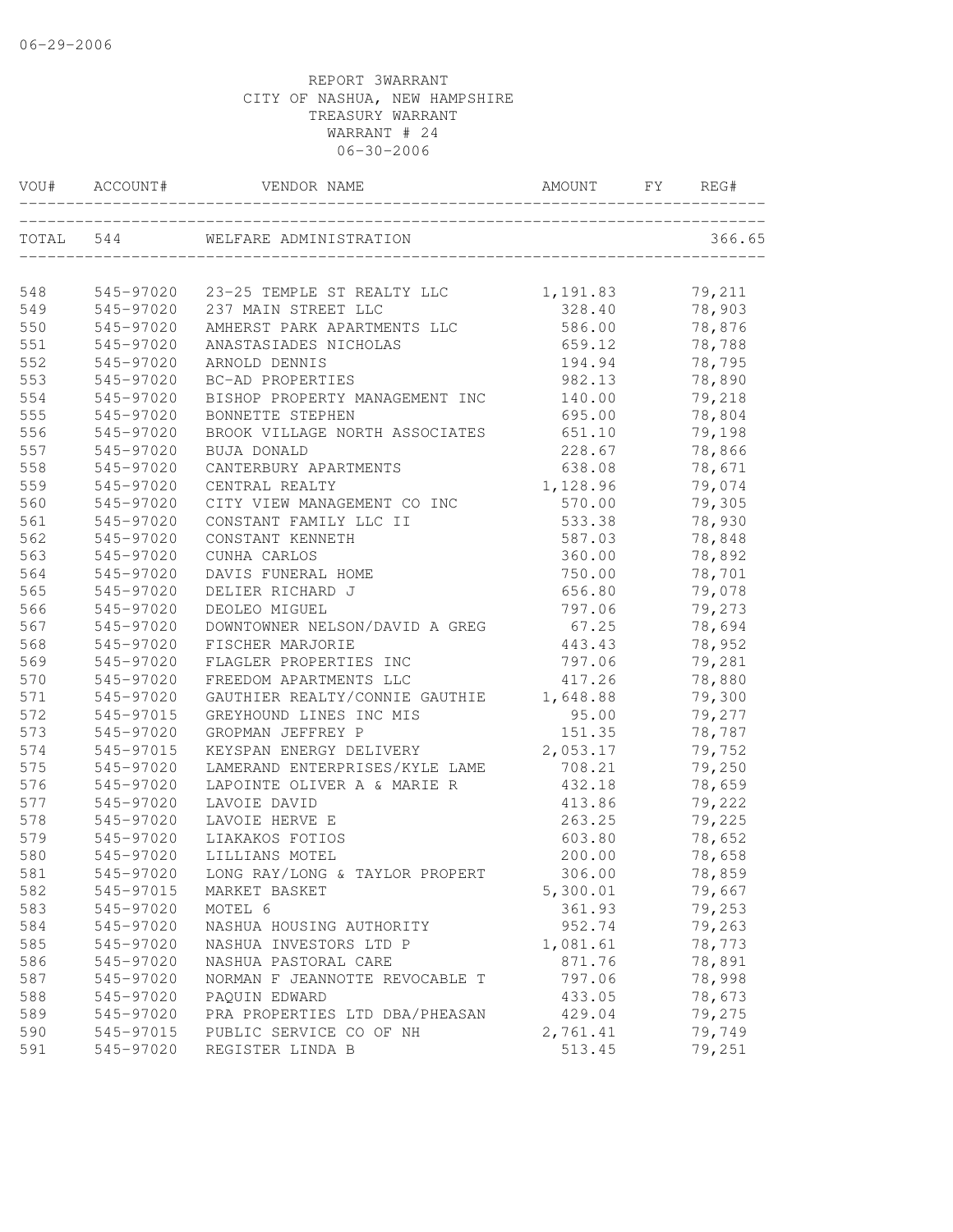| VOU#  | ACCOUNT#               | VENDOR NAME                                            | AMOUNT      | FΥ | REG#      |
|-------|------------------------|--------------------------------------------------------|-------------|----|-----------|
| 592   | 545-97020              | REIN JOHN                                              | 350.00      |    | 78,798    |
| 593   | 545-97020              | RHODES DAVID                                           | 900.00      |    | 78,711    |
| 594   | 545-97020              | RODRIGUE ROBERT N                                      | 400.00      |    | 78,748    |
| 595   | 545-97020              | ROSA JUSSARA                                           | 425.00      |    | 78,901    |
| 596   | 545-97020              | SMART INVESTMENTS LLC                                  | 524.00      |    | 78,774    |
| 597   | 545-97020              | SOUL PURPOSE LIVING                                    | 347.14      |    | 78,770    |
| 598   | 545-97020              | SOUL PURPOSE LIVING INC                                | 1,485.00    |    | 78,839    |
| 599   | 545-97020              | TREMBLAY JEANNINE                                      | 319.54      |    | 78,638    |
| 600   | 545-97020              | TREMBLAY RENE J                                        | 289.35      |    | 78,661    |
| TOTAL | 545                    | WELFARE COSTS                                          |             |    | 38,821.29 |
| 601   | $551 - 94005$          | APWA                                                   | 50.00       |    | 79,746    |
| 601   | $551 - 95005$          | APWA                                                   | 50.00       |    | 79,746    |
| 602   | $551 - 94005$          | APWA REGISTRATION                                      | 1,080.00    |    | 79,753    |
| 603   | 551-72010              | CONWAY OFFICE PRODUCTS LLC                             | 119.74      |    | 78,832    |
| 604   | 551-64040              | GBA MASTER SERIES INC                                  | 1,284.00    |    | 78,784    |
| 605   | $551 - 46045$          | LEHIGH SAFETY SHOE LLC                                 | 82.00       |    | 78,860    |
| 606   | $551 - 64300$          | NE LASER & TRANSIT DIVISION                            | 2,330.00    |    | 79,648    |
| 607   |                        | NEVERETTS SEW & VAC INC                                |             |    | 78,707    |
| 608   | 551-62022              |                                                        | 365.00      |    |           |
|       | 551-31040<br>551-49075 | PAETEC COMMUNICATIONS INC                              | 2.94        |    | 79,671    |
| 609   |                        | SPILLER'S                                              | 458.00      |    | 79,240    |
| 610   | 551-41015              | STAPLES BUSINESS ADVANTAGE                             | 640.51      |    | 79,306    |
| TOTAL | 551                    | PUBLIC WORKS DIV & ENGINEERING                         |             |    | 6,462.19  |
| 611   | 552-75135              | AFFILIATED HVAC SERVICES LLC                           | 84.00       |    | 79,404    |
| 612   | 552-75021              | ANTONIO MARINARO CONSTRUCTION                          | 2,500.00    |    | 78,737    |
| 613   | 552-75135              | ASAP FIRE & SAFETY CORPORATION                         | 155.00      |    | 78,821    |
|       |                        | B & S LOCKSMITHS INC                                   | 77.25       |    | 79,262    |
| 614   | 552-75022<br>552-75135 |                                                        | 50.00       |    |           |
| 614   | 552-42010              | B & S LOCKSMITHS INC<br>BANNER SYSTEMS OF MASSACHUSETT |             |    | 79,262    |
| 615   |                        |                                                        | 1,783.59    |    | 79,578    |
| 616   | 552-75021              | BROX INDUSTRIES INC                                    | 495.59      |    | 78,719    |
| 617   | 552-75022              | CAMEO CLEANING SERVICE/CAROL N                         | 300.00      |    | 78,641    |
| 618   | 552-75021              | CAROLINA EASTERN-VAIL INC                              | 13, 147. 40 |    | 79,296    |
| 619   | 552-78007              | CARPARTS OF NASHUA                                     | 761.92      |    | 78,675    |
| 620   | 552-59050              | CHAFIN JOE                                             | 105.00      |    | 79,403    |
| 621   | 552-59050              | CHASSE MARK                                            | 52.50       |    | 78,954    |
| 622   | 552-59015              | CITY OF ROSES/MICHELLE TANGUAY                         | 450.00      |    | 79,303    |
| 623   | 552-75021              | CORRIVEAU ROUTHIER INC                                 | 59.85       |    | 79,584    |
| 624   | 552-59050              | COTTER KERRY                                           | 259.00      |    | 78,738    |
| 625   | 552-59050              | COYLE KEVIN                                            | 682.50      |    | 78,724    |
| 626   | 552-75135              | CST/BERGER                                             | 28.08       |    | 79,157    |
| 627   | 552-75135              | CVS PAVING                                             | 1,772.00    |    | 78,729    |
| 628   | 552-59050              | DEVITO CHRIS                                           | 157.50      |    | 78,846    |
| 629   | 552-59050              | DICHARD LOUISE                                         | 60.00       |    | 78,797    |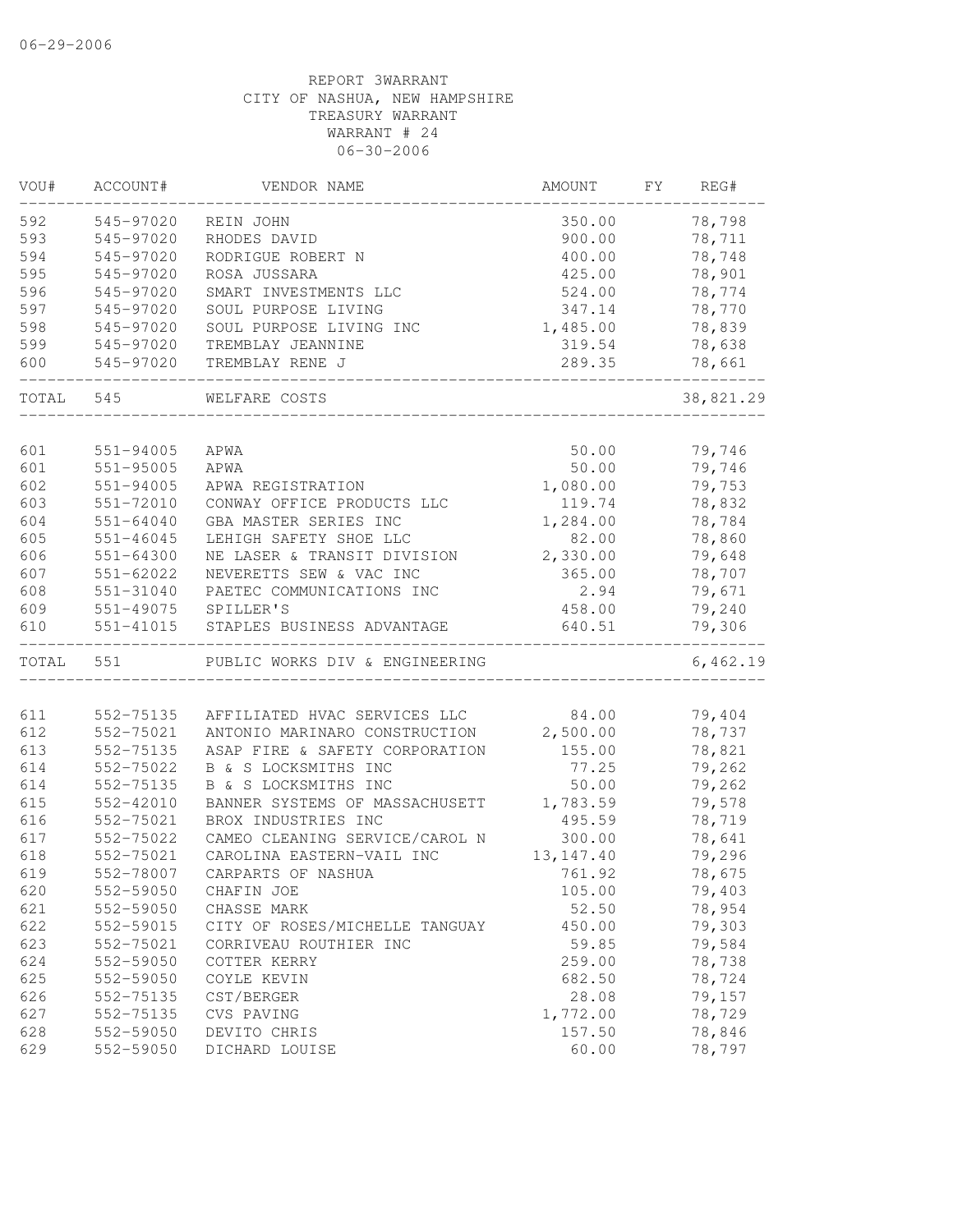| VOU# | ACCOUNT#      | VENDOR NAME                          | AMOUNT   | FY | REG#   |
|------|---------------|--------------------------------------|----------|----|--------|
| 630  |               | 552-75021 EDWARD C WHITNEY & SON INC | 402.50   |    | 79,309 |
| 631  |               | 552-75021 ERICH LAST IRRIGATION CO   | 250.00   |    | 78,749 |
| 632  | 552-75022     | F W WEBB COMPANY                     | 39.90    |    | 78,768 |
| 633  | 552-45110     | FILLION ASSOCIATES INC               | 7,822.57 |    | 78,725 |
| 634  | 552-75022     | FIMBEL PAUNET CORP                   | 550.00   |    | 79,270 |
| 635  | 552-59140     | FITZGERALD MARY                      | 71.75    |    | 79,163 |
| 636  | 552-75021     | FUEL MANAGEMENT SERVICES INC         | 152.50   |    | 78,824 |
| 637  | 552-59050     | GALBO GARY                           | 70.00    |    | 78,796 |
| 638  | 552-75021     | GATE CITY FENCE CO INC               | 860.00   |    | 78,845 |
| 639  | 552-64040     | GBA MASTER SERIES INC                | 1,284.00 |    | 78,784 |
| 640  | $552 - 46005$ | GOODMAN FACTORS LTD                  | 117.00   |    | 79,176 |
| 641  | 552-75022     | GRAINGER                             | 628.35   |    | 78,743 |
| 642  | 552-59015     | GRIMO COMBO/GERALD GRIMO             | 500.00   |    | 78,794 |
| 643  | 552-75135     | HARRY W WELLS & SON INC              | 439.87   |    | 79,427 |
| 644  | 552-59050     | HOGAN KELSEY                         | 110.00   |    | 78,855 |
| 645  | 552-75021     | HOME DEPOT CREDIT SERVICES           | 231.04   |    | 79,681 |
| 645  | 552-75022     | HOME DEPOT CREDIT SERVICES           | 671.84   |    | 79,681 |
| 645  | 552-75040     | HOME DEPOT CREDIT SERVICES           | 34.09    |    | 79,681 |
| 645  | 552-75135     | HOME DEPOT CREDIT SERVICES           | 219.45   |    | 79,681 |
| 645  | 552-75165     | HOME DEPOT CREDIT SERVICES           | 96.93    |    | 79,681 |
| 645  | 552-75170     | HOME DEPOT CREDIT SERVICES           | 375.59   |    | 79,681 |
| 646  | 552-74085     | HUDSON SMALL ENGINE                  | 1,372.00 |    | 78,871 |
| 647  | 552-75021     | JOHN R LYMAN CO                      | 455.40   |    | 78,836 |
| 648  | 552-75021     | JOHNSON'S ELECTRIC SUPPLY            | 665.36   |    | 78,775 |
| 648  | $552 - 75040$ | JOHNSON'S ELECTRIC SUPPLY            | 547.02   |    | 78,775 |
| 648  | 552-75135     | JOHNSON'S ELECTRIC SUPPLY            | 362.39   |    | 78,775 |
| 649  | 552-34015     | KEYSPAN ENERGY DELIVERY              | 373.63   |    | 79,688 |
| 650  | 552-59050     | LAPOINTE WILLIAM                     | 180.00   |    | 79,532 |
| 651  | 552-75021     | LARCHMONT ENGINEERING & IRRIGA       | 291.00   |    | 78,662 |
| 652  | 552-59050     | LAROCQUE ANDREA                      | 190.00   |    | 78,751 |
| 653  | 552-59050     | LAROCQUE MICHELLE                    | 22.00    |    | 78,958 |
| 654  | 552-75021     | LESCO-PROX                           | 163.18   |    | 78,840 |
| 655  | 552-59050     | LEVESQUE PHILIP                      | 210.00   |    | 79,093 |
| 656  | $552 - 46005$ | M & N SPORTS LLC                     | 840.15   |    | 78,897 |
| 657  | 552-45285     | MARSHALL SIGNS INC                   | 256.00   |    | 79,608 |
| 658  | 552-75170     | MASTEN GEORGE S                      | 1,408.28 |    | 78,681 |
| 659  | 552-78065     | MAYNARD & LESIEUR INCORPORATED       | 214.70   |    | 79,593 |
| 660  | 552-59050     | MCCARTHY PHIL                        | 70.00    |    | 79,255 |
| 661  | 552-59015     | MISSIN LYNX/ROBERT BEAUCHER          | 250.00   |    | 79,178 |
| 662  | 552-59050     | MORTON DAVID                         | 340.00   |    | 79,533 |
| 663  | 552-78007     | NAPA AUTO PARTS                      | 239.12   |    | 79,249 |
| 664  | 552-75021     | NASHUA FARMERS EXCHANGE INC          | 277.20   |    | 79,604 |
| 665  | 552-64192     | NASHUA OUTDOOR POWER EQUIP           | 498.00   |    | 78,916 |
| 665  | 552-74085     | NASHUA OUTDOOR POWER EQUIP           | 7.09     |    | 78,916 |
| 665  | 552-78007     | NASHUA OUTDOOR POWER EQUIP           | 146.10   |    | 78,916 |
| 666  | 552-59140     | NASHUA RED CROSS                     | 10.00    |    | 79,139 |
| 667  | 552-31040     | PAETEC COMMUNICATIONS INC            | 21.39    |    | 79,671 |
| 668  | 552-33005     | PENNICHUCK WATER                     | 1,654.23 |    | 79,692 |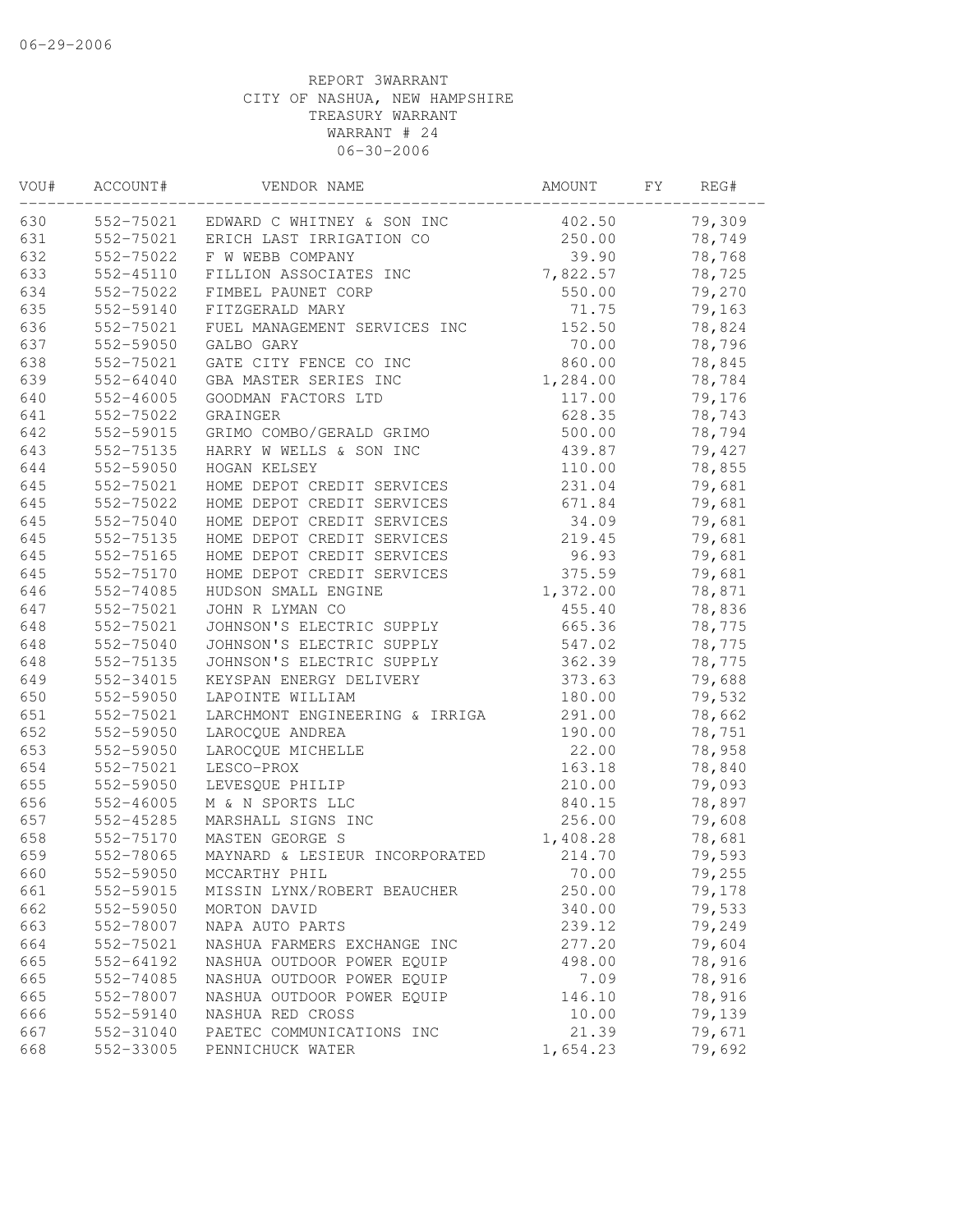| VOU#  | ACCOUNT#  | VENDOR NAME                    | AMOUNT    | FY<br>REG# |
|-------|-----------|--------------------------------|-----------|------------|
| 668   | 552-33005 | PENNICHUCK WATER               | 621.80    | 79,693     |
| 668   | 552-33040 | PENNICHUCK WATER               | 140.74    | 79,692     |
| 668   | 552-33045 | PENNICHUCK WATER               | 575.16    | 79,692     |
| 668   | 552-33050 | PENNICHUCK WATER               | 161.58    | 79,692     |
| 669   | 552-32005 | PUBLIC SERVICE OF NH           | 1,151.30  | 79,741     |
| 669   | 552-32005 | PUBLIC SERVICE OF NH           | 5,166.14  | 79,742     |
| 670   | 552-59050 | RAINVILLE LINDSAY              | 225.00    | 78,844     |
| 671   | 552-45290 | RF MORSE TURF & ORNAMENTAL     | 1,188.00  | 78,786     |
| 671   | 552-75021 | RF MORSE TURF & ORNAMENTAL     | 4,344.00  | 78,786     |
| 672   | 552-59050 | RUSSO JUSTINE                  | 154.00    | 79,086     |
| 673   | 552-42010 | SAM'S CLUB DIRECT              | 823.32    | 79,712     |
| 673   | 552-45250 | SAM'S CLUB DIRECT              | 71.44     | 79,712     |
| 674   | 552-78007 | SANEL AUTO PARTS CO            | 57.60     | 78,899     |
| 675   | 552-59050 | SARGENT JUSTIN                 | 175.00    | 79,168     |
| 676   | 552-45110 | SEASONAL SPECIALTY STORES      | 274.88    | 79,287     |
| 676   | 552-45235 | SEASONAL SPECIALTY STORES      | 60.20     | 79,287     |
| 677   | 552-59015 | SENIOR ACTIVITY CENTER         | 200.00    | 79,286     |
| 678   | 552-75040 | SPORT SUPPLY GROUP INC         | 216.15    | 79,239     |
| 679   | 552-45250 | STAPLES BUSINESS ADVANTAGE     | 2,392.57  | 79,306     |
| 680   | 552-59050 | TELLIER JACKIE                 | 99.00     | 79,100     |
| 681   | 552-59050 | THORP BILL                     | 125.00    | 79,089     |
| 682   | 552-75135 | TOMARK SPORTS                  | 1,573.20  | 78,908     |
| 683   | 552-59050 | TOROSIAN GEORGE                | 105.00    | 79,166     |
| 684   | 552-75040 | TRUGREEN CHEMLAWN              | 210.00    | 79,289     |
| 685   | 552-75021 | TUCKAHOE TURF FARMS INC        | 855.00    | 78,695     |
| 686   | 552-78100 | TURF PRODUCTS CORP             | 439.45    | 79,312     |
| 687   | 552-46045 | UNIFIRST CORPORATION           | 321.76    | 79,279     |
| 688   | 552-75021 | UNITED SUPPLY COMPANY INC      | 271.95    | 79,600     |
| 688   | 552-75022 | UNITED SUPPLY COMPANY INC      | 52.73     | 79,600     |
| 689   | 552-59050 | WEBSTER DAVID                  | 545.00    | 79,242     |
| 690   | 552-59050 | WELLIVER RON                   | 192.00    | 78,822     |
| 691   | 552-59140 | WOOD CHERYL                    | 600.00    | 78,807     |
| 692   | 552-75135 | YANKEE EQUIPMENT SYSTEMS INC   | 205.00    | 78,700     |
| TOTAL | 552       | PARKS AND RECREATION           |           | 72,566.77  |
|       |           |                                |           |            |
| 693   | 553-45060 | AGGREGATE INDUSTRIES           | 424.00    | 79,718     |
| 694   | 553-45060 | AGGREGATE INDUSTRIES           | 742.00    | 78,852     |
| 695   | 553-45175 | ARCSOURCE INC                  | 142.20    | 78,902     |
| 696   | 553-42010 | BANNER SYSTEMS OF MASSACHUSETT | 34.76     | 79,578     |
| 697   | 553-45015 | BROX INDUSTRIES INC            | 784.29    | 78,719     |
| 697   | 553-45025 | BROX INDUSTRIES INC            | 293.23    | 78,719     |
| 697   | 553-45190 | BROX INDUSTRIES INC            | 2,780.25  | 78,719     |
| 698   | 553-59100 | CONCENTRIC SECURITY RESOURCES  | 70.13     | 78,885     |
| 699   | 553-45060 | CORRIVEAU ROUTHIER INC         | 88.00     | 79,584     |
| 700   | 553-59100 | D & R TOWING INC               | 225.00    | 79,585     |
| 701   | 553-48015 | DENNIS K BURKE INC             | 34,590.02 | 79,761     |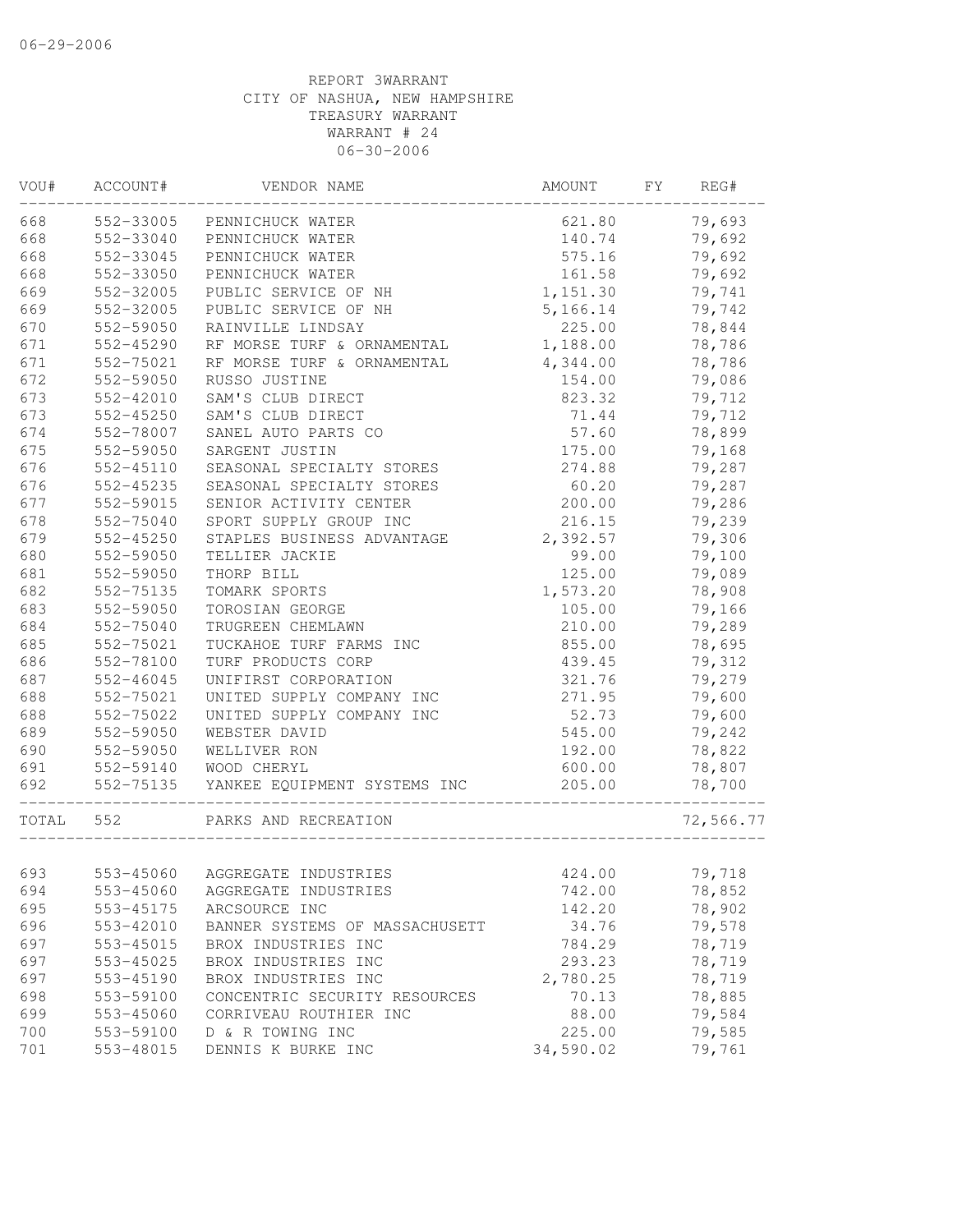| VOU# | ACCOUNT#  | VENDOR NAME                    | AMOUNT    | FY | REG#      |
|------|-----------|--------------------------------|-----------|----|-----------|
| 702  | 553-78100 | DONOVAN SPRING COMPANY INC     | 249.30    |    | 78,717    |
| 703  | 553-45060 | E J PRESCOTT INC               | 540.00    |    | 78,771    |
| 703  | 553-49075 | E J PRESCOTT INC               | 32.48     |    | 78,771    |
| 704  | 553-49075 | E W SLEEPER CO                 | 211.86    |    | 79,302    |
| 704  | 553-78100 | E W SLEEPER CO                 | 216.32    |    | 79,302    |
| 705  | 553-78100 | F W WEBB COMPANY               | 37.19     |    | 78,768    |
| 706  | 553-75130 | G H PHILBRICK SONS INC         | 975.00    |    | 79,183    |
| 707  | 553-64040 | GBA MASTER SERIES INC          | 1,284.00  |    | 78,784    |
| 708  | 553-72035 | GE CAPITAL INC                 | 85.00     |    | 79,292    |
| 709  | 553-59100 | GMS HYDRAULICS INC             | 351.60    |    | 79,610    |
| 710  | 553-45060 | HOME DEPOT CREDIT SERVICES     | 4.97      |    | 79,682    |
| 711  | 553-64192 | HOWARD P FAIRFIELD INC         | 897.93    |    | 79,517    |
| 711  | 553-78100 | HOWARD P FAIRFIELD INC         | 3,222.70  |    | 79,517    |
| 712  | 553-59100 | LIBERTY INTN'L TRUCKS OF NH LL | 216.89    |    | 79,590    |
| 712  | 553-78100 | LIBERTY INTN'L TRUCKS OF NH LL | 41.58     |    | 79,590    |
| 713  | 553-78100 | MAC MULKIN CHEVROLET INC       | 1,446.36  |    | 79,586    |
| 714  | 553-49075 | MAYNARD & LESIEUR INCORPORATED | 165.00    |    | 79,593    |
| 715  | 553-78100 | MINUTEMAN TRUCKS INC           | 132.53    |    | 79,310    |
| 716  | 553-49075 | NAPA AUTO PARTS                | 242.42    |    | 79,249    |
| 716  | 553-69025 | NAPA AUTO PARTS                | 101.13    |    | 79,249    |
| 716  | 553-78100 | NAPA AUTO PARTS                | 1,201.31  |    | 79,249    |
| 717  | 553-78100 | NATIONSRENT                    | 158.07    |    | 79,311    |
| 718  | 553-31040 | PAETEC COMMUNICATIONS INC      | 18.73     |    | 79,671    |
| 719  | 553-45060 | REDIMIX COMPANIES INC          | 412.00    |    | 78,936    |
| 720  | 553-42010 | ROCHESTER MIDLAND CORPORATION  | 66.22     |    | 79,602    |
| 721  | 553-59100 | SAFETY KLEEN SYSTEMS INC       | 154.28    |    | 78,714    |
| 722  | 553-59100 | SAFETY-KLEEN SYSTEMS INC       | 154.28    |    | 78,709    |
| 723  | 553-49075 | SANEL AUTO PARTS CO            | 167.69    |    | 78,899    |
| 723  | 553-49075 | SANEL AUTO PARTS CO            | 13.33     |    | 78,900    |
| 723  | 553-78100 | SANEL AUTO PARTS CO            | 533.34    |    | 78,899    |
| 723  | 553-78100 | SANEL AUTO PARTS CO            | 173.90    |    | 78,900    |
| 724  | 553-48005 | SHATTUCK MALONE OIL CO         | 17,506.87 |    | 79,665    |
| 725  | 553-41015 | STAPLES BUSINESS ADVANTAGE     | 31.95     |    | 79,306    |
| 726  | 553-46045 | UNIFIRST CORPORATION           | 415.17    |    | 79,279    |
| 727  | 553-75100 | UNLIMITED DOOR SERVICE/STEVEN  | 239.50    |    | 79,607    |
| 728  | 553-49075 | USP OF NEW ENGLAND             | 390.40    |    | 79,238    |
| 729  | 553-69025 | WOOD'S CRW CORP OF NH          | 459.00    |    | 79,254    |
| 729  | 553-78100 | WOOD'S CRW CORP OF NH          | 237.06    |    | 79,254    |
|      |           | TOTAL 553 STREET DEPARTMENT    |           |    | 72,961.24 |
|      |           |                                |           |    |           |
| 730  | 555-72035 | CONWAY OFFICE PRODUCTS LLC     | 90.00     |    | 78,832    |
| 731  | 555-25010 | DUMONT MARGUERITE              | $-19.00$  |    | 79,649    |
| 731  | 555-49075 | DUMONT MARGUERITE              | 89.98     |    | 79,649    |
| 731  | 555-94005 | DUMONT MARGUERITE              | 70.31     |    | 79,649    |
| 732  | 555-59181 | ELECTRIC LIGHT COMPANY INC     | 755.00    |    | 79,442    |
| 733  | 555-75023 | ERC WIPING PRODUCTS INC        | 121.00    |    | 78,666    |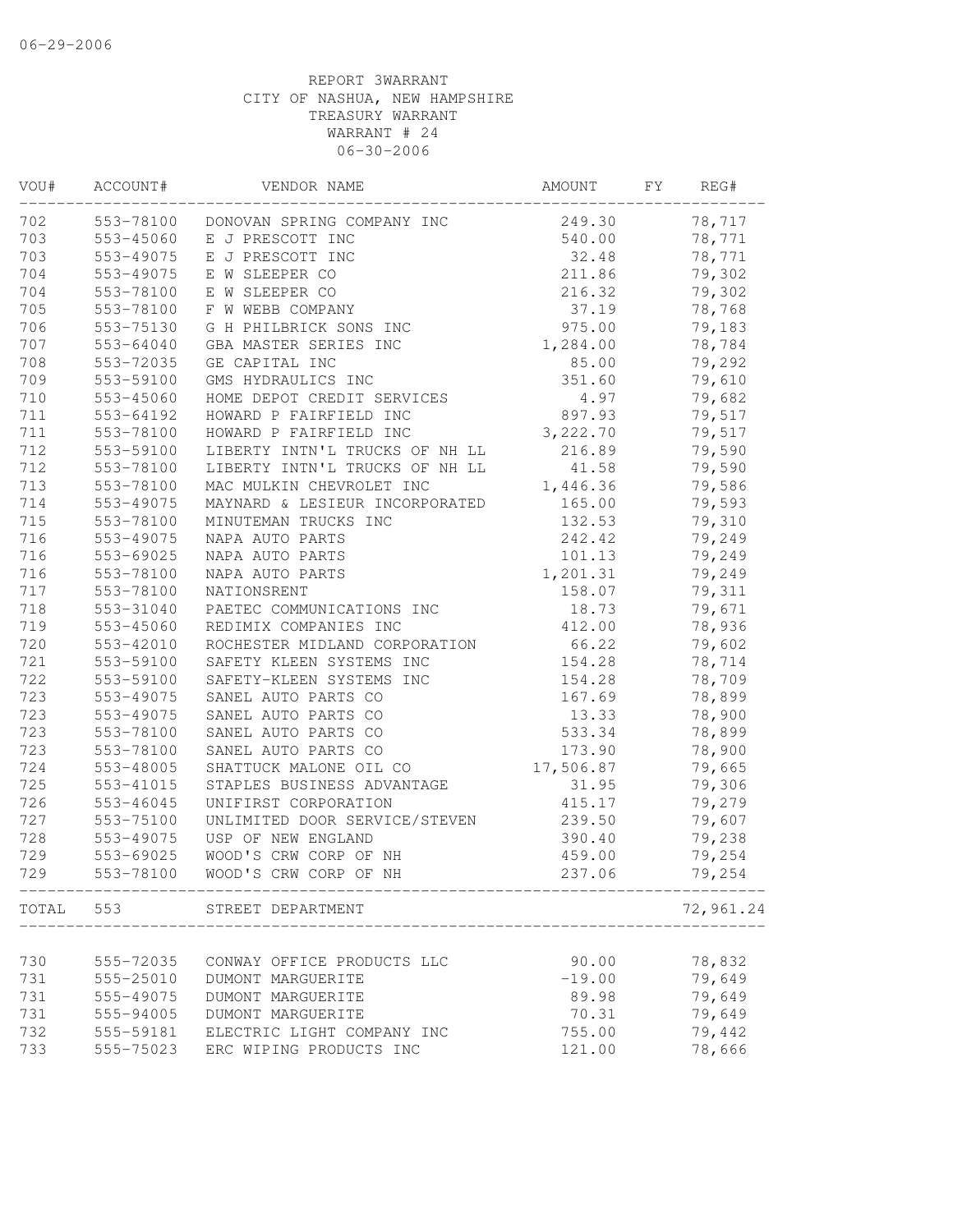| WOU#  | ACCOUNT#      | VENDOR NAME                              | AMOUNT     | FY | REG#      |
|-------|---------------|------------------------------------------|------------|----|-----------|
| 734   | 555-64040     | GBA MASTER SERIES INC                    | 645.00     |    | 78,784    |
| 735   | 555-49075     | GRAINGER                                 | 289.63     |    | 78,864    |
| 736   | 555-75023     | HOME DEPOT CREDIT SERVICES               | 241.39     |    | 79,682    |
| 737   | 555-59170     | MARKINGS INC                             | 20, 331.23 |    | 79,307    |
| 738   | 555-46045     | N H BRAGG & SONS                         | 20.83      |    | 78,647    |
| 739   | 555-95005     | NEW HAMPSHIRE CHAPTER ITE                | 20.00      |    | 79,704    |
| 740   | 555-94005     | NH CHAPTER ITE                           | 200.00     |    | 79,138    |
| 741   | 555-45288     | OCEAN STATE SIGNAL CO                    | 7,500.00   |    | 79,290    |
| 742   | 555-31040     | PAETEC COMMUNICATIONS INC                | 18.73      |    | 79,671    |
| 743   | 555-45285     | PERMA-LINE CORP OF NEW ENGLAND           | 7,010.55   |    | 78,696    |
| 744   | 555-32025     | PUBLIC SERVICE OF NH                     | 638.93     |    | 79,742    |
| 744   | 555-32025     | PUBLIC SERVICE OF NH                     | 790.64     |    | 79,743    |
| 745   | 555-59320     | SANEL AUTO PARTS CO                      | 201.82     |    | 78,900    |
| 746   | 555-41015     | STAPLES BUSINESS ADVANTAGE               | 324.33     |    | 79,306    |
| 747   | 555-45285     | STATE OF NH                              | 1,110.00   |    | 79,650    |
| 748   | 555-46045     | UNIFIRST CORPORATION                     | 125.79     |    | 79,279    |
| 748   | 555-75023     | UNIFIRST CORPORATION                     | 19.25      |    | 79,279    |
| TOTAL | 555           | TRAFFIC DEPARTMENT                       |            |    | 40,595.41 |
| 749   |               | 557-31040 PAETEC COMMUNICATIONS INC      | 4.15       |    | 79,671    |
| 750   |               | 557-45285 PERMA-LINE CORP OF NEW ENGLAND | 197.55     |    | 78,696    |
| 751   | 557-32005     | PUBLIC SERVICE OF NH                     | 4,649.36   |    | 79,743    |
| TOTAL | 557           | PARKING LOTS                             |            |    | 4,851.06  |
|       |               |                                          |            |    |           |
| 752   | 561-75023     | BROX INDUSTRIES INC                      | 13.13      |    | 78,719    |
| 753   | $561 - 46045$ | CCP INDUSTRIES INC                       | 109.86     |    | 78,914    |
| 754   | 561-48015     | DENNIS K BURKE INC                       | 613.86     |    | 79,761    |
| 755   | 561-75023     | FOREST MARILYN                           | 29.98      |    | 79,037    |
| 756   | $561 - 45185$ | HARDY DORIC INC                          | 1,050.00   |    | 78,917    |
| 757   | 561-75023     | HOME DEPOT CREDIT SERVICES               | 411.75     |    | 79,682    |
| 758   | 561-33005     | PENNICHUCK WATER                         | 107.21     |    | 79,693    |
| 759   | 561-78007     | ROBBINS AUTO PARTS INC                   | 40.32      |    | 79,197    |
| 760   | 561-75023     | SHATTUCK MALONE OIL CO                   | 206.51     |    | 79,665    |
| TOTAL | 561           | EDGEWOOD CEMETERY                        |            |    | 2,582.62  |
| 761   |               | 562-59185 EDGEWOOD CEMETERY              | 775.00     |    | 78,733    |
| 762   | 562-33005     | PENNICHUCK WATER                         | 250.26     |    | 79,693    |
| TOTAL |               | 562 SUBURBAN CEMETERIES                  |            |    | 1,025.26  |
|       |               |                                          |            |    |           |
| 763   |               | 563-48015 DENNIS K BURKE INC             | 383.06     |    | 79,761    |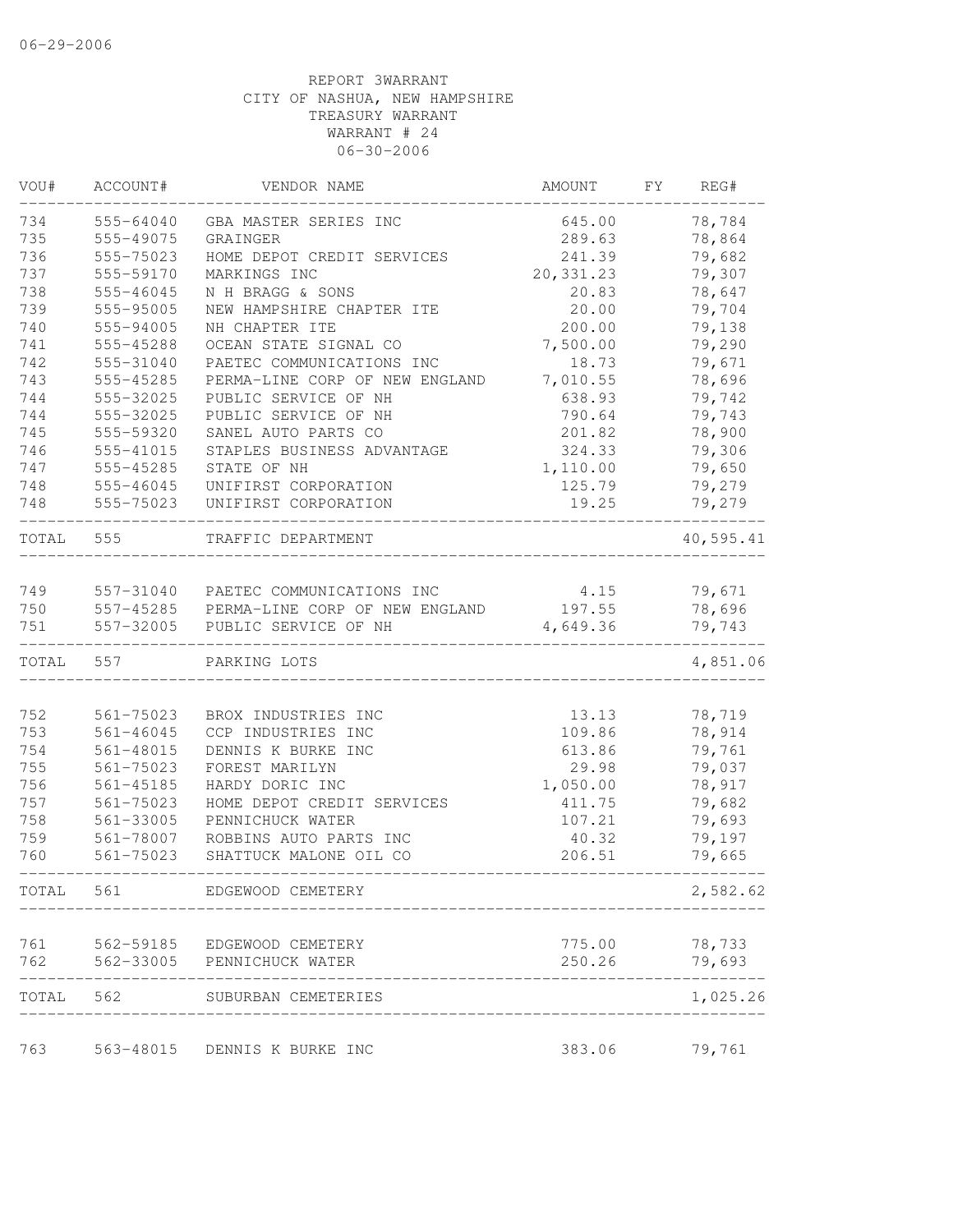| VOU#  | ACCOUNT#      | VENDOR NAME                          | AMOUNT   | FY | REG#     |
|-------|---------------|--------------------------------------|----------|----|----------|
| 764   | 563-75023     | HOME DEPOT CREDIT SERVICES           | 42.66    |    | 79,682   |
| 765   | 563-34015     | KEYSPAN ENERGY DELIVERY              | 304.66   |    | 79,688   |
| 766   | 563-74085     | NASHUA OUTDOOR POWER EQUIP           | 44.90    |    | 78,916   |
| 767   | 563-31040     | PAETEC COMMUNICATIONS INC            | 10.55    |    | 79,671   |
| 768   | 563-32005     | PUBLIC SERVICE OF NH                 | 286.81   |    | 79,743   |
| TOTAL | 563           | WOODLAWN CEMETERY                    |          |    | 1,072.64 |
| 769   |               | 571-72010 CONWAY OFFICE PRODUCTS LLC | 52.00    |    | 78,832   |
| 770   | 571-41015     | STAPLES BUSINESS ADVANTAGE           | 1,338.66 |    | 79,306   |
| TOTAL | 571           | COMMUNITY DEVELOPMENT                |          |    | 1,390.66 |
| 771   | 572-95005     | AMERICAN PLANNING ASSOCIATION        | 463.00   |    | 79,669   |
| 772   | 572-95005     | AMERICAN PLANNING ASSOCIATION        | 160.00   |    | 79,670   |
| 773   | 572-95005     | AMERICAN PLANNING ASSOCIATION        | 1,503.00 |    | 79,747   |
| 774   | 572-95005     | AMERICAN SOCIETY OF LANDSCAPE        | 345.00   |    | 79,713   |
| 775   | 572-91005     | FALK CARTER                          | 117.48   |    | 79,245   |
| 776   | $572 - 44010$ | GS DIRECT INC                        | 132.00   |    | 79,722   |
| 777   | 572-94010     | HARVARD UNIVERSITY                   | 860.00   |    | 79,696   |
| 778   | 572-51010     | HILLSBOROUGH COUNTY TREASURER        | 191.95   |    | 79,598   |
| 779   | 572-91005     | HOUSTON ROGER                        | 95.23    |    | 79,207   |
| 779   | 572-94005     | HOUSTON ROGER                        | 1,538.91 |    | 79,207   |
| 780   | 572-49025     | ICMA                                 | 22.95    |    | 79,748   |
| 781   | 572-94005     | NATIONAL SEMINARS GROUP              | 199.00   |    | 79,745   |
| 782   | 572-91005     | SAWYER RICHARD                       | 43.61    |    | 79,268   |
| 782   | 572-94005     | SAWYER RICHARD                       | 1,283.15 |    | 79,268   |
| 783   | 572-44010     | SPILLER'S                            | 2,034.24 |    | 79,240   |
| 784   | 572-95010     | THE ECONOMIST                        | 79.90    |    | 79,734   |
| 785   | 572-95005     | ULI-URBAN LAND INSTITUTE             | 200.00   |    | 79,715   |
| 786   | 572-49025     | ULI-URBAN LAND INSTITUTE             | 147.40   |    | 79,732   |
| TOTAL | 572           | PLANNING DEPARTMENT                  |          |    | 9,416.82 |
| 787   | 573-54025     | GREATER CONCORD CHAMBER OF COM       | 555.00   |    | 79,701   |
| 788   |               | 573-54025 MEERKAT TECHNOLOGY INC     | 200.00   |    | 78,913   |
| 789   | 573-49075     | WB MASON COMPANY INC                 | 1,926.87 |    | 78,710   |
| TOTAL | 573           | ECONOMIC DEVELOPMENT                 |          |    | 2,681.87 |
|       |               |                                      |          |    |          |
| 790   | 575-45150     | AC MOORE INC                         | 5.99     |    | 79,193   |
| 791   | 575-91005     | ALLEN ROGER V                        | 73.43    |    | 79,313   |
| 792   | 575-44005     | ALPHAGRAPHICS                        | 3.60     |    | 78,906   |
| 793   | 575-45050     | BAKER & TAYLOR BOOKS - 510486        | .17      |    | 78,761   |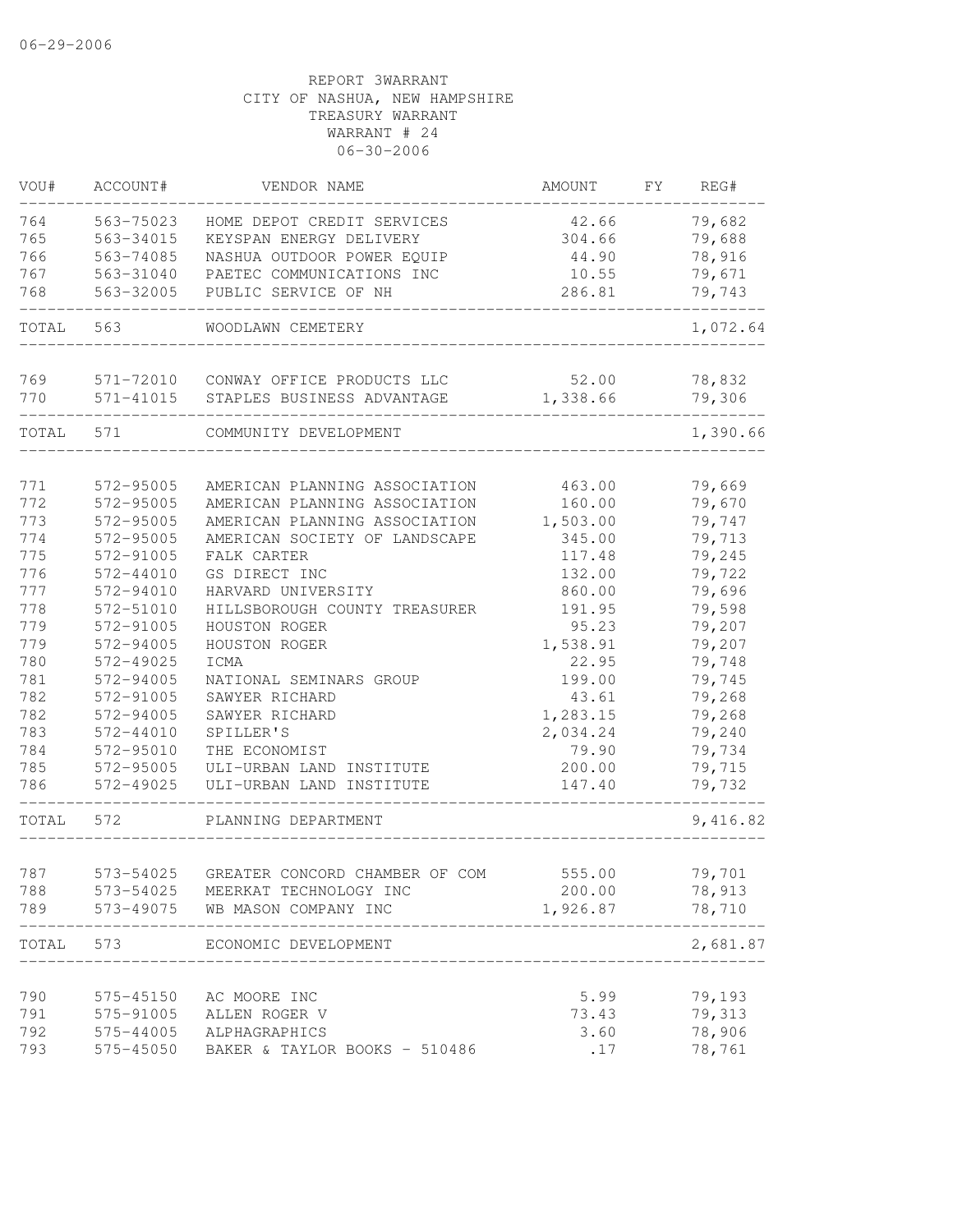| VOU#  | ACCOUNT#      | VENDOR NAME                    | AMOUNT   | FΥ | REG#      |
|-------|---------------|--------------------------------|----------|----|-----------|
| 794   | 575-91015     | <b>BURDETTE JOEL</b>           | 20.00    |    | 78,735    |
| 795   | 575-59045     | CAMERALAND                     | 25.00    |    | 78,758    |
| 796   | $575 - 64045$ | CDW GOVERNMENT INC             | 1,280.03 |    | 79,367    |
| 797   | 575-72010     | CONWAY OFFICE PRODUCTS LLC     | 180.00   |    | 78,832    |
| 798   | 575-64045     | CRUCIAL TECHNOLOGY             | 1,257.82 |    | 79,025    |
| 799   | 575-91005     | EYMAN CAROL                    | 28.71    |    | 78,708    |
| 800   | 575-75023     | GRAINGER                       | 162.00   |    | 78,743    |
| 801   | 575-59100     | GREAT AMERICAN DOWNTOWN        | 150.00   |    | 79,728    |
| 802   | 575-75160     | HARRY W WELLS & SON INC        | 273.00   |    | 79,427    |
| 803   | 575-43005     | NASHUA PUBLIC LIBRARY          | 24.00    |    | 79,651    |
| 803   | 575-45085     | NASHUA PUBLIC LIBRARY          | 30.00    |    | 79,651    |
| 803   | 575-45150     | NASHUA PUBLIC LIBRARY          | 23.20    |    | 79,651    |
| 803   | 575-59100     | NASHUA PUBLIC LIBRARY          | 44.99    |    | 79,651    |
| 803   | 575-75901     | NASHUA PUBLIC LIBRARY          | 6.58     |    | 79,651    |
| 803   | 575-78100     | NASHUA PUBLIC LIBRARY          | 15.00    |    | 79,651    |
| 804   | 575-94040     | NEW HORIZONS COMPUTER LEARNING | 2,376.00 |    | 78,731    |
| 805   | 575-49045     | NSP GRAPHIC COMMUNICATIONS     | 288.83   |    | 78,837    |
| 806   | 575-31040     | PAETEC COMMUNICATIONS INC      | 10.22    |    | 79,671    |
| 807   | 575-59100     | PATEL MRADULA                  | 45.00    |    | 79,686    |
| 808   | 575-33005     | PENNICHUCK WATER               | 153.54   |    | 79,693    |
| 809   | 575-32005     | PUBLIC SERVICE OF NH           | 361.23   |    | 79,743    |
| 810   | 575-64045     | SONIC WALL SERVICES            | 405.00   |    | 79,708    |
| 811   | 575-91015     | TAGGART LINDA                  | 55.65    |    | 78,927    |
| 812   | 575-45050     | VERIZON                        | 63.00    |    | 79,684    |
| TOTAL | 575           | PUBLIC LIBRARIES               |          |    | 7,361.99  |
|       |               |                                |          |    |           |
| 813   | 576-59100     | INTERNATIONAL ACCREDITATION SE | 2,500.00 |    | 79,719    |
| 814   | 576-49025     | INTERNATIONAL CODE COUNCIL     | 5,271.50 |    | 79,689    |
| 814   | 576-94005     | INTERNATIONAL CODE COUNCIL     | 200.00   |    | 79,689    |
| 815   | 576-59100     | M & N SPORTS LLC               | 567.70   |    | 78,897    |
| 816   | 576-59100     | MALLEY ELECTRIC INC            | 2,186.04 |    | 79,186    |
| 817   | 576-91005     | SANTA MICHAEL                  | 160.20   |    | 78,643    |
| 817   | 576-94005     | SANTA MICHAEL                  | 719.20   |    | 78,643    |
| 818   | 576-31065     | VERIZON WIRELESS               | 68.46    |    | 79,705    |
| TOTAL | 576           | BUILDING DEPARTMENT            |          |    | 11,673.10 |
| 819   | 577-94005     | AACE                           | 425.00   |    | 79,694    |
| 820   | 577-62022     | DELL MARKETING LP              | 598.20   |    | 78,790    |
| 821   | 577-91005     | GAMES LAURA                    | 180.23   |    | 79,210    |
| 822   |               | ORTEGA NELSON                  |          |    | 79,229    |
|       | 577-94005     |                                | 648.30   |    | 79,736    |
| 823   | 577-94005     | THE STEAMBOAT GRAND RESERVATIO | 403.26   |    |           |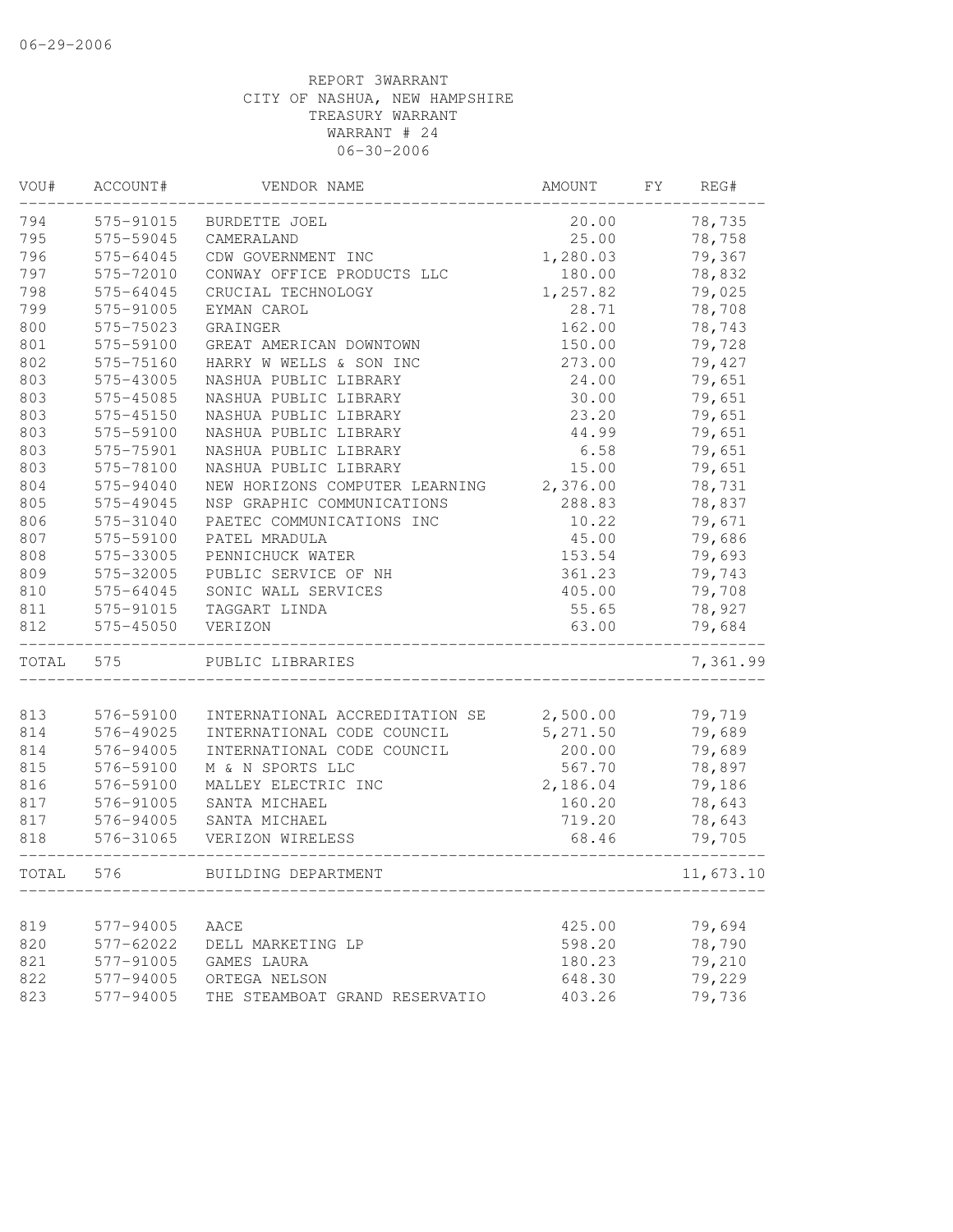| VOU#      | ACCOUNT#                               | VENDOR NAME                             | AMOUNT          | FY | REG#             |
|-----------|----------------------------------------|-----------------------------------------|-----------------|----|------------------|
| TOTAL 577 |                                        | CODE ENFORCEMENT                        |                 |    | 2,254.99         |
|           | 185,985 581-64045                      | ABOLINS                                 | 645.00          |    | 79,400           |
|           | 185,986 581-49050                      | AC MOORE INC                            | 34.59           |    | 78,817           |
|           | 185,987 581-49050                      | ADS TECH                                | 99.99           |    | 79,538           |
|           | 185,988 581-84030                      | ADULT LEARNING CENTER                   | 16,944.48       |    | 79,316           |
|           | 185,988 581-84055                      | ADULT LEARNING CENTER                   | 2,118.06        |    | 79,316           |
|           | 185,989 581-42130                      | AIR COMPRESSOR REBUILDERS INC           | 381.49          |    | 78,649           |
|           | 185,990 581-42110                      | ALARMAX DISTRIBUTORS INC                | 2, 411.11       |    | 79,328           |
|           | 185,991 581-46040                      | ALEC'S SHOE STORE INC                   | 89.95           |    | 79,583           |
|           | 185, 992 581-42010                     | ALTO US INC                             | 134.40          |    | 79,381           |
|           | 185, 992 581-64192                     | ALTO US INC                             | 3,234.08        |    | 79,381           |
|           | 185,993 581-95005                      | AMERICAN ALLIANCE FOR HEALTH            | 125.00          |    | 79,495           |
|           | 185,994 581-98030                      | ANCO SIGNS & STAMPS INC                 | 54.60           |    | 79,765           |
|           | 185,995 581-53100                      | ARELINDO S ALVES MED C.A.G.S            | 1,600.00        |    | 79,357           |
|           | 185,996 581-95005                      | ASCD                                    | 1,058.00        |    | 79,768           |
|           | 185, 997 581-49075                     | B & S LOCKSMITHS INC                    | 271.67          |    | 79,262           |
|           | 185,998 581-49050                      | BAND SHOPPE                             | 808.65          |    | 79,476           |
|           | 185,999 581-91005                      | BARKSDALE FRANCIA A                     | 48.28           |    | 79,344           |
|           | 186,000 581-49050                      | BARNES & NOBLE INC                      | 1,322.28        |    | 78,642           |
|           | 186,001 581-49050                      | BELLETETES INC                          | 19.74           |    | 78,889           |
|           | 186,001 581-49075                      | BELLETETES INC                          | 279.40          |    | 78,889           |
|           | 186,002 581-84030<br>186,003 581-49050 | BEVERLY SCHOOL FOR THE DEAF             | 3,980.96        |    | 79,467           |
|           | 186,004 581-49910                      | BIO-RAD LABORATORIES<br>BLUE SEAL FEEDS | 147.34<br>95.84 |    | 79,448<br>79,481 |
|           | 186,005 581-53102                      | BOLICK TERESA DBA BOLICK TERES          | 100.00          |    | 79,332           |
|           | 186,006 581-56030                      | BOYS & GIRLS CLUB OF GREATER N          | 7,667.27        |    | 78,716           |
|           | 186,007 581-91005                      | BROWN BRENDA                            | 105.02          |    | 79,509           |
|           | 186,008 581-91005                      | BROWN LYNNE                             | 31.60           |    | 79,428           |
|           | 186,009 581-55010                      | BUDGET CAR & TRUCK RENTAL               | 196.14          |    | 79,413           |
|           | 186,010 581-49050                      | BURMAX CO INC                           | 100.02          |    | 79,435           |
|           | 186,011 581-49050                      | C & M DISTRIBUTING CO                   | 570.45          |    | 79,417           |
|           | 186,012 581-53040                      | CAPPETTA CHARLES MD                     | 2,500.00        |    | 79,482           |
|           | 186,013 581-94030                      | CARDIN RUSSELL                          | 39.16           |    | 79,420           |
|           | 186,014 581-49050                      | CARPARTS OF NASHUA                      | 292.95          |    | 79,580           |
|           | 186,014 581-49910                      | CARPARTS OF NASHUA                      | 681.77          |    | 79,580           |
|           | 186,015 581-55015                      | CARSON KATHLEEN                         | 169.10          |    | 78,665           |
|           | 186,016 581-49050                      | CARTRIDGE WORLD                         | 1,073.00        |    | 79,507           |
|           | 186,016 581-49110                      | CARTRIDGE WORLD                         | 400.00          |    | 79,507           |
|           | 186,017 581-42110                      | CED                                     | 8,309.50        |    | 78,747           |
|           | 186,018 581-42010                      | CENTRAL PAPER PRODUCTS CO               | 8,481.72        |    | 79,601           |
|           | 186,018 581-42020                      | CENTRAL PAPER PRODUCTS CO               | 358.14          |    | 79,601           |
|           | 186,019 581-94010                      | CHRISTENSEN MARK                        | 1,819.20        |    | 79,411           |
|           | 186,020 581-49050                      | CHRISTIAN PARTY RENTAL INC              | 167.50          |    | 79,764           |
|           | 186,020 581-56030                      | CHRISTIAN PARTY RENTAL INC              | 670.00          |    | 79,764           |
|           | 186,021 581-78007                      | CHUCK'S AUTO REPAIR                     | 1,592.17        |    | 79,432           |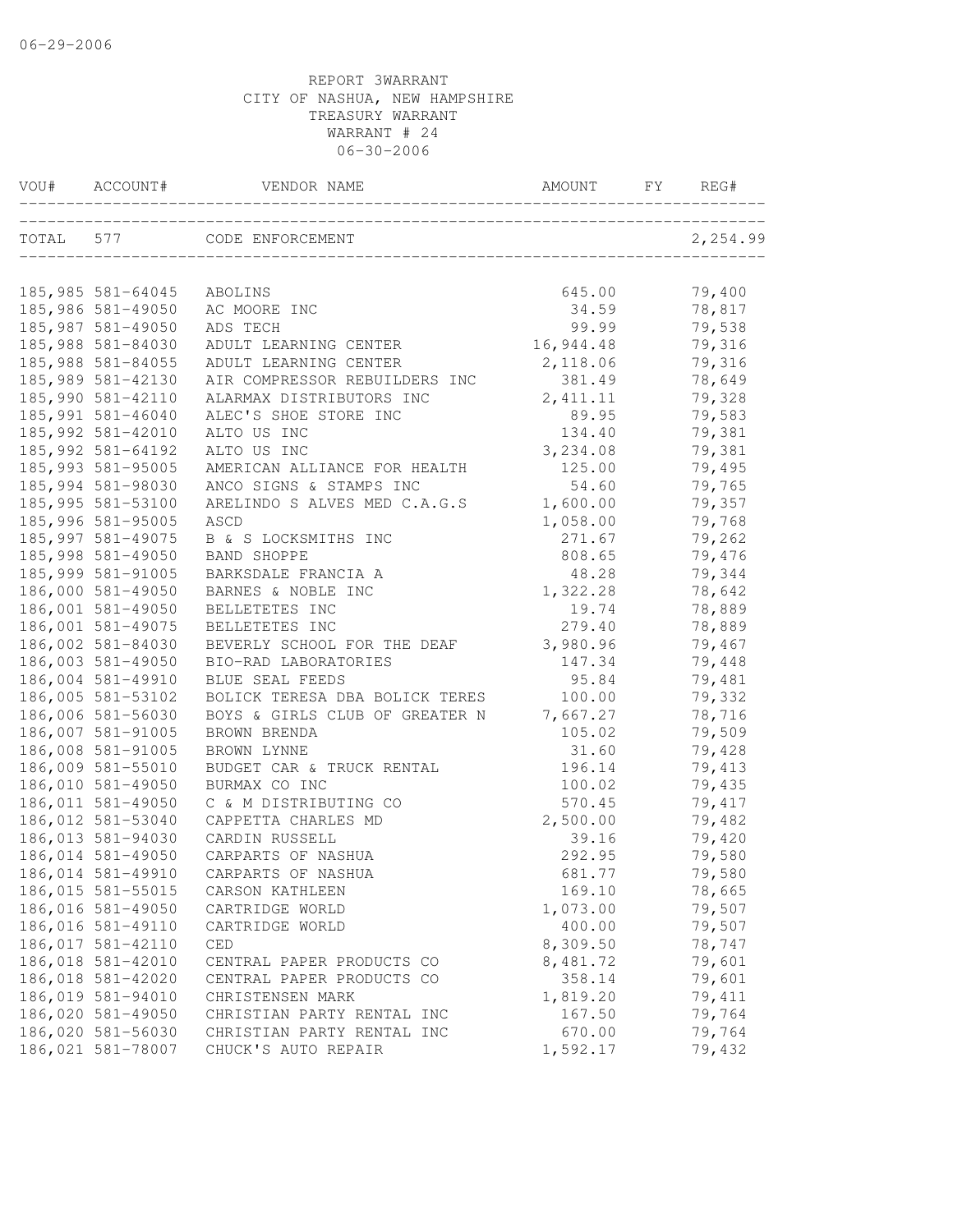| 186,022 581-53103<br>37,094.95<br>78,726<br>CLARK ASSOCIATES/DEBBIE CLARK<br>186,023 581-49050<br>CLASSROOM DIRECT<br>86.38<br>79,396<br>186,024 581-42110<br>49.49<br>78,676<br><b>CLS</b><br>186,025 581-47010<br>COLONIAL MEDICAL ASSISTED DEVI<br>24.51<br>79,563<br>186,026 581-49075<br>25.00<br>COMMUNITY PROGRAMS<br>79,780<br>186,027 581-53103<br>540.00<br>78,950<br>COMPASSIONATE STAFFING LLC<br>79,589<br>186,028 581-49050<br>277.75<br>CONNECTICUT VALLEY BIOLOGICAL<br>186,029 581-91005<br>233.50<br>79,358<br>CONRAD MARK<br>1,153.00<br>79,318<br>186,030 581-42130<br>CONTROL TECHNOLOGIES INC<br>186,031 581-84055<br>CONWAY OFFICE PRODUCTS LLC<br>4,930.07<br>78,832<br>186,032 581-49910<br>CORRIVEAU ROUTHIER INC<br>167.64<br>79,584<br>186,033 581-49050<br>16.00<br>79,569<br>COSTAL LIVING<br>186,034 581-84030<br>CROTCHED MOUNTAIN REHAB CTR<br>28, 944.82<br>79,335<br>244.00<br>186,035 581-64040<br>CURRICULUM CORPORTAION<br>79,772<br>186,036 581-78007<br>D & R TOWING INC<br>150.00<br>79,585<br>186,037 581-53100<br>DAVE'S SEPTIC SERVICE INC<br>223.69<br>78,742<br>78,740<br>186,038 581-74092<br>DAVID H BAILEY<br>135.00<br>186,039 581-49050<br>79,653<br><b>DECA</b><br>30.00<br>186,040 581-91005<br>73.43<br>79,515<br>DIMARIA JENNIFER<br>186,041 581-43005<br>89.00<br>79,392<br>DIONNE CLAUDIA<br>186,041 581-91005<br>35.91<br>79,392<br>DIONNE CLAUDIA<br>186,042 581-53103<br>DIVERSIFIED STAFFING<br>120.00<br>79,474<br>186,043 581-49050<br>79,570<br>DOMINO SUBSCRIBER SERVICES<br>15.00<br>186,044 581-94030<br>25.00<br>79,408<br>DONAHUE GAIL<br>186,045 581-94030<br>79,343<br>DUFFY CAROL<br>75.00<br>79,374<br>186,046 581-47010<br>DWYER ARLENE<br>120.28<br>79,511<br>186,047 581-83006<br>EARL JULIA C<br>280.00<br>186,048 581-84030<br>EASTER SEALS NEW HAMPSHIRE<br>7,150.37<br>79,288<br>186,048 581-84055<br>EASTER SEALS NEW HAMPSHIRE<br>7,485.82<br>79,288<br>186,049 581-84055<br>ECKERD YOUTH ALTERNATIVES INC<br>3,532.20<br>78,792<br>186,050 581-84030<br>79,502<br>EDGEWOOD CENTRE<br>1,132.00<br>186,051 581-64040<br>79,545<br>EDUCATE-ME.NET<br>4,675.00<br>186,052 581-53100<br>1,853.20<br>79,349<br>EDUCATION LOGISTICS INC<br>186,052 581-94030<br>795.00<br>79,349<br>EDUCATION LOGISTICS INC<br>186,053 581-49050<br>700.43<br>78,679<br>EDUCATORS PUBLISHING SERVICE I<br>186,054 581-49050<br>79,398<br>ERIC ARMIN INC<br>107.64<br>186,055 581-42120<br>F W WEBB COMPANY<br>248.50<br>78,768<br>186,055 581-49050<br>F W WEBB COMPANY<br>223.86<br>78,768<br>186,056 581-49050<br>FAMILY PET & AQUARIUM / NASHUA<br>112.98<br>79,616<br>186,057 581-91040<br>241.19<br>79,485<br>FANTASIA ANGELO<br>186,058 581-49075<br>68.04<br>78,703<br>FASTENAL CO<br>186,059 581-55010<br>463.38<br>79,397<br>FIRST STUDENT INC<br>186,060 581-55010<br>79,407<br>432.80<br>FIRST STUDENT INC<br>186,060 581-55015<br>79,407<br>155,286.09<br>FIRST STUDENT INC<br>186,060 581-55025<br>79,407<br>203, 125.50<br>FIRST STUDENT INC<br>186,060 581-55035<br>1,917.50<br>79,407<br>FIRST STUDENT INC<br>186,060 581-91005<br>257.14<br>79,407<br>FIRST STUDENT INC<br>186,061 581-49050<br>219.66<br>79,387<br>FISHER SCIENTIFIC | VOU# | ACCOUNT# | VENDOR NAME | AMOUNT | FΥ | REG# |
|--------------------------------------------------------------------------------------------------------------------------------------------------------------------------------------------------------------------------------------------------------------------------------------------------------------------------------------------------------------------------------------------------------------------------------------------------------------------------------------------------------------------------------------------------------------------------------------------------------------------------------------------------------------------------------------------------------------------------------------------------------------------------------------------------------------------------------------------------------------------------------------------------------------------------------------------------------------------------------------------------------------------------------------------------------------------------------------------------------------------------------------------------------------------------------------------------------------------------------------------------------------------------------------------------------------------------------------------------------------------------------------------------------------------------------------------------------------------------------------------------------------------------------------------------------------------------------------------------------------------------------------------------------------------------------------------------------------------------------------------------------------------------------------------------------------------------------------------------------------------------------------------------------------------------------------------------------------------------------------------------------------------------------------------------------------------------------------------------------------------------------------------------------------------------------------------------------------------------------------------------------------------------------------------------------------------------------------------------------------------------------------------------------------------------------------------------------------------------------------------------------------------------------------------------------------------------------------------------------------------------------------------------------------------------------------------------------------------------------------------------------------------------------------------------------------------------------------------------------------------------------------------------------------------------------------------------------------------------------------------------------------------------------------------------------------------------------------------------------------------------------------------------------------------------------------------------------------------|------|----------|-------------|--------|----|------|
|                                                                                                                                                                                                                                                                                                                                                                                                                                                                                                                                                                                                                                                                                                                                                                                                                                                                                                                                                                                                                                                                                                                                                                                                                                                                                                                                                                                                                                                                                                                                                                                                                                                                                                                                                                                                                                                                                                                                                                                                                                                                                                                                                                                                                                                                                                                                                                                                                                                                                                                                                                                                                                                                                                                                                                                                                                                                                                                                                                                                                                                                                                                                                                                                                    |      |          |             |        |    |      |
|                                                                                                                                                                                                                                                                                                                                                                                                                                                                                                                                                                                                                                                                                                                                                                                                                                                                                                                                                                                                                                                                                                                                                                                                                                                                                                                                                                                                                                                                                                                                                                                                                                                                                                                                                                                                                                                                                                                                                                                                                                                                                                                                                                                                                                                                                                                                                                                                                                                                                                                                                                                                                                                                                                                                                                                                                                                                                                                                                                                                                                                                                                                                                                                                                    |      |          |             |        |    |      |
|                                                                                                                                                                                                                                                                                                                                                                                                                                                                                                                                                                                                                                                                                                                                                                                                                                                                                                                                                                                                                                                                                                                                                                                                                                                                                                                                                                                                                                                                                                                                                                                                                                                                                                                                                                                                                                                                                                                                                                                                                                                                                                                                                                                                                                                                                                                                                                                                                                                                                                                                                                                                                                                                                                                                                                                                                                                                                                                                                                                                                                                                                                                                                                                                                    |      |          |             |        |    |      |
|                                                                                                                                                                                                                                                                                                                                                                                                                                                                                                                                                                                                                                                                                                                                                                                                                                                                                                                                                                                                                                                                                                                                                                                                                                                                                                                                                                                                                                                                                                                                                                                                                                                                                                                                                                                                                                                                                                                                                                                                                                                                                                                                                                                                                                                                                                                                                                                                                                                                                                                                                                                                                                                                                                                                                                                                                                                                                                                                                                                                                                                                                                                                                                                                                    |      |          |             |        |    |      |
|                                                                                                                                                                                                                                                                                                                                                                                                                                                                                                                                                                                                                                                                                                                                                                                                                                                                                                                                                                                                                                                                                                                                                                                                                                                                                                                                                                                                                                                                                                                                                                                                                                                                                                                                                                                                                                                                                                                                                                                                                                                                                                                                                                                                                                                                                                                                                                                                                                                                                                                                                                                                                                                                                                                                                                                                                                                                                                                                                                                                                                                                                                                                                                                                                    |      |          |             |        |    |      |
|                                                                                                                                                                                                                                                                                                                                                                                                                                                                                                                                                                                                                                                                                                                                                                                                                                                                                                                                                                                                                                                                                                                                                                                                                                                                                                                                                                                                                                                                                                                                                                                                                                                                                                                                                                                                                                                                                                                                                                                                                                                                                                                                                                                                                                                                                                                                                                                                                                                                                                                                                                                                                                                                                                                                                                                                                                                                                                                                                                                                                                                                                                                                                                                                                    |      |          |             |        |    |      |
|                                                                                                                                                                                                                                                                                                                                                                                                                                                                                                                                                                                                                                                                                                                                                                                                                                                                                                                                                                                                                                                                                                                                                                                                                                                                                                                                                                                                                                                                                                                                                                                                                                                                                                                                                                                                                                                                                                                                                                                                                                                                                                                                                                                                                                                                                                                                                                                                                                                                                                                                                                                                                                                                                                                                                                                                                                                                                                                                                                                                                                                                                                                                                                                                                    |      |          |             |        |    |      |
|                                                                                                                                                                                                                                                                                                                                                                                                                                                                                                                                                                                                                                                                                                                                                                                                                                                                                                                                                                                                                                                                                                                                                                                                                                                                                                                                                                                                                                                                                                                                                                                                                                                                                                                                                                                                                                                                                                                                                                                                                                                                                                                                                                                                                                                                                                                                                                                                                                                                                                                                                                                                                                                                                                                                                                                                                                                                                                                                                                                                                                                                                                                                                                                                                    |      |          |             |        |    |      |
|                                                                                                                                                                                                                                                                                                                                                                                                                                                                                                                                                                                                                                                                                                                                                                                                                                                                                                                                                                                                                                                                                                                                                                                                                                                                                                                                                                                                                                                                                                                                                                                                                                                                                                                                                                                                                                                                                                                                                                                                                                                                                                                                                                                                                                                                                                                                                                                                                                                                                                                                                                                                                                                                                                                                                                                                                                                                                                                                                                                                                                                                                                                                                                                                                    |      |          |             |        |    |      |
|                                                                                                                                                                                                                                                                                                                                                                                                                                                                                                                                                                                                                                                                                                                                                                                                                                                                                                                                                                                                                                                                                                                                                                                                                                                                                                                                                                                                                                                                                                                                                                                                                                                                                                                                                                                                                                                                                                                                                                                                                                                                                                                                                                                                                                                                                                                                                                                                                                                                                                                                                                                                                                                                                                                                                                                                                                                                                                                                                                                                                                                                                                                                                                                                                    |      |          |             |        |    |      |
|                                                                                                                                                                                                                                                                                                                                                                                                                                                                                                                                                                                                                                                                                                                                                                                                                                                                                                                                                                                                                                                                                                                                                                                                                                                                                                                                                                                                                                                                                                                                                                                                                                                                                                                                                                                                                                                                                                                                                                                                                                                                                                                                                                                                                                                                                                                                                                                                                                                                                                                                                                                                                                                                                                                                                                                                                                                                                                                                                                                                                                                                                                                                                                                                                    |      |          |             |        |    |      |
|                                                                                                                                                                                                                                                                                                                                                                                                                                                                                                                                                                                                                                                                                                                                                                                                                                                                                                                                                                                                                                                                                                                                                                                                                                                                                                                                                                                                                                                                                                                                                                                                                                                                                                                                                                                                                                                                                                                                                                                                                                                                                                                                                                                                                                                                                                                                                                                                                                                                                                                                                                                                                                                                                                                                                                                                                                                                                                                                                                                                                                                                                                                                                                                                                    |      |          |             |        |    |      |
|                                                                                                                                                                                                                                                                                                                                                                                                                                                                                                                                                                                                                                                                                                                                                                                                                                                                                                                                                                                                                                                                                                                                                                                                                                                                                                                                                                                                                                                                                                                                                                                                                                                                                                                                                                                                                                                                                                                                                                                                                                                                                                                                                                                                                                                                                                                                                                                                                                                                                                                                                                                                                                                                                                                                                                                                                                                                                                                                                                                                                                                                                                                                                                                                                    |      |          |             |        |    |      |
|                                                                                                                                                                                                                                                                                                                                                                                                                                                                                                                                                                                                                                                                                                                                                                                                                                                                                                                                                                                                                                                                                                                                                                                                                                                                                                                                                                                                                                                                                                                                                                                                                                                                                                                                                                                                                                                                                                                                                                                                                                                                                                                                                                                                                                                                                                                                                                                                                                                                                                                                                                                                                                                                                                                                                                                                                                                                                                                                                                                                                                                                                                                                                                                                                    |      |          |             |        |    |      |
|                                                                                                                                                                                                                                                                                                                                                                                                                                                                                                                                                                                                                                                                                                                                                                                                                                                                                                                                                                                                                                                                                                                                                                                                                                                                                                                                                                                                                                                                                                                                                                                                                                                                                                                                                                                                                                                                                                                                                                                                                                                                                                                                                                                                                                                                                                                                                                                                                                                                                                                                                                                                                                                                                                                                                                                                                                                                                                                                                                                                                                                                                                                                                                                                                    |      |          |             |        |    |      |
|                                                                                                                                                                                                                                                                                                                                                                                                                                                                                                                                                                                                                                                                                                                                                                                                                                                                                                                                                                                                                                                                                                                                                                                                                                                                                                                                                                                                                                                                                                                                                                                                                                                                                                                                                                                                                                                                                                                                                                                                                                                                                                                                                                                                                                                                                                                                                                                                                                                                                                                                                                                                                                                                                                                                                                                                                                                                                                                                                                                                                                                                                                                                                                                                                    |      |          |             |        |    |      |
|                                                                                                                                                                                                                                                                                                                                                                                                                                                                                                                                                                                                                                                                                                                                                                                                                                                                                                                                                                                                                                                                                                                                                                                                                                                                                                                                                                                                                                                                                                                                                                                                                                                                                                                                                                                                                                                                                                                                                                                                                                                                                                                                                                                                                                                                                                                                                                                                                                                                                                                                                                                                                                                                                                                                                                                                                                                                                                                                                                                                                                                                                                                                                                                                                    |      |          |             |        |    |      |
|                                                                                                                                                                                                                                                                                                                                                                                                                                                                                                                                                                                                                                                                                                                                                                                                                                                                                                                                                                                                                                                                                                                                                                                                                                                                                                                                                                                                                                                                                                                                                                                                                                                                                                                                                                                                                                                                                                                                                                                                                                                                                                                                                                                                                                                                                                                                                                                                                                                                                                                                                                                                                                                                                                                                                                                                                                                                                                                                                                                                                                                                                                                                                                                                                    |      |          |             |        |    |      |
|                                                                                                                                                                                                                                                                                                                                                                                                                                                                                                                                                                                                                                                                                                                                                                                                                                                                                                                                                                                                                                                                                                                                                                                                                                                                                                                                                                                                                                                                                                                                                                                                                                                                                                                                                                                                                                                                                                                                                                                                                                                                                                                                                                                                                                                                                                                                                                                                                                                                                                                                                                                                                                                                                                                                                                                                                                                                                                                                                                                                                                                                                                                                                                                                                    |      |          |             |        |    |      |
|                                                                                                                                                                                                                                                                                                                                                                                                                                                                                                                                                                                                                                                                                                                                                                                                                                                                                                                                                                                                                                                                                                                                                                                                                                                                                                                                                                                                                                                                                                                                                                                                                                                                                                                                                                                                                                                                                                                                                                                                                                                                                                                                                                                                                                                                                                                                                                                                                                                                                                                                                                                                                                                                                                                                                                                                                                                                                                                                                                                                                                                                                                                                                                                                                    |      |          |             |        |    |      |
|                                                                                                                                                                                                                                                                                                                                                                                                                                                                                                                                                                                                                                                                                                                                                                                                                                                                                                                                                                                                                                                                                                                                                                                                                                                                                                                                                                                                                                                                                                                                                                                                                                                                                                                                                                                                                                                                                                                                                                                                                                                                                                                                                                                                                                                                                                                                                                                                                                                                                                                                                                                                                                                                                                                                                                                                                                                                                                                                                                                                                                                                                                                                                                                                                    |      |          |             |        |    |      |
|                                                                                                                                                                                                                                                                                                                                                                                                                                                                                                                                                                                                                                                                                                                                                                                                                                                                                                                                                                                                                                                                                                                                                                                                                                                                                                                                                                                                                                                                                                                                                                                                                                                                                                                                                                                                                                                                                                                                                                                                                                                                                                                                                                                                                                                                                                                                                                                                                                                                                                                                                                                                                                                                                                                                                                                                                                                                                                                                                                                                                                                                                                                                                                                                                    |      |          |             |        |    |      |
|                                                                                                                                                                                                                                                                                                                                                                                                                                                                                                                                                                                                                                                                                                                                                                                                                                                                                                                                                                                                                                                                                                                                                                                                                                                                                                                                                                                                                                                                                                                                                                                                                                                                                                                                                                                                                                                                                                                                                                                                                                                                                                                                                                                                                                                                                                                                                                                                                                                                                                                                                                                                                                                                                                                                                                                                                                                                                                                                                                                                                                                                                                                                                                                                                    |      |          |             |        |    |      |
|                                                                                                                                                                                                                                                                                                                                                                                                                                                                                                                                                                                                                                                                                                                                                                                                                                                                                                                                                                                                                                                                                                                                                                                                                                                                                                                                                                                                                                                                                                                                                                                                                                                                                                                                                                                                                                                                                                                                                                                                                                                                                                                                                                                                                                                                                                                                                                                                                                                                                                                                                                                                                                                                                                                                                                                                                                                                                                                                                                                                                                                                                                                                                                                                                    |      |          |             |        |    |      |
|                                                                                                                                                                                                                                                                                                                                                                                                                                                                                                                                                                                                                                                                                                                                                                                                                                                                                                                                                                                                                                                                                                                                                                                                                                                                                                                                                                                                                                                                                                                                                                                                                                                                                                                                                                                                                                                                                                                                                                                                                                                                                                                                                                                                                                                                                                                                                                                                                                                                                                                                                                                                                                                                                                                                                                                                                                                                                                                                                                                                                                                                                                                                                                                                                    |      |          |             |        |    |      |
|                                                                                                                                                                                                                                                                                                                                                                                                                                                                                                                                                                                                                                                                                                                                                                                                                                                                                                                                                                                                                                                                                                                                                                                                                                                                                                                                                                                                                                                                                                                                                                                                                                                                                                                                                                                                                                                                                                                                                                                                                                                                                                                                                                                                                                                                                                                                                                                                                                                                                                                                                                                                                                                                                                                                                                                                                                                                                                                                                                                                                                                                                                                                                                                                                    |      |          |             |        |    |      |
|                                                                                                                                                                                                                                                                                                                                                                                                                                                                                                                                                                                                                                                                                                                                                                                                                                                                                                                                                                                                                                                                                                                                                                                                                                                                                                                                                                                                                                                                                                                                                                                                                                                                                                                                                                                                                                                                                                                                                                                                                                                                                                                                                                                                                                                                                                                                                                                                                                                                                                                                                                                                                                                                                                                                                                                                                                                                                                                                                                                                                                                                                                                                                                                                                    |      |          |             |        |    |      |
|                                                                                                                                                                                                                                                                                                                                                                                                                                                                                                                                                                                                                                                                                                                                                                                                                                                                                                                                                                                                                                                                                                                                                                                                                                                                                                                                                                                                                                                                                                                                                                                                                                                                                                                                                                                                                                                                                                                                                                                                                                                                                                                                                                                                                                                                                                                                                                                                                                                                                                                                                                                                                                                                                                                                                                                                                                                                                                                                                                                                                                                                                                                                                                                                                    |      |          |             |        |    |      |
|                                                                                                                                                                                                                                                                                                                                                                                                                                                                                                                                                                                                                                                                                                                                                                                                                                                                                                                                                                                                                                                                                                                                                                                                                                                                                                                                                                                                                                                                                                                                                                                                                                                                                                                                                                                                                                                                                                                                                                                                                                                                                                                                                                                                                                                                                                                                                                                                                                                                                                                                                                                                                                                                                                                                                                                                                                                                                                                                                                                                                                                                                                                                                                                                                    |      |          |             |        |    |      |
|                                                                                                                                                                                                                                                                                                                                                                                                                                                                                                                                                                                                                                                                                                                                                                                                                                                                                                                                                                                                                                                                                                                                                                                                                                                                                                                                                                                                                                                                                                                                                                                                                                                                                                                                                                                                                                                                                                                                                                                                                                                                                                                                                                                                                                                                                                                                                                                                                                                                                                                                                                                                                                                                                                                                                                                                                                                                                                                                                                                                                                                                                                                                                                                                                    |      |          |             |        |    |      |
|                                                                                                                                                                                                                                                                                                                                                                                                                                                                                                                                                                                                                                                                                                                                                                                                                                                                                                                                                                                                                                                                                                                                                                                                                                                                                                                                                                                                                                                                                                                                                                                                                                                                                                                                                                                                                                                                                                                                                                                                                                                                                                                                                                                                                                                                                                                                                                                                                                                                                                                                                                                                                                                                                                                                                                                                                                                                                                                                                                                                                                                                                                                                                                                                                    |      |          |             |        |    |      |
|                                                                                                                                                                                                                                                                                                                                                                                                                                                                                                                                                                                                                                                                                                                                                                                                                                                                                                                                                                                                                                                                                                                                                                                                                                                                                                                                                                                                                                                                                                                                                                                                                                                                                                                                                                                                                                                                                                                                                                                                                                                                                                                                                                                                                                                                                                                                                                                                                                                                                                                                                                                                                                                                                                                                                                                                                                                                                                                                                                                                                                                                                                                                                                                                                    |      |          |             |        |    |      |
|                                                                                                                                                                                                                                                                                                                                                                                                                                                                                                                                                                                                                                                                                                                                                                                                                                                                                                                                                                                                                                                                                                                                                                                                                                                                                                                                                                                                                                                                                                                                                                                                                                                                                                                                                                                                                                                                                                                                                                                                                                                                                                                                                                                                                                                                                                                                                                                                                                                                                                                                                                                                                                                                                                                                                                                                                                                                                                                                                                                                                                                                                                                                                                                                                    |      |          |             |        |    |      |
|                                                                                                                                                                                                                                                                                                                                                                                                                                                                                                                                                                                                                                                                                                                                                                                                                                                                                                                                                                                                                                                                                                                                                                                                                                                                                                                                                                                                                                                                                                                                                                                                                                                                                                                                                                                                                                                                                                                                                                                                                                                                                                                                                                                                                                                                                                                                                                                                                                                                                                                                                                                                                                                                                                                                                                                                                                                                                                                                                                                                                                                                                                                                                                                                                    |      |          |             |        |    |      |
|                                                                                                                                                                                                                                                                                                                                                                                                                                                                                                                                                                                                                                                                                                                                                                                                                                                                                                                                                                                                                                                                                                                                                                                                                                                                                                                                                                                                                                                                                                                                                                                                                                                                                                                                                                                                                                                                                                                                                                                                                                                                                                                                                                                                                                                                                                                                                                                                                                                                                                                                                                                                                                                                                                                                                                                                                                                                                                                                                                                                                                                                                                                                                                                                                    |      |          |             |        |    |      |
|                                                                                                                                                                                                                                                                                                                                                                                                                                                                                                                                                                                                                                                                                                                                                                                                                                                                                                                                                                                                                                                                                                                                                                                                                                                                                                                                                                                                                                                                                                                                                                                                                                                                                                                                                                                                                                                                                                                                                                                                                                                                                                                                                                                                                                                                                                                                                                                                                                                                                                                                                                                                                                                                                                                                                                                                                                                                                                                                                                                                                                                                                                                                                                                                                    |      |          |             |        |    |      |
|                                                                                                                                                                                                                                                                                                                                                                                                                                                                                                                                                                                                                                                                                                                                                                                                                                                                                                                                                                                                                                                                                                                                                                                                                                                                                                                                                                                                                                                                                                                                                                                                                                                                                                                                                                                                                                                                                                                                                                                                                                                                                                                                                                                                                                                                                                                                                                                                                                                                                                                                                                                                                                                                                                                                                                                                                                                                                                                                                                                                                                                                                                                                                                                                                    |      |          |             |        |    |      |
|                                                                                                                                                                                                                                                                                                                                                                                                                                                                                                                                                                                                                                                                                                                                                                                                                                                                                                                                                                                                                                                                                                                                                                                                                                                                                                                                                                                                                                                                                                                                                                                                                                                                                                                                                                                                                                                                                                                                                                                                                                                                                                                                                                                                                                                                                                                                                                                                                                                                                                                                                                                                                                                                                                                                                                                                                                                                                                                                                                                                                                                                                                                                                                                                                    |      |          |             |        |    |      |
|                                                                                                                                                                                                                                                                                                                                                                                                                                                                                                                                                                                                                                                                                                                                                                                                                                                                                                                                                                                                                                                                                                                                                                                                                                                                                                                                                                                                                                                                                                                                                                                                                                                                                                                                                                                                                                                                                                                                                                                                                                                                                                                                                                                                                                                                                                                                                                                                                                                                                                                                                                                                                                                                                                                                                                                                                                                                                                                                                                                                                                                                                                                                                                                                                    |      |          |             |        |    |      |
|                                                                                                                                                                                                                                                                                                                                                                                                                                                                                                                                                                                                                                                                                                                                                                                                                                                                                                                                                                                                                                                                                                                                                                                                                                                                                                                                                                                                                                                                                                                                                                                                                                                                                                                                                                                                                                                                                                                                                                                                                                                                                                                                                                                                                                                                                                                                                                                                                                                                                                                                                                                                                                                                                                                                                                                                                                                                                                                                                                                                                                                                                                                                                                                                                    |      |          |             |        |    |      |
|                                                                                                                                                                                                                                                                                                                                                                                                                                                                                                                                                                                                                                                                                                                                                                                                                                                                                                                                                                                                                                                                                                                                                                                                                                                                                                                                                                                                                                                                                                                                                                                                                                                                                                                                                                                                                                                                                                                                                                                                                                                                                                                                                                                                                                                                                                                                                                                                                                                                                                                                                                                                                                                                                                                                                                                                                                                                                                                                                                                                                                                                                                                                                                                                                    |      |          |             |        |    |      |
|                                                                                                                                                                                                                                                                                                                                                                                                                                                                                                                                                                                                                                                                                                                                                                                                                                                                                                                                                                                                                                                                                                                                                                                                                                                                                                                                                                                                                                                                                                                                                                                                                                                                                                                                                                                                                                                                                                                                                                                                                                                                                                                                                                                                                                                                                                                                                                                                                                                                                                                                                                                                                                                                                                                                                                                                                                                                                                                                                                                                                                                                                                                                                                                                                    |      |          |             |        |    |      |
|                                                                                                                                                                                                                                                                                                                                                                                                                                                                                                                                                                                                                                                                                                                                                                                                                                                                                                                                                                                                                                                                                                                                                                                                                                                                                                                                                                                                                                                                                                                                                                                                                                                                                                                                                                                                                                                                                                                                                                                                                                                                                                                                                                                                                                                                                                                                                                                                                                                                                                                                                                                                                                                                                                                                                                                                                                                                                                                                                                                                                                                                                                                                                                                                                    |      |          |             |        |    |      |
|                                                                                                                                                                                                                                                                                                                                                                                                                                                                                                                                                                                                                                                                                                                                                                                                                                                                                                                                                                                                                                                                                                                                                                                                                                                                                                                                                                                                                                                                                                                                                                                                                                                                                                                                                                                                                                                                                                                                                                                                                                                                                                                                                                                                                                                                                                                                                                                                                                                                                                                                                                                                                                                                                                                                                                                                                                                                                                                                                                                                                                                                                                                                                                                                                    |      |          |             |        |    |      |
|                                                                                                                                                                                                                                                                                                                                                                                                                                                                                                                                                                                                                                                                                                                                                                                                                                                                                                                                                                                                                                                                                                                                                                                                                                                                                                                                                                                                                                                                                                                                                                                                                                                                                                                                                                                                                                                                                                                                                                                                                                                                                                                                                                                                                                                                                                                                                                                                                                                                                                                                                                                                                                                                                                                                                                                                                                                                                                                                                                                                                                                                                                                                                                                                                    |      |          |             |        |    |      |
|                                                                                                                                                                                                                                                                                                                                                                                                                                                                                                                                                                                                                                                                                                                                                                                                                                                                                                                                                                                                                                                                                                                                                                                                                                                                                                                                                                                                                                                                                                                                                                                                                                                                                                                                                                                                                                                                                                                                                                                                                                                                                                                                                                                                                                                                                                                                                                                                                                                                                                                                                                                                                                                                                                                                                                                                                                                                                                                                                                                                                                                                                                                                                                                                                    |      |          |             |        |    |      |
|                                                                                                                                                                                                                                                                                                                                                                                                                                                                                                                                                                                                                                                                                                                                                                                                                                                                                                                                                                                                                                                                                                                                                                                                                                                                                                                                                                                                                                                                                                                                                                                                                                                                                                                                                                                                                                                                                                                                                                                                                                                                                                                                                                                                                                                                                                                                                                                                                                                                                                                                                                                                                                                                                                                                                                                                                                                                                                                                                                                                                                                                                                                                                                                                                    |      |          |             |        |    |      |
|                                                                                                                                                                                                                                                                                                                                                                                                                                                                                                                                                                                                                                                                                                                                                                                                                                                                                                                                                                                                                                                                                                                                                                                                                                                                                                                                                                                                                                                                                                                                                                                                                                                                                                                                                                                                                                                                                                                                                                                                                                                                                                                                                                                                                                                                                                                                                                                                                                                                                                                                                                                                                                                                                                                                                                                                                                                                                                                                                                                                                                                                                                                                                                                                                    |      |          |             |        |    |      |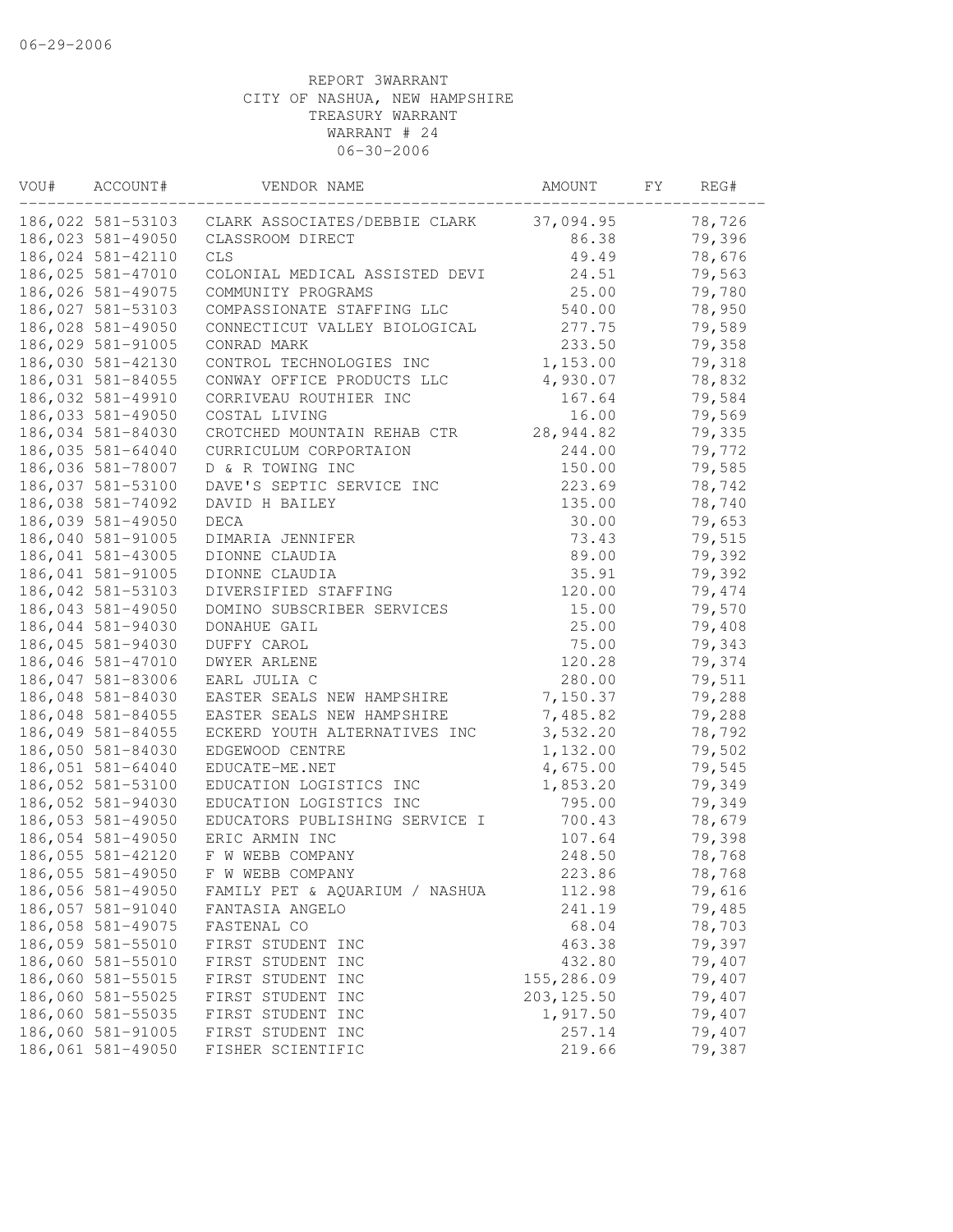| VOU# | ACCOUNT#           | VENDOR NAME                    | AMOUNT    | FΥ | REG#   |
|------|--------------------|--------------------------------|-----------|----|--------|
|      | 186,062 581-51015  | FLYGARE SCHWARZ & CLOSSON      | 5,833.71  |    | 79,243 |
|      | 186,063 581-83605  | <b>FMTC</b>                    | 10,000.00 |    | 79,660 |
|      | 186,064 581-49035  | FOLLETT EDUCATIONAL SERVICES   | 120.00    |    | 78,686 |
|      | 186,065 581-49030  | FOLLETT LIBRARY RESOURCES      | 6, 354.16 |    | 78,693 |
|      | 186,066 581-66005  | FORD CREDIT                    | 367.50    |    | 79,652 |
|      | 186,067 581-78007  | GATE CITY AUTO SEAT COVER      | 74.50     |    | 79,587 |
|      | 186,068 581-84055  | GERMAINE LAWRENCE SCHOOL       | 5,398.96  |    | 79,437 |
|      | 186,069 581-91005  | GOODWIN JENNIFER               | 363.24    |    | 79,341 |
|      | 186,070 581-49050  | GOVCONNECTION INC              | 436.00    |    | 78,653 |
|      | 186,070 581-64045  | GOVCONNECTION INC              | 17.06     |    | 78,653 |
|      | 186,070 581-64192  | GOVCONNECTION INC              | 90.44     |    | 78,653 |
|      | 186,071 581-42110  | GRANITE CITY ELECTRIC SUPPLY C | 271.11    |    | 79,500 |
|      | 186,072 581-49910  | GRANZ TURF DEPOT               | 1,499.99  |    | 79,284 |
|      | 186,073 581-84030  | GREATER LAWRENCE ED COLLABORAT | 13,180.00 |    | 79,421 |
|      | 186,074 581-49050  | HAL LEONARD CORP               | 195.00    |    | 79,217 |
|      | 186,075 581-91005  | HALL DAVID                     | 14.35     |    | 79,393 |
|      | 186,076 581-49050  | HAMMAR CORPORATION (THE)       | 166.97    |    | 79,498 |
|      | 186,077 581-49050  | HANDWRITING WITHOUT TEARS      | 295.30    |    | 79,470 |
|      | 186,078 581-49095  | HARCOURT ASSESSMENT, INC       | 4,583.91  |    | 79,469 |
|      | 186,079 581-49050  | HARRIS COMMUNICATIONS          | 236.00    |    | 79,324 |
|      | 186,080 581-74092  | HARRIS EQUIPMENT REPAIR SERVIC | 34.13     |    | 79,592 |
|      | 186,081 581-75023  | HAYNER/SWANSON INC             | 2,732.60  |    | 78,728 |
|      | 186,082 581-53100  | HAYNES JEANNA                  | 39.00     |    | 79,558 |
|      | 186,083 581-91005  | HENRY SUSAN                    | 97.53     |    | 79,425 |
|      | 186,084 581-63085  | HEWLETT PACKARD COMPANY        | 380.00    |    | 78,801 |
|      | 186,084 581-64045  | HEWLETT PACKARD COMPANY        | 1,198.00  |    | 78,801 |
|      | 186,085 581-49050  | HIGHSMITH INC                  | 43.26     |    | 79,597 |
|      | 186,086 581-94010  | HODSDON SANDRA                 | 2,020.80  |    | 79,445 |
|      | 186,087 581-94030  | HOGAN NANCY                    | 35.00     |    | 79,347 |
|      | 186,088 581-95005  | HOLDERNESS CENTRAL SCHOOL      | 15.00     |    | 79,556 |
|      | 186,089 581-49050  | HOME DEPOT CREDIT SERVICES     | 92.04     |    | 79,389 |
|      | 186,089 581-49075  | HOME DEPOT CREDIT SERVICES     | 965.09    |    | 79,389 |
|      | 186,090 581-49050  | HOME DEPOT CREDIT SERVICES     | 375.17    |    | 79,424 |
|      | 186,091 581-42130  | HONEYWELL                      | 2,470.85  |    | 79,488 |
|      | 186,092 581-49910  | HSBC BUSINESS SOLUTIONS        | 196.03    |    | 78,762 |
|      | 186,093 581-95005  | IANCICI                        | 75.00     |    | 79,457 |
|      | 186,094 581-49035  | IEP RESOURCES                  | 79.00     |    | 79,377 |
|      | 186,095 581-49050  | INCENTIVES FOR LEARNING INC    | 315.04    |    | 78,667 |
|      | 186,096 581-94030  | INSTITUTE ON DISABILITY        | 90.00     |    | 79,557 |
|      | 186,097 581-49050  | INTEGRATED OFFICE SOLUTIONS    | 1,064.00  |    | 79,338 |
|      | 186,098 581-53103  | INTERIM HEALTH CARE            | 312.00    |    | 78,685 |
|      | 186,099 581-95005  | INTERNATIONAL READING ASSOC    | 61.00     |    | 79,317 |
|      | 186,100 581-53100  | J P CHEMICAL CO INC            | 1,401.00  |    | 78,887 |
|      | 186,101 581-49050  | J SALLESE & SONS INC           | 358.81    |    | 79,433 |
|      | 186,102 581-91005  | JOHNSON MARGARET               | 359.88    |    | 79,423 |
|      | 186, 103 581-53100 | KAKLAMANOS CHRISTIE            | 39.00     |    | 79,540 |
|      | 186, 104 581-94010 | KELLY THOMAS                   | 1,010.40  |    | 79,219 |
|      | 186, 105 581-34015 | KEYSPAN ENERGY DELIVERY        | 17,527.79 |    | 79,402 |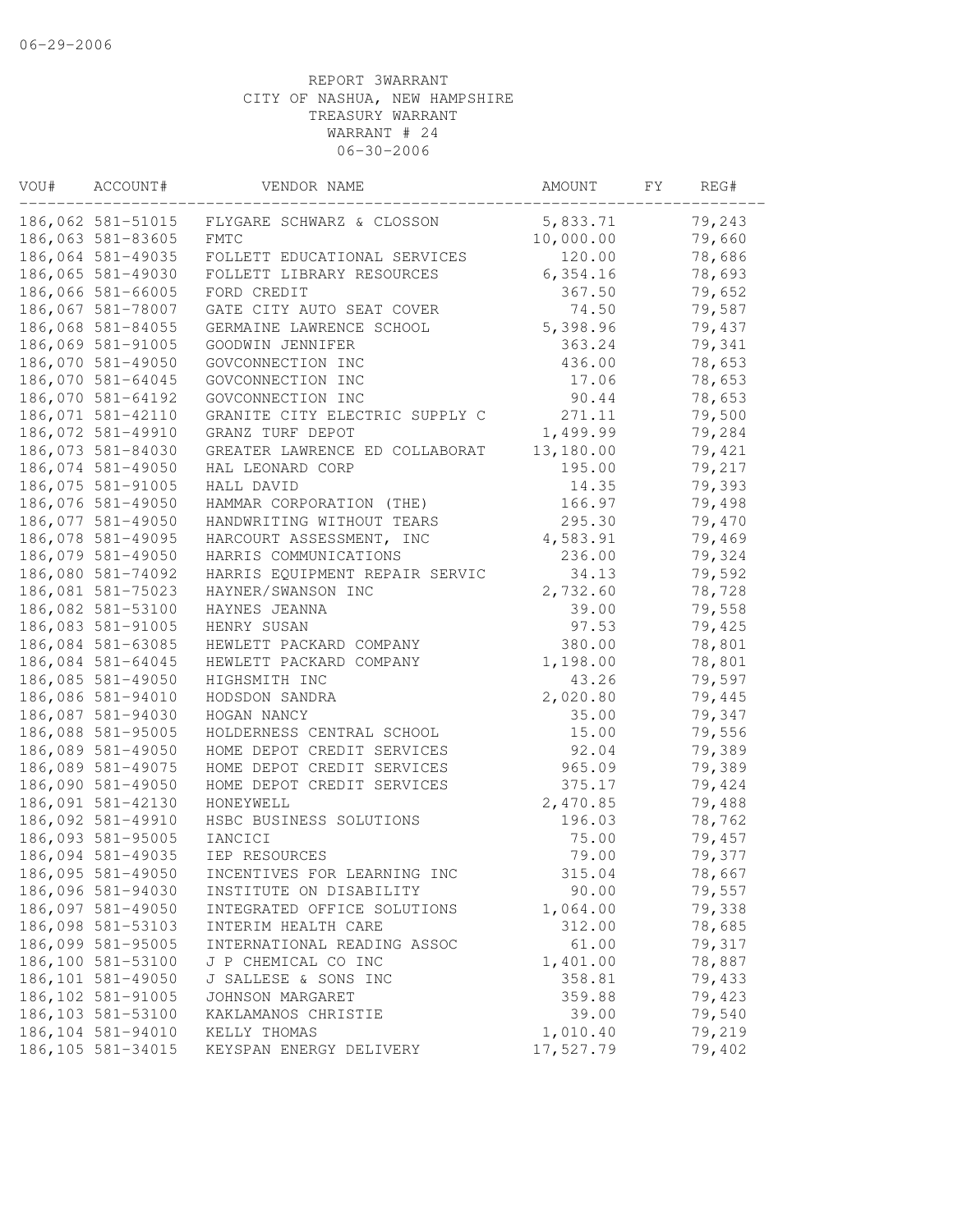| 186,106 581-94030<br>35.00<br>KILLGREN STACI<br>186, 107 581-91005<br>41.61<br>KNEELAND DEBORAH<br>186,108 581-91005<br>107.57<br>KOSOW CARMEN | 79,541<br>79,431<br>79,386<br>79,364<br>78,819<br>78,819 |
|------------------------------------------------------------------------------------------------------------------------------------------------|----------------------------------------------------------|
|                                                                                                                                                |                                                          |
|                                                                                                                                                |                                                          |
|                                                                                                                                                |                                                          |
| 186,109 581-91005<br>KOTOPOULIS JEANNETTE<br>40.83                                                                                             |                                                          |
| 186, 110 581-49035<br>LAKESHORE LEARNING MATERIALS<br>455.40                                                                                   |                                                          |
| 186, 110 581-49050<br>1,043.05<br>LAKESHORE LEARNING MATERIALS                                                                                 |                                                          |
| 186, 111 581-94030<br>100.00<br>LALIBERTE MICHELE                                                                                              | 79,522                                                   |
| 186, 112 581-53100<br>1,500.00<br>LAMBROPOULOS KATHERINE                                                                                       | 79,465                                                   |
| 186, 113 581-49050<br>LANGENSCHEIDT PUBLISHERS INC<br>58.50                                                                                    | 79,531                                                   |
| 186, 114 581-55015<br>LAVIN CLAUDIA<br>167.32                                                                                                  | 79,499                                                   |
| 186, 115 581-41015<br>LEARNING CYCLES LLC<br>1,659.00                                                                                          | 79,439                                                   |
| 186, 115 581-49035<br>605.00<br>LEARNING CYCLES LLC                                                                                            | 79,439                                                   |
| 760.00<br>186, 115 581-49050<br>LEARNING CYCLES LLC                                                                                            | 79,439                                                   |
| 2,000.00<br>186, 116 581-53102<br>LEARNING INNOVATIONS AT WESTED                                                                               | 79,506                                                   |
| 186, 117 581-84030<br>LEARNING PREP SCHOOL<br>3,088.58                                                                                         | 79,329                                                   |
| 186, 118 581-59130<br>78.00<br>LEPINE NORMAN                                                                                                   | 79,524                                                   |
| 186, 119 581-49035<br>LERNER PUBLISHING GROUP<br>191.40                                                                                        | 79,267                                                   |
| 186, 120 581-84030<br>LIGHTHOUSE SCHOOL INC<br>20,010.32                                                                                       | 79,339                                                   |
| 186, 121 581-49050<br>LOFTUS JUDITH<br>94.45                                                                                                   | 79,372                                                   |
| 186, 122 581-64192<br>269.70<br>LOWE'S                                                                                                         | 79,537                                                   |
| 352.73<br>186, 123 581-84055<br>LUTHERAN COMMUNITY SERVICES OF                                                                                 | 79,418                                                   |
| 186, 124 581-49050<br>609.87<br>MARKET BASKET                                                                                                  | 78,920                                                   |
| 247.09<br>186, 125 581-91005<br>MARTIN JANICE                                                                                                  | 79,346                                                   |
| 186, 126 581-75090<br>MARVELL PLATE GLASS INC<br>236.14                                                                                        | 78,682                                                   |
| 186, 127 581-78007<br>86.50<br>MAYNARD & LESIEUR INCORPORATED                                                                                  | 79,593                                                   |
| 186, 128 581-49035<br>3,072.59<br>MCGRAW HILL COMPANIES                                                                                        | 78,851                                                   |
| 8,093.77<br>186, 128 581-49050<br>MCGRAW HILL COMPANIES                                                                                        | 78,851                                                   |
| 186, 129 581-49050<br>MCINTIRE BUSINESS PRODUCTS INC<br>140.05                                                                                 | 79,615                                                   |
| 186, 130 581-42130<br>36.65<br>MCMASTER-CARR SUPPLY CO                                                                                         | 78,874                                                   |
| 186, 131 581-49050<br>MECKEL ROBYN<br>258.67                                                                                                   | 79,450                                                   |
| 186, 132 581-49075<br>MERRIMACK BUILDING SUPPLY INC<br>318.00                                                                                  | 79,325                                                   |
| 11,166.54<br>186, 133 581-84030<br>MERRIMACK EDUCATION CENTER                                                                                  | 79,384                                                   |
| 170.00<br>186, 134 581-49095<br>METRITECH INC                                                                                                  | 79,562                                                   |
| 186, 135 581-49050<br>202.49<br>MFASCO                                                                                                         | 78,691                                                   |
| 186, 136 581-94010<br>2,020.80<br>MICHAELS LISA                                                                                                | 79,512                                                   |
| 186, 137 581-84055<br>MILFORD SCHOOL DISTRICT<br>6,661.01                                                                                      | 79,366                                                   |
| 186, 138 581-49050<br>MOORE MEDICAL LLC<br>87.00                                                                                               | 79,297                                                   |
| 186, 139 581-94010<br>MOREHOUSE LINDA<br>1,424.00                                                                                              | 79,355                                                   |
| 186, 140 581-53100<br>4,906.23<br>MULTI-STATE BILLING                                                                                          | 79,491                                                   |
| 186, 141 581-49050<br>323.07<br>MUSIC IN MOTION                                                                                                | 79,369                                                   |
| 186, 142 581-49050<br>144.83<br>NASCO                                                                                                          | 79,603                                                   |
| 186, 143 581-84030<br>6, 413.78<br>NASHOBA LEARNING GROUP                                                                                      | 79,480                                                   |
| 11,369.16<br>186, 144 581-84030<br>NASHUA CHILDREN'S HOME                                                                                      | 79,382                                                   |
| 186, 145 581-49910<br>371.80<br>NASHUA OUTDOOR POWER EQUIP                                                                                     | 78,916                                                   |
| 186, 146 581-55015<br>68.00<br>NASHUA TRANSIT SYSTEM                                                                                           | 78,884                                                   |
| 186, 147 581-75023<br>NASHUA WALLPAPER & PAINT CO<br>173.48                                                                                    | 78,918                                                   |
| 186, 148 581-94030<br>135.00<br>NATIONAL FIRE PROTECTION ASSN                                                                                  | 79,595                                                   |
| 186, 149 581-49050<br>1,401.37<br>NATIONAL GEOGRAPHIC SCHOOL PUB                                                                               | 79,244                                                   |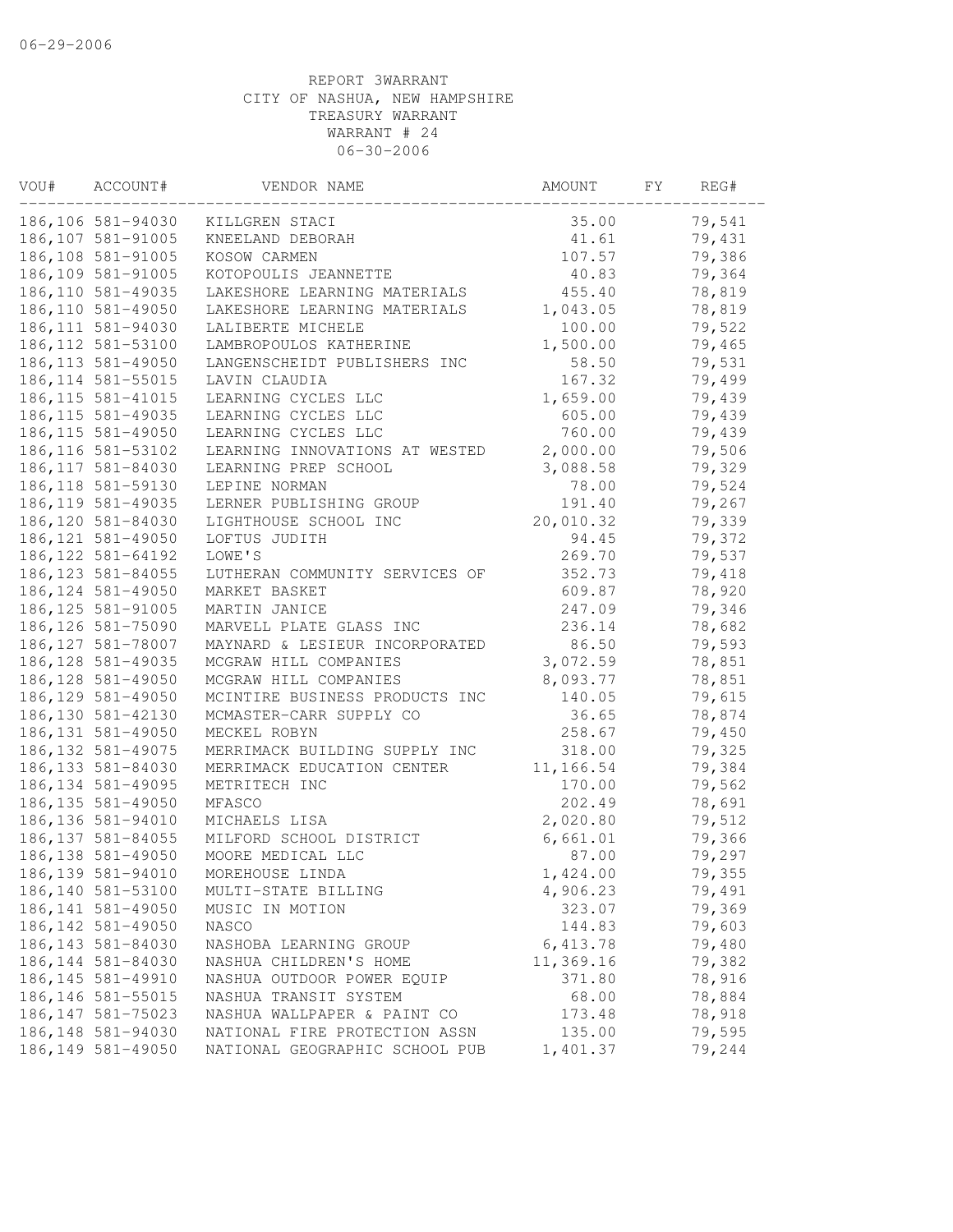| VOU# | ACCOUNT#           | VENDOR NAME                    | AMOUNT     | FY | REG#   |
|------|--------------------|--------------------------------|------------|----|--------|
|      | 186, 150 581-74092 | NATIONAL MUSIC INC             | 1,433.39   |    | 79,611 |
|      | 186, 151 581-49050 | <b>NBEA</b>                    | 34.00      |    | 79,775 |
|      | 186, 152 581-49095 | NCS PEARSON, INC               | 307.98     |    | 79,774 |
|      | 186, 153 581-72060 | NELSON PIANO SERVICE/FRANK J N | 80.00      |    | 78,861 |
|      | 186, 154 581-49050 | NEO SCI                        | 1.95       |    | 79,513 |
|      | 186, 155 581-53100 | NEOPOST LEASING                | 347.41     |    | 79,453 |
|      | 186, 155 581-66005 | NEOPOST LEASING                | 145.22     |    | 79,453 |
|      | 186, 156 581-91040 | NEW HAMPSHIRE EXCELLENCE IN ED | 140.00     |    | 79,559 |
|      | 186, 156 581-94030 | NEW HAMPSHIRE EXCELLENCE IN ED | 35.00      |    | 79,559 |
|      | 186, 157 581-53101 | NEW HAMPSHIRE HOSPITAL         | 1,938.00   |    | 79,471 |
|      | 186, 158 581-84030 | NFI MASSACHUSETTS INC          | 5, 132.67  |    | 79,479 |
|      | 186, 159 581-84055 | NFI NORTH INC                  | 1,890.50   |    | 79,319 |
|      | 186,160 581-49050  | NORTHCENTER FOODSERVICE        | 954.45     |    | 79,405 |
|      | 186, 161 581-83009 | NORTHEAST DELTA DENTAL         | 4,587.95   |    | 79,769 |
|      | 186, 162 581-94010 | O'BRIEN JULIE                  | 1,560.00   |    | 79,459 |
|      | 186, 163 581-91005 | O'TOOLE TAMMY                  | 84.69      |    | 78,668 |
|      | 186, 164 581-84055 | ODYSSEY HOUSE INC              | 3,305.72   |    | 78,639 |
|      | 186, 165 581-49050 | OFFICE ENVIRONMENTS OF NEW ENG | 897.00     |    | 79,282 |
|      | 186, 165 581-53100 | OFFICE ENVIRONMENTS OF NEW ENG | 237.74     |    | 79,282 |
|      | 186, 166 581-49050 | ORIENTAL TRADING CO INC        | 77.55      |    | 79,379 |
|      | 186, 167 581-91005 | OUELLETTE MARTHA               | 20.06      |    | 79,455 |
|      | 186, 168 581-31005 | PAETEC COMMUNICATIONS INC      | 2,330.64   |    | 79,451 |
|      | 186,168 581-31040  | PAETEC COMMUNICATIONS INC      | 1,806.41   |    | 79,451 |
|      | 186,169 581-49050  | PC & MACEXCHANGE               | 354.36     |    | 79,473 |
|      | 186, 170 581-49050 | PCI EDUCATIONAL PUBLISHING     | 87.94      |    | 79,326 |
|      | 186, 171 581-49035 | PEARSON EDUCATION              |            |    | 79,456 |
|      | 186, 171 581-49050 | PEARSON EDUCATION              | 412.43     |    | 79,456 |
|      | 186, 172 581-49035 | PEARSON EDUCATION              | 9,984.73   |    | 79,460 |
|      | 186, 173 581-84030 | PERKINS SCHOOL FOR THE BLIND   | 24, 241.36 |    | 78,688 |
|      | 186, 174 581-49050 | PETTY CASH                     | 53.73      |    | 79,654 |
|      | 186, 175 581-43005 | PETTY CASH                     | 103.27     |    | 79,655 |
|      | 186, 176 581-49050 | PETTY CASH                     | 178.28     |    | 79,656 |
|      | 186, 177 581-41015 | PETTY CASH                     | 4.99       |    | 79,657 |
|      | 186, 178 581-59130 | PIECUCH WALTER                 | 26.00      |    | 79,529 |
|      | 186, 179 581-84055 | PINE HAVEN BOYS CENTER         | 9,069.72   |    | 79,323 |
|      | 186,180 581-64192  | PITSCO INC                     | 193.86     |    | 78,646 |
|      | 186, 181 581-41015 | PLACE PATRICIA                 | 24.47      |    | 79,350 |
|      | 186, 181 581-49035 | PLACE PATRICIA                 | 25.87      |    | 79,350 |
|      | 186, 181 581-55020 | PLACE PATRICIA                 | 15.00      |    | 79,350 |
|      | 186, 182 581-74092 | PLASTIC SUPPLY INC             | 255.00     |    | 79,414 |
|      | 186, 183 581-49050 | POPPLERS MUSIC INC             | 22.90      |    | 78,687 |
|      | 186, 184 581-49035 | PRIMARY CONCEPTS               | 41.00      |    | 79,430 |
|      | 186, 185 581-55015 | PROVIDER ENTERPRISES INC (THE) | 2,475.00   |    | 79,390 |
|      | 186, 186 581-32005 | PUBLIC SERVICE OF NH           | 132,656.82 |    | 79,194 |
|      | 186, 187 581-49050 | PURCHASE ADVANTAGE CARD        | 125.29     |    | 79,520 |
|      | 186, 188 581-53085 | QUIMBY EYE CARE INC            | 257.50     |    | 79,321 |
|      | 186, 189 581-42120 | R P O'CONNELL INC              | 562.84     |    | 79,359 |
|      | 186,190 581-49050  | RADIO SHACK                    | 102.39     |    | 79,581 |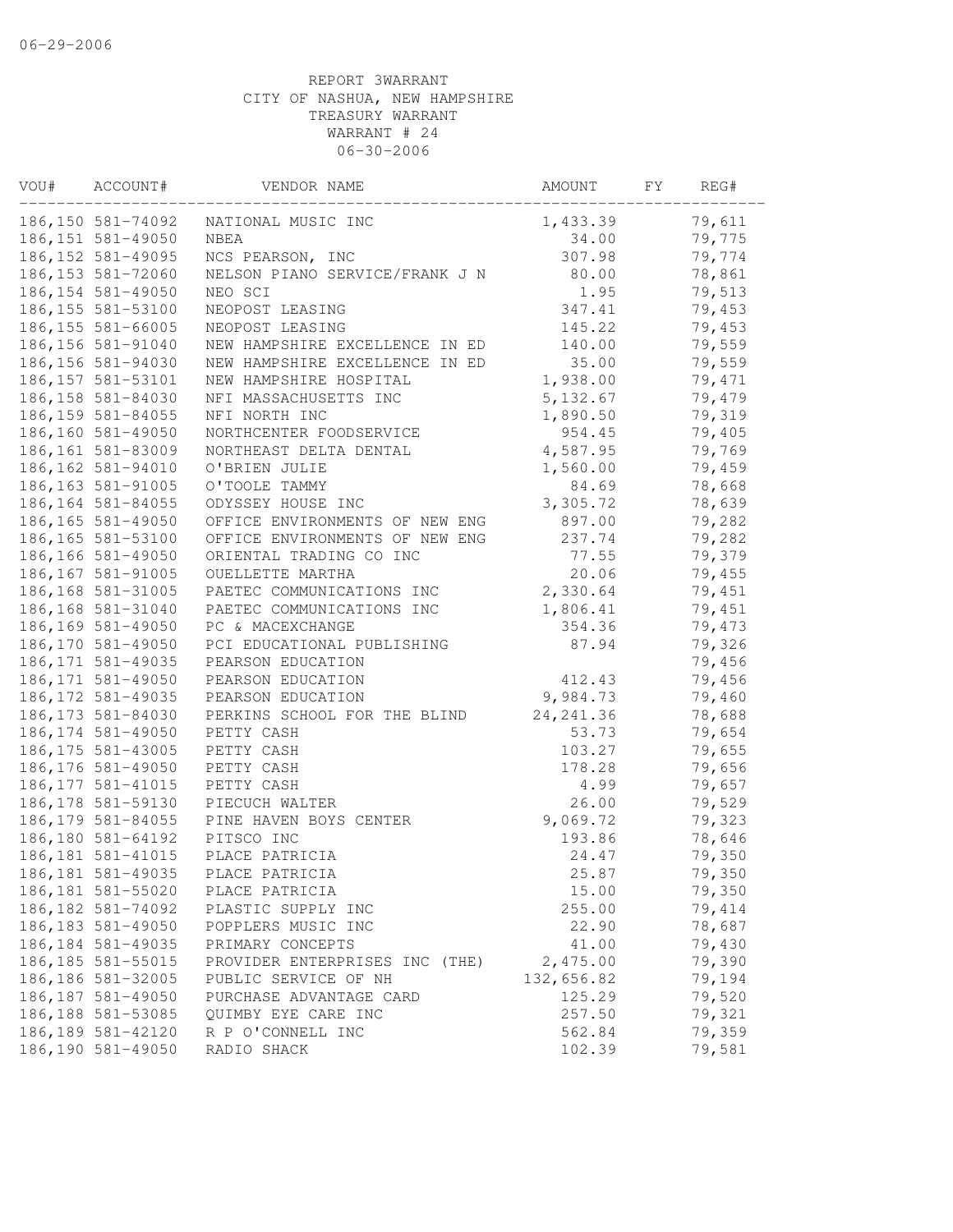| 186,191 581-49050<br>79,463<br>RASMUSSEN VERONICA<br>61.11<br>34.67<br>186, 191 581-55020<br>RASMUSSEN VERONICA<br>79,463<br>186, 192 581-49050<br>233.35<br>79,493<br><b>RCN</b><br>3,100.00<br>79,409<br>186, 193 581-84030<br>READING FOUNDATION (THE)<br>20, 327.62<br>78,669<br>186, 194 581-84030<br>REGIONAL SERVICES & EDUCATION<br>186, 195 581-94030<br>48.43<br>79,363<br>REYNOLDS CHARLES A<br>186, 196 581-91005<br>122.26<br>79,494<br>ROSE DEANNA<br>186, 197 581-55015<br>13,410.00<br>79,401<br>S P & R TRANSPORTATION<br>79,415<br>186, 198 581-55015<br>1,980.00<br>SAFEWAY TRAINING & TRANS SERV<br>186, 199 581-94030<br>79,740<br>SAINT ANSELM COLLEGE<br>440.00<br>186,200 581-49050<br>459.40<br>79,395<br>SANE<br>186,201 581-78007<br>SANEL AUTO PARTS CO<br>127.62<br>78,900<br>186,202 581-49050<br>1,291.96<br>78,741<br>SARGENT-WELCH<br>406.03<br>79,333<br>186,203 581-49050<br>SAX ARTS & CRAFTS<br>186,204 581-91005<br>SCHAPPLER PHILIP<br>87.22<br>79,348<br>186,205 581-64192<br>4,345.56<br>79,388<br>SCHOOL MART<br>186,206 581-49055<br>162.25<br>79,613<br>SCHOOL MEDIA ASSOCIATION<br>8,686.91<br>79,375<br>186,207 581-49050<br>SCHOOL SPECIALTY<br>186,207 581-63085<br>SCHOOL SPECIALTY<br>237.47<br>79,375<br>226.47<br>186, 207 581-64045<br>SCHOOL SPECIALTY<br>79,375<br>186, 207 581-64192<br>SCHOOL SPECIALTY<br>615.47<br>79,375<br>186,208 581-49050<br>SCHOOL-TECH INC<br>436.89<br>79,588<br>2,276.80<br>79,566<br>186,209 581-94010<br>SHEA ALISON<br>186, 210 581-42130<br>353.16<br>79,322<br>SHIFFLER EQUIPMENT SALES INC<br>186, 211 581-95005<br>79,691<br>145.00<br>SHRM<br>186, 212 581-49050<br>3,956.00<br>79,544<br>SIBELIUS<br>186, 213 581-42130<br>79,466<br>240.60<br>SIEMENS BUILDING TECHNOLOGIES<br>186, 214 581-49095<br>79,199<br>SLOSSON EDUCATIONAL PUBLICATIO<br>79.48<br>186, 215 581-74092<br>382.00<br>79,518<br>SNAP-ON EQUIPMENT<br>186, 216 581-49050<br>66.60<br>79,576<br>SNOW PAT<br>186, 217 581-49050<br>SOCIAL STUDIES SCHOOL SERVICE<br>84.36<br>78,823<br>605.30<br>79,380<br>186, 218 581-49050<br>SPORTIME<br>1,095.00<br>186, 219 581-91040<br>ST JOHNSBURY ACADEMY<br>79,434<br>186, 220 581-43005<br>658.05<br>79,771<br>STAMP FULFILLMENT SERVICES<br>186, 221 581-41015<br>79,232<br>STAPLES BUSINESS ADVANTAGE<br>1,600.45<br>186, 221 581-41015<br>STAPLES BUSINESS ADVANTAGE<br>79,233<br>615.53<br>186, 221 581-41045<br>STAPLES BUSINESS ADVANTAGE<br>79,232<br>6,618.48<br>186, 221 581-41045<br>STAPLES BUSINESS ADVANTAGE<br>1,526.01<br>79,233<br>186, 221 581-49035<br>79,232<br>19.98<br>STAPLES BUSINESS ADVANTAGE<br>186, 221 581-49050<br>1,880.53<br>79,232<br>STAPLES BUSINESS ADVANTAGE<br>186, 221 581-49050<br>79,233<br>525.95<br>STAPLES BUSINESS ADVANTAGE<br>186, 221 581-49110<br>STAPLES BUSINESS ADVANTAGE<br>264.47<br>79,233<br>186, 222 581-49050<br>79,200<br>STELLOS ELECTRIC SUPPLY INC<br>700.00<br>186, 223 581-91005<br>79,340<br>70.09<br>STONEY CORINNE<br>186, 224 581-49035<br>78,683<br>SUNDANCE PUBLISHING<br>329.74<br>186, 225 581-49095<br>29.95<br>78,702<br>SUPER DUPER PUBLICATIONS<br>186, 226 581-49050<br>137.90<br>79,440<br>SUPER DUPER PUBLICATIONS<br>186, 227 581-49050<br>53.94<br>79,496<br>TAFE KATHRYN | VOU# | ACCOUNT# | VENDOR NAME | AMOUNT | FΥ | REG# |
|----------------------------------------------------------------------------------------------------------------------------------------------------------------------------------------------------------------------------------------------------------------------------------------------------------------------------------------------------------------------------------------------------------------------------------------------------------------------------------------------------------------------------------------------------------------------------------------------------------------------------------------------------------------------------------------------------------------------------------------------------------------------------------------------------------------------------------------------------------------------------------------------------------------------------------------------------------------------------------------------------------------------------------------------------------------------------------------------------------------------------------------------------------------------------------------------------------------------------------------------------------------------------------------------------------------------------------------------------------------------------------------------------------------------------------------------------------------------------------------------------------------------------------------------------------------------------------------------------------------------------------------------------------------------------------------------------------------------------------------------------------------------------------------------------------------------------------------------------------------------------------------------------------------------------------------------------------------------------------------------------------------------------------------------------------------------------------------------------------------------------------------------------------------------------------------------------------------------------------------------------------------------------------------------------------------------------------------------------------------------------------------------------------------------------------------------------------------------------------------------------------------------------------------------------------------------------------------------------------------------------------------------------------------------------------------------------------------------------------------------------------------------------------------------------------------------------------------------------------------------------------------------------------------------------------------------------------------------------------------------------------------------------------------------------------------------------------------------------------------------------------------------------------------------------------------------------------------------------------------------------------------------|------|----------|-------------|--------|----|------|
|                                                                                                                                                                                                                                                                                                                                                                                                                                                                                                                                                                                                                                                                                                                                                                                                                                                                                                                                                                                                                                                                                                                                                                                                                                                                                                                                                                                                                                                                                                                                                                                                                                                                                                                                                                                                                                                                                                                                                                                                                                                                                                                                                                                                                                                                                                                                                                                                                                                                                                                                                                                                                                                                                                                                                                                                                                                                                                                                                                                                                                                                                                                                                                                                                                                                      |      |          |             |        |    |      |
|                                                                                                                                                                                                                                                                                                                                                                                                                                                                                                                                                                                                                                                                                                                                                                                                                                                                                                                                                                                                                                                                                                                                                                                                                                                                                                                                                                                                                                                                                                                                                                                                                                                                                                                                                                                                                                                                                                                                                                                                                                                                                                                                                                                                                                                                                                                                                                                                                                                                                                                                                                                                                                                                                                                                                                                                                                                                                                                                                                                                                                                                                                                                                                                                                                                                      |      |          |             |        |    |      |
|                                                                                                                                                                                                                                                                                                                                                                                                                                                                                                                                                                                                                                                                                                                                                                                                                                                                                                                                                                                                                                                                                                                                                                                                                                                                                                                                                                                                                                                                                                                                                                                                                                                                                                                                                                                                                                                                                                                                                                                                                                                                                                                                                                                                                                                                                                                                                                                                                                                                                                                                                                                                                                                                                                                                                                                                                                                                                                                                                                                                                                                                                                                                                                                                                                                                      |      |          |             |        |    |      |
|                                                                                                                                                                                                                                                                                                                                                                                                                                                                                                                                                                                                                                                                                                                                                                                                                                                                                                                                                                                                                                                                                                                                                                                                                                                                                                                                                                                                                                                                                                                                                                                                                                                                                                                                                                                                                                                                                                                                                                                                                                                                                                                                                                                                                                                                                                                                                                                                                                                                                                                                                                                                                                                                                                                                                                                                                                                                                                                                                                                                                                                                                                                                                                                                                                                                      |      |          |             |        |    |      |
|                                                                                                                                                                                                                                                                                                                                                                                                                                                                                                                                                                                                                                                                                                                                                                                                                                                                                                                                                                                                                                                                                                                                                                                                                                                                                                                                                                                                                                                                                                                                                                                                                                                                                                                                                                                                                                                                                                                                                                                                                                                                                                                                                                                                                                                                                                                                                                                                                                                                                                                                                                                                                                                                                                                                                                                                                                                                                                                                                                                                                                                                                                                                                                                                                                                                      |      |          |             |        |    |      |
|                                                                                                                                                                                                                                                                                                                                                                                                                                                                                                                                                                                                                                                                                                                                                                                                                                                                                                                                                                                                                                                                                                                                                                                                                                                                                                                                                                                                                                                                                                                                                                                                                                                                                                                                                                                                                                                                                                                                                                                                                                                                                                                                                                                                                                                                                                                                                                                                                                                                                                                                                                                                                                                                                                                                                                                                                                                                                                                                                                                                                                                                                                                                                                                                                                                                      |      |          |             |        |    |      |
|                                                                                                                                                                                                                                                                                                                                                                                                                                                                                                                                                                                                                                                                                                                                                                                                                                                                                                                                                                                                                                                                                                                                                                                                                                                                                                                                                                                                                                                                                                                                                                                                                                                                                                                                                                                                                                                                                                                                                                                                                                                                                                                                                                                                                                                                                                                                                                                                                                                                                                                                                                                                                                                                                                                                                                                                                                                                                                                                                                                                                                                                                                                                                                                                                                                                      |      |          |             |        |    |      |
|                                                                                                                                                                                                                                                                                                                                                                                                                                                                                                                                                                                                                                                                                                                                                                                                                                                                                                                                                                                                                                                                                                                                                                                                                                                                                                                                                                                                                                                                                                                                                                                                                                                                                                                                                                                                                                                                                                                                                                                                                                                                                                                                                                                                                                                                                                                                                                                                                                                                                                                                                                                                                                                                                                                                                                                                                                                                                                                                                                                                                                                                                                                                                                                                                                                                      |      |          |             |        |    |      |
|                                                                                                                                                                                                                                                                                                                                                                                                                                                                                                                                                                                                                                                                                                                                                                                                                                                                                                                                                                                                                                                                                                                                                                                                                                                                                                                                                                                                                                                                                                                                                                                                                                                                                                                                                                                                                                                                                                                                                                                                                                                                                                                                                                                                                                                                                                                                                                                                                                                                                                                                                                                                                                                                                                                                                                                                                                                                                                                                                                                                                                                                                                                                                                                                                                                                      |      |          |             |        |    |      |
|                                                                                                                                                                                                                                                                                                                                                                                                                                                                                                                                                                                                                                                                                                                                                                                                                                                                                                                                                                                                                                                                                                                                                                                                                                                                                                                                                                                                                                                                                                                                                                                                                                                                                                                                                                                                                                                                                                                                                                                                                                                                                                                                                                                                                                                                                                                                                                                                                                                                                                                                                                                                                                                                                                                                                                                                                                                                                                                                                                                                                                                                                                                                                                                                                                                                      |      |          |             |        |    |      |
|                                                                                                                                                                                                                                                                                                                                                                                                                                                                                                                                                                                                                                                                                                                                                                                                                                                                                                                                                                                                                                                                                                                                                                                                                                                                                                                                                                                                                                                                                                                                                                                                                                                                                                                                                                                                                                                                                                                                                                                                                                                                                                                                                                                                                                                                                                                                                                                                                                                                                                                                                                                                                                                                                                                                                                                                                                                                                                                                                                                                                                                                                                                                                                                                                                                                      |      |          |             |        |    |      |
|                                                                                                                                                                                                                                                                                                                                                                                                                                                                                                                                                                                                                                                                                                                                                                                                                                                                                                                                                                                                                                                                                                                                                                                                                                                                                                                                                                                                                                                                                                                                                                                                                                                                                                                                                                                                                                                                                                                                                                                                                                                                                                                                                                                                                                                                                                                                                                                                                                                                                                                                                                                                                                                                                                                                                                                                                                                                                                                                                                                                                                                                                                                                                                                                                                                                      |      |          |             |        |    |      |
|                                                                                                                                                                                                                                                                                                                                                                                                                                                                                                                                                                                                                                                                                                                                                                                                                                                                                                                                                                                                                                                                                                                                                                                                                                                                                                                                                                                                                                                                                                                                                                                                                                                                                                                                                                                                                                                                                                                                                                                                                                                                                                                                                                                                                                                                                                                                                                                                                                                                                                                                                                                                                                                                                                                                                                                                                                                                                                                                                                                                                                                                                                                                                                                                                                                                      |      |          |             |        |    |      |
|                                                                                                                                                                                                                                                                                                                                                                                                                                                                                                                                                                                                                                                                                                                                                                                                                                                                                                                                                                                                                                                                                                                                                                                                                                                                                                                                                                                                                                                                                                                                                                                                                                                                                                                                                                                                                                                                                                                                                                                                                                                                                                                                                                                                                                                                                                                                                                                                                                                                                                                                                                                                                                                                                                                                                                                                                                                                                                                                                                                                                                                                                                                                                                                                                                                                      |      |          |             |        |    |      |
|                                                                                                                                                                                                                                                                                                                                                                                                                                                                                                                                                                                                                                                                                                                                                                                                                                                                                                                                                                                                                                                                                                                                                                                                                                                                                                                                                                                                                                                                                                                                                                                                                                                                                                                                                                                                                                                                                                                                                                                                                                                                                                                                                                                                                                                                                                                                                                                                                                                                                                                                                                                                                                                                                                                                                                                                                                                                                                                                                                                                                                                                                                                                                                                                                                                                      |      |          |             |        |    |      |
|                                                                                                                                                                                                                                                                                                                                                                                                                                                                                                                                                                                                                                                                                                                                                                                                                                                                                                                                                                                                                                                                                                                                                                                                                                                                                                                                                                                                                                                                                                                                                                                                                                                                                                                                                                                                                                                                                                                                                                                                                                                                                                                                                                                                                                                                                                                                                                                                                                                                                                                                                                                                                                                                                                                                                                                                                                                                                                                                                                                                                                                                                                                                                                                                                                                                      |      |          |             |        |    |      |
|                                                                                                                                                                                                                                                                                                                                                                                                                                                                                                                                                                                                                                                                                                                                                                                                                                                                                                                                                                                                                                                                                                                                                                                                                                                                                                                                                                                                                                                                                                                                                                                                                                                                                                                                                                                                                                                                                                                                                                                                                                                                                                                                                                                                                                                                                                                                                                                                                                                                                                                                                                                                                                                                                                                                                                                                                                                                                                                                                                                                                                                                                                                                                                                                                                                                      |      |          |             |        |    |      |
|                                                                                                                                                                                                                                                                                                                                                                                                                                                                                                                                                                                                                                                                                                                                                                                                                                                                                                                                                                                                                                                                                                                                                                                                                                                                                                                                                                                                                                                                                                                                                                                                                                                                                                                                                                                                                                                                                                                                                                                                                                                                                                                                                                                                                                                                                                                                                                                                                                                                                                                                                                                                                                                                                                                                                                                                                                                                                                                                                                                                                                                                                                                                                                                                                                                                      |      |          |             |        |    |      |
|                                                                                                                                                                                                                                                                                                                                                                                                                                                                                                                                                                                                                                                                                                                                                                                                                                                                                                                                                                                                                                                                                                                                                                                                                                                                                                                                                                                                                                                                                                                                                                                                                                                                                                                                                                                                                                                                                                                                                                                                                                                                                                                                                                                                                                                                                                                                                                                                                                                                                                                                                                                                                                                                                                                                                                                                                                                                                                                                                                                                                                                                                                                                                                                                                                                                      |      |          |             |        |    |      |
|                                                                                                                                                                                                                                                                                                                                                                                                                                                                                                                                                                                                                                                                                                                                                                                                                                                                                                                                                                                                                                                                                                                                                                                                                                                                                                                                                                                                                                                                                                                                                                                                                                                                                                                                                                                                                                                                                                                                                                                                                                                                                                                                                                                                                                                                                                                                                                                                                                                                                                                                                                                                                                                                                                                                                                                                                                                                                                                                                                                                                                                                                                                                                                                                                                                                      |      |          |             |        |    |      |
|                                                                                                                                                                                                                                                                                                                                                                                                                                                                                                                                                                                                                                                                                                                                                                                                                                                                                                                                                                                                                                                                                                                                                                                                                                                                                                                                                                                                                                                                                                                                                                                                                                                                                                                                                                                                                                                                                                                                                                                                                                                                                                                                                                                                                                                                                                                                                                                                                                                                                                                                                                                                                                                                                                                                                                                                                                                                                                                                                                                                                                                                                                                                                                                                                                                                      |      |          |             |        |    |      |
|                                                                                                                                                                                                                                                                                                                                                                                                                                                                                                                                                                                                                                                                                                                                                                                                                                                                                                                                                                                                                                                                                                                                                                                                                                                                                                                                                                                                                                                                                                                                                                                                                                                                                                                                                                                                                                                                                                                                                                                                                                                                                                                                                                                                                                                                                                                                                                                                                                                                                                                                                                                                                                                                                                                                                                                                                                                                                                                                                                                                                                                                                                                                                                                                                                                                      |      |          |             |        |    |      |
|                                                                                                                                                                                                                                                                                                                                                                                                                                                                                                                                                                                                                                                                                                                                                                                                                                                                                                                                                                                                                                                                                                                                                                                                                                                                                                                                                                                                                                                                                                                                                                                                                                                                                                                                                                                                                                                                                                                                                                                                                                                                                                                                                                                                                                                                                                                                                                                                                                                                                                                                                                                                                                                                                                                                                                                                                                                                                                                                                                                                                                                                                                                                                                                                                                                                      |      |          |             |        |    |      |
|                                                                                                                                                                                                                                                                                                                                                                                                                                                                                                                                                                                                                                                                                                                                                                                                                                                                                                                                                                                                                                                                                                                                                                                                                                                                                                                                                                                                                                                                                                                                                                                                                                                                                                                                                                                                                                                                                                                                                                                                                                                                                                                                                                                                                                                                                                                                                                                                                                                                                                                                                                                                                                                                                                                                                                                                                                                                                                                                                                                                                                                                                                                                                                                                                                                                      |      |          |             |        |    |      |
|                                                                                                                                                                                                                                                                                                                                                                                                                                                                                                                                                                                                                                                                                                                                                                                                                                                                                                                                                                                                                                                                                                                                                                                                                                                                                                                                                                                                                                                                                                                                                                                                                                                                                                                                                                                                                                                                                                                                                                                                                                                                                                                                                                                                                                                                                                                                                                                                                                                                                                                                                                                                                                                                                                                                                                                                                                                                                                                                                                                                                                                                                                                                                                                                                                                                      |      |          |             |        |    |      |
|                                                                                                                                                                                                                                                                                                                                                                                                                                                                                                                                                                                                                                                                                                                                                                                                                                                                                                                                                                                                                                                                                                                                                                                                                                                                                                                                                                                                                                                                                                                                                                                                                                                                                                                                                                                                                                                                                                                                                                                                                                                                                                                                                                                                                                                                                                                                                                                                                                                                                                                                                                                                                                                                                                                                                                                                                                                                                                                                                                                                                                                                                                                                                                                                                                                                      |      |          |             |        |    |      |
|                                                                                                                                                                                                                                                                                                                                                                                                                                                                                                                                                                                                                                                                                                                                                                                                                                                                                                                                                                                                                                                                                                                                                                                                                                                                                                                                                                                                                                                                                                                                                                                                                                                                                                                                                                                                                                                                                                                                                                                                                                                                                                                                                                                                                                                                                                                                                                                                                                                                                                                                                                                                                                                                                                                                                                                                                                                                                                                                                                                                                                                                                                                                                                                                                                                                      |      |          |             |        |    |      |
|                                                                                                                                                                                                                                                                                                                                                                                                                                                                                                                                                                                                                                                                                                                                                                                                                                                                                                                                                                                                                                                                                                                                                                                                                                                                                                                                                                                                                                                                                                                                                                                                                                                                                                                                                                                                                                                                                                                                                                                                                                                                                                                                                                                                                                                                                                                                                                                                                                                                                                                                                                                                                                                                                                                                                                                                                                                                                                                                                                                                                                                                                                                                                                                                                                                                      |      |          |             |        |    |      |
|                                                                                                                                                                                                                                                                                                                                                                                                                                                                                                                                                                                                                                                                                                                                                                                                                                                                                                                                                                                                                                                                                                                                                                                                                                                                                                                                                                                                                                                                                                                                                                                                                                                                                                                                                                                                                                                                                                                                                                                                                                                                                                                                                                                                                                                                                                                                                                                                                                                                                                                                                                                                                                                                                                                                                                                                                                                                                                                                                                                                                                                                                                                                                                                                                                                                      |      |          |             |        |    |      |
|                                                                                                                                                                                                                                                                                                                                                                                                                                                                                                                                                                                                                                                                                                                                                                                                                                                                                                                                                                                                                                                                                                                                                                                                                                                                                                                                                                                                                                                                                                                                                                                                                                                                                                                                                                                                                                                                                                                                                                                                                                                                                                                                                                                                                                                                                                                                                                                                                                                                                                                                                                                                                                                                                                                                                                                                                                                                                                                                                                                                                                                                                                                                                                                                                                                                      |      |          |             |        |    |      |
|                                                                                                                                                                                                                                                                                                                                                                                                                                                                                                                                                                                                                                                                                                                                                                                                                                                                                                                                                                                                                                                                                                                                                                                                                                                                                                                                                                                                                                                                                                                                                                                                                                                                                                                                                                                                                                                                                                                                                                                                                                                                                                                                                                                                                                                                                                                                                                                                                                                                                                                                                                                                                                                                                                                                                                                                                                                                                                                                                                                                                                                                                                                                                                                                                                                                      |      |          |             |        |    |      |
|                                                                                                                                                                                                                                                                                                                                                                                                                                                                                                                                                                                                                                                                                                                                                                                                                                                                                                                                                                                                                                                                                                                                                                                                                                                                                                                                                                                                                                                                                                                                                                                                                                                                                                                                                                                                                                                                                                                                                                                                                                                                                                                                                                                                                                                                                                                                                                                                                                                                                                                                                                                                                                                                                                                                                                                                                                                                                                                                                                                                                                                                                                                                                                                                                                                                      |      |          |             |        |    |      |
|                                                                                                                                                                                                                                                                                                                                                                                                                                                                                                                                                                                                                                                                                                                                                                                                                                                                                                                                                                                                                                                                                                                                                                                                                                                                                                                                                                                                                                                                                                                                                                                                                                                                                                                                                                                                                                                                                                                                                                                                                                                                                                                                                                                                                                                                                                                                                                                                                                                                                                                                                                                                                                                                                                                                                                                                                                                                                                                                                                                                                                                                                                                                                                                                                                                                      |      |          |             |        |    |      |
|                                                                                                                                                                                                                                                                                                                                                                                                                                                                                                                                                                                                                                                                                                                                                                                                                                                                                                                                                                                                                                                                                                                                                                                                                                                                                                                                                                                                                                                                                                                                                                                                                                                                                                                                                                                                                                                                                                                                                                                                                                                                                                                                                                                                                                                                                                                                                                                                                                                                                                                                                                                                                                                                                                                                                                                                                                                                                                                                                                                                                                                                                                                                                                                                                                                                      |      |          |             |        |    |      |
|                                                                                                                                                                                                                                                                                                                                                                                                                                                                                                                                                                                                                                                                                                                                                                                                                                                                                                                                                                                                                                                                                                                                                                                                                                                                                                                                                                                                                                                                                                                                                                                                                                                                                                                                                                                                                                                                                                                                                                                                                                                                                                                                                                                                                                                                                                                                                                                                                                                                                                                                                                                                                                                                                                                                                                                                                                                                                                                                                                                                                                                                                                                                                                                                                                                                      |      |          |             |        |    |      |
|                                                                                                                                                                                                                                                                                                                                                                                                                                                                                                                                                                                                                                                                                                                                                                                                                                                                                                                                                                                                                                                                                                                                                                                                                                                                                                                                                                                                                                                                                                                                                                                                                                                                                                                                                                                                                                                                                                                                                                                                                                                                                                                                                                                                                                                                                                                                                                                                                                                                                                                                                                                                                                                                                                                                                                                                                                                                                                                                                                                                                                                                                                                                                                                                                                                                      |      |          |             |        |    |      |
|                                                                                                                                                                                                                                                                                                                                                                                                                                                                                                                                                                                                                                                                                                                                                                                                                                                                                                                                                                                                                                                                                                                                                                                                                                                                                                                                                                                                                                                                                                                                                                                                                                                                                                                                                                                                                                                                                                                                                                                                                                                                                                                                                                                                                                                                                                                                                                                                                                                                                                                                                                                                                                                                                                                                                                                                                                                                                                                                                                                                                                                                                                                                                                                                                                                                      |      |          |             |        |    |      |
|                                                                                                                                                                                                                                                                                                                                                                                                                                                                                                                                                                                                                                                                                                                                                                                                                                                                                                                                                                                                                                                                                                                                                                                                                                                                                                                                                                                                                                                                                                                                                                                                                                                                                                                                                                                                                                                                                                                                                                                                                                                                                                                                                                                                                                                                                                                                                                                                                                                                                                                                                                                                                                                                                                                                                                                                                                                                                                                                                                                                                                                                                                                                                                                                                                                                      |      |          |             |        |    |      |
|                                                                                                                                                                                                                                                                                                                                                                                                                                                                                                                                                                                                                                                                                                                                                                                                                                                                                                                                                                                                                                                                                                                                                                                                                                                                                                                                                                                                                                                                                                                                                                                                                                                                                                                                                                                                                                                                                                                                                                                                                                                                                                                                                                                                                                                                                                                                                                                                                                                                                                                                                                                                                                                                                                                                                                                                                                                                                                                                                                                                                                                                                                                                                                                                                                                                      |      |          |             |        |    |      |
|                                                                                                                                                                                                                                                                                                                                                                                                                                                                                                                                                                                                                                                                                                                                                                                                                                                                                                                                                                                                                                                                                                                                                                                                                                                                                                                                                                                                                                                                                                                                                                                                                                                                                                                                                                                                                                                                                                                                                                                                                                                                                                                                                                                                                                                                                                                                                                                                                                                                                                                                                                                                                                                                                                                                                                                                                                                                                                                                                                                                                                                                                                                                                                                                                                                                      |      |          |             |        |    |      |
|                                                                                                                                                                                                                                                                                                                                                                                                                                                                                                                                                                                                                                                                                                                                                                                                                                                                                                                                                                                                                                                                                                                                                                                                                                                                                                                                                                                                                                                                                                                                                                                                                                                                                                                                                                                                                                                                                                                                                                                                                                                                                                                                                                                                                                                                                                                                                                                                                                                                                                                                                                                                                                                                                                                                                                                                                                                                                                                                                                                                                                                                                                                                                                                                                                                                      |      |          |             |        |    |      |
|                                                                                                                                                                                                                                                                                                                                                                                                                                                                                                                                                                                                                                                                                                                                                                                                                                                                                                                                                                                                                                                                                                                                                                                                                                                                                                                                                                                                                                                                                                                                                                                                                                                                                                                                                                                                                                                                                                                                                                                                                                                                                                                                                                                                                                                                                                                                                                                                                                                                                                                                                                                                                                                                                                                                                                                                                                                                                                                                                                                                                                                                                                                                                                                                                                                                      |      |          |             |        |    |      |
|                                                                                                                                                                                                                                                                                                                                                                                                                                                                                                                                                                                                                                                                                                                                                                                                                                                                                                                                                                                                                                                                                                                                                                                                                                                                                                                                                                                                                                                                                                                                                                                                                                                                                                                                                                                                                                                                                                                                                                                                                                                                                                                                                                                                                                                                                                                                                                                                                                                                                                                                                                                                                                                                                                                                                                                                                                                                                                                                                                                                                                                                                                                                                                                                                                                                      |      |          |             |        |    |      |
|                                                                                                                                                                                                                                                                                                                                                                                                                                                                                                                                                                                                                                                                                                                                                                                                                                                                                                                                                                                                                                                                                                                                                                                                                                                                                                                                                                                                                                                                                                                                                                                                                                                                                                                                                                                                                                                                                                                                                                                                                                                                                                                                                                                                                                                                                                                                                                                                                                                                                                                                                                                                                                                                                                                                                                                                                                                                                                                                                                                                                                                                                                                                                                                                                                                                      |      |          |             |        |    |      |
|                                                                                                                                                                                                                                                                                                                                                                                                                                                                                                                                                                                                                                                                                                                                                                                                                                                                                                                                                                                                                                                                                                                                                                                                                                                                                                                                                                                                                                                                                                                                                                                                                                                                                                                                                                                                                                                                                                                                                                                                                                                                                                                                                                                                                                                                                                                                                                                                                                                                                                                                                                                                                                                                                                                                                                                                                                                                                                                                                                                                                                                                                                                                                                                                                                                                      |      |          |             |        |    |      |
|                                                                                                                                                                                                                                                                                                                                                                                                                                                                                                                                                                                                                                                                                                                                                                                                                                                                                                                                                                                                                                                                                                                                                                                                                                                                                                                                                                                                                                                                                                                                                                                                                                                                                                                                                                                                                                                                                                                                                                                                                                                                                                                                                                                                                                                                                                                                                                                                                                                                                                                                                                                                                                                                                                                                                                                                                                                                                                                                                                                                                                                                                                                                                                                                                                                                      |      |          |             |        |    |      |
|                                                                                                                                                                                                                                                                                                                                                                                                                                                                                                                                                                                                                                                                                                                                                                                                                                                                                                                                                                                                                                                                                                                                                                                                                                                                                                                                                                                                                                                                                                                                                                                                                                                                                                                                                                                                                                                                                                                                                                                                                                                                                                                                                                                                                                                                                                                                                                                                                                                                                                                                                                                                                                                                                                                                                                                                                                                                                                                                                                                                                                                                                                                                                                                                                                                                      |      |          |             |        |    |      |
|                                                                                                                                                                                                                                                                                                                                                                                                                                                                                                                                                                                                                                                                                                                                                                                                                                                                                                                                                                                                                                                                                                                                                                                                                                                                                                                                                                                                                                                                                                                                                                                                                                                                                                                                                                                                                                                                                                                                                                                                                                                                                                                                                                                                                                                                                                                                                                                                                                                                                                                                                                                                                                                                                                                                                                                                                                                                                                                                                                                                                                                                                                                                                                                                                                                                      |      |          |             |        |    |      |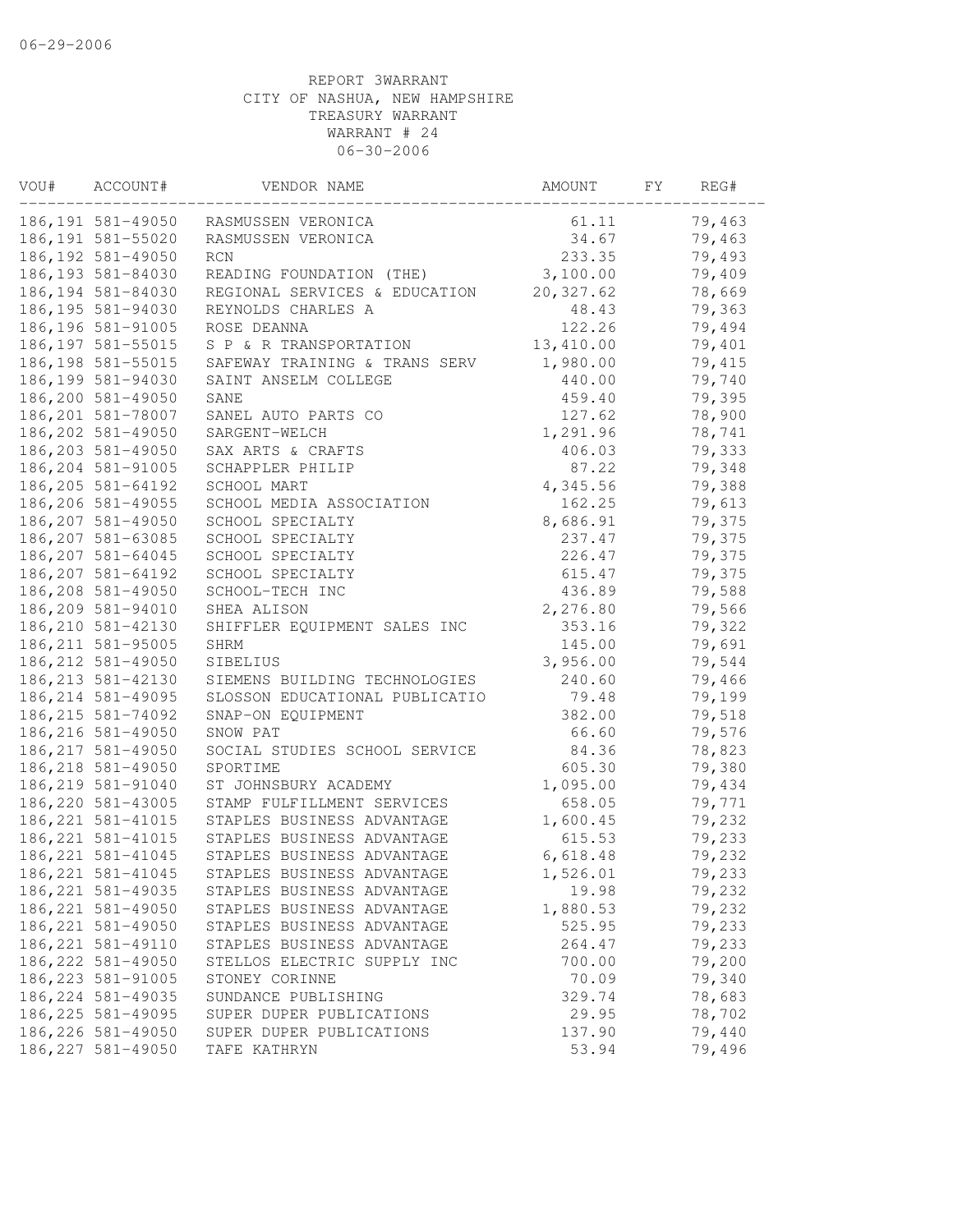| VOU# | ACCOUNT#           | VENDOR NAME                    | AMOUNT    | FY | REG#   |
|------|--------------------|--------------------------------|-----------|----|--------|
|      | 186,228 581-49050  | TALBOTT HELAYNE                | 135.80    |    | 79,472 |
|      | 186, 229 581-55015 | TANCRETI MICHAEL               | 6,755.10  |    | 79,221 |
|      | 186,230 581-91005  | TETLER CAROL                   | 51.95     |    | 79,356 |
|      | 186, 231 581-49035 | THOMSON LEARNING               | 130.52    |    | 79,394 |
|      | 186, 232 581-49050 | TIME TIMER LLC                 | 50.00     |    | 79,539 |
|      | 186, 233 581-91040 | TOVANI GROUP INC               | 2,975.00  |    | 79,659 |
|      | 186, 234 581-78007 | TOWERS MOTOR PARTS CORP        | 138.63    |    | 79,256 |
|      | 186, 235 581-49075 | TREASURER STATE OF NH          | 1, 112.31 |    | 79,266 |
|      | 186, 236 581-84055 | TREASURER STATE OF NH          | 16,369.14 |    | 79,368 |
|      | 186, 237 581-49050 | TRIPP COMPANY                  | 1,000.00  |    | 78,831 |
|      | 186,238 581-49910  | TRUGREEN CHEMLAWN              | 125.00    |    | 79,289 |
|      | 186, 239 581-49910 | TURF PRODUCTS CORP             | 116.14    |    | 79,312 |
|      | 186, 240 581-43005 | U.S.POSTAL SERVICE CMRS-POC    | 1,000.00  |    | 79,776 |
|      | 186, 241 581-64045 | UNICOM                         | 36,875.28 |    | 79,436 |
|      | 186, 242 581-42120 | UNITED REFREGERATION INC       | 1,262.80  |    | 79,327 |
|      | 186, 243 581-42120 | UNITED SUPPLY COMPANY INC      | 1,722.50  |    | 79,600 |
|      | 186, 244 581-49050 | UPSTART                        | 24.40     |    | 78,879 |
|      | 186, 245 581-41015 | US POSTAL SERVICES             | 142.00    |    | 79,658 |
|      | 186,246 581-94030  | VAUGHAN LINDA                  | 65.00     |    | 78,745 |
|      | 186, 247 581-31005 | VERIZON                        | 52.15     |    | 79,672 |
|      | 186, 248 581-31005 | VERIZON                        | 39.35     |    | 79,679 |
|      | 186, 249 581-31005 | VERIZON                        | 28.68     |    | 79,680 |
| 824  | 581-31005          | VERIZON                        | 7,646.82  |    | 79,684 |
|      | 186,250 581-31005  | VERIZON                        | 29.66     |    | 79,755 |
|      | 186, 251 581-31005 | VERIZON                        | 75.42     |    | 79,762 |
|      | 186, 252 581-31005 | VERIZON                        | 32.00     |    | 79,777 |
|      | 186, 253 581-78007 | W D MATTHEWS MACHINERY CO      | 259.10    |    | 79,449 |
|      | 186, 254 581-75023 | W E AUBUCHON CO INC            | 17.16     |    | 79,773 |
|      | 186, 255 581-42130 | W W GRAINGER INC               | 320.20    |    | 78,800 |
|      | 186, 256 581-53103 | WALKER ANITA                   | 5,120.70  |    | 79,331 |
|      | 186, 257 581-49050 | WALMART COMMUNITY              | 724.43    |    | 79,314 |
|      | 186, 258 581-53100 | WATER CHEMICALS INCORPORATED   | 960.50    |    | 79,582 |
|      | 186, 259 581-42120 | WATERTOWN PLUMBING & HEATING S | 350.50    |    | 79,458 |
|      | 186,260 581-94010  | WERNER HEATHER                 | 1,010.40  |    | 79,477 |
|      | 186, 261 581-49050 | WEST MUSIC                     | 89.65     |    | 79,330 |
|      | 186, 262 581-49095 | WESTERN PSYCHOLOGICAL SERVICES | 596.75    |    | 79,452 |
|      | 186, 263 581-49030 | WESTON WOODS                   | 320.38    |    | 79,360 |
|      | 186, 264 581-55015 | WHEELER APRIL                  | 10.68     |    | 79,536 |
|      | 186, 265 581-53102 | WHEELER JOHN                   | 150.40    |    | 79,535 |
|      | 186,266 581-47010  | WILLIAM V. MACGILL & COMPANY   | 357.27    |    | 78,828 |
|      | 186, 267 581-42110 | WILLIAMS COMMUNICATIONS SERVIC | 368.50    |    | 79,438 |
|      | 186,268 581-91005  | WILSON ELIZABETH               | 41.61     |    | 79,577 |
|      | 186,269 581-49050  | WILSON LANGUAGE TRAINING CORP  | 115.50    |    | 79,464 |
|      | 186,270 581-49075  | WINDOW REPAIR SYSTEMS INC      | 737.68    |    | 79,422 |
|      | 186, 271 581-47010 | WINGATES PHARMACY INC          | 164.00    |    | 79,202 |
|      | 186, 272 581-49050 | WOODWIND & BRASSWIND           | 139.95    |    | 79,378 |
|      | 186, 273 581-49050 | WRS GROUP LTD                  | 439.38    |    | 78,833 |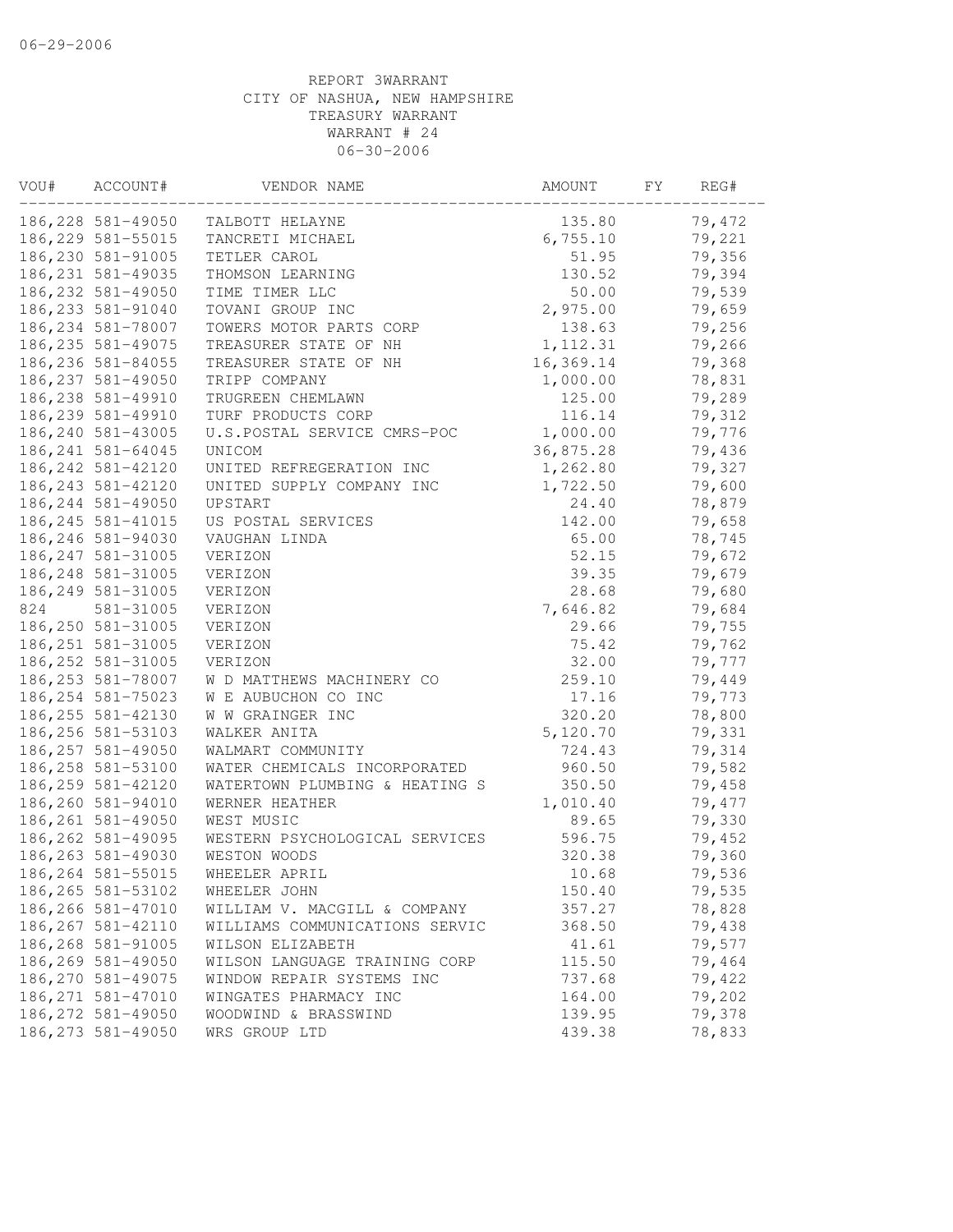| VOU#      | ACCOUNT#  | VENDOR NAME                             | AMOUNT   | FY<br>REG#   |
|-----------|-----------|-----------------------------------------|----------|--------------|
| TOTAL     | 581       | SCHOOL DEPARTMENT                       |          | 1,092,128.84 |
| 825       | 590-23512 | MELANSON HEATH & COMPANY PC             | 3,000.00 | 78,863       |
| 826       |           | 590-24532 KERRY FIRE PROTECTION INC     | 226.15   | 78,911       |
| 827       |           | 590-24532 SCHOOL FURNISHINGS INC        | 4,003.80 | 79,362       |
| 828       |           | 590-24577 VERIZON WIRELESS              | 410.76   | 79,705       |
| TOTAL     | 590       | P/Y OBLIGATIONS                         |          | 7,640.71     |
|           |           | 829 592-85004 MOODY'S INVESTORS SERVICE | 5,000.00 | 79,687       |
| TOTAL 592 |           | BONDED DEBT SERVICE                     |          | 5,000.00     |
|           |           |                                         |          |              |
| 830       | 595-22015 | BALANOVICH ANATOLIY & LIOUDMIL          | 22.55    | 79,162       |
| 831       | 595-22015 | BARANOWSKI PETER & KAREN                | 6.15     | 78,978       |
| 832       | 595-22015 | BARNES LLOYD & BERNICE                  | 6.09     | 78,984       |
| 833       | 595-22015 | BASS JACQUELINE & CLAUDE                | 11.82    | 79,073       |
| 834       | 595-22015 | BATEMAN KENNETH & DAWN FIEGEL           | 53.30    | 78,994       |
| 835       | 595-22015 | BELANGER RAYMOND & LEONA                | 8.76     | 79,175       |
| 836       | 595-22015 | BENZING CHARLES                         | 8.04     | 79,179       |
| 837       | 595-22015 | BERRY LILLIAN & LEON                    | 35.84    | 78,953       |
| 838       | 595-22015 | BRUSTLE PARK REALTY LLC                 | 1.98     | 79,131       |
| 839       | 595-22015 | CALLAHAN EDWARD E J                     | 6.75     | 78,997       |
| 840       | 595-22015 | CARTER JAY & DARLENE                    | 14.35    | 79,177       |
| 841       | 595-22015 | CASWELL CATHERINE & ARTURO LOM          | 6.27     | 79,040       |
| 842       | 595-22015 | CHASE KATHLEEN TRUSTEE                  | 36.00    | 79,085       |
| 843       | 595-22015 | CHILDS HERBERT & BARBARA                | 12.12    | 79,103       |
| 844       | 595-22015 | CHOQUETTE WILLIAM & MARYBETH            | 23.65    | 79,081       |
| 845       | 595-22015 | CLANIN DAVID & CHRISTINE                | 6.09     | 79,173       |
| 846       | 595-22015 | COLE BRIAN & KRISTIN                    | 12.12    | 79,142       |
| 847       | 595-22015 | COLLINS JAMES & EILEEN                  | 33.92    | 79,058       |
| 848       | 595-22015 | COLOTTI ANN MARIE & HAROLD              | 6.45     | 79,021       |
| 849       | 595-22015 | COTTLE ANN                              | 22.44    | 78,938       |
| 850       | 595-22015 | DENEAULT PEARLY & JANE                  | 3.92     | 79,115       |
| 851       | 595-22015 | DENSBERGER STEPHEN & CYNTHIA            | 24.36    | 79,099       |
| 852       | 595-22015 | DEVINCENT PHILIP JR & DORIS LO          | 6.15     | 78,963       |
| 853       | 595-22015 | FISKEN SIDNEY                           | 6.66     | 78,969       |
| 854       | 595-22015 | GABRIEL VERONICA                        | 12.24    | 79,185       |
| 855       | 595-22015 | GALLOWAY RICHARD & JANIS                | 6.15     | 79,032       |
| 856       | 595-22015 | GAUTHIER JUDITH                         | 2.04     | 79,144       |
| 857       | 595-22015 | GOLDING WILLIAM & MARY                  | 23.87    | 79,152       |
| 858       | 595-22015 | GUPTA SATYA & SANTOSH                   | 1.96     | 79,020       |
| 859       | 595-22015 | HARDMAN ROBERT & JANET                  | 8.20     | 79,135       |
| 860       | 595-22015 | HICKEY DANIEL & BARBARA                 | 6.15     | 79,024       |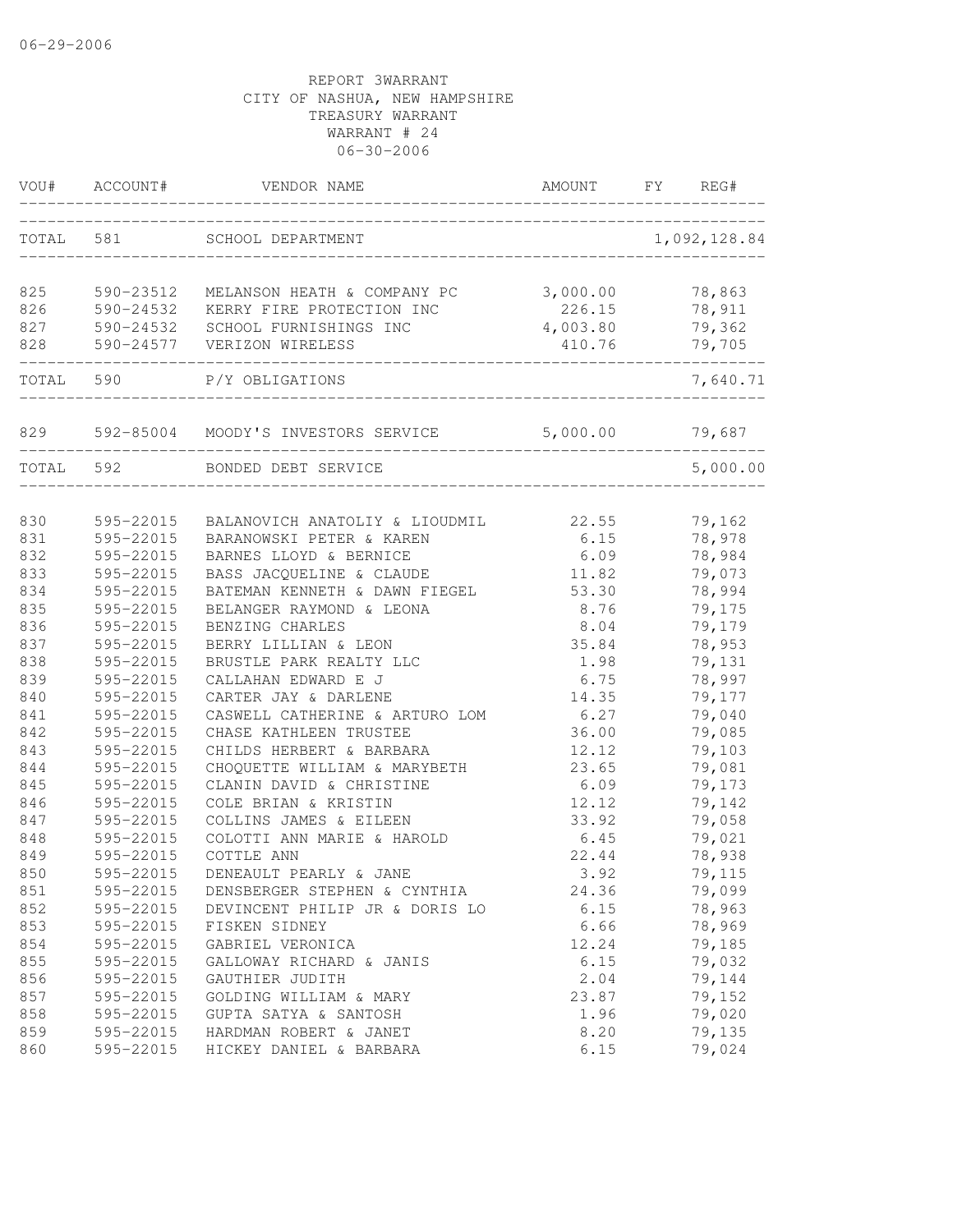| VOU# | ACCOUNT#  | VENDOR NAME                              | AMOUNT | FY | REG#   |
|------|-----------|------------------------------------------|--------|----|--------|
| 861  |           | 595-22015 HUNT DOUGLAS & BRENDA          | 4.04   |    | 79,150 |
| 862  |           | 595-22015 JAMOUSSI BILEL                 | 5.67   |    | 79,010 |
| 863  |           | 595-22015 JUBERT RUSSELL & CECILE        | 18.45  |    | 79,189 |
| 864  | 595-22015 | KALOSKY DANIEL & LORIE                   | 22.55  |    | 78,933 |
| 865  | 595-22015 | KAMAN TERRY & NANCY                      | 6.72   |    | 79,044 |
| 866  | 595-22015 | KELLEY CLAIRE                            | 23.32  |    | 78,941 |
| 867  | 595-22015 | KING BLAIR & KATHLEEN                    | 22.55  |    | 79,180 |
| 868  | 595-22015 | KLACKLE BRAD & TAMMY                     | 22.22  |    | 79,191 |
| 869  | 595-22015 | KOECHEL WOLFGANG & INGEBORG              | 6.33   |    | 79,001 |
| 870  | 595-22015 | LADD PETER & DONNA                       | 32.80  |    | 79,096 |
| 871  | 595-22015 | LAROCHE COLETTE                          | 6.78   |    | 79,007 |
| 872  | 595-22015 | LAVOIE RONALD & JOANNE                   | 8.32   |    | 78,945 |
| 873  | 595-22015 | LEWIS MARGARET                           | 32.80  |    | 79,055 |
| 874  | 595-22015 | LONES THOMAS & PAULINE                   | 7.92   |    | 79,133 |
| 875  | 595-22015 | MCGRATH JOYCE                            | 6.03   |    | 78,990 |
| 876  | 595-22015 | MENA LUIS & ELIZABETH                    | 4.10   |    | 79,164 |
| 877  | 595-22015 | MILLER EDWARD & REBECCA                  | 8.08   |    | 79,027 |
| 878  | 595-22015 | MORIN ROBERT & THERESA                   | 17.20  |    | 79,039 |
| 879  | 595-22015 | NEWMAN JOHN & JOAN                       | 6.03   |    | 79,014 |
| 880  | 595-22015 | NORTON PATTY                             | 6.27   |    | 78,972 |
| 881  | 595-22015 | OBERT DANIEL & JENNIFER                  | 8.04   |    | 79,187 |
| 882  | 595-22015 | PARMENTER DONALD & ANN                   | 4.08   |    | 79,148 |
| 883  | 595-22015 | PETAKOV DRAGAN & IZOLDA                  | 2.11   |    | 79,158 |
| 884  | 595-22015 | PETERSEN M JO-ANNE                       | 20.50  |    | 79,107 |
| 885  | 595-22015 | PIETUCH GENEVIEVE                        | 4.06   |    | 79,110 |
| 886  |           | 595-22015 PIWOWARSKI GERMAINE            | 2.26   |    | 79,113 |
| 887  |           | 595-22015 QUICK NANCY & WILLIAM          | 16.96  |    | 79,182 |
| 888  | 595-22015 | REYNOLDS COMELLA                         | 5.94   |    | 79,004 |
| 889  | 595-22015 | RICHARD DONALD & SANDRA                  | 22.55  |    | 79,092 |
| 890  | 595-22015 | ROBINSON NANCY                           | 6.03   |    | 78,975 |
| 891  | 595-22015 | ROY THERESA                              | 13.44  |    | 79,117 |
| 892  | 595-22015 | SEIDEL CARL                              | 30.15  |    | 79,156 |
| 893  | 595-22015 | SHIDERLY LEE ROY                         | 22.55  |    | 79,065 |
| 894  | 595-22015 | SIROIS ANNE                              | 10.25  |    | 79,122 |
| 895  |           | 595-22015 SPIROU CHARLES & PATRICIA      | 18.09  |    | 79,128 |
| 896  |           | 595-22015 ST LAURENT GEORGE & JACQUELINE | 4.06   |    | 79,124 |
| 897  |           | 595-22015 STEMAN EARL & MARY             | 6.45   |    | 79,017 |
| 898  | 595-22015 | SULLIVAN LAWRENCE & RUTH                 | 33.60  |    | 78,960 |
| 899  | 595-22015 | SURETTE WALTER & LINDA                   | 6.15   |    | 78,981 |
| 900  | 595-22015 | THEBODEAU MARTHA                         | 12.06  |    | 79,154 |
| 901  | 595-22015 | TRUST ALBEN                              | 32.80  |    | 79,051 |
| 902  | 595-22015 | VANGOS VICTORIA                          | 13.14  |    | 79,126 |
| 903  | 595-22015 | VIGEANT PAUL & RITA                      | 33.60  |    | 78,948 |
| 904  | 595-22015 | WHEELER JEFFREY & SUZANNE                | 6.15   |    | 79,036 |
| 905  | 595-22015 | WILSON CAROL                             | 6.09   |    | 78,966 |
| 906  | 595-22015 | WOODWARD ONE FAMILY TRUST                | 32.64  |    | 79,077 |
| 907  | 595-22015 | YOUNG MARLIN & RUTH                      | 2.09   |    | 79,069 |
| 908  | 595-22015 | ZHU AIYUN                                | 26.65  |    | 79,160 |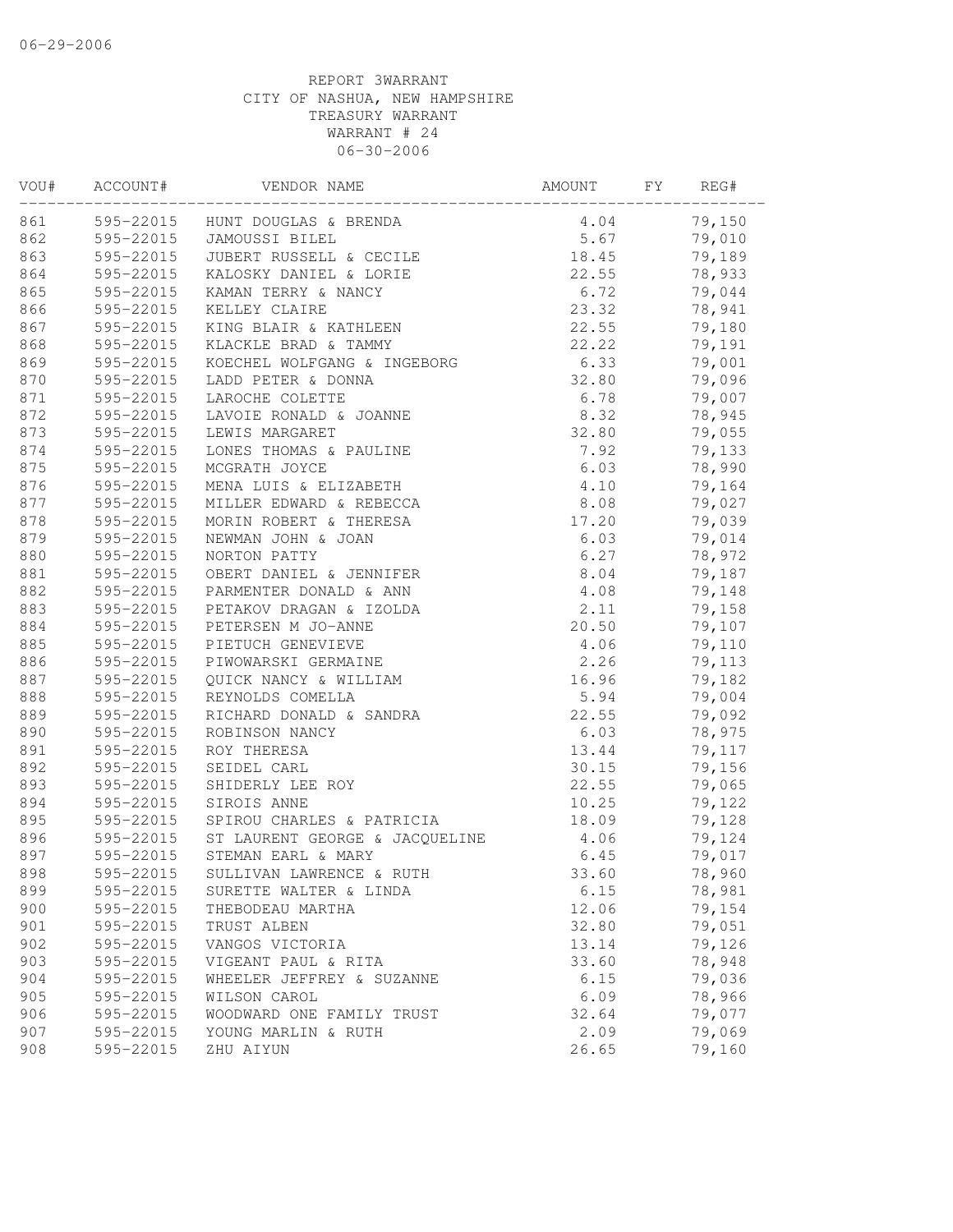| VOU#  | ACCOUNT#      | VENDOR NAME                | AMOUNT    | FY. | REG#      |
|-------|---------------|----------------------------|-----------|-----|-----------|
| 909   | $595 - 22020$ | NASHUA CANAL ASSOC LP      | 1,395.46  |     | 79,167    |
| 910   | 595-22020     | NASHUA CLOCKTOWER HOUSING  | 10,022.27 |     | 79,169    |
| 911   | $595 - 22020$ | NASHUA PLAZA HOUSING ASSOC | 10,536.38 |     | 79,171    |
| TOTAL | 595           | OVERLAY                    |           |     | 23,061.17 |
| 912   | 599-68008     | HOWARD P FAIRFIELD INC     | 76,517.07 |     | 79,517    |
| TOTAL | 599           | CERF EXPENDITURES          |           |     | 76,517.07 |
|       |               |                            |           |     |           |

06-29-2006

# REPORT 4WARRANT CITY OF NASHUA, NEW HAMPSHIRE TREASURY WARRANT WARRANT # 24 06-30-2006

| VOU#              | ACCOUNT#                   | VENDOR NAME                                                                       | AMOUNT                              | <b>FY</b> | REG#                       |
|-------------------|----------------------------|-----------------------------------------------------------------------------------|-------------------------------------|-----------|----------------------------|
| 913               | $631 - 11$                 | MERIDIAN CONSTRUCTION CORP                                                        | 20,207.00                           |           | 78,878                     |
| TOTAL             | $631 - 11$                 | CAP IMP - POLICE<br>HVAC SYSTEM                                                   |                                     |           | 20,207.00                  |
| 914<br>915<br>916 | 699-07<br>699-07<br>699-07 | EDWARDS ANGELL PALMER & DODGE<br>SANSOUCY GEORGE E PE LLC<br>UPTON & HATFIELD LLP | 11,958.27<br>15,000.00<br>87,432.90 |           | 79,729<br>78,723<br>78,704 |
| TOTAL             | 699-07                     | WATER SUPPLY ACOUISITION                                                          |                                     |           | 114,391.17                 |

06-29-2006

| VOU#  | ACCOUNT#      | PROGRAM<br>VENDOR NAME          | AMOUNT     | REG#<br>FY |
|-------|---------------|---------------------------------|------------|------------|
| 917   | 731-53075     | 3705 SLATTERY JAMES J           | 200.00     | 79,272     |
| 918   | $731 - 64040$ | 3705 NU-VISION                  | 6,738.60   | 78,779     |
| 919   | $731 - 64040$ | 3705 RB ALLEN CO INC            | 2,910.00   | 79,184     |
| 920   | $731 - 64192$ | 3705 GHA TECHNOLOGIES INC       | 1,460.00   | 78,875     |
| 921   | $731 - 64192$ | 3705 HELLO DIRECT INC           | 5,279.86   | 78,782     |
| 922   | 731-64192     | 3705 STAPLES BUSINESS ADVANTAGE | 248.43     | 78,898     |
| 923   | 731-75130     | 3706 MERIDIAN CONSTRUCTION CORP | 87,607.00  | 78,878     |
| TOTAL | 731           | CPF-POLICE DEPARTMENT           | 104,443.89 |            |

| )TAT. | CPF-POLICE DEE |  |
|-------|----------------|--|
|       |                |  |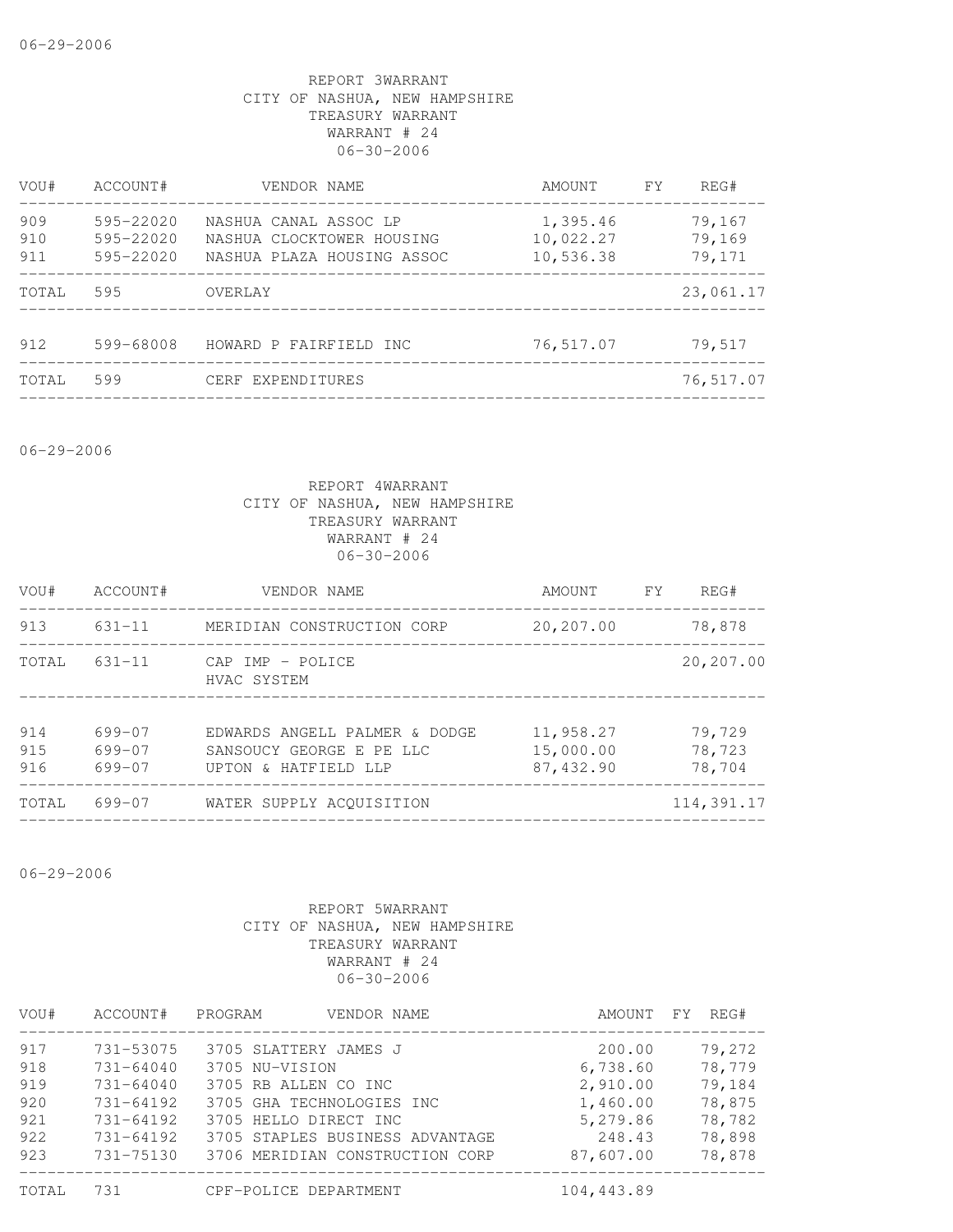| 924   | 732-01310 | 3703 HARVEY CONSTRUCTION           | 405, 255.02 | 79,661 |
|-------|-----------|------------------------------------|-------------|--------|
| TOTAL | 732       | CPF-FIRE DEPARTMENT                | 405, 255.02 |        |
|       |           |                                    |             |        |
| 925   | 751-45190 | 3718 BROX INDUSTRIES INC           | 934.79      | 78,943 |
| 926   | 751-59100 | 3718 CORRIVEAU ROUTHIER INC        | 89.50       | 78,957 |
| 927   | 751-59100 | 3718 REDIMIX COMPANIES INC         | 172.00      | 78,936 |
| TOTAL | 751       | CPF-PWD & ENGINEERING              | 1,196.29    |        |
|       |           |                                    |             |        |
| 928   | 771-01310 | 3734 HK POWERSPORTS OF HOOKSETT    | 4,899.00    | 79,174 |
| 929   | 771-01310 | 3734 HOME DEPOT CREDIT SERVICES    | 264.00      | 79,720 |
| 930   | 771-01316 | 3734 ECI NORTHEAST LLC             | 30,109.30   | 79,662 |
| 931   | 771-53025 | 3750 HAMBLETT & KERRIGAN           | 253.26      | 78,826 |
| TOTAL | 771       | CPF - COMM DEVLPMNT DIV            | 35,525.56   |        |
| 932   | 774-01319 | 3718 TURNSTONE CORP/RETAINAGE      | 22, 344.30  | 439    |
|       |           |                                    |             |        |
| TOTAL | 774       | CPF-URBAN PROGRAMS                 | 22,344.30   |        |
|       |           |                                    |             |        |
| 933   | 781-83063 | 3773 ARGONAUT INSURANCE CO         | 25, 202.16  | 443    |
| 933   | 781-83063 | 3774 ARGONAUT INSURANCE CO         | 25, 202.16  | 443    |
| TOTAL | 781       | CPF-SCHOOL DEPARTMENT              | 50,404.32   |        |
|       |           |                                    |             |        |
| 934   | 792-01310 | 3798 METHUEN CONSTRUCTION CORP INC | 662,715.00  | 78,909 |
| 935   | 792-53030 | 3799 MALCOLM PIRNIE INC            | 19,659.51   | 79,188 |
| 936   | 792-53030 | 3798 METCALF & EDDY                | 28,843.40   | 78,850 |
| 936   | 792-53030 | 3799 METCALF & EDDY                | 29,626.00   | 78,850 |
| 937   | 792-53030 | 3791 SEA CONSULTANTS INC           | 72, 153.44  | 78,928 |
| 938   | 792-53180 | 3794 PHOENIX PRECAST PRODUCTS      | 299.00      | 78,699 |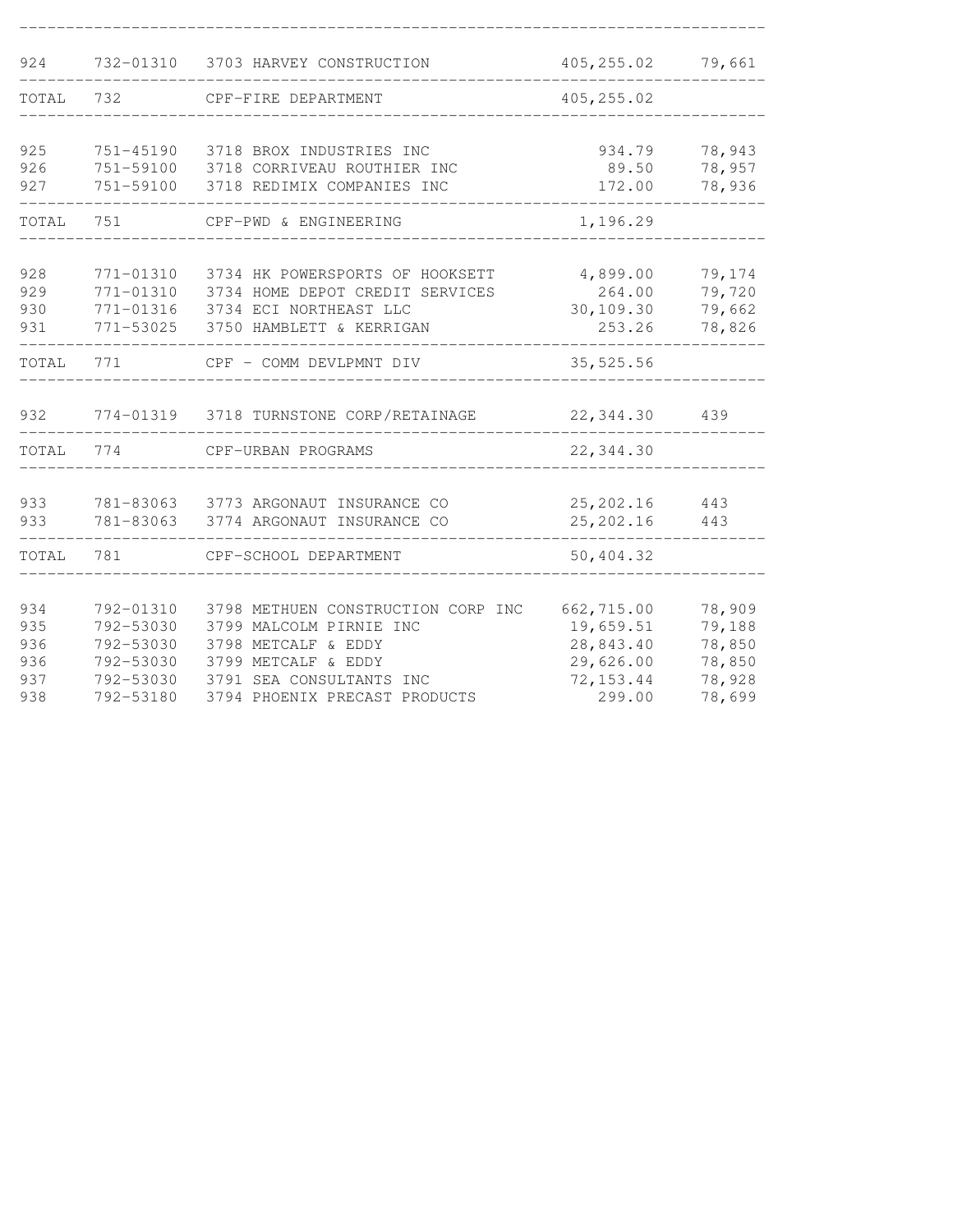| VOU#              | ACCOUNT#                            | PROGRAM<br>VENDOR NAME                                                                               |                                | AMOUNT FY REG#          |
|-------------------|-------------------------------------|------------------------------------------------------------------------------------------------------|--------------------------------|-------------------------|
| 939<br>940<br>941 | 792-59232<br>792-59232<br>792-59232 | 3795 CAPE ANN EQUIPMENT/RETAINAGE<br>3795 HARRY W WELLS & SON INC<br>3795 TDD EARTH TECHHOLOGIES INC | 8,662.64<br>710.00<br>2,675.00 | 442<br>79,427<br>79,663 |
| TOTAL             | 792                                 | CPF-WASTEWATER USER FUND                                                                             | 825, 343.99                    |                         |

06-29-2006

| VOU# | ACCOUNT#  | VENDOR NAME                    | AMOUNT    | FY. | REG#   |
|------|-----------|--------------------------------|-----------|-----|--------|
| 942  | 801-31005 | VERIZON                        | 73.83     |     | 79,684 |
| 943  | 801-31040 | PAETEC COMMUNICATIONS INC      | 8.86      |     | 79,671 |
| 944  | 801-32005 | PUBLIC SERVICE OF NH           | 1,044.92  |     | 79,743 |
| 945  | 801-41015 | STAPLES BUSINESS ADVANTAGE     | 113.05    |     | 79,306 |
| 946  | 801-42000 | LISAY STEVEN E                 | 720.00    |     | 78,883 |
| 947  | 801-43005 | FEDEX                          | 230.43    |     | 79,673 |
| 948  | 801-45191 | BROX INDUSTRIES INC            | 8,989.74  |     | 78,719 |
| 949  | 801-45191 | PITCHERVILLE SAND & GRAVEL INC | 5,288.40  |     | 79,721 |
| 950  | 801-46030 | LEHIGH SAFETY SHOE LLC         | 82.00     |     | 78,860 |
| 951  | 801-47010 | CINTAS FIRSTAID & SAFETY       | 74.25     |     | 78,881 |
| 952  | 801-48005 | SHATTUCK MALONE OIL CO         | 10,307.13 |     | 79,665 |
| 952  | 801-48005 | SHATTUCK MALONE OIL CO         | 6,559.08  |     | 79,665 |
| 952  | 801-48005 | SHATTUCK MALONE OIL CO         | 1,874.03  |     | 79,665 |
| 953  | 801-49075 | CORPORATE EXPRESS INC          | 119.25    |     | 78,926 |
| 954  | 801-49075 | RIS PAPER COMPANY INC          | 254.84    |     | 78,799 |
| 955  | 801-53075 | USDA APHIS                     | 4,757.50  |     | 79,695 |
| 956  | 801-53080 | NORMANDEAU ASSOCIATES INC      | 5, 144.56 |     | 78,925 |
| 957  | 801-53082 | CHEMSERVE ENVIRONMENTAL ANALYS | 636.30    |     | 79,231 |
| 958  | 801-53109 | CONCENTRIC SECURITY RESOURCES  | 140.25    |     | 78,885 |
| 959  | 801-53109 | NORTH SHORE RECYCLED FIBERS    | 3,738.00  |     | 78,812 |
| 960  | 801-53130 | ARIZONA INSTRUMENT             | 643.32    |     | 78,838 |
| 961  | 801-59100 | AMHERST APPLIANCE REPAIR/STEVE | 610.00    |     | 79,766 |
| 962  | 801-59239 | CONWAY OFFICE PRODUCTS LLC     | 30.00     |     | 78,832 |
| 963  | 801-59245 | D & R TOWING INC               | 125.00    |     | 79,585 |
| 964  | 801-64040 | GBA MASTER SERIES INC          | 1,284.00  |     | 78,784 |
| 965  | 801-75023 | B & S LOCKSMITHS INC           | 300.00    |     | 79,262 |
| 966  | 801-75023 | BELLETETES INC                 | 103.66    |     | 78,889 |
| 967  | 801-75023 | F W WEBB COMPANY               | 61.05     |     | 78,768 |
| 968  | 801-75023 | GATE CITY FENCE CO INC         | 155.00    |     | 78,845 |
| 969  | 801-75023 | HOME DEPOT CREDIT SERVICES     | 299.00    |     | 79,682 |
| 970  | 801-75023 | OUTDOOR WORLD OF NE            | 780.00    |     | 79,410 |
| 971  | 801-77020 | CN WOOD CO INC                 | 814.28    |     | 79,294 |
| 972  | 801-77020 | MCDEVITT TRUCKS INC            | 889.98    |     | 79,299 |
| 973  | 801-77020 | MILTON CAT                     | 278.72    |     | 78,820 |
| 974  | 801-78065 | MAYNARD & LESIEUR INCORPORATED | 1,510.90  |     | 79,593 |
| 974  | 801-78065 | MAYNARD & LESIEUR INCORPORATED | 1,510.89  |     | 79,593 |
| 975  | 801-78100 | BAYNE MACHINE WORKS            | 272.31    |     | 78,873 |
| 976  | 801-78100 | LIBERTY INTN'L TRUCKS OF NH LL | 228.26    |     | 79,590 |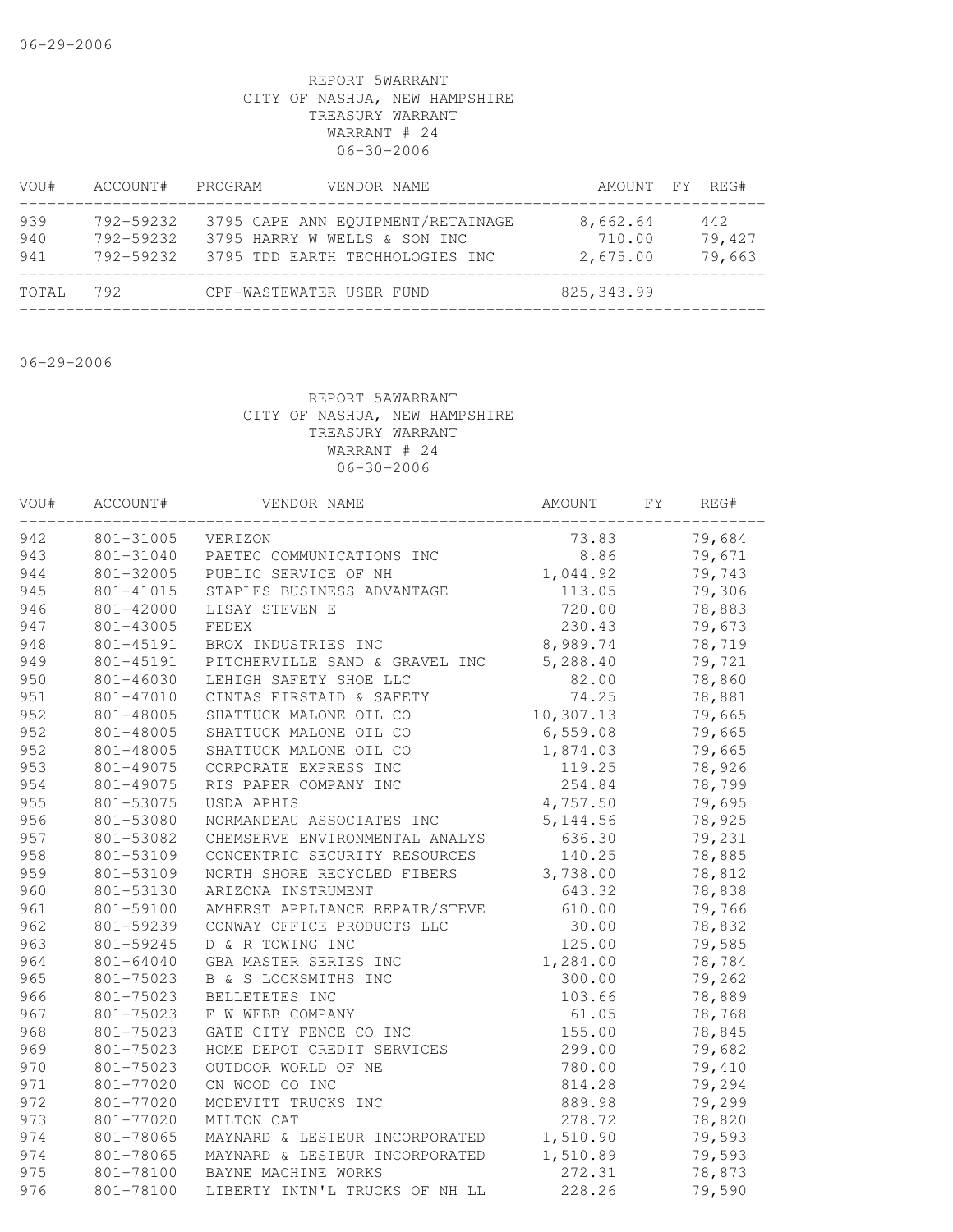| 977 | 801-78100     | MCDEVITT TRUCKS INC           | 222.24   | 79,299 |
|-----|---------------|-------------------------------|----------|--------|
| 978 | 801-78100     | MILL METALS CORP              | 165.00   | 79,227 |
| 979 | 801-78100     | MILTON CAT                    | 59.55    | 78,820 |
| 980 | 801-78100     | NAPA AUTO PARTS               | 84.94    | 79,249 |
| 981 | 801-78100     | SANEL AUTO PARTS CO           | 213.37   | 78,900 |
| 981 | 801-78100     | SANEL AUTO PARTS CO           | 67.19    | 78,900 |
| 982 | 801-78100     | USP OF NEW ENGLAND            | 156.72   | 79,238 |
| 983 | $801 - 82025$ | NH RETIREMENT SYSTEM          | 271.72   | 444    |
| 984 | 801-83006     | HARVARD PILGRIM HEALTH CARE   | 164.55   | 455    |
| 985 | 801-83106     | ANTHEM BLUE CROSS BLUE SHIELD | 6,857.97 | 453    |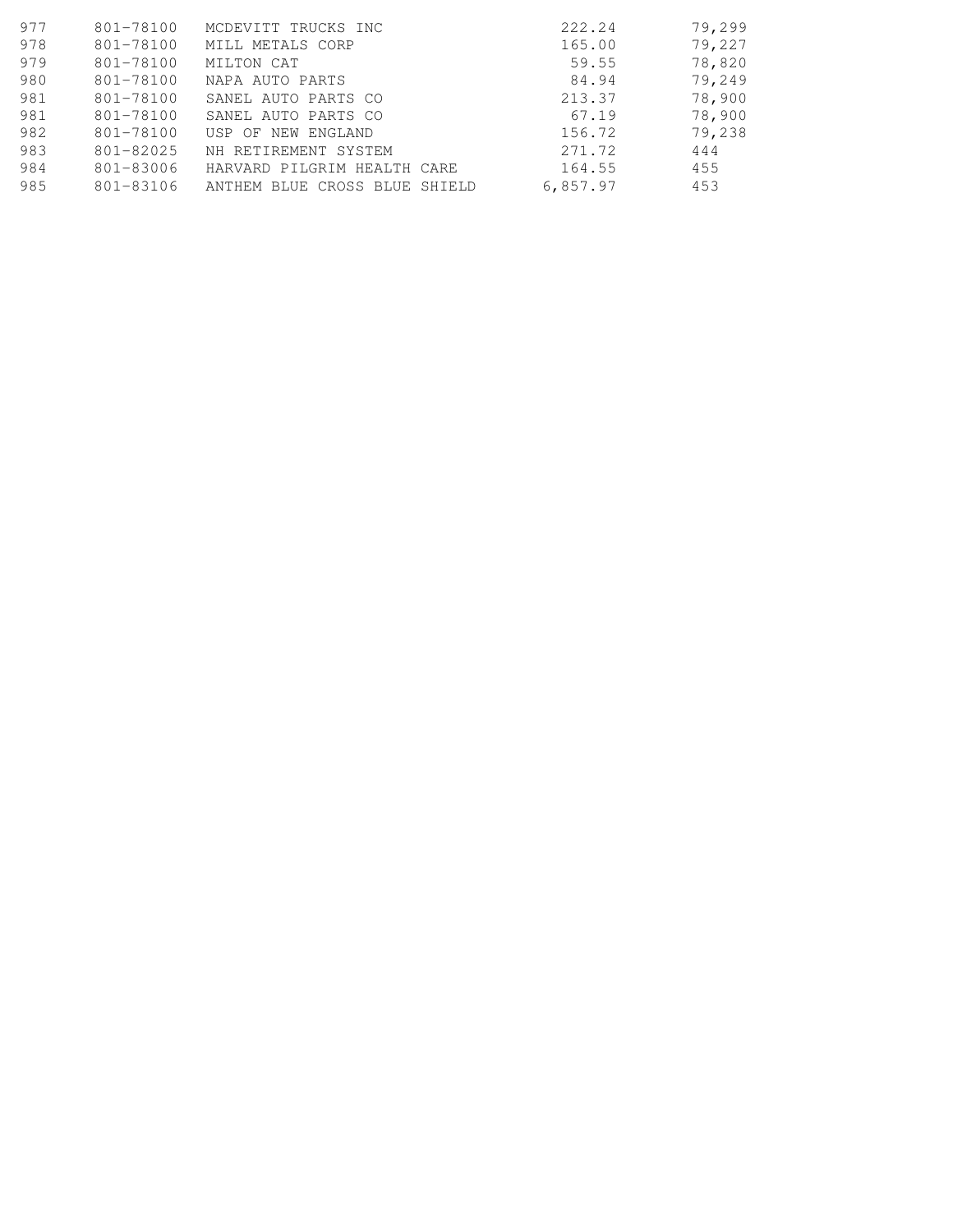| VOU#  | ACCOUNT#         | VENDOR NAME                             | AMOUNT     | FY | REG#       |
|-------|------------------|-----------------------------------------|------------|----|------------|
| 986   | 801-83106        | NORTHEAST DELTA                         | 549.09     |    | 457        |
| 987   | 801-83130        | ITT HARTFORD                            | 55.26      |    | 454        |
| 988   | 801-83206        | ANTHEM BLUE CROSS BLUE SHIELD           | 12,665.03  |    | 453        |
| 989   | 801-83206        | NORTHEAST DELTA                         | 912.61     |    | 457        |
| 990   | 801-83230        | ITT HARTFORD                            | 86.52      |    | 454        |
| 991   | 801-83306        | ANTHEM BLUE CROSS BLUE SHIELD           | 4,073.53   |    | 453        |
| 992   | 801-83306        | NORTHEAST DELTA                         | 305.85     |    | 457        |
| 993   | 801-83330        | ITT HARTFORD                            | 118.36     |    | 454        |
| 994   | 801-83406        | ANTHEM BLUE CROSS BLUE SHIELD           | 4,333.09   |    | 453        |
| 995   | 801-83406        | HARVARD PILGRIM HEALTH CARE             | 812.59     |    | 455        |
| 996   | 801-83406        | NORTHEAST DELTA                         | 365.12     |    | 457        |
| 997   | 801-83430        | ITT HARTFORD                            | 46.34      |    | 454        |
| 998   | 801-96008        | ALGONQUIN CAMBRIAN PACIFIC GEN 9,240.00 |            |    | 79,165     |
| TOTAL | 801              | SOLID WASTE DISPOSAL                    |            |    | 101,879.43 |
|       |                  |                                         |            |    |            |
| 999   |                  | 802-215-00 DOBENS MARIE                 | 34.42      |    | 79,149     |
| 1,000 |                  | 802-215-00 FLANDERS SONNY & KRISTE      | 42.96      |    | 79,147     |
| 1,001 | $802 - 215 - 00$ | HORN KATHLEEN                           | 55.19      |    | 79,153     |
| 1,002 | $802 - 215 - 00$ | PADLEY DAVID                            | 26.40      |    | 79,155     |
| 1,003 | $802 - 215 - 00$ | RIDENER CONSTANCE OR BILLY              | 112.00     |    | 79,151     |
| 1,004 | 802-31005        | VERIZON                                 | 558.18     |    | 79,684     |
| 1,005 | 802-31040        | PAETEC COMMUNICATIONS INC               | 7.10       |    | 79,671     |
| 1,006 | 802-32005        | PUBLIC SERVICE OF NH                    | 1,530.52   |    | 79,743     |
| 1,006 | 802-32005        | PUBLIC SERVICE OF NH                    | 74,777.11  |    | 79,744     |
| 1,007 | 802-33005        | PENNICHUCK WATER                        | 711.07     |    | 79,693     |
| 1,008 | 802-34015        | KEYSPAN ENERGY DELIVERY                 | 5,057.54   |    | 79,688     |
| 1,009 | 802-41015        | STAPLES BUSINESS ADVANTAGE              | 37.80      |    | 79,306     |
| 1,010 | 802-42010        | CENTRAL PAPER PRODUCTS CO               | 483.95     |    | 79,601     |
| 1,011 | 802-42010        | MCMASTER-CARR SUPPLY CO                 | 150.77     |    | 78,874     |
| 1,012 | 802-45101        | CIBA SPECIALTY CHEMICALS CO             | 10, 360.00 |    | 78,752     |
| 1,013 | 802-45103        | BORDEN & REMINGTON CORP                 | 4,777.58   |    | 78,670     |
| 1,014 | 802-45105        | HOLLAND COMPANY INC                     | 2,365.21   |    | 78,810     |
| 1,015 | 802-45106        | EAGLEBROOK INC                          | 1,398.93   |    | 78,781     |
| 1,016 | 802-45175        | ARCSOURCE INC                           | 10.00      |    | 78,902     |
| 1,017 | 802-46045        | UNIFIRST CORPORATION                    | 284.23     |    | 79,279     |
| 1,017 | 802-46045        | UNIFIRST CORPORATION                    | 869.11     |    | 79,279     |
| 1,018 | 802-48005        | SHATTUCK MALONE OIL CO                  | 1,776.46   |    | 79,665     |
| 1,018 | 802-48005        | SHATTUCK MALONE OIL CO                  | 2,664.70   |    | 79,665     |
| 1,019 | 802-49070        | ENVIRONMENTAL RESOURCE ASSOCIA          | 382.05     |    | 78,721     |
| 1,020 | 802-49070        | Q C SERVICES INC                        | 450.00     |    | 79,195     |
| 1,021 | 802-49070        | VWR INTERNATIONAL INC                   | 3,583.75   |    | 79,308     |
| 1,022 | 802-53006        | HEALTH STOP INC                         | 79.00      |    | 78,869     |
| 1,023 | 802-53030        | CHEMSERVE ENVIRONMENTAL ANALYS          | 757.93     |    | 79,231     |
| 1,024 | 802-53030        | EASTERN ANALYTICAL INC                  | 65.00      |    | 78,893     |
| 1,025 | 802-53075        | SEVERN TRENT ENVIRONMENTAL SVC          | 3,397.36   |    | 78,896     |
| 1,026 | 802-59100        | ANSWERING SERVICES OF NH LLC            | 77.00      |    | 78,657     |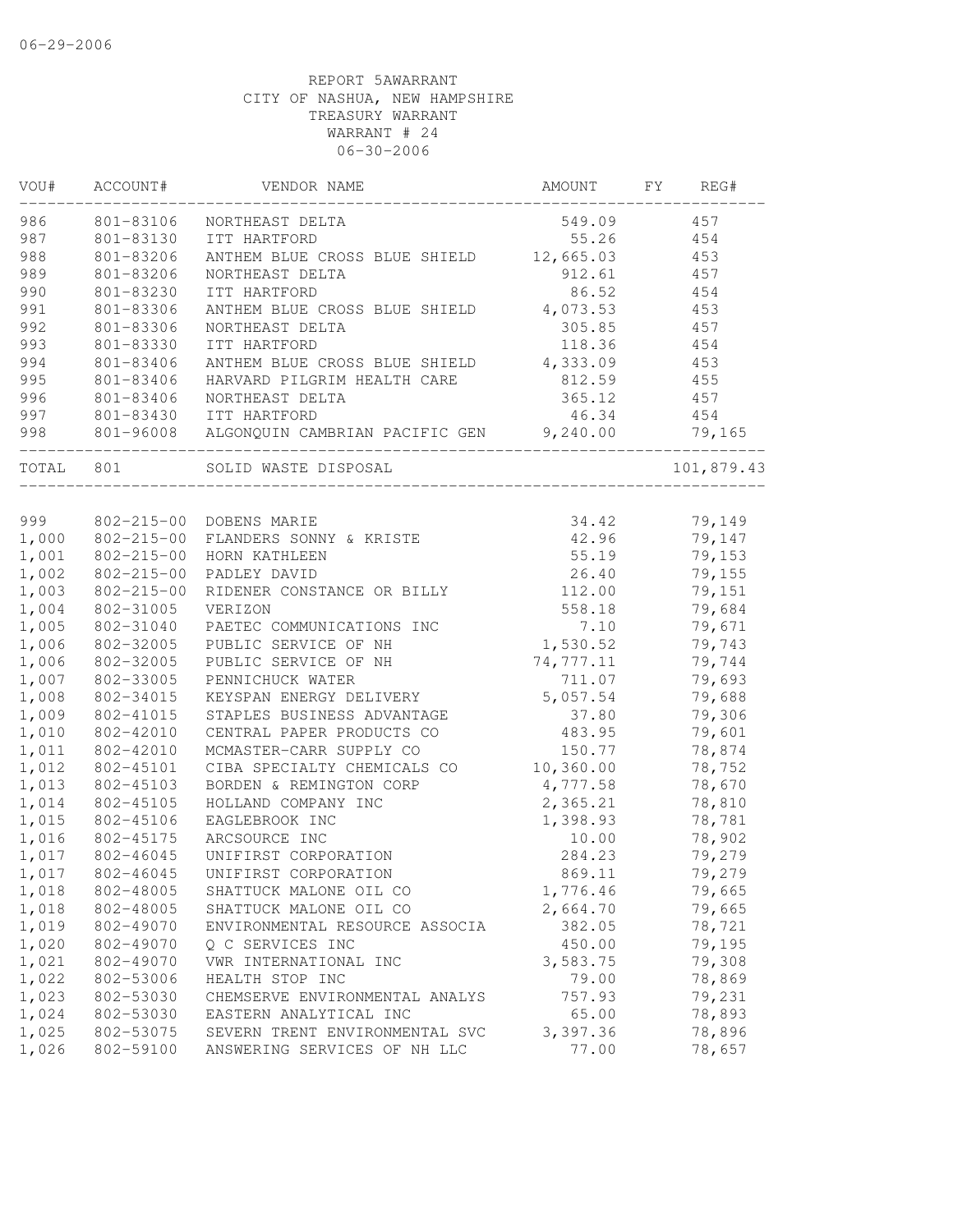| VOU#  | ACCOUNT#  | VENDOR NAME                    | AMOUNT    | FY | REG#   |
|-------|-----------|--------------------------------|-----------|----|--------|
| 1,027 | 802-59225 | RESOURCE MANAGEMENT INC        | 11,015.68 |    | 78,656 |
| 1,028 | 802-59230 | BROX INDUSTRIES INC            | 672.25    |    | 78,719 |
| 1,029 | 802-59230 | CORRIVEAU ROUTHIER INC         | 112.00    |    | 79,584 |
| 1,030 | 802-59239 | CONWAY OFFICE PRODUCTS LLC     | 30.00     |    | 78,832 |
| 1,031 | 802-59239 | STAPLES BUSINESS ADVANTAGE     | 31.31     |    | 79,306 |
| 1,032 | 802-59239 | UNITED SYSTEMS OF ARKANSAS INC | 851.91    |    | 78,776 |
| 1,033 | 802-59265 | CITIZEN'S BANK OF NH           | 2,170.69  |    | 78,816 |
| 1,034 | 802-59320 | CN WOOD CO INC                 | 9,980.39  |    | 79,294 |
| 1,035 | 802-64040 | GBA MASTER SERIES INC          | 645.00    |    | 78,784 |
| 1,035 | 802-64040 | GBA MASTER SERIES INC          | 1,284.00  |    | 78,784 |
| 1,036 | 802-64192 | <b>CUES</b>                    | 854.98    |    | 78,842 |
| 1,037 | 802-64192 | FASTENAL CO                    | 24.48     |    | 78,703 |
| 1,038 | 802-64192 | GRAINGER                       | 331.98    |    | 78,743 |
| 1,039 | 802-64192 | HOME DEPOT CREDIT SERVICES     | 186.06    |    | 79,682 |
| 1,040 | 802-64192 | MANCHESTER TRUCK EQUIPMENT 200 | 9,928.00  |    | 78,919 |
| 1,041 | 802-64192 | PINE MOTOR PARTS               | 17.19     |    | 79,594 |
| 1,041 | 802-64192 | PINE MOTOR PARTS               | 2.94      |    | 79,594 |
| 1,042 | 802-64192 | SAM'S CLUB DIRECT              | 30.06     |    | 79,712 |
| 1,043 | 802-64192 | SICILIANO LANDSCAPE CO         | 232.50    |    | 79,228 |
| 1,044 | 802-64192 | UNITED SUPPLY COMPANY INC      | 5.03      |    | 79,600 |
| 1,045 | 802-77045 | MOTION INDUSTRIES INC          | 2,873.57  |    | 78,858 |
| 1,046 | 802-77050 | F W WEBB COMPANY               | 166.90    |    | 78,768 |
| 1,047 | 802-77050 | FASTENAL CO                    | 182.37    |    | 78,703 |
| 1,048 | 802-77050 | HOME DEPOT CREDIT SERVICES     | 25.91     |    | 79,682 |
| 1,049 | 802-77050 | PINE MOTOR PARTS               | 1.80      |    | 79,594 |
| 1,050 | 802-77050 | UNITED SUPPLY COMPANY INC      | 121.24    |    | 79,600 |
| 1,051 | 802-77055 | M & B MACHINING AND WELDING    | 110.00    |    | 79,591 |
| 1,052 | 802-77062 | UNITED SUPPLY COMPANY INC      | 201.26    |    | 79,600 |
| 1,053 | 802-77065 | M & B MACHINING AND WELDING    | 40.00     |    | 79,591 |
| 1,054 | 802-77069 | FASTENAL CO                    | 71.03     |    | 78,703 |
| 1,055 | 802-77069 | GRAINGER                       | 53.64     |    | 78,743 |
| 1,056 | 802-77069 | HOME DEPOT CREDIT SERVICES     | 23.68     |    | 79,682 |
| 1,057 | 802-77069 | PINE MOTOR PARTS               | 126.50    |    | 79,594 |
| 1,058 | 802-77070 | WINDWARD PETROLEUM             | 767.28    |    | 78,753 |
| 1,059 | 802-77072 | FASTENAL CO                    | 11.89     |    | 78,703 |
| 1,060 | 802-77072 | KRAFT POWER CORP               | 10,422.12 |    | 78,650 |
| 1,061 | 802-77072 | M & B MACHINING AND WELDING    | 140.00    |    | 79,591 |
| 1,062 | 802-82025 | NH RETIREMENT SYSTEM           | 434.32    |    | 444    |
| 1,063 | 802-83006 | ANTHEM BLUE CROSS BLUE SHIELD  | 23,678.04 |    | 453    |
| 1,064 | 802-83006 | HARVARD PILGRIM HEALTH CARE    | 9,956.30  |    | 455    |
| 1,065 | 802-83006 | NORTHEAST DELTA                | 2,602.49  |    | 457    |
| 1,066 | 802-83030 | ITT HARTFORD                   | 401.69    |    | 454    |
| 1,067 | 802-91010 | HABERMAN RICHARD W             | 49.49     |    | 79,664 |
| 1,068 | 802-94005 | FIRST STUDENT INC              | 176.16    |    | 78,923 |
| 1,069 | 802-94005 | HEALTH STOP INC                | 75.00     |    | 78,869 |
| 1,069 | 802-94005 | HEALTH STOP INC                | 75.00     |    | 78,869 |
| 1,070 | 802-95005 | ASCE                           | 215.00    |    | 79,675 |
| 1,071 | 802-95010 | NORTH CENTRAL LABORATORIES     | 912.63    |    | 78,746 |
|       |           |                                |           |    |        |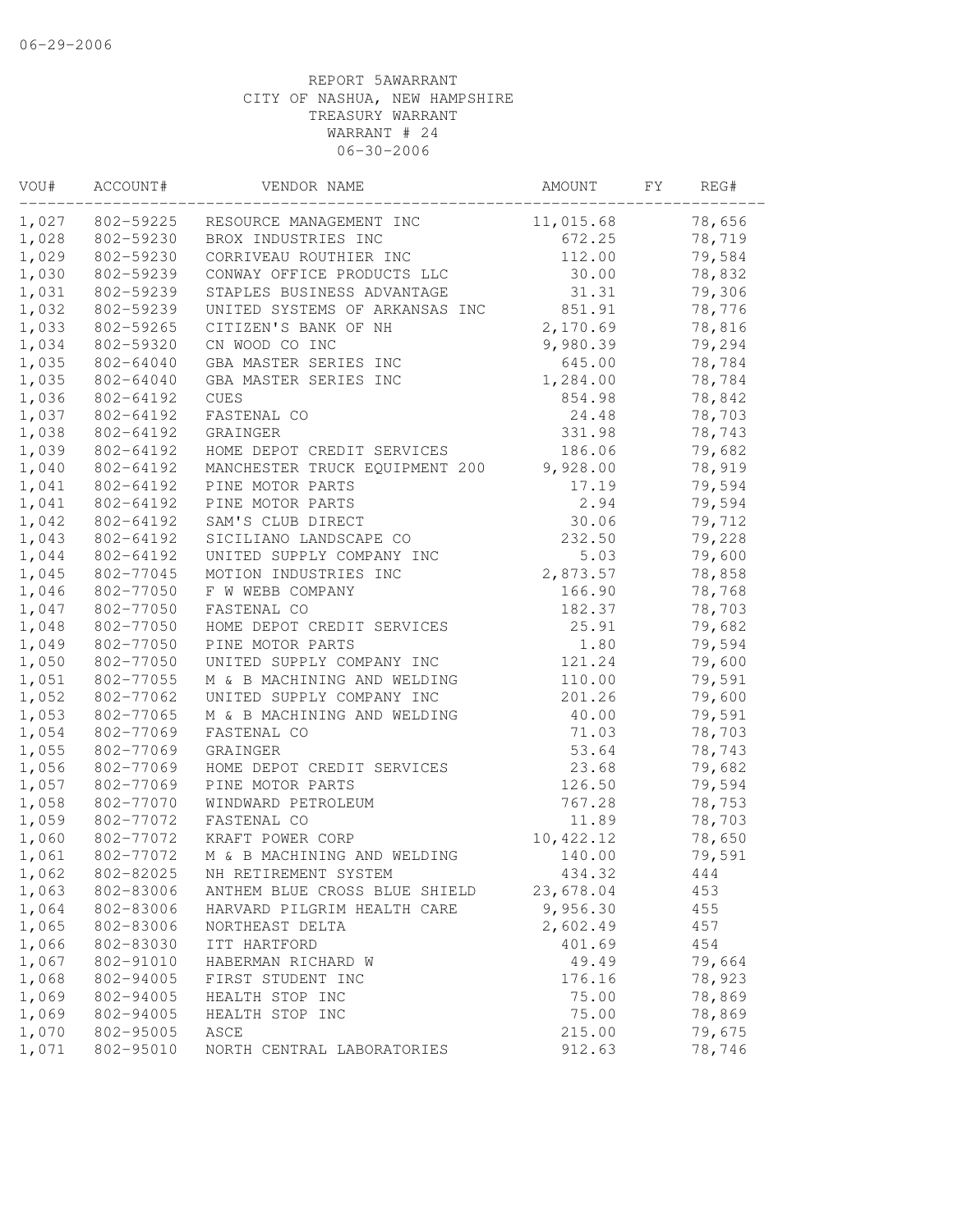| VOU#  | ACCOUNT#  | VENDOR NAME                   | AMOUNT   | FY | REG#       |
|-------|-----------|-------------------------------|----------|----|------------|
| 1,072 | 802-95075 | TREASURER STATE OF NH         | 360.33   |    | 79,737     |
| 1,073 | 802-96004 | CONCENTRIC SECURITY RESOURCES | 140.25   |    | 78,885     |
| 1,074 | 802-96071 | HACH COMPANY                  | 5,557.00 |    | 79,259     |
| 1,075 | 802-96136 | HOME DEPOT CREDIT SERVICES    | 1,250.73 |    | 79,682     |
| 1,076 | 802-96136 | M & B MACHINING AND WELDING   | 993.00   |    | 79,591     |
| 1,077 | 802-96136 | MCMASTER-CARR SUPPLY CO       | 274.28   |    | 78,874     |
| 1,078 | 802-96136 | PINE MOTOR PARTS              | 59.46    |    | 79,594     |
| TOTAL | 802       | SEWERAGE DISPOSAL SYSTEM      |          |    | 217,840.13 |
|       |           |                               |          |    |            |

06-29-2006

| VOU#           | ACCOUNT#               | VENDOR NAME                                          | AMOUNT           | FY | REG#             |
|----------------|------------------------|------------------------------------------------------|------------------|----|------------------|
| 1,079          | $951 - 05055$          | TO THE ESTATE OF LEOPOLD PARE                        | 3,000.00         |    | 79,190           |
| 1,080          | 951-05057              | JONES EDWARD                                         | 25, 472.99       |    | 79,192           |
| 1,081          | $951 - 22$             | HOLLIS ACQUISITIONS INC                              | 107,270.00       |    | 78,632           |
| TOTAL          | 951                    | PWD & ENG TRUST FUND                                 |                  |    | 135,742.99       |
|                |                        |                                                      |                  |    |                  |
| 1,082          | 952-01354              | RIORDAN ANDREW                                       | 200.00           |    | 79,082           |
| 1,083          | 952-05054              | GATE CITY FENCE CO INC                               | 1,185.00         |    | 78,845           |
| 1,084          | 952-05058              | HANDY HOUSE INC<br>CONCENTRIC SECURITY RESOURCES     | 59.00            |    | 79,733           |
| 1,085<br>1,085 | 952-59100<br>952-59100 | CONCENTRIC SECURITY RESOURCES                        | 70.12<br>140.25  |    | 78,885<br>78,885 |
| 1,086          | 952-75021              | HOME DEPOT CREDIT SERVICES                           | 316.22           |    | 79,682           |
| 1,087          | 952-98029              | JEANNOTTE'S MARKET                                   | 57.96            |    | 78,785           |
| TOTAL          | 952                    | PARK & RECREATION TRUST FUND                         |                  |    | 2,028.55         |
| 1,088          |                        | 972-01310 HUDSON PAVING / RETAINAGE                  | 1,262.73         |    | 441              |
| TOTAL          | 972                    | PLANNING TRUST FUND                                  |                  |    | 1,262.73         |
|                |                        |                                                      |                  |    |                  |
| 1,089          | 975-51005              | BARRADALE O'CONNELL NEWKIRK & 2,102.10               |                  |    | 78,894           |
| TOTAL          | 975                    | LIBRARY TRUST FUND                                   |                  |    | 2,102.10         |
|                |                        |                                                      |                  |    |                  |
| 1,090          | 982-05053              | ANDERSON CHRISTOPHER & U OF MA                       | 1,000.00         |    | 79,022           |
| 1,091<br>1,092 | 982-05053<br>982-05053 | ASTONE KRISTINA & VANDERBILT<br>BAKER JENNIFER & UNH | 450.00<br>445.00 |    | 78,931<br>79,101 |
| 1,093          | 982-05053              | BENTON SAMANTHA & UNH                                | 750.00           |    | 78,971           |
| 1,094          | 982-05053              | BERGERON APRIL & SUFFOLK UNIVE                       | 450.00           |    | 78,935           |
| 1,095          | 982-05053              | BONENFANT CHRISTOPHER & MASS C                       | 1,000.00         |    | 79,026           |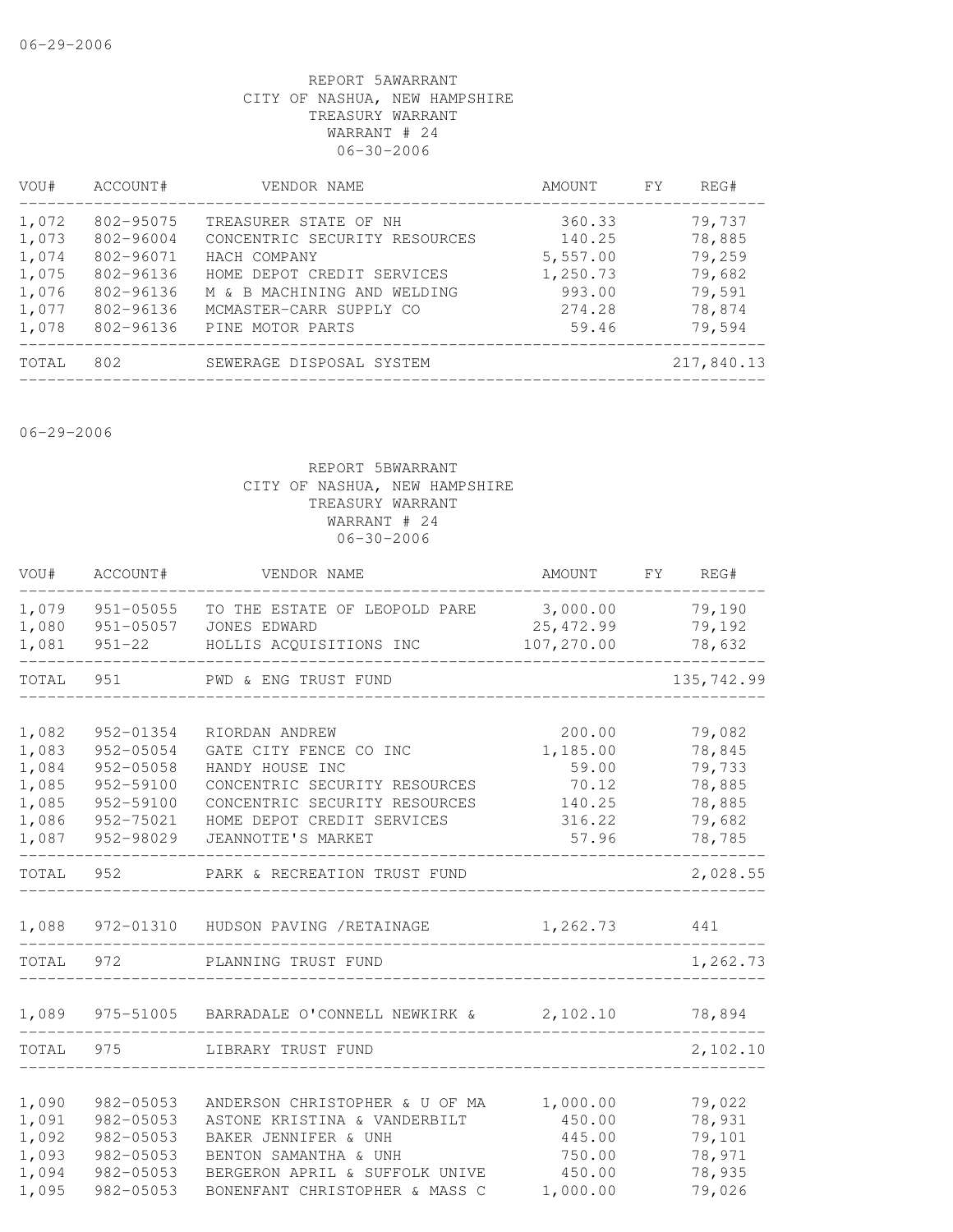| 1,096 | $982 - 05053$ | BROSOR TANYA & UNH                | 450.00    | 78,939 |
|-------|---------------|-----------------------------------|-----------|--------|
| 1,097 | $982 - 05053$ | JAMIE S & SUFFOLK UNIVER<br>BROWN | 10,000.00 | 78,805 |
| 1,098 | 982-05053     | BRUCKMAN NANCY & NEW YORK UNIV    | 500.00    | 79,076 |
| 1,099 | 982-05053     | CAMPUS LEONARDO & UNH             | 500.00    | 78,974 |
| 1,100 | $982 - 05053$ | CASE JESSICA & UNIV OF NEW ENG    | 500.00    | 78,977 |
| 1,101 | $982 - 05053$ | CHAN STEPHEN & UCLA               | 750.00    | 78,983 |
| 1,102 | $982 - 05053$ | CHEN JASON & UNIV OF MICHIGAN     | 750.00    | 78,980 |
| 1,103 | 982-05053     | CHITALIA REEMA & NORTHEASTERN     | 500.00    | 78,986 |
| 1,104 | $982 - 05053$ | CONE ERIKA & UNIVERSITY OF FLO    | 850.00    | 79,012 |
| 1,105 | $982 - 05053$ | COTE NICHOLAS & NORTHEASTERN U    | 1,000.00  | 79,030 |
| 1,106 | $982 - 05053$ | COTE ROBERT & WENTWORTH INST O    | 1,000.00  | 79,034 |
| 1,107 | $982 - 05053$ | DEBARROS MICHELLE & NHCTC-NASH    | 875.00    | 79,083 |
| 1,108 | $982 - 05053$ | DESCOTEAU ROBYN & UNH             | 450.00    | 78,942 |
| 1,109 | 982-05053     | DESILETS LINDSAY & UNH            | 450.00    | 78,946 |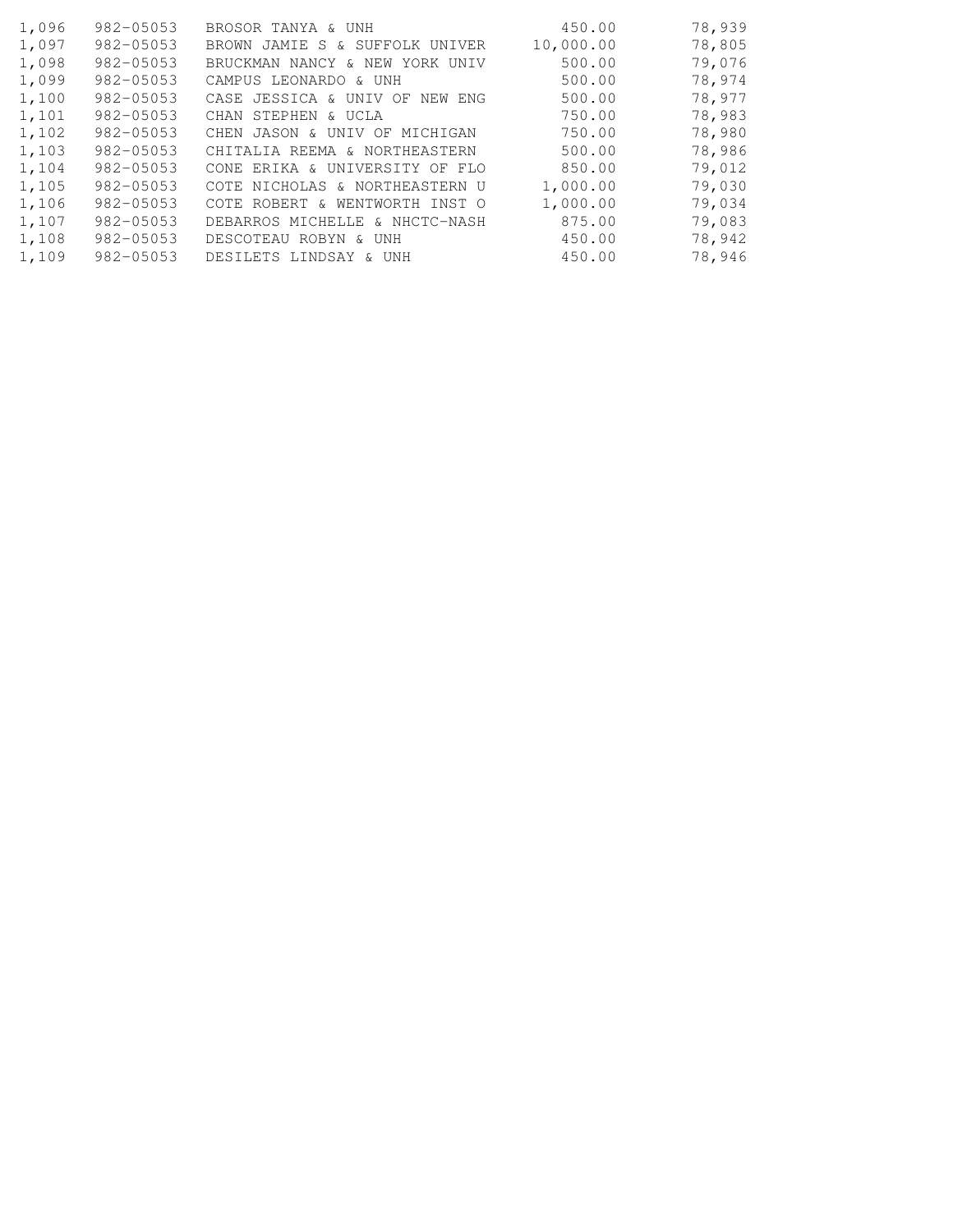| VOU#  | ACCOUNT#  | VENDOR NAME                    | AMOUNT    | FΥ | REG#   |
|-------|-----------|--------------------------------|-----------|----|--------|
| 1,110 | 982-05053 | DUSENBERRY JESSICA & UNH       | 500.00    |    | 79,080 |
| 1,111 | 982-05053 | ECKERT SHAWN & UMASS-LOWELL    | 1,000.00  |    | 79,038 |
| 1,112 | 982-05053 | FIERLEY KELLY & UNH            | 1,500.00  |    | 78,962 |
| 1,113 | 982-05053 | FLYNN KYLE & GEORGE WASHINGTON | 450.00    |    | 78,949 |
| 1,114 | 982-05053 | FORTIER SAMUEL & UNH           | 2,140.00  |    | 79,056 |
| 1,115 | 982-05053 | GALIPEAU STEFNI & NHCTC-NASHUA | 750.00    |    | 78,940 |
| 1,116 | 982-05053 | GALIPEAU STEFNI & NHCTC-NASHUA | 217.27    |    | 79,091 |
| 1,117 | 982-05053 | GALLANT DANIEL & OHIO STATE    | 500.00    |    | 78,989 |
| 1,118 | 982-05053 | GATHRIGHT-GEROW JASMINE & TEMP | 500.00    |    | 79,002 |
| 1,119 | 982-05053 | GIBBS KATHRYN & UNH            | 450.00    |    | 78,955 |
| 1,120 | 982-05053 | GRANT BARRY JR & UNH           | 1,000.00  |    | 79,042 |
| 1,121 | 982-05053 | GROFF RHIANNON & PLYMOUTH STAT | 2,500.00  |    | 79,105 |
| 1,122 | 982-05053 | HATCH TERI & UNH               | 450.00    |    | 78,999 |
| 1,123 | 982-05053 | HATCH TERI & UNH               | 320.00    |    | 79,097 |
| 1,124 | 982-05053 | HOHENSEE GREGORY & PRINCETON U | 245.00    |    | 79,015 |
| 1,125 | 982-05053 | HUNG NANCY & U OF ROCHESTER    | 825.00    |    | 79,090 |
| 1,126 | 982-05053 | IVERS NICOLE & FITCHBURG STATE | 68.88     |    | 78,965 |
| 1,127 | 982-05053 | KAUFMANN ANGELA & UNH          | 450.00    |    | 78,961 |
| 1,128 | 982-05053 | KINN JILLIAN & PENN STATE      | 1,000.00  |    | 79,045 |
| 1,129 | 982-05053 | KRISHNASWAMY DEEPA & WPI       | 1,000.00  |    | 79,049 |
| 1,130 | 982-05053 | LABBE MICHELLE & NORTHEASTERN  | 450.00    |    | 78,964 |
| 1,131 | 982-05053 | LALLAVE ALEIDA & UNH           | 825.00    |    | 79,094 |
| 1,132 | 982-05053 | LEE HILARY & HOFSTRA UNIVERSIT | 2,000.00  |    | 78,968 |
| 1,133 | 982-05053 | LESSARD JEFFREY & CHAMPLAIN CO | 500.00    |    | 78,993 |
| 1,134 | 982-05053 | LOFTUS STEPHEN & PROVIDENCE CO | 450.00    |    | 78,967 |
| 1,135 | 982-05053 | LOPEZ JOSEPH & US AIR FORCE AC | 1,000.00  |    | 79,053 |
| 1,136 | 982-05053 | MACGRATH SCOTT & UNH           | 1,000.00  |    | 79,057 |
| 1,137 | 982-05053 | MCKEONE ASHLEY & BOSTON UNIVER | 10,000.00 |    | 79,008 |
| 1,138 | 982-05053 | MEDAS JASON & U OF CONNECTICUT | 2,140.00  |    | 79,063 |
| 1,139 | 982-05053 | NABER JOSEPH & VILLANOVA UNIVE | 2,500.00  |    | 78,951 |
| 1,140 | 982-05053 | NICHOLS KARA & UNH             | 750.00    |    | 78,947 |
| 1,141 | 982-05053 | NOLL CHRISTINA & PENN STATE UN | 2,140.00  |    | 79,067 |
| 1,142 | 982-05053 | O'CONNELL DANIELLE & UMASS-LOW | 300.00    |    | 79,095 |
| 1,143 | 982-05053 | OUYANG LIN & BOSTON UNIVERSITY | 1,000.00  |    | 78,996 |
| 1,144 | 982-05053 | PATEL HARSHIL & U OF CONNECTIC | 2,140.00  |    | 79,059 |
| 1,145 | 982-05053 | PAUL JOSHUA & U MAINE          | 450.00    |    | 78,970 |
| 1,146 | 982-05053 | PELLETIER AMANDA & PLYMOUTH ST | 450.00    |    | 78,973 |
| 1,147 | 982-05053 | PHAM DIEP & THE ART INST OF NY | 500.00    |    | 79,098 |
| 1,148 | 982-05053 | PILL REBEKAH & PACE UNIVERSITY | 450.00    |    | 78,976 |
| 1,149 | 982-05053 | PINTAL STEPHANIE & STONEHILL C | 679.98    |    | 78,932 |
| 1,150 | 982-05053 | POLANECZKY ANN & NORTHEASTERN  | 2,140.00  |    | 79,071 |
| 1,151 | 982-05053 | POOR KATRINA & NH INSTITUTE OF | 540.05    |    | 78,956 |
| 1,152 | 982-05053 | POWELL ALEXANDRIA & NEW YORK U | 319.00    |    | 79,005 |
| 1,153 | 982-05053 | PRATT SARAH & BENTLEY COLLEGE  | 450.00    |    | 78,979 |
| 1,154 | 982-05053 | REDER RENEE & MIT              | 500.00    |    | 79,000 |
| 1,155 | 982-05053 | RENFER ELIZABETH & QUINNIPIAC  | 450.00    |    | 78,982 |
| 1,156 | 982-05053 | RICH KATHRYN & SYRACUSE UNIVER | 250.00    |    | 79,084 |
| 1,157 | 982-05053 | ROXAS FELIXBERTO & PURDUE      | 300.00    |    | 79,102 |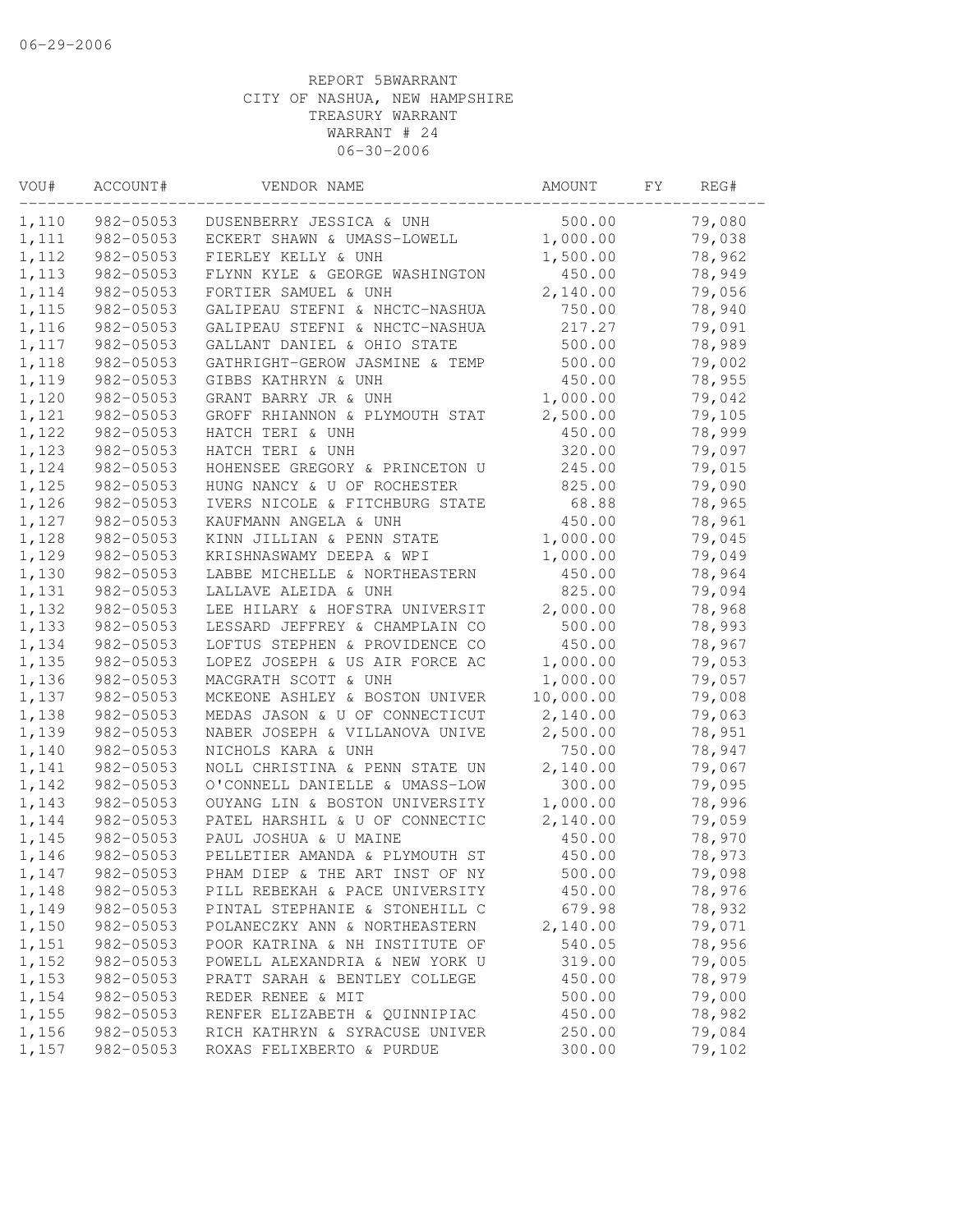| VOU#  | ACCOUNT#  | VENDOR NAME                    | AMOUNT   | FY. | REG#      |
|-------|-----------|--------------------------------|----------|-----|-----------|
| 1,158 | 982-05053 | RUDOLPH JEFFREY & U OF CONNECT | 2,140.00 |     | 79,075    |
| 1,159 | 982-05053 | SCHOLLENBERGER ALYSSA & UCONN  | 875.00   |     | 79,087    |
| 1,160 | 982-05053 | SCHROEDER JOHN & DARTHMOUTH CO | 450.00   |     | 78,985    |
| 1,161 | 982-05053 | SEHER NINA & SUFFOLK UNIVERSIT | 450.00   |     | 78,988    |
| 1,162 | 982-05053 | SEYMOUR TYLER & US MILITARY/WE | 1,000.00 |     | 79,064    |
| 1,163 | 982-05053 | SHAH AARTI & SNHU              | 455.00   |     | 79,052    |
| 1,164 | 982-05053 | SHAH SUNALI & BRANDEIS UNIVERS | 750.00   |     | 79,003    |
| 1,165 | 982-05053 | SIMONS DAVID & UNH             | 450.00   |     | 78,992    |
| 1,166 | 982-05053 | SIX REYNOLD & U OF KANSAS      | 2,140.00 |     | 79,079    |
| 1,167 | 982-05053 | SONG MIN SCHINN & CORNELL UNIV | 1,000.00 |     | 79,060    |
| 1,168 | 982-05053 | SOUTH SCOTTY III & UNH         | 1,000.00 |     | 79,068    |
| 1,169 | 982-05053 | SOUZA HEMILLY & UMASS-LOWELL   | 500.00   |     | 79,106    |
| 1,170 | 982-05053 | SULLIVAN JACLYN & UNH          | 1,000.00 |     | 79,072    |
| 1,171 | 982-05053 | TRUSTEES OF TUFTS UNIV & VIRGI | 650.00   |     | 79,019    |
| 1,172 | 982-05053 | WENDEL JOHN & GORDON COLLEGE   | 201.71   |     | 78,937    |
| 1,173 | 982-05053 | WENDEL JOHN & GORDON COLLEGE   | 350.00   |     | 79,006    |
| 1,174 | 982-05053 | WOOD MICHELLE & VIRGINIA TECH  | 500.00   |     | 79,088    |
| 1,175 | 982-05053 | ZEDECK LORI & EMORY UNIVERSITY | 450.00   |     | 78,995    |
| TOTAL | 982       | SCHOLARSHIP TRUST FUND         |          |     | 87,571.89 |
| 1,176 | 983-01354 | NASHUA SYMPHONY ASSOCIATION    | 1,150.00 |     | 79,756    |
| 1,176 | 983-01354 | NASHUA SYMPHONY ASSOCIATION    | 1,230.00 |     | 79,756    |
| TOTAL | 983       | LECTURE TRUST FUND             |          |     | 2,380.00  |

06-29-2006

REPORT 6WARRANT CITY OF NASHUA, NEW HAMPSHIRE TREASURY WARRANT WARRANT # 24 06-30-2006

|       | ACCOUNT#                               | PAYROLL WEEK ENDING                                         | AMOUNT                           |
|-------|----------------------------------------|-------------------------------------------------------------|----------------------------------|
|       | $151 - 41$<br>$151 - 41$<br>$151 - 41$ | $10 - JUN - 2006$<br>$17 - JUN - 2006$<br>$24 - JUN - 2006$ | 4,553.61<br>1,716.27<br>3,740.78 |
| TOTAL | 1.51                                   | A/R POLICE OVERTIME                                         | 10,010.66                        |

06-29-2006

#### REPORT 7WARRANT CITY OF NASHUA, NEW HAMPSHIRE TREASURY WARRANT WARRANT # 24 06-30-2006

ACCOUNT# PAYROLL WEEK ENDING AMOUNT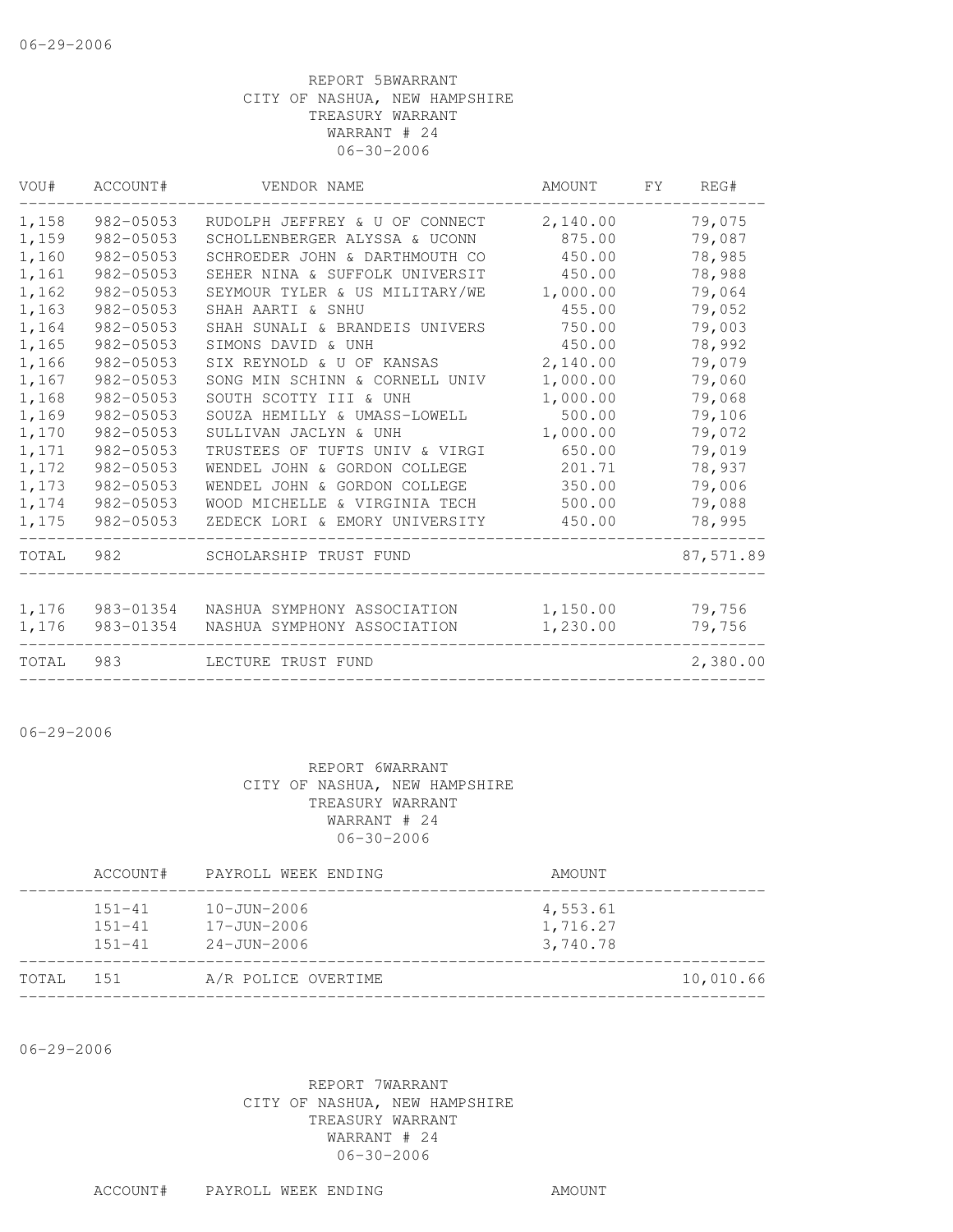|           |            | 308-83051  10-JUN-2006  | 912.43                         |          |
|-----------|------------|-------------------------|--------------------------------|----------|
|           |            | 308-83051  17-JUN-2006  | 1,208.22                       |          |
|           |            | 308-83051 24-JUN-2006   | 1,190.03                       |          |
|           | 308-83052  | 10-JUN-2006             | 624.13                         |          |
|           | 308-83052  | 17-JUN-2006             | 311.73                         |          |
|           | 308-83052  | 24-JUN-2006             | 233.63                         |          |
|           | 308-83102  | 10-JUN-2006             | 2,070.05                       |          |
|           |            | 308-83102  17-JUN-2006  | 1,652.69                       |          |
|           |            | 308-83102 24-JUN-2006   | 1,583.13                       |          |
| TOTAL 308 |            | SRF - INSURANCE         |                                | 9,786.04 |
|           |            |                         |                                |          |
|           |            | 3086-11870 17-JUN-2006  | 2,769.23                       |          |
|           |            | 3086-13032 10-JUN-2006  | 223.35                         |          |
|           |            | 3086-13032 17-JUN-2006  | 223.35                         |          |
|           |            | 3086-13032 24-JUN-2006  | 223.35                         |          |
|           |            | 3086-13133 17-JUN-2006  | 1,143.75                       |          |
| TOTAL     | 308        | JAVITS GRANT PROGRAM    | ______________________________ | 4,583.03 |
|           |            |                         |                                |          |
|           |            | 3097-11162  10-JUN-2006 | 1,092.01                       |          |
|           |            | 3097-11162 17-JUN-2006  | 1,092.01                       |          |
|           |            | 3097-11162 24-JUN-2006  | 1,092.02                       |          |
|           | 3097-11408 | $10 - JUN - 2006$       | 721.60                         |          |
|           | 3097-11408 | 17-JUN-2006             | 721.60                         |          |
|           | 3097-11408 | 24-JUN-2006             | 721.60                         |          |
|           | 3097-12112 | 10-JUN-2006             | 3, 152.53                      |          |
|           | 3097-12112 | 17-JUN-2006             | 3,029.05                       |          |
|           | 3097-12112 | 24-JUN-2006             | 612.05                         |          |
|           | 3097-12830 | 10-JUN-2006             | 311.37                         |          |
|           | 3097-12830 | 17-JUN-2006             | 99.30                          |          |
|           | 3097-12830 | 24-JUN-2006             | 47.13                          |          |
|           | 3097-19138 | 17-JUN-2006             | 2,675.24                       |          |
|           | 3097-19139 | 17-JUN-2006             | 7,850.31                       |          |
|           | 3097-19140 | 10-JUN-2006             | 8,510.01                       |          |
|           | 3097-19140 | 17-JUN-2006             | 8,601.25                       |          |
|           | 3097-19140 | 24-JUN-2006             | 5,187.24                       |          |
|           | 3097-19540 | $10 - JUN - 2006$       | 19,606.15                      |          |
|           | 3097-19540 | 17-JUN-2006             | 18,899.27                      |          |
|           | 3097-19540 | $24 - JUN - 2006$       | 6, 597.54                      |          |
|           | 3097-19544 | $10 - JUN - 2006$       | 635.78                         |          |
|           | 3097-19544 | 17-JUN-2006             | 646.55                         |          |
|           | 3097-19544 | $24 - JUN - 2006$       | 172.22                         |          |
|           | 3097-19545 | $10 - JUN - 2006$       | 1,458.92                       |          |
|           | 3097-19545 | 17-JUN-2006             | 429.63                         |          |
|           | 3097-19545 | $24 - JUN - 2006$       | 743.58                         |          |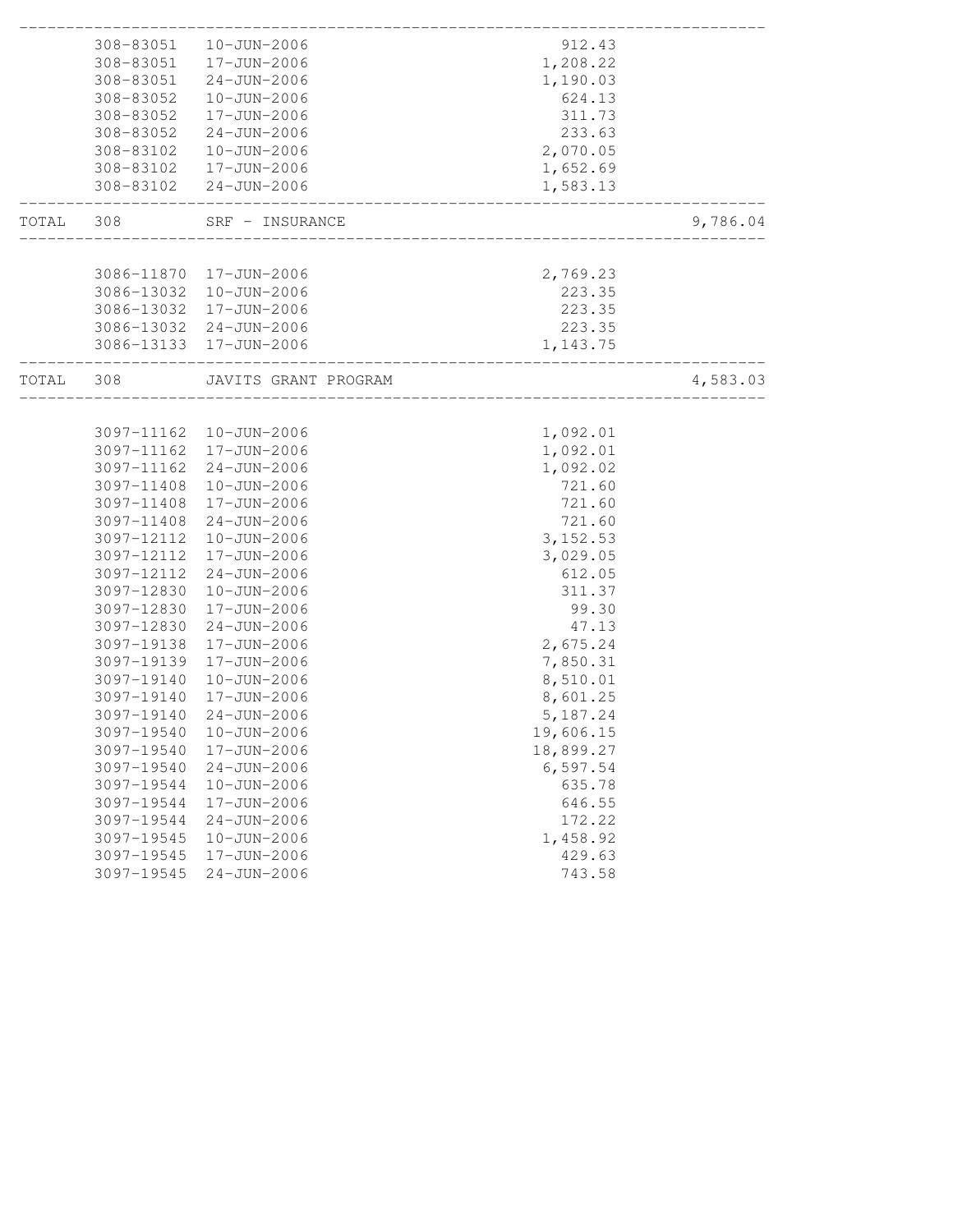|           | ACCOUNT#  | PAYROLL WEEK ENDING                              | <b>AMOUNT</b>                    |           |
|-----------|-----------|--------------------------------------------------|----------------------------------|-----------|
| TOTAL 309 |           | SRF - FOOD SERVICES                              | -------------------------------- | 94,705.96 |
|           |           |                                                  |                                  |           |
|           |           | 3117-12006 10-JUN-2006                           | 525.00                           |           |
|           |           | 3117-12006 17-JUN-2006<br>3117-12006 24-JUN-2006 | 1,100.00<br>850.08               |           |
| TOTAL 311 |           | DRIVER'S EDUCATION                               |                                  | 2,475.08  |
|           | 312-11165 | 10-JUN-2006                                      | 745.99                           |           |
|           | 312-11165 | 17-JUN-2006                                      | 745.98                           |           |
|           | 312-11165 | $24 - JUN - 2006$                                | 745.98                           |           |
|           | 312-11191 | 10-JUN-2006                                      | 703.92                           |           |
|           | 312-11191 | 17-JUN-2006                                      | 703.92                           |           |
|           | 312-11191 | $24 - JUN - 2006$                                | 703.92                           |           |
|           | 312-11547 | 10-JUN-2006                                      | 1,891.25                         |           |
|           | 312-11547 | 17-JUN-2006                                      | 1,891.26                         |           |
|           | 312-11547 | 24-JUN-2006                                      | 1,891.26                         |           |
|           | 312-12116 | 10-JUN-2006                                      | 535.86                           |           |
|           | 312-12116 | 17-JUN-2006                                      | 535.86                           |           |
|           | 312-12116 | 24-JUN-2006                                      | 535.86                           |           |
|           | 312-13004 | 10-JUN-2006                                      | 418.14                           |           |
|           |           | 312-13004  17-JUN-2006                           | 672.59                           |           |
|           | 312-13004 | $24 - JUN - 2006$                                | 236.43                           |           |
| TOTAL     | 312       | SRF - FINANCIAL SERVICES                         |                                  | 12,958.22 |
|           |           | 3122-12006 10-JUN-2006                           | 2,300.00                         |           |
|           |           | 3122-12006 17-JUN-2006                           | 2,350.00                         |           |
|           |           | 3122-12006 24-JUN-2006                           | 75.00                            |           |
| TOTAL 312 |           | ADULT ED/CONTINUING ED                           |                                  | 4,725.00  |
|           |           | 3245-11860 17-JUN-2006                           | 1,370.19                         |           |
|           |           | 3245-12006 17-JUN-2006                           | 175.00                           |           |
| TOTAL     | 324       | YOUTH SAFE HAVEN-PAL                             |                                  | 1,545.19  |
|           |           | 3247-13004 10-JUN-2006                           | 40.00                            |           |
|           |           | 3247-13004 17-JUN-2006                           | 450.00                           |           |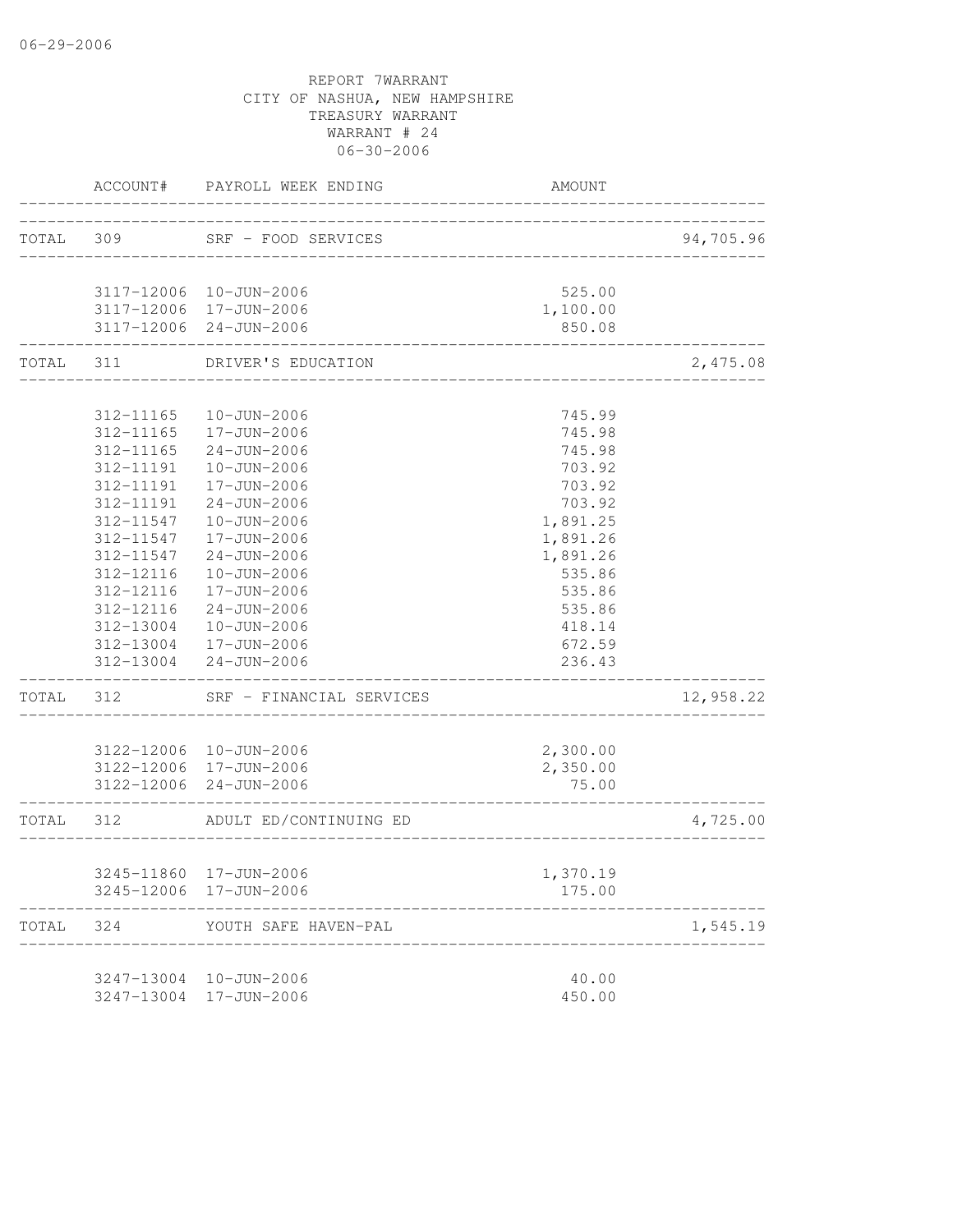|           |           | ACCOUNT# PAYROLL WEEK ENDING                     | AMOUNT                             |           |
|-----------|-----------|--------------------------------------------------|------------------------------------|-----------|
|           | TOTAL 324 | ATHLETICS REVENUE FUND                           |                                    | 490.00    |
|           |           |                                                  | ____________________________       |           |
|           |           | 331-11250  10-JUN-2006                           | 647.10                             |           |
|           |           | 331-11250   17-JUN-2006                          | 647.10                             |           |
|           | 331-11250 | 24-JUN-2006                                      | 647.10                             |           |
|           | 331-11549 | 10-JUN-2006                                      | 676.71                             |           |
|           | 331-11549 | 17-JUN-2006                                      | 676.71                             |           |
|           | 331-11549 | $24 - JUN - 2006$                                | 676.71                             |           |
|           | 331-11558 | $10 - JUN - 2006$                                | 1,053.23                           |           |
|           | 331-11558 | 17-JUN-2006                                      | 1,053.23                           |           |
|           | 331-11558 | $24 - JUN - 2006$                                | 1,053.24                           |           |
|           | 331-11567 | 10-JUN-2006                                      | 1,263.79                           |           |
|           | 331-11567 | 17-JUN-2006                                      | 1,263.79                           |           |
|           | 331-11567 | 24-JUN-2006                                      | 1,263.79                           |           |
|           | 331-12115 | $10 - JUN - 2006$                                | 509.33                             |           |
|           | 331-12115 | 17-JUN-2006                                      | 509.33                             |           |
|           | 331-12115 | $24 - JUN - 2006$                                | 509.33                             |           |
|           | 331-13038 | $24 - JUN - 2006$                                | 983.40                             |           |
|           | 331-13044 | 10-JUN-2006                                      | 3,279.36                           |           |
|           | 331-13044 | 17-JUN-2006                                      | 2,780.30                           |           |
|           | 331-13044 | $24 - JUN - 2006$                                | 2,782.11                           |           |
|           | 331-15002 | 10-JUN-2006                                      | 199.62                             |           |
|           | 331-15002 | 17-JUN-2006                                      | 598.75                             |           |
|           | 331-18036 | 10-JUN-2006                                      | 12,670.21                          |           |
|           |           | 331-18036  17-JUN-2006                           | 19,667.04                          |           |
|           |           | 331-18036 24-JUN-2006                            | 14,835.73                          |           |
| TOTAL 331 |           | SRF - POLICE DEPARTMENT                          |                                    | 70,247.01 |
|           |           | 3316-19230 17-JUN-2006                           | 256.25                             |           |
| TOTAL     | 331       | TITLE I SCHL IMPR-FES                            |                                    | 256.25    |
|           |           |                                                  | __________________________________ |           |
|           |           | 332-13004  10-JUN-2006                           | 193.01                             |           |
|           | 332-18084 | 10-JUN-2006                                      | 414.61                             |           |
|           |           | 332-18084  17-JUN-2006                           | 687.31                             |           |
|           | 332-18084 | $24 - JUN - 2006$                                | 196.71                             |           |
| TOTAL     | 332       | SRF - FIRE DEPARTMENT                            |                                    | 1,491.64  |
|           |           |                                                  |                                    |           |
|           |           | 3326-19230 10-JUN-2006                           | 175.00                             |           |
|           |           | 3326-19230 17-JUN-2006<br>3326-19230 24-JUN-2006 | 50.00<br>125.00                    |           |
|           |           |                                                  |                                    |           |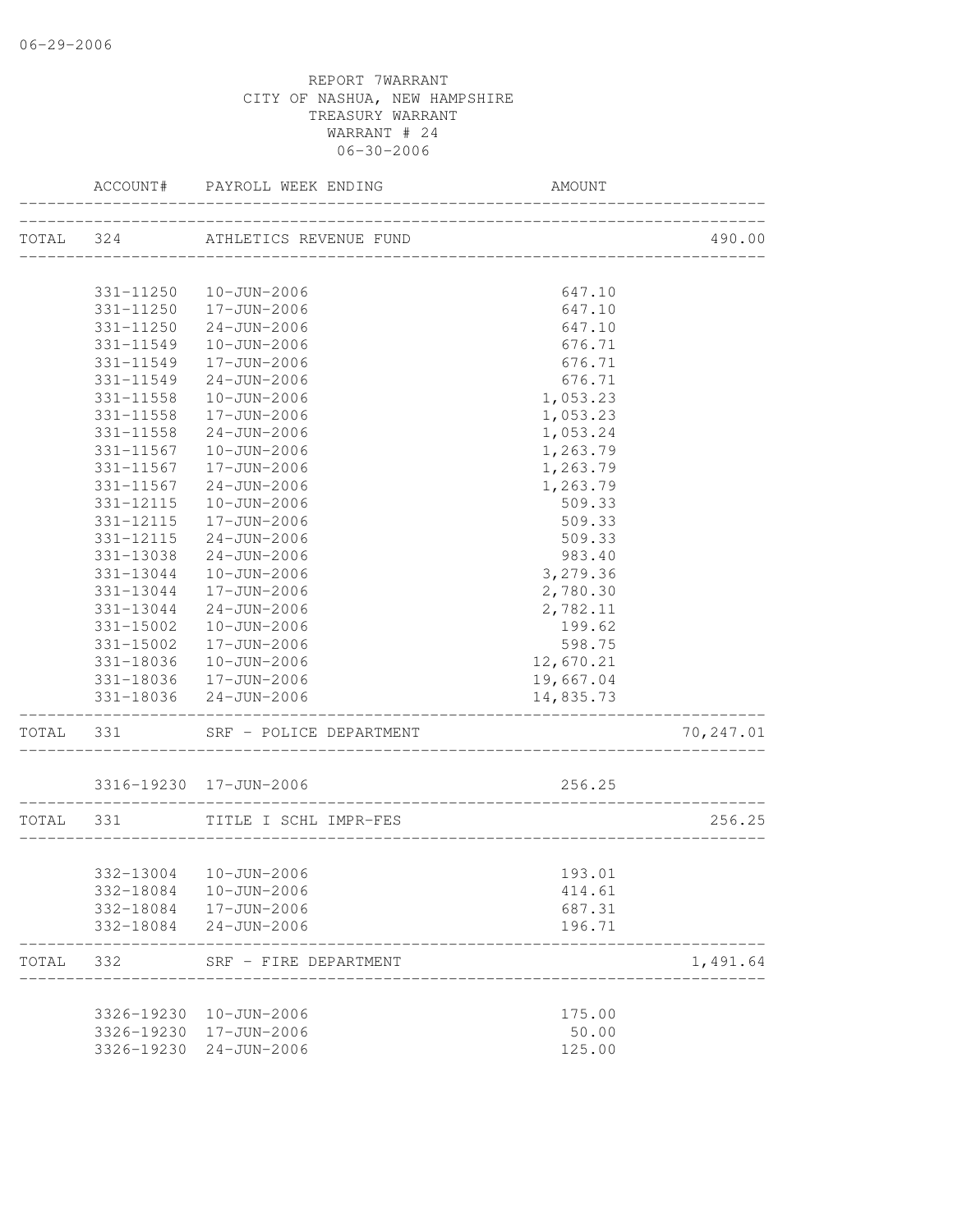| TOTAL 332 TITLE I SCH IMPRV LEDGE ST<br>3336-12006 17-JUN-2006<br>333.88<br>3336-12006 24-JUN-2006<br>333.88<br>_______________________<br>TOTAL 333 TITLE I SCHL IMPRV MT PLEASANT<br>3346-13133  10-JUN-2006<br>197.60<br>3346-13133 17-JUN-2006<br>282.52<br>3346-13133 24-JUN-2006<br>688.97<br>-------------------<br>TOTAL 334<br>TITLE I SCHL IMPRV AMHERST ST<br>2,510.05<br>3356-11870  17-JUN-2006<br>3356-12006<br>2,337.13<br>10-JUN-2006<br>2,584.64<br>3356-12006<br>17-JUN-2006<br>3356-12078<br>10-JUN-2006<br>2,662.50<br>3356-12078 17-JUN-2006<br>53.75<br>1,100.00<br>3356-12078 24-JUN-2006<br>3356-19230 10-JUN-2006<br>227.55<br>3356-19230 17-JUN-2006<br>343.75<br>25.00<br>3356-19230 24-JUN-2006<br>TOTAL 335 TITLE IB READ 1ST MT PLEASANT<br>341-11107  10-JUN-2006<br>643.64<br>341-11107  17-JUN-2006<br>643.64<br>341-11107 24-JUN-2006<br>643.64<br>341-11235<br>10-JUN-2006<br>1,816.79<br>341-11235<br>17-JUN-2006<br>1,816.79<br>341-11235<br>$24 - JUN - 2006$<br>1,816.79<br>10-JUN-2006<br>904.58<br>341-11563<br>904.58<br>341-11563  17-JUN-2006<br>341-11563<br>$24 - JUN - 2006$<br>904.58<br>341-12037<br>$10 - JUN - 2006$<br>97.13<br>341-12037<br>17-JUN-2006<br>97.13<br>341-12037<br>$24 - JUN - 2006$<br>103.60<br>341-12058<br>$10 - JUN - 2006$<br>1,360.00<br>341-12101<br>$10 - JUN - 2006$<br>360.74<br>341-12101<br>17-JUN-2006<br>360.74<br>$24 - JUN - 2006$<br>384.81<br>341-12101<br>341-12154<br>$10 - JUN - 2006$<br>370.00<br>341-12154<br>17-JUN-2006<br>400.00 |  | ACCOUNT# PAYROLL WEEK ENDING | <b>AMOUNT</b> |           |
|---------------------------------------------------------------------------------------------------------------------------------------------------------------------------------------------------------------------------------------------------------------------------------------------------------------------------------------------------------------------------------------------------------------------------------------------------------------------------------------------------------------------------------------------------------------------------------------------------------------------------------------------------------------------------------------------------------------------------------------------------------------------------------------------------------------------------------------------------------------------------------------------------------------------------------------------------------------------------------------------------------------------------------------------------------------------------------------------------------------------------------------------------------------------------------------------------------------------------------------------------------------------------------------------------------------------------------------------------------------------------------------------------------------------------------------------------------------------------------------------------------------------------------|--|------------------------------|---------------|-----------|
|                                                                                                                                                                                                                                                                                                                                                                                                                                                                                                                                                                                                                                                                                                                                                                                                                                                                                                                                                                                                                                                                                                                                                                                                                                                                                                                                                                                                                                                                                                                                 |  |                              |               | 350.00    |
|                                                                                                                                                                                                                                                                                                                                                                                                                                                                                                                                                                                                                                                                                                                                                                                                                                                                                                                                                                                                                                                                                                                                                                                                                                                                                                                                                                                                                                                                                                                                 |  |                              |               |           |
|                                                                                                                                                                                                                                                                                                                                                                                                                                                                                                                                                                                                                                                                                                                                                                                                                                                                                                                                                                                                                                                                                                                                                                                                                                                                                                                                                                                                                                                                                                                                 |  |                              |               |           |
|                                                                                                                                                                                                                                                                                                                                                                                                                                                                                                                                                                                                                                                                                                                                                                                                                                                                                                                                                                                                                                                                                                                                                                                                                                                                                                                                                                                                                                                                                                                                 |  |                              |               |           |
|                                                                                                                                                                                                                                                                                                                                                                                                                                                                                                                                                                                                                                                                                                                                                                                                                                                                                                                                                                                                                                                                                                                                                                                                                                                                                                                                                                                                                                                                                                                                 |  |                              |               | 667.76    |
|                                                                                                                                                                                                                                                                                                                                                                                                                                                                                                                                                                                                                                                                                                                                                                                                                                                                                                                                                                                                                                                                                                                                                                                                                                                                                                                                                                                                                                                                                                                                 |  |                              |               |           |
|                                                                                                                                                                                                                                                                                                                                                                                                                                                                                                                                                                                                                                                                                                                                                                                                                                                                                                                                                                                                                                                                                                                                                                                                                                                                                                                                                                                                                                                                                                                                 |  |                              |               |           |
|                                                                                                                                                                                                                                                                                                                                                                                                                                                                                                                                                                                                                                                                                                                                                                                                                                                                                                                                                                                                                                                                                                                                                                                                                                                                                                                                                                                                                                                                                                                                 |  |                              |               |           |
|                                                                                                                                                                                                                                                                                                                                                                                                                                                                                                                                                                                                                                                                                                                                                                                                                                                                                                                                                                                                                                                                                                                                                                                                                                                                                                                                                                                                                                                                                                                                 |  |                              |               | 1,169.09  |
|                                                                                                                                                                                                                                                                                                                                                                                                                                                                                                                                                                                                                                                                                                                                                                                                                                                                                                                                                                                                                                                                                                                                                                                                                                                                                                                                                                                                                                                                                                                                 |  |                              |               |           |
|                                                                                                                                                                                                                                                                                                                                                                                                                                                                                                                                                                                                                                                                                                                                                                                                                                                                                                                                                                                                                                                                                                                                                                                                                                                                                                                                                                                                                                                                                                                                 |  |                              |               |           |
|                                                                                                                                                                                                                                                                                                                                                                                                                                                                                                                                                                                                                                                                                                                                                                                                                                                                                                                                                                                                                                                                                                                                                                                                                                                                                                                                                                                                                                                                                                                                 |  |                              |               |           |
|                                                                                                                                                                                                                                                                                                                                                                                                                                                                                                                                                                                                                                                                                                                                                                                                                                                                                                                                                                                                                                                                                                                                                                                                                                                                                                                                                                                                                                                                                                                                 |  |                              |               |           |
|                                                                                                                                                                                                                                                                                                                                                                                                                                                                                                                                                                                                                                                                                                                                                                                                                                                                                                                                                                                                                                                                                                                                                                                                                                                                                                                                                                                                                                                                                                                                 |  |                              |               |           |
|                                                                                                                                                                                                                                                                                                                                                                                                                                                                                                                                                                                                                                                                                                                                                                                                                                                                                                                                                                                                                                                                                                                                                                                                                                                                                                                                                                                                                                                                                                                                 |  |                              |               |           |
|                                                                                                                                                                                                                                                                                                                                                                                                                                                                                                                                                                                                                                                                                                                                                                                                                                                                                                                                                                                                                                                                                                                                                                                                                                                                                                                                                                                                                                                                                                                                 |  |                              |               |           |
|                                                                                                                                                                                                                                                                                                                                                                                                                                                                                                                                                                                                                                                                                                                                                                                                                                                                                                                                                                                                                                                                                                                                                                                                                                                                                                                                                                                                                                                                                                                                 |  |                              |               |           |
|                                                                                                                                                                                                                                                                                                                                                                                                                                                                                                                                                                                                                                                                                                                                                                                                                                                                                                                                                                                                                                                                                                                                                                                                                                                                                                                                                                                                                                                                                                                                 |  |                              |               |           |
|                                                                                                                                                                                                                                                                                                                                                                                                                                                                                                                                                                                                                                                                                                                                                                                                                                                                                                                                                                                                                                                                                                                                                                                                                                                                                                                                                                                                                                                                                                                                 |  |                              |               | 11,844.37 |
|                                                                                                                                                                                                                                                                                                                                                                                                                                                                                                                                                                                                                                                                                                                                                                                                                                                                                                                                                                                                                                                                                                                                                                                                                                                                                                                                                                                                                                                                                                                                 |  |                              |               |           |
|                                                                                                                                                                                                                                                                                                                                                                                                                                                                                                                                                                                                                                                                                                                                                                                                                                                                                                                                                                                                                                                                                                                                                                                                                                                                                                                                                                                                                                                                                                                                 |  |                              |               |           |
|                                                                                                                                                                                                                                                                                                                                                                                                                                                                                                                                                                                                                                                                                                                                                                                                                                                                                                                                                                                                                                                                                                                                                                                                                                                                                                                                                                                                                                                                                                                                 |  |                              |               |           |
|                                                                                                                                                                                                                                                                                                                                                                                                                                                                                                                                                                                                                                                                                                                                                                                                                                                                                                                                                                                                                                                                                                                                                                                                                                                                                                                                                                                                                                                                                                                                 |  |                              |               |           |
|                                                                                                                                                                                                                                                                                                                                                                                                                                                                                                                                                                                                                                                                                                                                                                                                                                                                                                                                                                                                                                                                                                                                                                                                                                                                                                                                                                                                                                                                                                                                 |  |                              |               |           |
|                                                                                                                                                                                                                                                                                                                                                                                                                                                                                                                                                                                                                                                                                                                                                                                                                                                                                                                                                                                                                                                                                                                                                                                                                                                                                                                                                                                                                                                                                                                                 |  |                              |               |           |
|                                                                                                                                                                                                                                                                                                                                                                                                                                                                                                                                                                                                                                                                                                                                                                                                                                                                                                                                                                                                                                                                                                                                                                                                                                                                                                                                                                                                                                                                                                                                 |  |                              |               |           |
|                                                                                                                                                                                                                                                                                                                                                                                                                                                                                                                                                                                                                                                                                                                                                                                                                                                                                                                                                                                                                                                                                                                                                                                                                                                                                                                                                                                                                                                                                                                                 |  |                              |               |           |
|                                                                                                                                                                                                                                                                                                                                                                                                                                                                                                                                                                                                                                                                                                                                                                                                                                                                                                                                                                                                                                                                                                                                                                                                                                                                                                                                                                                                                                                                                                                                 |  |                              |               |           |
|                                                                                                                                                                                                                                                                                                                                                                                                                                                                                                                                                                                                                                                                                                                                                                                                                                                                                                                                                                                                                                                                                                                                                                                                                                                                                                                                                                                                                                                                                                                                 |  |                              |               |           |
|                                                                                                                                                                                                                                                                                                                                                                                                                                                                                                                                                                                                                                                                                                                                                                                                                                                                                                                                                                                                                                                                                                                                                                                                                                                                                                                                                                                                                                                                                                                                 |  |                              |               |           |
|                                                                                                                                                                                                                                                                                                                                                                                                                                                                                                                                                                                                                                                                                                                                                                                                                                                                                                                                                                                                                                                                                                                                                                                                                                                                                                                                                                                                                                                                                                                                 |  |                              |               |           |
|                                                                                                                                                                                                                                                                                                                                                                                                                                                                                                                                                                                                                                                                                                                                                                                                                                                                                                                                                                                                                                                                                                                                                                                                                                                                                                                                                                                                                                                                                                                                 |  |                              |               |           |
|                                                                                                                                                                                                                                                                                                                                                                                                                                                                                                                                                                                                                                                                                                                                                                                                                                                                                                                                                                                                                                                                                                                                                                                                                                                                                                                                                                                                                                                                                                                                 |  |                              |               |           |
|                                                                                                                                                                                                                                                                                                                                                                                                                                                                                                                                                                                                                                                                                                                                                                                                                                                                                                                                                                                                                                                                                                                                                                                                                                                                                                                                                                                                                                                                                                                                 |  |                              |               |           |
|                                                                                                                                                                                                                                                                                                                                                                                                                                                                                                                                                                                                                                                                                                                                                                                                                                                                                                                                                                                                                                                                                                                                                                                                                                                                                                                                                                                                                                                                                                                                 |  |                              |               |           |
|                                                                                                                                                                                                                                                                                                                                                                                                                                                                                                                                                                                                                                                                                                                                                                                                                                                                                                                                                                                                                                                                                                                                                                                                                                                                                                                                                                                                                                                                                                                                 |  |                              |               |           |
|                                                                                                                                                                                                                                                                                                                                                                                                                                                                                                                                                                                                                                                                                                                                                                                                                                                                                                                                                                                                                                                                                                                                                                                                                                                                                                                                                                                                                                                                                                                                 |  |                              |               |           |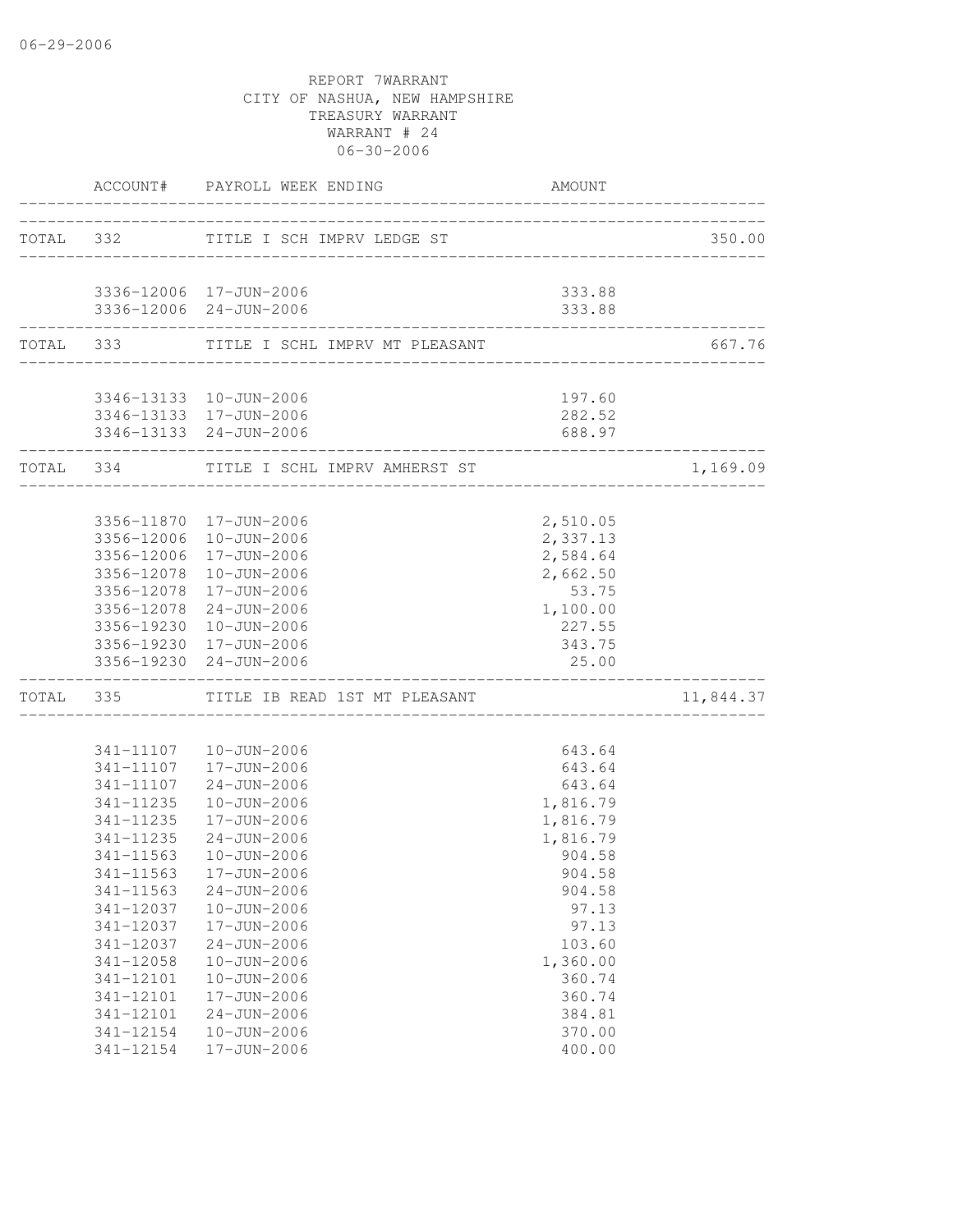|           |           | ACCOUNT# PAYROLL WEEK ENDING                                | AMOUNT   |           |
|-----------|-----------|-------------------------------------------------------------|----------|-----------|
|           |           | 341-12154 24-JUN-2006<br>__________________________________ | 400.00   |           |
| TOTAL 341 |           | SRF - COMMUNITY SERVICES                                    |          | 14,029.18 |
|           |           | 342-11515  10-JUN-2006                                      | 600.00   |           |
|           |           | 342-11515  17-JUN-2006                                      | 600.00   |           |
|           | 342-11515 | 24-JUN-2006                                                 | 600.00   |           |
|           | 342-11583 | 17-JUN-2006                                                 | 264.00   |           |
|           | 342-11583 | 24-JUN-2006                                                 | 110.00   |           |
|           | 342-11584 | 10-JUN-2006                                                 | 1,677.70 |           |
|           | 342-11584 | 17-JUN-2006                                                 | 1,677.71 |           |
|           | 342-11584 | 24-JUN-2006                                                 | 1,677.70 |           |
|           | 342-12000 | 10-JUN-2006                                                 | 675.00   |           |
|           | 342-12000 | 17-JUN-2006                                                 | 675.00   |           |
|           | 342-12000 | $24 - JUN - 2006$                                           | 570.00   |           |
|           | 342-12040 | 10-JUN-2006                                                 | 851.00   |           |
|           | 342-12040 | 17-JUN-2006                                                 | 851.00   |           |
|           | 342-12040 | $24 - JUN - 2006$                                           | 851.00   |           |
|           | 342-12113 | 10-JUN-2006                                                 | 189.00   |           |
|           | 342-12113 | 17-JUN-2006                                                 | 189.00   |           |
|           | 342-12113 | 24-JUN-2006                                                 | 189.00   |           |
|           | 342-12582 | 10-JUN-2006                                                 | 164.22   |           |
|           | 342-12582 | 17-JUN-2006                                                 | 164.22   |           |
|           |           | 342-12582 24-JUN-2006                                       | 164.22   |           |
| TOTAL 342 |           | SRF - COMMUNITY HEALTH                                      |          | 12,739.77 |
|           |           |                                                             |          |           |
|           |           | 3440-12006 10-JUN-2006                                      | 805.00   |           |
|           |           | 3440-12006 17-JUN-2006                                      | 1,078.75 |           |
|           |           | 3440-12078  10-JUN-2006                                     | 300.00   |           |
| TOTAL 344 |           | AFTER SCHOOL PROGRAM                                        |          | 2,183.75  |
|           |           | 3446-11162  10-JUN-2006                                     | 547.13   |           |
|           |           | 3446-11162 17-JUN-2006                                      | 547.13   |           |
|           |           | 3446-11162 24-JUN-2006                                      | 547.13   |           |
|           |           | 3446-11860 17-JUN-2006                                      | 5,151.02 |           |
|           |           | 3446-12006 24-JUN-2006                                      | 206.93   |           |
|           |           | 3446-13133  10-JUN-2006                                     | 42.46    |           |
|           |           | 3446-13133 17-JUN-2006                                      | $-42.46$ |           |
| TOTAL     | 344       |                                                             |          | 6,999.34  |

3506-11726 17-JUN-2006 15,173.91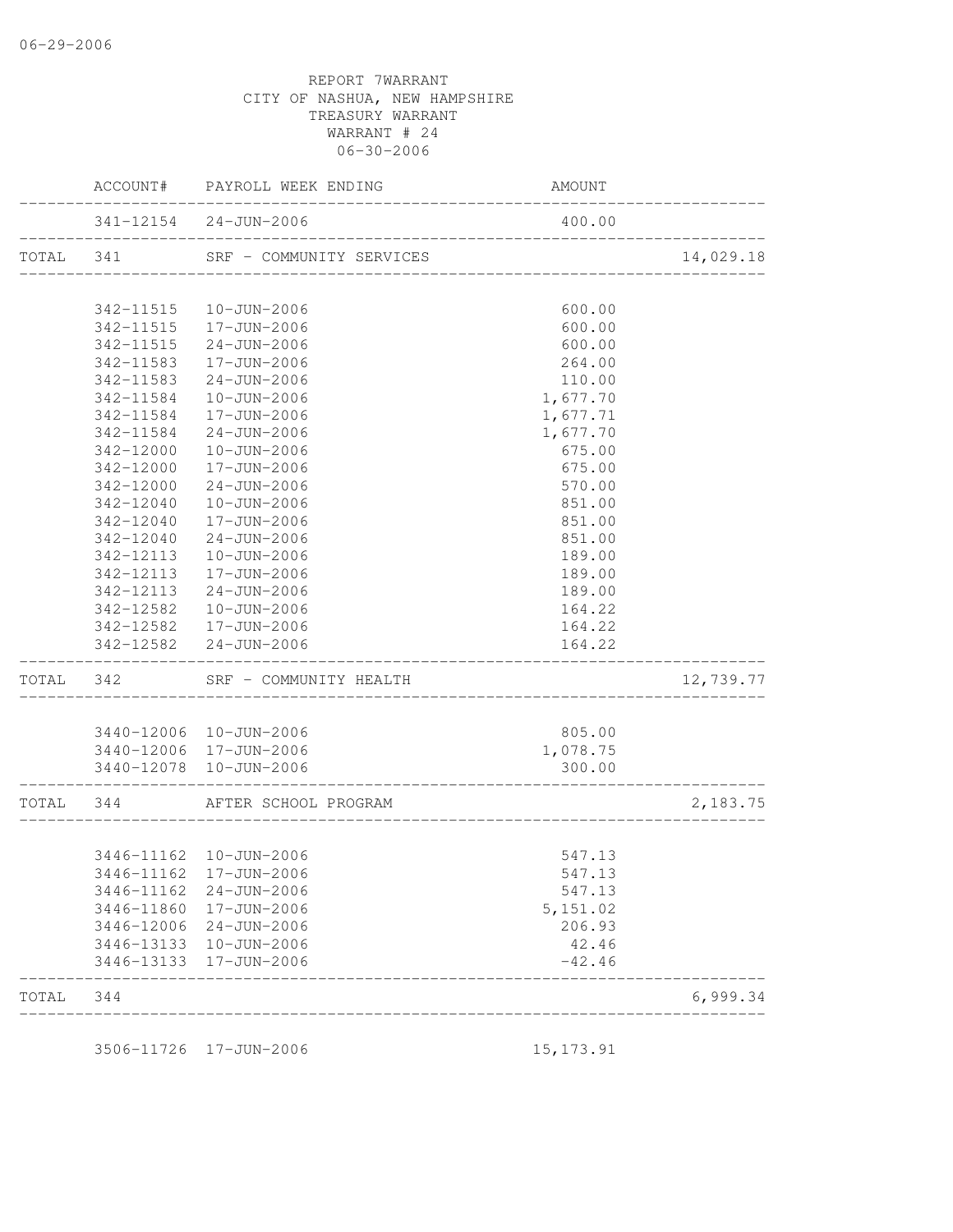|       | ACCOUNT#   | PAYROLL WEEK ENDING                              | AMOUNT             |           |
|-------|------------|--------------------------------------------------|--------------------|-----------|
|       |            | 3506-11805 17-JUN-2006                           | 1,675.05           |           |
|       |            | 3506-12006 17-JUN-2006<br>3506-12201 10-JUN-2006 | 1,137.50<br>124.00 |           |
|       |            | 3506-12201 17-JUN-2006                           | 124.00             |           |
|       |            | 3506-13133 17-JUN-2006                           | 14,075.00          |           |
| TOTAL | 350        | SUPPLEMENTARY PRGRM FOR CHILDR                   |                    | 32,309.46 |
|       | 352-13004  | 17-JUN-2006                                      | 380.15             |           |
|       |            | 352-59055  10-JUN-2006                           | 563.19             |           |
|       |            | 352-59055  17-JUN-2006                           | 563.19             |           |
|       |            | 352-59055 24-JUN-2006                            | 563.19             |           |
| TOTAL | 352        | SRF - PARKS AND RECREATION                       |                    | 2,069.72  |
|       |            | 3556-11870 17-JUN-2006                           | .01                |           |
|       | 3556-12006 | 10-JUN-2006                                      | 323.08             |           |
|       | 3556-12078 | 10-JUN-2006                                      | 15.57              |           |
|       | 3556-12078 | 17-JUN-2006                                      | 50.00              |           |
|       |            | 3556-12078 24-JUN-2006                           | 23.35              |           |
|       |            | 3556-12198 17-JUN-2006                           | 1,204.74           |           |
|       | 3556-12201 | 10-JUN-2006                                      | 124.00             |           |
| TOTAL | 355        | TITLE IB READING 1ST FES                         |                    | 1,740.75  |
|       |            |                                                  |                    |           |
|       |            | 371-53160  10-JUN-2006<br>371-53160  17-JUN-2006 | 80.00<br>990.00    |           |
|       |            | 371-53160 24-JUN-2006                            | 590.00             |           |
| TOTAL | 371        | SRF - COMMUNITY DEVELOPMENT                      |                    | 1,660.00  |
|       |            |                                                  |                    |           |
|       |            | 374-01210  10-JUN-2006                           | 1,953.34           |           |
|       | 374-01210  | 17-JUN-2006                                      | 897.65             |           |
|       | 374-01210  | $24 - JUN - 2006$                                | 1,471.71           |           |
|       | 374-0703P  | 10-JUN-2006                                      | 427.23             |           |
|       | 374-0703P  | 17-JUN-2006                                      | 279.81             |           |
|       | 374-0703P  | $24 - JUN - 2006$                                | 485.39             |           |
|       | 374-0704P  | $10 - JUN - 2006$                                | 473.48             |           |
|       | 374-0704P  | 17-JUN-2006                                      | 372.31             |           |
|       | 374-0704P  | $24 - JUN - 2006$                                | 601.01             |           |
|       | 374-0705M  | $24 - JUN - 2006$                                | 260.00             |           |
|       | 374-0705P  | 10-JUN-2006                                      | 842.49             |           |
|       | 374-0705P  | 17-JUN-2006                                      | 989.91             |           |
|       | 374-0705P  | $24 - JUN - 2006$                                | 703.75             |           |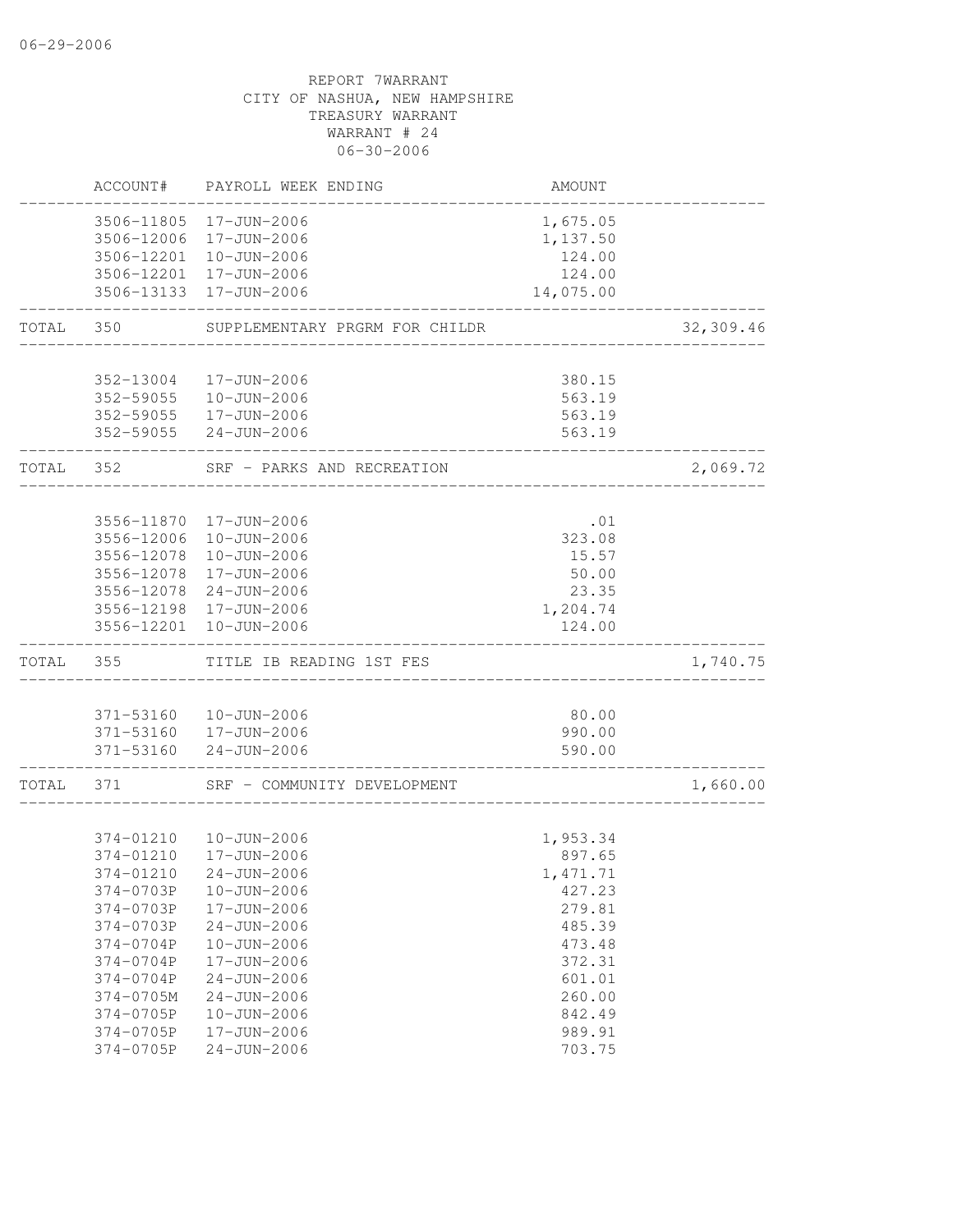|       | ACCOUNT#                 | PAYROLL WEEK ENDING          | <b>AMOUNT</b> |           |
|-------|--------------------------|------------------------------|---------------|-----------|
|       | 374-07235                | $10 - JUN - 2006$            | 374.54        |           |
|       | 374-07235                | 17-JUN-2006                  | 500.92        |           |
|       | 374-07235                | $24 - JUN - 2006$            | 423.69        |           |
|       | 374-0734P                | 10-JUN-2006                  | 937.10        |           |
|       | 374-0734P                | 17-JUN-2006                  | 1,341.73      |           |
|       | 374-0734P                | $24 - JUN - 2006$            | 1,282.02      |           |
|       | 374-09003                | 10-JUN-2006                  | 529.93        |           |
|       | 374-09003                | 17-JUN-2006                  | 1,155.78      |           |
|       | 374-09003                | $24 - JUN - 2006$            | 628.46        |           |
| TOTAL | 374                      | SRF - URBAN PROGRAMS         |               | 16,932.25 |
|       | 3766-11802               | 17-JUN-2006                  | 1,778.35      |           |
|       | 3766-11870               | 17-JUN-2006                  | 2,465.62      |           |
|       | 3766-12111               | 10-JUN-2006                  | 5,466.79      |           |
|       | 3766-12111               | 17-JUN-2006                  | 5,483.63      |           |
|       | 3766-12111               | $24 - JUN - 2006$            | 3, 127.23     |           |
|       | 3766-12126               | $10 - JUN - 2006$            | 482.70        |           |
|       | 3766-12126               | 17-JUN-2006                  | 289.62        |           |
|       | 3766-12126               | $24 - JUN - 2006$            | 289.62        |           |
|       | 3766-12135               | $10 - JUN - 2006$            | 37.12         |           |
|       | 3766-12198               | 17-JUN-2006                  | 25,336.27     |           |
|       | 3766-12201               | 10-JUN-2006                  | 567.28        |           |
|       | 3766-12201               | 17-JUN-2006                  | 709.10        |           |
|       | 3766-13133               | 17-JUN-2006                  | 579.17        |           |
|       | 3766-13133               | $24 - JUN - 2006$            | 150.00        |           |
|       | 3766-19000               | $10 - JUN - 2006$            | 1,305.10      |           |
|       | 3766-19000               | 17-JUN-2006                  | 4,212.68      |           |
|       | 3766-19000               | $24 - JUN - 2006$            | 981.58        |           |
| TOTAL | 376                      | TITLE I ESEA                 |               | 53,261.86 |
|       |                          |                              |               |           |
|       | 3776-13133<br>3776-19230 | 17-JUN-2006<br>17-JUN-2006   | $-337.50$     |           |
|       |                          |                              | 272.50        |           |
| TOTAL | 377                      | TITLE I ENHANCE ENG LANGUAGE |               | $-65.00$  |
|       | 3886-11870               | 17-JUN-2006                  | 129.77        |           |
|       | 3886-12126               | $10 - JUN - 2006$            | 179.70        |           |
|       | 3886-12126               | 17-JUN-2006                  | 179.70        |           |
|       | 3886-12126               | $24 - JUN - 2006$            | 179.70        |           |
|       | 3886-19000               | 17-JUN-2006                  | 999.63        |           |
|       |                          |                              |               |           |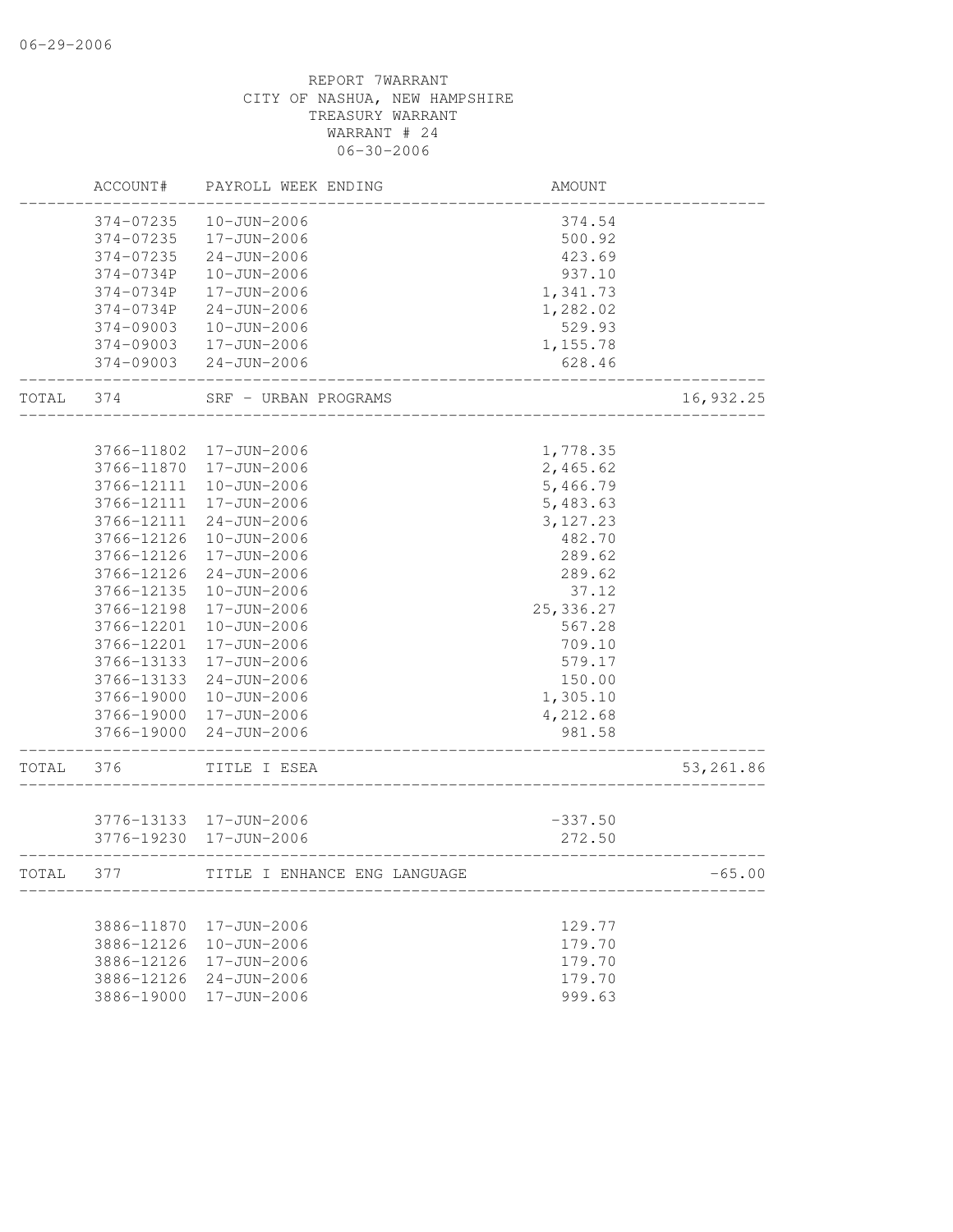|           | ACCOUNT#                 | PAYROLL WEEK ENDING              | AMOUNT               |            |
|-----------|--------------------------|----------------------------------|----------------------|------------|
| TOTAL 388 |                          | TITLE V INNOVATIVE PROGRAMS      |                      | 1,668.50   |
|           |                          |                                  |                      |            |
|           |                          | 3906-11726 17-JUN-2006           | 3,245.79             |            |
|           |                          | 3906-13133 17-JUN-2006           | 1,250.00             |            |
| TOTAL     | 390                      | VOC ED SECONDARY PERKINS         |                      | 4,495.79   |
|           |                          | 3937-19000 17-JUN-2006           | 843.78               |            |
| TOTAL     | 393                      | DAY CARE                         |                      | 843.78     |
|           | 3956-11726               | 17-JUN-2006                      |                      |            |
|           | 3956-12198               | 17-JUN-2006                      | 34,008.86<br>760.25  |            |
|           | 3956-12201               | $10 - JUN - 2006$                | 1,175.25             |            |
|           | 3956-12201               | 17-JUN-2006                      | 1,089.35             |            |
|           |                          | 3956-12201 24-JUN-2006           | 458.70               |            |
| TOTAL     | 395                      | IDEA BASIC SPEC ED               |                      | 37, 492.41 |
|           |                          | 3966-11860 17-JUN-2006           | 86.40                |            |
|           |                          | 3966-12111 10-JUN-2006           | 1,438.80             |            |
|           |                          | 3966-12111 17-JUN-2006           | 1,582.55             |            |
|           | 3966-12111               | $24 - JUN - 2006$                | 209.70               |            |
| TOTAL     | 396                      | IDEA PRESCHOOL SPEC ED           |                      | 3, 317.45  |
|           |                          |                                  |                      |            |
|           | 3977-12111               | 10-JUN-2006                      | 5,881.64             |            |
|           | 3977-12111<br>3977-12111 | 17-JUN-2006<br>$24 - JUN - 2006$ | 6,039.76<br>2,570.36 |            |
| TOTAL     | 397                      | SPECIAL ED LOCAL                 |                      | 14,491.76  |
|           |                          |                                  |                      |            |

06-29-2006

| ACCOUNT#                       | PAYROLL WEEK ENDING                    | AMOUNT               |
|--------------------------------|----------------------------------------|----------------------|
| $501 - 11033$                  | $10 - JUN - 2006$                      | 1,003.00             |
| $501 - 11033$<br>$501 - 11033$ | $17 - JUN - 2006$<br>$24 - JUN - 2006$ | 1,003.00<br>1,003.00 |
| $501 - 11370$<br>501-11370     | $10 - JUN - 2006$<br>$17 - JUN - 2006$ | 523.25<br>523.25     |
| $501 - 11370$                  | $24 - JUN - 2006$                      | 523.25               |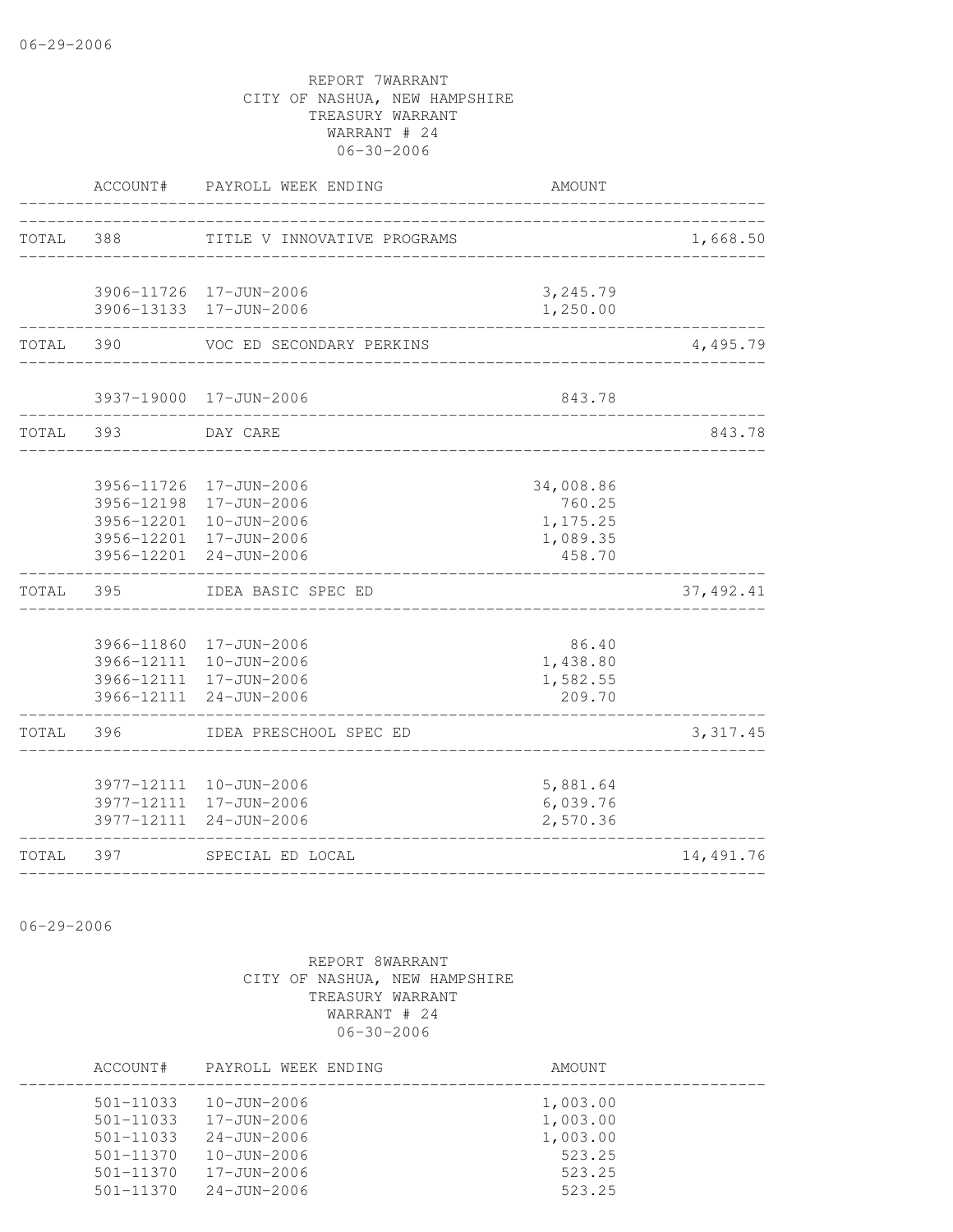| TOTAL | 503           | BOARD OF ALDERMEN      |                       | 24,387.19 |
|-------|---------------|------------------------|-----------------------|-----------|
|       | 503-58005     | $24 - JUN - 2006$      | 658.75                |           |
|       | 503-58005     | 10-JUN-2006            | 930.00                |           |
|       | 503-18005     | 10-JUN-2006            | 18,187.50             |           |
|       | 503-12092     | $24 - JUN - 2006$      | 439.10                |           |
|       | 503-12092     | 17-JUN-2006            | 439.10                |           |
|       | 503-12092     | 10-JUN-2006            | 439.10                |           |
|       | 503-11071     | 24-JUN-2006            | 1,097.88              |           |
|       | 503-11071     | 17-JUN-2006            | 1,097.88              |           |
|       |               | 503-11071  10-JUN-2006 | 1,097.88              |           |
| TOTAL | 502           | LEGAL DEPARTMENT       |                       | 18,703.01 |
|       | 502-11518     | 24-JUN-2006            | 1,406.06              |           |
|       | $502 - 11518$ | 17-JUN-2006            | 1,406.06              |           |
|       | 502-11518     | 10-JUN-2006            | 1,406.06              |           |
|       | 502-11219     | $24 - JUN - 2006$      | 1,603.63              |           |
|       | 502-11219     | 17-JUN-2006            | 1,603.64              |           |
|       | 502-11219     | $10 - JUN - 2006$      | 1,603.64              |           |
|       | 502-11195     | $24 - JUN - 2006$      | 1,871.30              |           |
|       | 502-11195     | 17-JUN-2006            | 1,871.30              |           |
|       | 502-11195     | 10-JUN-2006            | 1,871.29              |           |
|       | 502-11113     | $24 - JUN - 2006$      | 1,353.34              |           |
|       | 502-11113     | 17-JUN-2006            | 1,353.35              |           |
|       | 502-11113     | 10-JUN-2006            | 1,353.34              |           |
| TOTAL | 501           | MAYOR'S OFFICE         | _____________________ | 14,108.00 |
|       |               | 501-11611  24-JUN-2006 | 461.51                |           |
|       | 501-11611     | 17-JUN-2006            | 346.52                |           |
|       | 501-11611     | 10-JUN-2006            | 541.02                |           |
|       | 501-11472     | 24-JUN-2006            | 1,031.91              |           |
|       | 501-11472     | 17-JUN-2006            | 1,031.91              |           |
|       | 501-11472     | 10-JUN-2006            | 837.76                |           |
|       | 501-11471     | $24 - JUN - 2006$      | 1,759.54              |           |
|       | $501 - 11471$ | 17-JUN-2006            | 1,759.54              |           |
|       | 501-11471     | 10-JUN-2006            | 1,759.54              |           |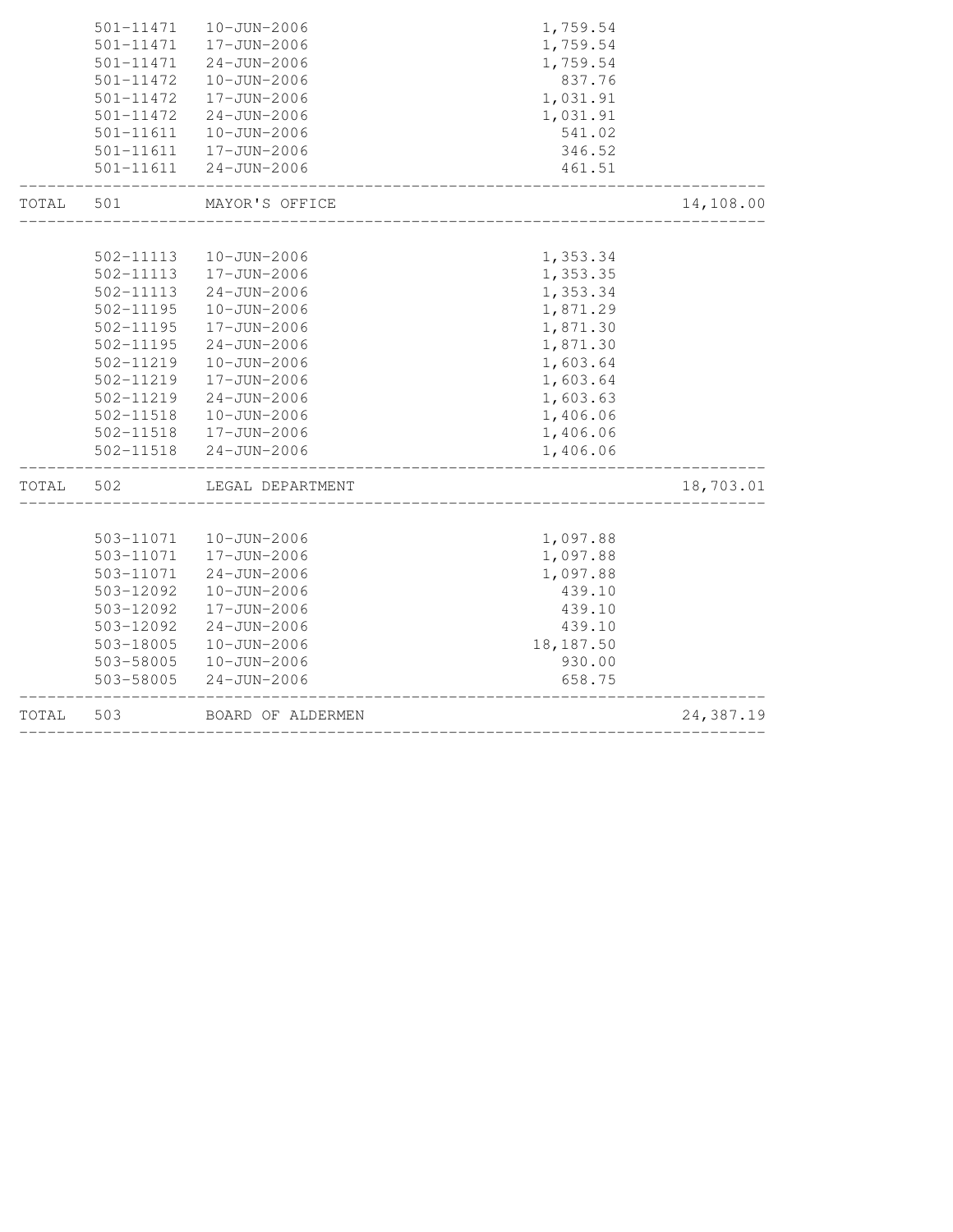| 507-82010 24-JUN-2006<br>632.13<br>TOTAL 507 PENSIONS<br>511-11103  10-JUN-2006<br>819.43<br>511-11103  17-JUN-2006<br>511-11103  24-JUN-2006<br>819.43<br>819.43<br>1,871.29<br>511-11234  10-JUN-2006<br>511-11234  17-JUN-2006<br>1,871.29<br>511-11234 24-JUN-2006<br>$-2,806.95$<br>3, 393.92<br>TOTAL 511 ADMINISTRATIVE SERVICES<br>512-11005  10-JUN-2006<br>772.08<br>$17 - JUN - 2006$<br>772.08<br>512-11005<br>$24 - JUN - 2006$<br>512-11005<br>772.08<br>509.13<br>512-11008<br>10-JUN-2006<br>512-11008<br>17-JUN-2006<br>509.14<br>$24 - JUN - 2006$<br>509.14<br>512-11008<br>631.46<br>512-11050<br>10-JUN-2006<br>17-JUN-2006<br>631.46<br>512-11050<br>512-11050<br>24-JUN-2006<br>631.46<br>10-JUN-2006<br>1,081.46<br>512-11064<br>512-11064<br>17-JUN-2006<br>1,081.46<br>24-JUN-2006<br>1,081.44<br>512-11064<br>2,009.55<br>$10 - JUN - 2006$<br>512-11073<br>2,009.56<br>512-11073<br>17-JUN-2006<br>2,009.56<br>512-11073<br>24-JUN-2006<br>10-JUN-2006<br>512-11165<br>1,643.95<br>1,643.95<br>512-11165<br>17-JUN-2006<br>24-JUN-2006<br>1,643.93<br>512-11165<br>1,226.25<br>512-11173<br>10-JUN-2006<br>1,226.25<br>512-11173<br>17-JUN-2006<br>$24 - JUN - 2006$<br>512-11173<br>1,226.25<br>$10 - JUN - 2006$<br>512-11177<br>1,763.87<br>512-11177 24-JUN-2006<br>1,763.87<br>512-11199<br>$10 - JUN - 2006$<br>58.30<br>17-JUN-2006<br>58.30<br>512-11199<br>58.30<br>512-11199<br>$24 - JUN - 2006$<br>512-11222<br>$10 - JUN - 2006$<br>866.84<br>512-11222<br>17-JUN-2006<br>866.84<br>512-11222<br>$24 - JUN - 2006$<br>866.84<br>512-11224<br>$10 - JUN - 2006$<br>837.71<br>17-JUN-2006<br>837.71<br>512-11224<br>512-11224<br>$24 - JUN - 2006$<br>837.71<br>899.90<br>512-11232<br>$10 - JUN - 2006$ |  | AMOUNT |        |
|-------------------------------------------------------------------------------------------------------------------------------------------------------------------------------------------------------------------------------------------------------------------------------------------------------------------------------------------------------------------------------------------------------------------------------------------------------------------------------------------------------------------------------------------------------------------------------------------------------------------------------------------------------------------------------------------------------------------------------------------------------------------------------------------------------------------------------------------------------------------------------------------------------------------------------------------------------------------------------------------------------------------------------------------------------------------------------------------------------------------------------------------------------------------------------------------------------------------------------------------------------------------------------------------------------------------------------------------------------------------------------------------------------------------------------------------------------------------------------------------------------------------------------------------------------------------------------------------------------------------------------------------------------------------------------------------------------------------------------------------------|--|--------|--------|
|                                                                                                                                                                                                                                                                                                                                                                                                                                                                                                                                                                                                                                                                                                                                                                                                                                                                                                                                                                                                                                                                                                                                                                                                                                                                                                                                                                                                                                                                                                                                                                                                                                                                                                                                                 |  |        |        |
|                                                                                                                                                                                                                                                                                                                                                                                                                                                                                                                                                                                                                                                                                                                                                                                                                                                                                                                                                                                                                                                                                                                                                                                                                                                                                                                                                                                                                                                                                                                                                                                                                                                                                                                                                 |  |        | 632.13 |
|                                                                                                                                                                                                                                                                                                                                                                                                                                                                                                                                                                                                                                                                                                                                                                                                                                                                                                                                                                                                                                                                                                                                                                                                                                                                                                                                                                                                                                                                                                                                                                                                                                                                                                                                                 |  |        |        |
|                                                                                                                                                                                                                                                                                                                                                                                                                                                                                                                                                                                                                                                                                                                                                                                                                                                                                                                                                                                                                                                                                                                                                                                                                                                                                                                                                                                                                                                                                                                                                                                                                                                                                                                                                 |  |        |        |
|                                                                                                                                                                                                                                                                                                                                                                                                                                                                                                                                                                                                                                                                                                                                                                                                                                                                                                                                                                                                                                                                                                                                                                                                                                                                                                                                                                                                                                                                                                                                                                                                                                                                                                                                                 |  |        |        |
|                                                                                                                                                                                                                                                                                                                                                                                                                                                                                                                                                                                                                                                                                                                                                                                                                                                                                                                                                                                                                                                                                                                                                                                                                                                                                                                                                                                                                                                                                                                                                                                                                                                                                                                                                 |  |        |        |
|                                                                                                                                                                                                                                                                                                                                                                                                                                                                                                                                                                                                                                                                                                                                                                                                                                                                                                                                                                                                                                                                                                                                                                                                                                                                                                                                                                                                                                                                                                                                                                                                                                                                                                                                                 |  |        |        |
|                                                                                                                                                                                                                                                                                                                                                                                                                                                                                                                                                                                                                                                                                                                                                                                                                                                                                                                                                                                                                                                                                                                                                                                                                                                                                                                                                                                                                                                                                                                                                                                                                                                                                                                                                 |  |        |        |
|                                                                                                                                                                                                                                                                                                                                                                                                                                                                                                                                                                                                                                                                                                                                                                                                                                                                                                                                                                                                                                                                                                                                                                                                                                                                                                                                                                                                                                                                                                                                                                                                                                                                                                                                                 |  |        |        |
|                                                                                                                                                                                                                                                                                                                                                                                                                                                                                                                                                                                                                                                                                                                                                                                                                                                                                                                                                                                                                                                                                                                                                                                                                                                                                                                                                                                                                                                                                                                                                                                                                                                                                                                                                 |  |        |        |
|                                                                                                                                                                                                                                                                                                                                                                                                                                                                                                                                                                                                                                                                                                                                                                                                                                                                                                                                                                                                                                                                                                                                                                                                                                                                                                                                                                                                                                                                                                                                                                                                                                                                                                                                                 |  |        |        |
|                                                                                                                                                                                                                                                                                                                                                                                                                                                                                                                                                                                                                                                                                                                                                                                                                                                                                                                                                                                                                                                                                                                                                                                                                                                                                                                                                                                                                                                                                                                                                                                                                                                                                                                                                 |  |        |        |
|                                                                                                                                                                                                                                                                                                                                                                                                                                                                                                                                                                                                                                                                                                                                                                                                                                                                                                                                                                                                                                                                                                                                                                                                                                                                                                                                                                                                                                                                                                                                                                                                                                                                                                                                                 |  |        |        |
|                                                                                                                                                                                                                                                                                                                                                                                                                                                                                                                                                                                                                                                                                                                                                                                                                                                                                                                                                                                                                                                                                                                                                                                                                                                                                                                                                                                                                                                                                                                                                                                                                                                                                                                                                 |  |        |        |
|                                                                                                                                                                                                                                                                                                                                                                                                                                                                                                                                                                                                                                                                                                                                                                                                                                                                                                                                                                                                                                                                                                                                                                                                                                                                                                                                                                                                                                                                                                                                                                                                                                                                                                                                                 |  |        |        |
|                                                                                                                                                                                                                                                                                                                                                                                                                                                                                                                                                                                                                                                                                                                                                                                                                                                                                                                                                                                                                                                                                                                                                                                                                                                                                                                                                                                                                                                                                                                                                                                                                                                                                                                                                 |  |        |        |
|                                                                                                                                                                                                                                                                                                                                                                                                                                                                                                                                                                                                                                                                                                                                                                                                                                                                                                                                                                                                                                                                                                                                                                                                                                                                                                                                                                                                                                                                                                                                                                                                                                                                                                                                                 |  |        |        |
|                                                                                                                                                                                                                                                                                                                                                                                                                                                                                                                                                                                                                                                                                                                                                                                                                                                                                                                                                                                                                                                                                                                                                                                                                                                                                                                                                                                                                                                                                                                                                                                                                                                                                                                                                 |  |        |        |
|                                                                                                                                                                                                                                                                                                                                                                                                                                                                                                                                                                                                                                                                                                                                                                                                                                                                                                                                                                                                                                                                                                                                                                                                                                                                                                                                                                                                                                                                                                                                                                                                                                                                                                                                                 |  |        |        |
|                                                                                                                                                                                                                                                                                                                                                                                                                                                                                                                                                                                                                                                                                                                                                                                                                                                                                                                                                                                                                                                                                                                                                                                                                                                                                                                                                                                                                                                                                                                                                                                                                                                                                                                                                 |  |        |        |
|                                                                                                                                                                                                                                                                                                                                                                                                                                                                                                                                                                                                                                                                                                                                                                                                                                                                                                                                                                                                                                                                                                                                                                                                                                                                                                                                                                                                                                                                                                                                                                                                                                                                                                                                                 |  |        |        |
|                                                                                                                                                                                                                                                                                                                                                                                                                                                                                                                                                                                                                                                                                                                                                                                                                                                                                                                                                                                                                                                                                                                                                                                                                                                                                                                                                                                                                                                                                                                                                                                                                                                                                                                                                 |  |        |        |
|                                                                                                                                                                                                                                                                                                                                                                                                                                                                                                                                                                                                                                                                                                                                                                                                                                                                                                                                                                                                                                                                                                                                                                                                                                                                                                                                                                                                                                                                                                                                                                                                                                                                                                                                                 |  |        |        |
|                                                                                                                                                                                                                                                                                                                                                                                                                                                                                                                                                                                                                                                                                                                                                                                                                                                                                                                                                                                                                                                                                                                                                                                                                                                                                                                                                                                                                                                                                                                                                                                                                                                                                                                                                 |  |        |        |
|                                                                                                                                                                                                                                                                                                                                                                                                                                                                                                                                                                                                                                                                                                                                                                                                                                                                                                                                                                                                                                                                                                                                                                                                                                                                                                                                                                                                                                                                                                                                                                                                                                                                                                                                                 |  |        |        |
|                                                                                                                                                                                                                                                                                                                                                                                                                                                                                                                                                                                                                                                                                                                                                                                                                                                                                                                                                                                                                                                                                                                                                                                                                                                                                                                                                                                                                                                                                                                                                                                                                                                                                                                                                 |  |        |        |
|                                                                                                                                                                                                                                                                                                                                                                                                                                                                                                                                                                                                                                                                                                                                                                                                                                                                                                                                                                                                                                                                                                                                                                                                                                                                                                                                                                                                                                                                                                                                                                                                                                                                                                                                                 |  |        |        |
|                                                                                                                                                                                                                                                                                                                                                                                                                                                                                                                                                                                                                                                                                                                                                                                                                                                                                                                                                                                                                                                                                                                                                                                                                                                                                                                                                                                                                                                                                                                                                                                                                                                                                                                                                 |  |        |        |
|                                                                                                                                                                                                                                                                                                                                                                                                                                                                                                                                                                                                                                                                                                                                                                                                                                                                                                                                                                                                                                                                                                                                                                                                                                                                                                                                                                                                                                                                                                                                                                                                                                                                                                                                                 |  |        |        |
|                                                                                                                                                                                                                                                                                                                                                                                                                                                                                                                                                                                                                                                                                                                                                                                                                                                                                                                                                                                                                                                                                                                                                                                                                                                                                                                                                                                                                                                                                                                                                                                                                                                                                                                                                 |  |        |        |
|                                                                                                                                                                                                                                                                                                                                                                                                                                                                                                                                                                                                                                                                                                                                                                                                                                                                                                                                                                                                                                                                                                                                                                                                                                                                                                                                                                                                                                                                                                                                                                                                                                                                                                                                                 |  |        |        |
|                                                                                                                                                                                                                                                                                                                                                                                                                                                                                                                                                                                                                                                                                                                                                                                                                                                                                                                                                                                                                                                                                                                                                                                                                                                                                                                                                                                                                                                                                                                                                                                                                                                                                                                                                 |  |        |        |
|                                                                                                                                                                                                                                                                                                                                                                                                                                                                                                                                                                                                                                                                                                                                                                                                                                                                                                                                                                                                                                                                                                                                                                                                                                                                                                                                                                                                                                                                                                                                                                                                                                                                                                                                                 |  |        |        |
|                                                                                                                                                                                                                                                                                                                                                                                                                                                                                                                                                                                                                                                                                                                                                                                                                                                                                                                                                                                                                                                                                                                                                                                                                                                                                                                                                                                                                                                                                                                                                                                                                                                                                                                                                 |  |        |        |
|                                                                                                                                                                                                                                                                                                                                                                                                                                                                                                                                                                                                                                                                                                                                                                                                                                                                                                                                                                                                                                                                                                                                                                                                                                                                                                                                                                                                                                                                                                                                                                                                                                                                                                                                                 |  |        |        |
|                                                                                                                                                                                                                                                                                                                                                                                                                                                                                                                                                                                                                                                                                                                                                                                                                                                                                                                                                                                                                                                                                                                                                                                                                                                                                                                                                                                                                                                                                                                                                                                                                                                                                                                                                 |  |        |        |
|                                                                                                                                                                                                                                                                                                                                                                                                                                                                                                                                                                                                                                                                                                                                                                                                                                                                                                                                                                                                                                                                                                                                                                                                                                                                                                                                                                                                                                                                                                                                                                                                                                                                                                                                                 |  |        |        |
|                                                                                                                                                                                                                                                                                                                                                                                                                                                                                                                                                                                                                                                                                                                                                                                                                                                                                                                                                                                                                                                                                                                                                                                                                                                                                                                                                                                                                                                                                                                                                                                                                                                                                                                                                 |  |        |        |
|                                                                                                                                                                                                                                                                                                                                                                                                                                                                                                                                                                                                                                                                                                                                                                                                                                                                                                                                                                                                                                                                                                                                                                                                                                                                                                                                                                                                                                                                                                                                                                                                                                                                                                                                                 |  |        |        |
|                                                                                                                                                                                                                                                                                                                                                                                                                                                                                                                                                                                                                                                                                                                                                                                                                                                                                                                                                                                                                                                                                                                                                                                                                                                                                                                                                                                                                                                                                                                                                                                                                                                                                                                                                 |  |        |        |
|                                                                                                                                                                                                                                                                                                                                                                                                                                                                                                                                                                                                                                                                                                                                                                                                                                                                                                                                                                                                                                                                                                                                                                                                                                                                                                                                                                                                                                                                                                                                                                                                                                                                                                                                                 |  |        |        |
|                                                                                                                                                                                                                                                                                                                                                                                                                                                                                                                                                                                                                                                                                                                                                                                                                                                                                                                                                                                                                                                                                                                                                                                                                                                                                                                                                                                                                                                                                                                                                                                                                                                                                                                                                 |  |        |        |
|                                                                                                                                                                                                                                                                                                                                                                                                                                                                                                                                                                                                                                                                                                                                                                                                                                                                                                                                                                                                                                                                                                                                                                                                                                                                                                                                                                                                                                                                                                                                                                                                                                                                                                                                                 |  |        |        |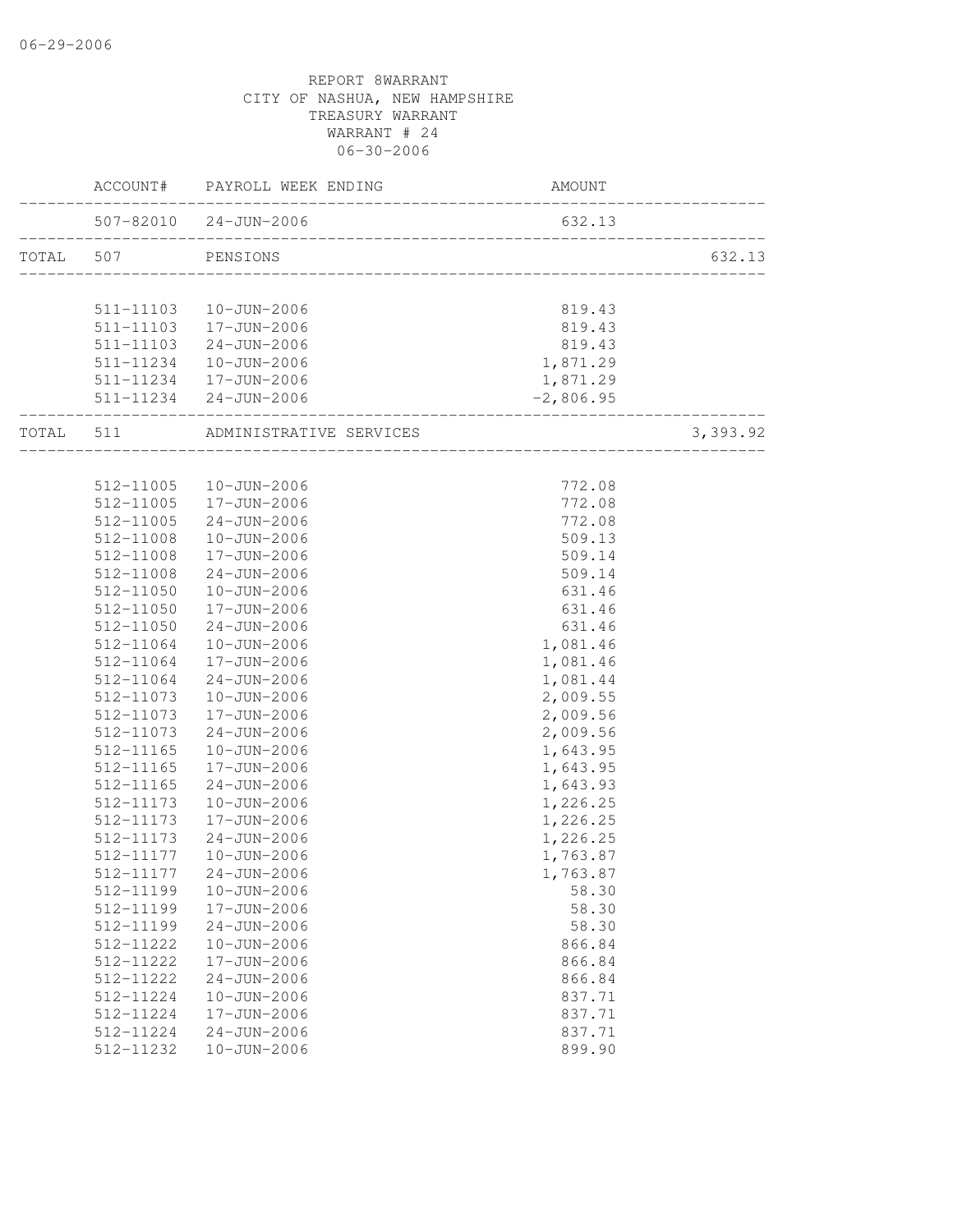|       | ACCOUNT#  | PAYROLL WEEK ENDING      | AMOUNT   |           |
|-------|-----------|--------------------------|----------|-----------|
|       | 512-11232 | 17-JUN-2006              | 899.90   |           |
|       | 512-11232 | $24 - JUN - 2006$        | 899.90   |           |
|       | 512-11265 | 10-JUN-2006              | 749.90   |           |
|       | 512-11265 | 17-JUN-2006              | 749.90   |           |
|       | 512-11265 | $24 - JUN - 2006$        | 749.89   |           |
|       | 512-11531 | 10-JUN-2006              | 1,393.04 |           |
|       | 512-11531 | 17-JUN-2006              | 1,393.03 |           |
|       | 512-11531 | $24 - JUN - 2006$        | 1,393.03 |           |
|       | 512-11581 | 10-JUN-2006              | 647.25   |           |
|       | 512-11581 | 17-JUN-2006              | 647.25   |           |
|       | 512-11581 | $24 - JUN - 2006$        | 647.25   |           |
|       | 512-11684 | 10-JUN-2006              | 837.71   |           |
|       | 512-11684 | 17-JUN-2006              | 837.71   |           |
|       | 512-11684 | $24 - JUN - 2006$        | 837.71   |           |
|       | 512-11714 | $10 - JUN - 2006$        | 915.39   |           |
|       | 512-11714 | 17-JUN-2006              | 549.24   |           |
|       | 512-11714 | $24 - JUN - 2006$        | 915.39   |           |
|       | 512-11740 | $10 - JUN - 2006$        | 1,428.41 |           |
|       | 512-11740 | 17-JUN-2006              | 1,428.41 |           |
|       | 512-11740 | $24 - JUN - 2006$        | 1,428.41 |           |
|       | 512-11908 | 10-JUN-2006              | 1,548.48 |           |
|       | 512-12010 | 10-JUN-2006              | 344.11   |           |
|       | 512-12010 | 17-JUN-2006              | 318.30   |           |
|       | 512-12010 | $24 - JUN - 2006$        | 344.10   |           |
|       | 512-12017 | 10-JUN-2006              | 633.10   |           |
|       | 512-12017 | 17-JUN-2006              | 633.10   |           |
|       | 512-12017 | $24 - JUN - 2006$        | 633.10   |           |
|       | 512-12019 | 10-JUN-2006              | 214.16   |           |
|       | 512-12019 | 17-JUN-2006              | 187.39   |           |
|       | 512-12019 | $24 - JUN - 2006$        | 214.16   |           |
|       | 512-12052 | 10-JUN-2006              | 527.93   |           |
|       | 512-12052 | 17-JUN-2006              | 697.16   |           |
|       | 512-12052 | $24 - JUN - 2006$        | 470.03   |           |
|       | 512-12150 | $10 - JUN - 2006$        | 175.00   |           |
|       | 512-12150 | 17-JUN-2006              | 200.00   |           |
|       | 512-12150 | $24 - JUN - 2006$        | 235.00   |           |
|       | 512-12167 | 10-JUN-2006              | 320.24   |           |
|       |           | 512-12167    17-JUN-2006 | 320.24   |           |
|       | 512-12167 | $24 - JUN - 2006$        | 320.24   |           |
|       | 512-13004 | 10-JUN-2006              | 34.81    |           |
|       | 512-13004 | 17-JUN-2006              | 23.68    |           |
| TOTAL | 512       | FINANCIAL SERVICES       |          | 61,080.88 |
|       |           |                          |          |           |
|       |           | 513-11117  10-JUN-2006   | 1,390.27 |           |
|       |           | 513-11117  17-JUN-2006   | 1,390.27 |           |
|       | 513-11117 | $24 - JUN - 2006$        | 1,390.27 |           |
|       |           |                          |          |           |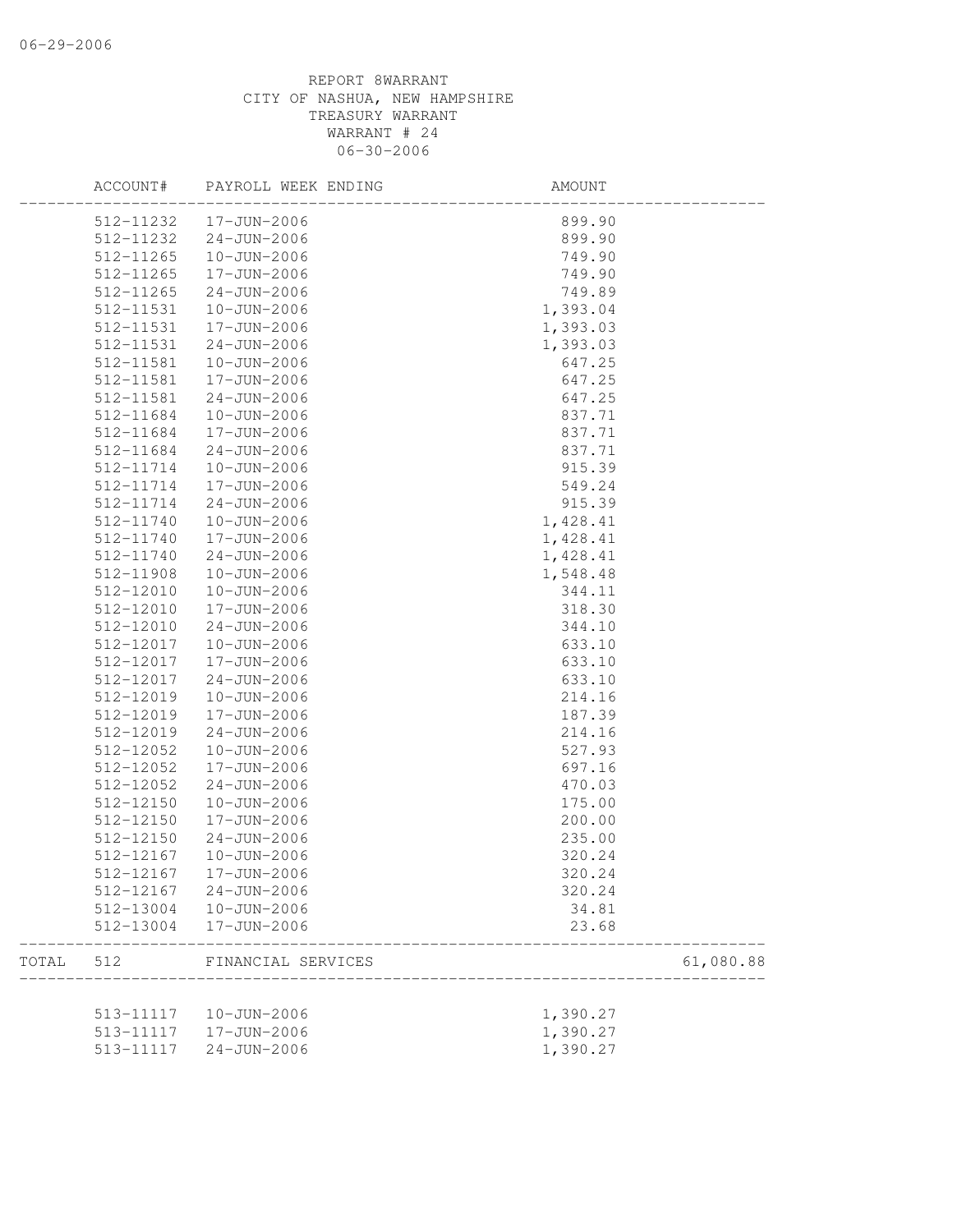|       | ACCOUNT#               | PAYROLL WEEK ENDING              | AMOUNT           |           |
|-------|------------------------|----------------------------------|------------------|-----------|
|       | 513-11171              | 10-JUN-2006                      | 2,269.24         |           |
|       | 513-11171              | 17-JUN-2006                      | 2,269.25         |           |
|       | 513-11171              | $24 - JUN - 2006$                | 3,579.00         |           |
|       | 513-11213              | 10-JUN-2006                      | 1,070.89         |           |
|       | 513-11213              | 17-JUN-2006                      | 1,070.89         |           |
|       | 513-11213              | $24 - JUN - 2006$                | 1,070.89         |           |
|       | 513-11223              | 10-JUN-2006                      | 749.90           |           |
|       | 513-11223              | 17-JUN-2006                      | 749.89           |           |
|       | 513-11223              | $24 - JUN - 2006$                | 749.90           |           |
|       | 513-18018              | 24-JUN-2006                      | 131.25           |           |
|       |                        | 513-18021  24-JUN-2006           | 156.25           |           |
|       |                        | 513-18024 24-JUN-2006            | 131.25           |           |
| TOTAL | 513                    | CITY CLERK'S OFFICE              |                  | 18,169.41 |
|       |                        |                                  |                  |           |
|       | 515-11031              | 10-JUN-2006                      | 942.44           |           |
|       | 515-11031              | 17-JUN-2006                      | 942.44           |           |
|       | 515-11031              | $24 - JUN - 2006$                | 942.44           |           |
|       | 515-11350              | $10 - JUN - 2006$                | 813.31           |           |
|       | 515-11350              | 17-JUN-2006                      | 813.31           |           |
|       | 515-11350              | $24 - JUN - 2006$                | 813.32           |           |
|       | 515-11447              | 10-JUN-2006                      | 1,560.86         |           |
|       | 515-11447              | 17-JUN-2006                      | 1,560.86         |           |
|       | 515-11447              | $24 - JUN - 2006$                | 1,560.86         |           |
|       | 515-12001              | 10-JUN-2006                      | 597.05           |           |
|       | 515-12001<br>515-12001 | 17-JUN-2006<br>$24 - JUN - 2006$ | 597.05<br>597.05 |           |
| TOTAL | 515                    | HUMAN RESOURCES                  |                  | 11,740.99 |
|       |                        |                                  |                  |           |
|       | 516-11147              | $10 - JUN - 2006$                | 612.61           |           |
|       | 516-11147              | 17-JUN-2006                      | 612.62           |           |
|       | 516-11147              | $24 - JUN - 2006$                | 612.62           |           |
|       | 516-11148              | $10 - JUN - 2006$                | 805.64           |           |
|       | 516-11148              | 17-JUN-2006                      | 805.63           |           |
|       | 516-11148              | $24 - JUN - 2006$                | 805.64           |           |
|       | 516-11459              | $10 - JUN - 2006$                | 1,390.27         |           |
|       | 516-11459              | 17-JUN-2006                      | 1,390.26         |           |
|       | 516-11459              | $24 - JUN - 2006$                | 1,390.27         |           |
|       | 516-11573              | $10 - JUN - 2006$                | 799.04           |           |
|       | 516-11573              | 17-JUN-2006                      | 799.04           |           |
|       | 516-11573              | $24 - JUN - 2006$                | 799.04           |           |
| TOTAL | 516                    | PURCHASING DEPARTMENT            |                  | 10,822.68 |
|       |                        |                                  |                  |           |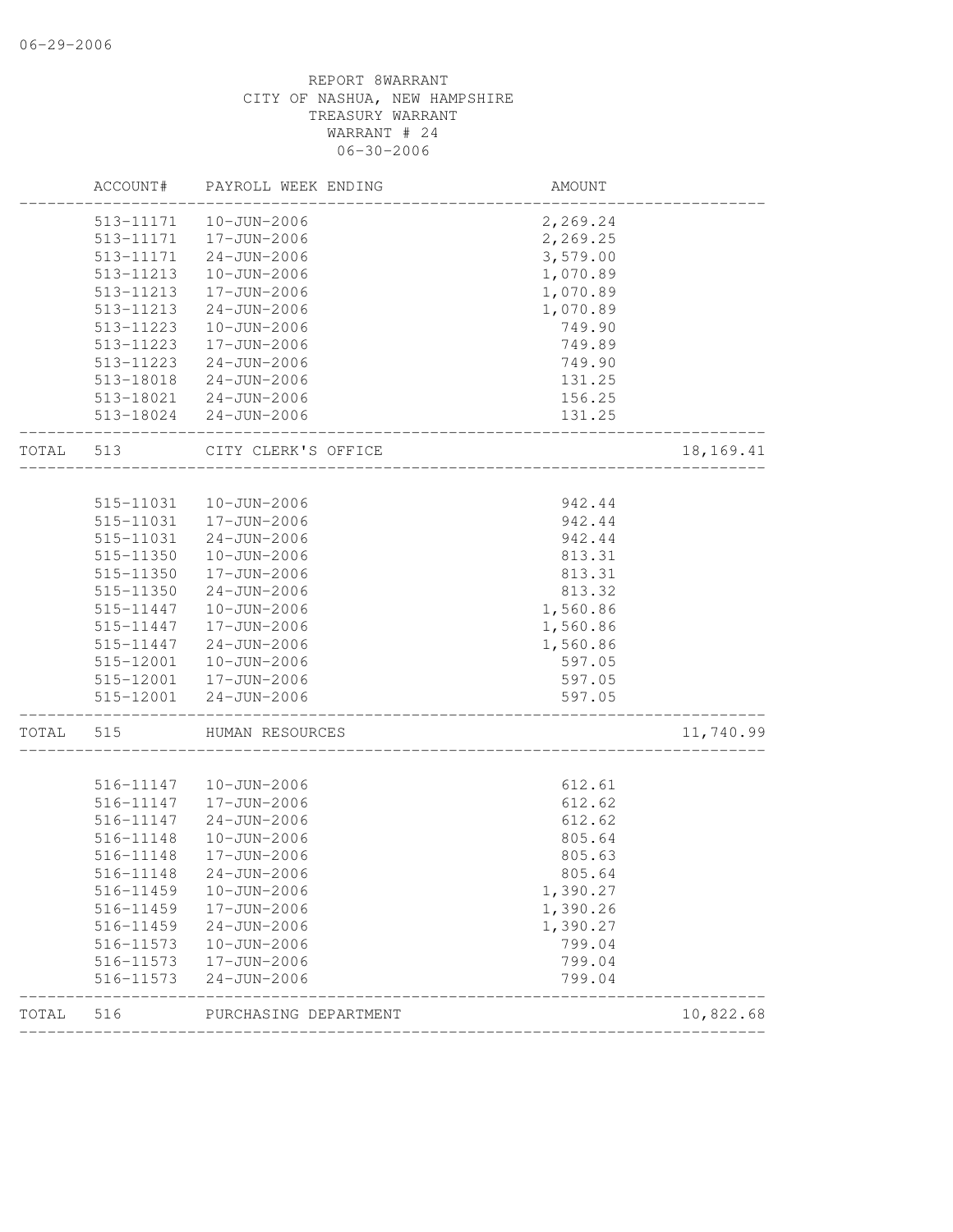|       | ACCOUNT#      | PAYROLL WEEK ENDING         | AMOUNT   |           |
|-------|---------------|-----------------------------|----------|-----------|
|       | 517-11198     | 10-JUN-2006                 | 555.62   |           |
|       | 517-11198     | 17-JUN-2006                 | 555.62   |           |
|       | 517-11198     | $24 - JUN - 2006$           | 555.62   |           |
|       | 517-11201     | $10 - JUN - 2006$           | 989.74   |           |
|       | 517-11201     | 17-JUN-2006                 | 989.73   |           |
|       | 517-11201     | $24 - JUN - 2006$           | 989.73   |           |
|       | 517-11203     | $10 - JUN - 2006$           |          |           |
|       | 517-11203     | 17-JUN-2006                 |          |           |
|       | 517-11203     | $24 - JUN - 2006$           |          |           |
|       | $517 - 11420$ | 10-JUN-2006                 | 751.62   |           |
|       | $517 - 11420$ | 17-JUN-2006                 | 751.62   |           |
|       | 517-11420     | $24 - JUN - 2006$           | 751.62   |           |
|       | 517-12063     | 10-JUN-2006                 | 255.19   |           |
|       | 517-12063     | 17-JUN-2006                 | 255.19   |           |
|       | 517-12063     | $24 - JUN - 2006$           | 255.19   |           |
| TOTAL | 517           | BUILDING MAINT - CITY ADMIN |          | 7,656.49  |
|       |               |                             |          |           |
|       | 518-11441     | 10-JUN-2006                 | 1,390.26 |           |
|       | 518-11441     | 17-JUN-2006                 | 1,390.26 |           |
|       | 518-11441     | $24 - JUN - 2006$           | 1,390.26 |           |
|       | 518-11578     | 10-JUN-2006                 | 844.02   |           |
|       | 518-11578     | 17-JUN-2006                 | 844.02   |           |
|       | 518-11578     | $24 - JUN - 2006$           | 844.02   |           |
|       | 518-11589     | 10-JUN-2006                 | 871.84   |           |
|       | 518-11589     | 17-JUN-2006                 | 871.84   |           |
|       | 518-11589     | $24 - JUN - 2006$           | 871.84   |           |
|       | 518-11590     | $10 - JUN - 2006$           | 722.76   |           |
|       | 518-11590     | 17-JUN-2006                 | 722.76   |           |
|       | 518-11590     | $24 - JUN - 2006$           | 722.76   |           |
|       | 518-11608     | 10-JUN-2006                 | 1,012.79 |           |
|       | 518-11608     | 17-JUN-2006                 | 1,012.79 |           |
|       | 518-11608     | $24 - JUN - 2006$           | 1,012.79 |           |
| TOTAL | 518           | INSURANCE - ADMINISTRATION  |          | 14,525.01 |
|       |               |                             |          |           |
|       | 519-11014     | $10 - JUN - 2006$           | 942.44   |           |
|       | 519-11014     | 17-JUN-2006                 | 942.44   |           |
|       | 519-11014     | $24 - JUN - 2006$           | 942.44   |           |
|       | 519-11015     | 10-JUN-2006                 | 1,070.89 |           |
|       | 519-11015     | 17-JUN-2006                 | 1,070.89 |           |
|       | 519-11015     | $24 - JUN - 2006$           | 1,070.89 |           |
|       | 519-11016     | $10 - JUN - 2006$           | 813.31   |           |
|       | 519-11016     | 17-JUN-2006                 | 813.31   |           |
|       | 519-11016     | $24 - JUN - 2006$           | 813.31   |           |
|       | 519-11017     | $10 - JUN - 2006$           | 687.84   |           |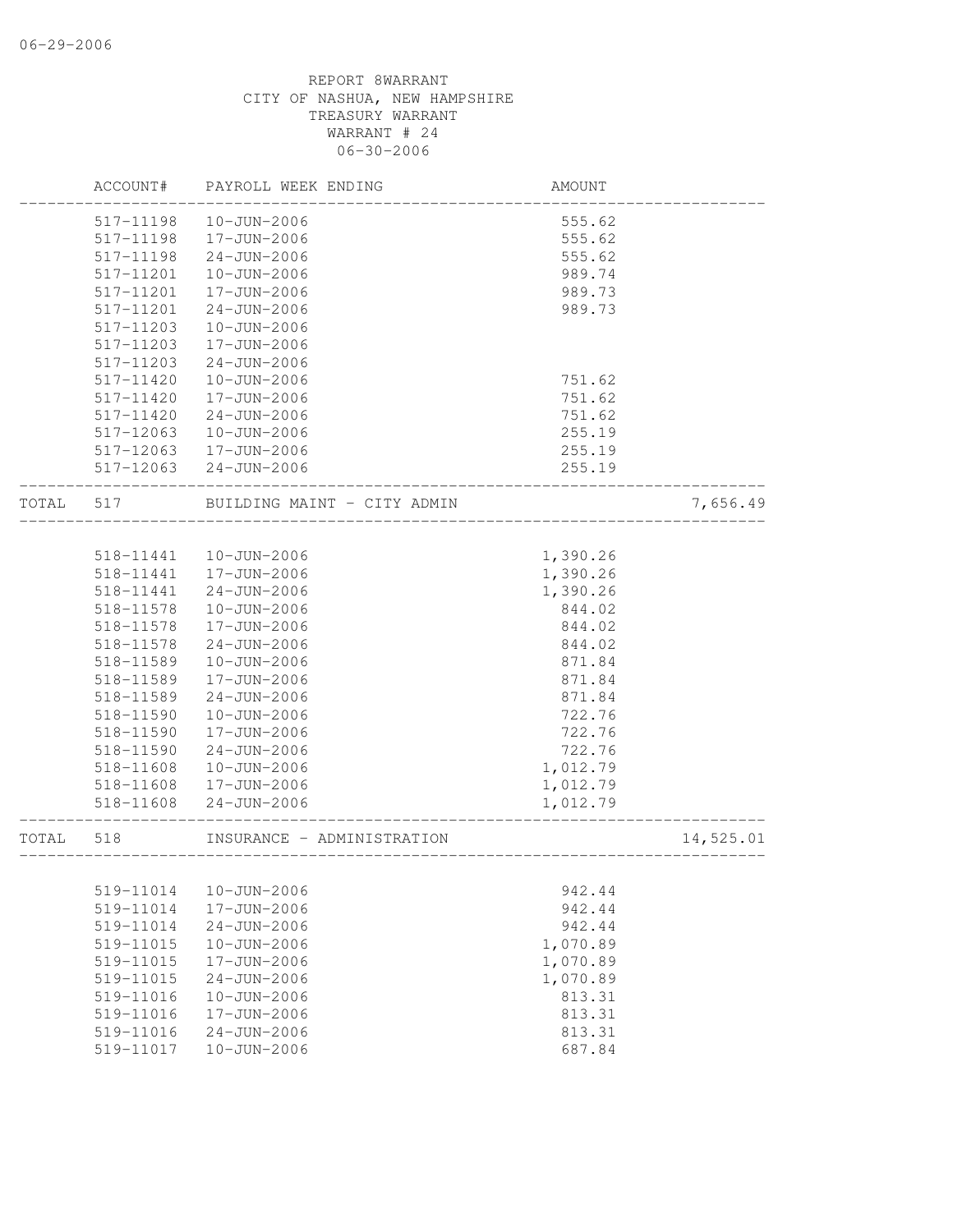|       | ACCOUNT#  | PAYROLL WEEK ENDING | AMOUNT   |           |
|-------|-----------|---------------------|----------|-----------|
|       | 519-11017 | 17-JUN-2006         | 687.84   |           |
|       | 519-11017 | $24 - JUN - 2006$   | 687.84   |           |
|       | 519-11115 | $10 - JUN - 2006$   | 1,701.30 |           |
|       | 519-11115 | 17-JUN-2006         | 1,701.30 |           |
|       | 519-11115 | $24 - JUN - 2006$   | 1,701.30 |           |
|       | 519-11153 | 10-JUN-2006         | 501.48   |           |
|       | 519-11153 | 17-JUN-2006         | 501.48   |           |
|       | 519-11153 | $24 - JUN - 2006$   | 501.48   |           |
|       | 519-11154 | 10-JUN-2006         | 571.56   |           |
|       | 519-11154 | 17-JUN-2006         | 571.55   |           |
|       | 519-11154 | $24 - JUN - 2006$   | 571.55   |           |
|       | 519-11205 | $10 - JUN - 2006$   | 680.08   |           |
|       | 519-11205 | 17-JUN-2006         | 680.08   |           |
|       | 519-11205 | $24 - JUN - 2006$   | 680.08   |           |
|       | 519-11703 | 10-JUN-2006         | 856.19   |           |
|       | 519-11703 | 17-JUN-2006         | 856.19   |           |
|       | 519-11703 | $24 - JUN - 2006$   | 856.20   |           |
|       | 519-18006 | $24 - JUN - 2006$   | 375.00   |           |
| TOTAL | 519       | ASSESSORS           |          | 23,850.26 |
|       |           |                     |          |           |
|       | 522-11142 | 10-JUN-2006         | 1,103.01 |           |
|       | 522-11142 | 17-JUN-2006         | 1,103.01 |           |
|       | 522-11142 | $24 - JUN - 2006$   | 1,103.01 |           |
|       | 522-11429 | $24 - JUN - 2006$   | 3,368.34 |           |
|       | 522-11488 | 10-JUN-2006         | 1,431.98 |           |
|       | 522-11488 | 17-JUN-2006         | 1,431.98 |           |
|       | 522-11488 | $24 - JUN - 2006$   | 1,431.98 |           |
|       | 522-11718 | $10 - JUN - 2006$   | 1,313.75 |           |
|       | 522-11718 | 17-JUN-2006         | 1,313.75 |           |
|       | 522-11718 | $24 - JUN - 2006$   | 1,313.75 |           |
|       | 522-11721 | 10-JUN-2006         | 1,313.75 |           |
|       | 522-11721 | 17-JUN-2006         | 1,313.75 |           |
|       | 522-11721 | $24 - JUN - 2006$   | 1,313.75 |           |
|       | 522-11724 | 10-JUN-2006         | 1,170.18 |           |
|       | 522-11724 | 17-JUN-2006         | 1,170.19 |           |
|       | 522-11724 | $24 - JUN - 2006$   | 1,170.19 |           |
|       | 522-11729 | $10 - JUN - 2006$   | 1,948.67 |           |
|       | 522-11729 | $17 - JUN - 2006$   | 1,948.68 |           |
|       | 522-11729 | $24 - JUN - 2006$   | 1,948.68 |           |
|       | 522-11748 | 10-JUN-2006         | 772.08   |           |
|       | 522-11748 | 17-JUN-2006         | 772.08   |           |
|       | 522-11748 | $24 - JUN - 2006$   | 772.08   |           |
|       | 522-13004 | 10-JUN-2006         | 220.83   |           |
|       | 522-13004 | $17 - JUN - 2006$   | 150.00   |           |
|       | 522-13004 | $24 - JUN - 2006$   | 150.00   |           |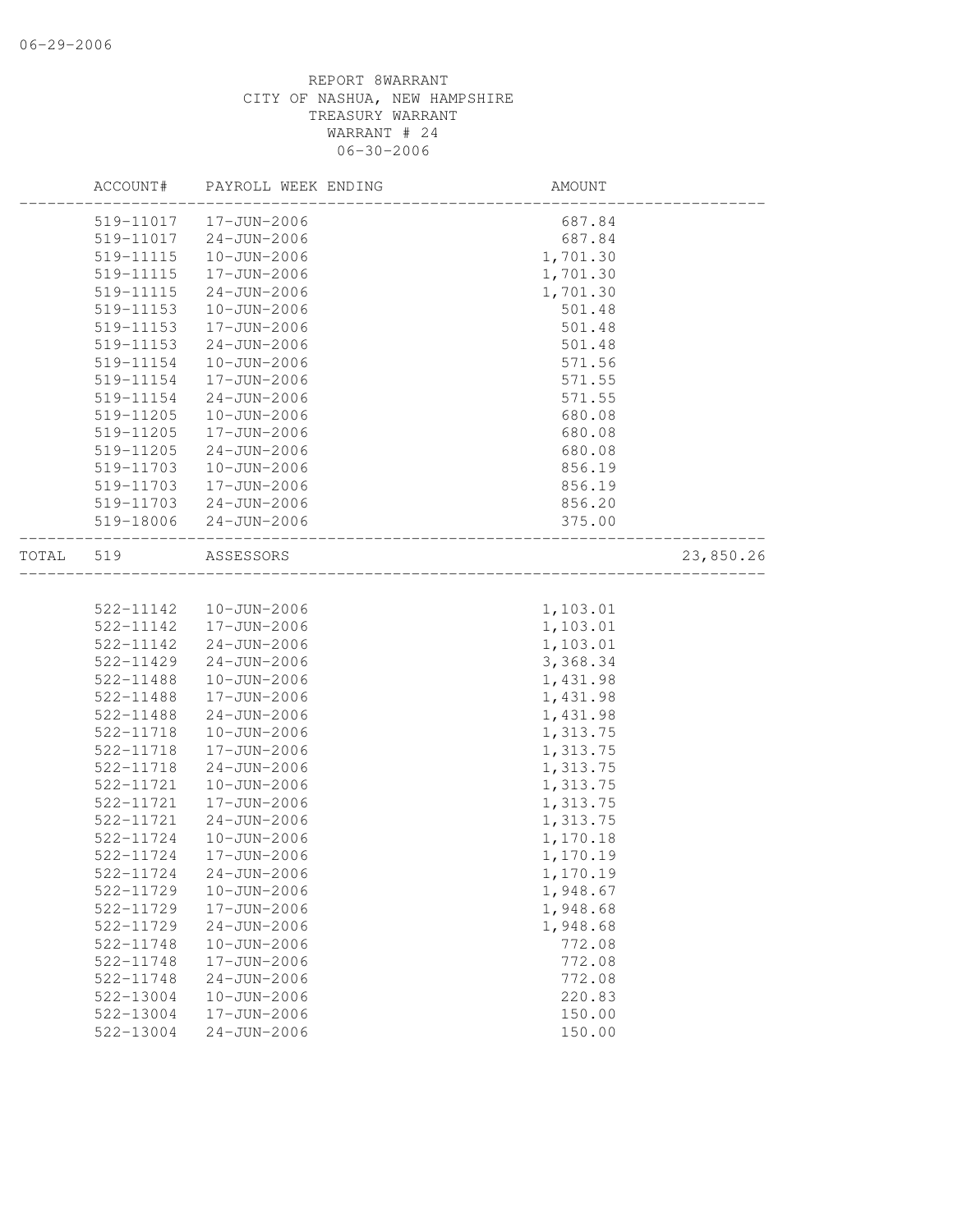| ACCOUNT#               | PAYROLL WEEK ENDING              | AMOUNT                     |           |
|------------------------|----------------------------------|----------------------------|-----------|
|                        | TOTAL 522 INFORMATION TECHNOLOGY | __________________________ | 31,049.47 |
|                        |                                  |                            |           |
|                        | 523-11332  10-JUN-2006           | 852.60                     |           |
|                        | 523-11332 17-JUN-2006            | 852.60                     |           |
|                        | 523-11332 24-JUN-2006            | 852.60                     |           |
| TOTAL 523 GIS          |                                  |                            | 2,557.80  |
|                        |                                  |                            |           |
|                        | 531-11065  10-JUN-2006           | 973.79                     |           |
|                        | 531-11065  17-JUN-2006           | 973.79                     |           |
| 531-11065<br>531-11085 | $24 - JUN - 2006$<br>10-JUN-2006 | 973.79<br>783.88           |           |
| 531-11085              | 17-JUN-2006                      | 783.88                     |           |
| 531-11085              | 24-JUN-2006                      | 783.88                     |           |
| 531-11114              | 10-JUN-2006                      | 2,002.58                   |           |
| 531-11114              | 17-JUN-2006                      | 2,002.58                   |           |
| 531-11114              | 24-JUN-2006                      | 2,002.58                   |           |
| 531-11118              | 10-JUN-2006                      | 870.05                     |           |
| 531-11118              | 17-JUN-2006                      | 870.05                     |           |
| 531-11118              | 24-JUN-2006                      | 870.05                     |           |
| 531-11129              | 10-JUN-2006                      | 1,773.37                   |           |
| 531-11129              | 17-JUN-2006                      | 1,773.37                   |           |
| 531-11129              | 24-JUN-2006                      | 1,773.37                   |           |
| 531-11176              | 10-JUN-2006                      | 836.36                     |           |
| 531-11176              | 17-JUN-2006                      | 836.36                     |           |
| 531-11176              | 24-JUN-2006                      | 836.37                     |           |
| 531-11201              | 10-JUN-2006                      | 1,763.46                   |           |
| 531-11201              | 17-JUN-2006                      | 1,195.86                   |           |
| 531-11201              | $24 - JUN - 2006$                | 1,195.86                   |           |
| 531-11203              | 10-JUN-2006                      | 535.63                     |           |
| 531-11203              | 17-JUN-2006                      | 535.63                     |           |
| 531-11203              | $24 - JUN - 2006$                | 535.63                     |           |
| 531-11206              | 10-JUN-2006                      | 1,858.38                   |           |
| 531-11206              | 17-JUN-2006                      | 1,858.38                   |           |
|                        | 531-11206 24-JUN-2006            | 1,858.39                   |           |
| 531-11226              | $10 - JUN - 2006$                | 718.94                     |           |
| 531-11226              | 17-JUN-2006                      | 718.94                     |           |
| 531-11226              | $24 - JUN - 2006$                | 718.94                     |           |
| 531-11257              | $10 - JUN - 2006$                | 1,183.55                   |           |
| 531-11257              | 17-JUN-2006                      | 1,312.20                   |           |
| 531-11257              | $24 - JUN - 2006$                | 1,288.08                   |           |
| 531-11398              | $10 - JUN - 2006$                | 769.05                     |           |
| 531-11398              | 17-JUN-2006                      | 769.05                     |           |
| 531-11398              | $24 - JUN - 2006$                | 769.05                     |           |
| 531-11474              | $10 - JUN - 2006$                | 657.49                     |           |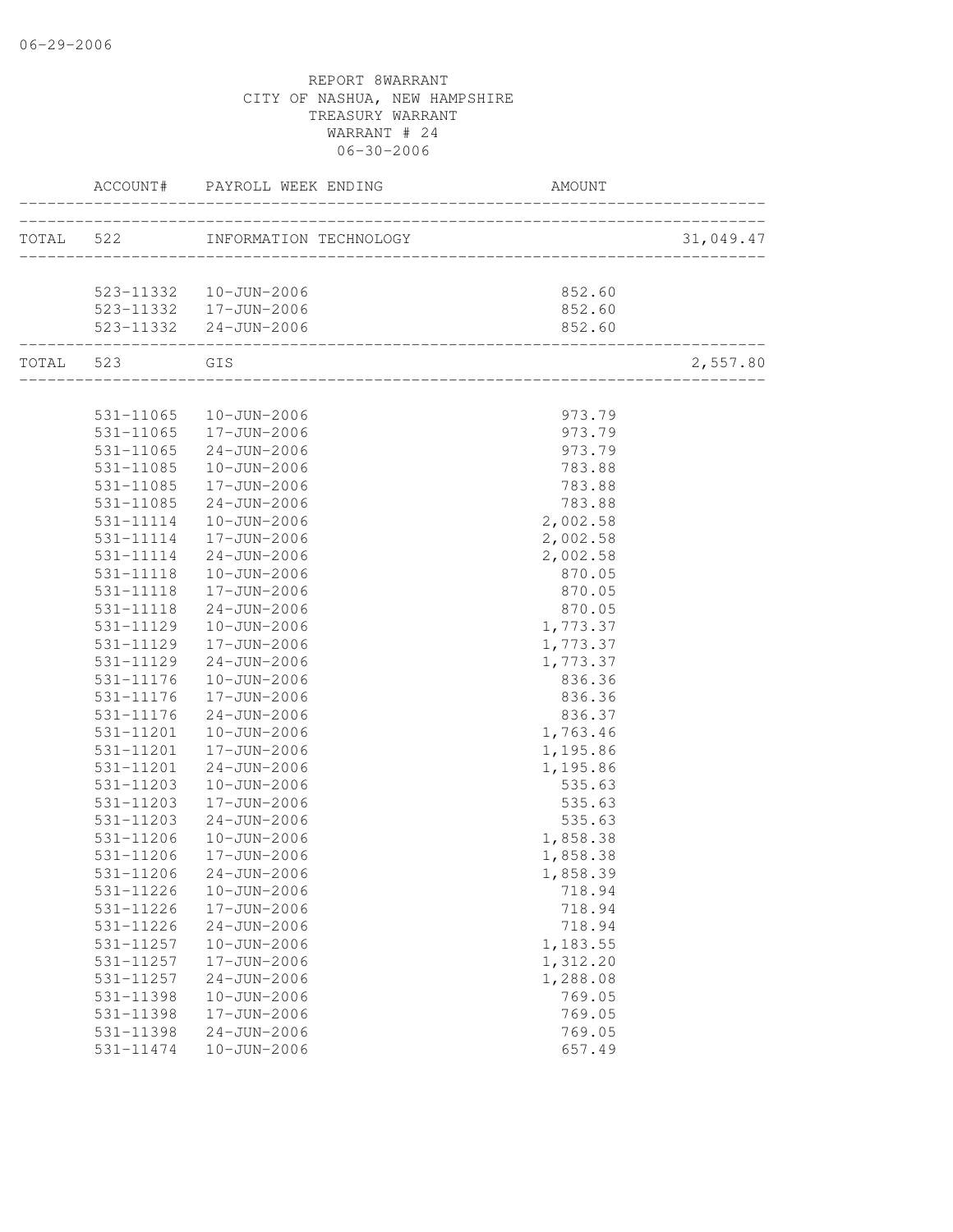| ACCOUNT#      | PAYROLL WEEK ENDING | AMOUNT    |  |
|---------------|---------------------|-----------|--|
| 531-11474     | 17-JUN-2006         | 657.49    |  |
| 531-11474     | 24-JUN-2006         | 657.49    |  |
| 531-11477     | 10-JUN-2006         | 560.00    |  |
| 531-11477     | 17-JUN-2006         | 560.00    |  |
| 531-11477     | $24 - JUN - 2006$   | 560.00    |  |
| 531-11489     | 10-JUN-2006         | 1,045.06  |  |
| 531-11489     | 17-JUN-2006         | 1,045.06  |  |
| 531-11489     | $24 - JUN - 2006$   | 1,045.06  |  |
| 531-11490     | 10-JUN-2006         | 819.56    |  |
| 531-11490     | 17-JUN-2006         | 819.56    |  |
| $531 - 11490$ | $24 - JUN - 2006$   | 819.56    |  |
| 531-11498     | 10-JUN-2006         | 746.67    |  |
| 531-11498     | 17-JUN-2006         | 746.66    |  |
| 531-11498     | $24 - JUN - 2006$   | 746.67    |  |
| 531-11516     | 10-JUN-2006         | 763.35    |  |
| 531-11516     | 17-JUN-2006         | 763.35    |  |
| 531-11516     | $24 - JUN - 2006$   | 763.35    |  |
| 531-11534     | 10-JUN-2006         | 1,238.34  |  |
| 531-11534     | 17-JUN-2006         | 1,238.34  |  |
| 531-11534     | 24-JUN-2006         | 1,238.34  |  |
| 531-11535     | 10-JUN-2006         | 11,377.17 |  |
| 531-11535     | 17-JUN-2006         | 11,377.16 |  |
| 531-11535     | $24 - JUN - 2006$   | 11,377.16 |  |
| 531-11537     | 10-JUN-2006         | 12,316.01 |  |
| 531-11537     | 17-JUN-2006         | 12,316.00 |  |
| 531-11537     | $24 - JUN - 2006$   | 12,316.01 |  |
| 531-11538     | 10-JUN-2006         | 783.88    |  |
| 531-11538     | 17-JUN-2006         | 783.88    |  |
| 531-11538     | $24 - JUN - 2006$   | 783.88    |  |
| 531-11539     | 10-JUN-2006         | 1,313.75  |  |
| 531-11539     | 17-JUN-2006         | 1,313.75  |  |
| 531-11539     | $24 - JUN - 2006$   | 1,313.75  |  |
| 531-11544     | 10-JUN-2006         | 1,814.67  |  |
| 531-11544     | 17-JUN-2006         | 1,814.67  |  |
| 531-11544     | $24 - JUN - 2006$   | 1,814.67  |  |
| 531-11549     | 10-JUN-2006         | 3,383.20  |  |
| 531-11549     | 17-JUN-2006         | 3,383.20  |  |
| 531-11549     | $24 - JUN - 2006$   | 3,383.23  |  |
| 531-11552     | $10 - JUN - 2006$   | 9,691.55  |  |
| 531-11552     | 17-JUN-2006         | 9,691.55  |  |
| 531-11552     | $24 - JUN - 2006$   | 9,691.55  |  |
| 531-11555     | $10 - JUN - 2006$   | 28,724.54 |  |
| 531-11555     | 17-JUN-2006         | 28,724.54 |  |
| 531-11555     | $24 - JUN - 2006$   | 28,724.54 |  |
| 531-11558     | $10 - JUN - 2006$   | 65,748.53 |  |
| 531-11558     | 17-JUN-2006         | 65,748.54 |  |
| 531-11558     | $24 - JUN - 2006$   | 65,748.56 |  |
| 531-11561     | $10 - JUN - 2006$   | 8,316.19  |  |
|               |                     |           |  |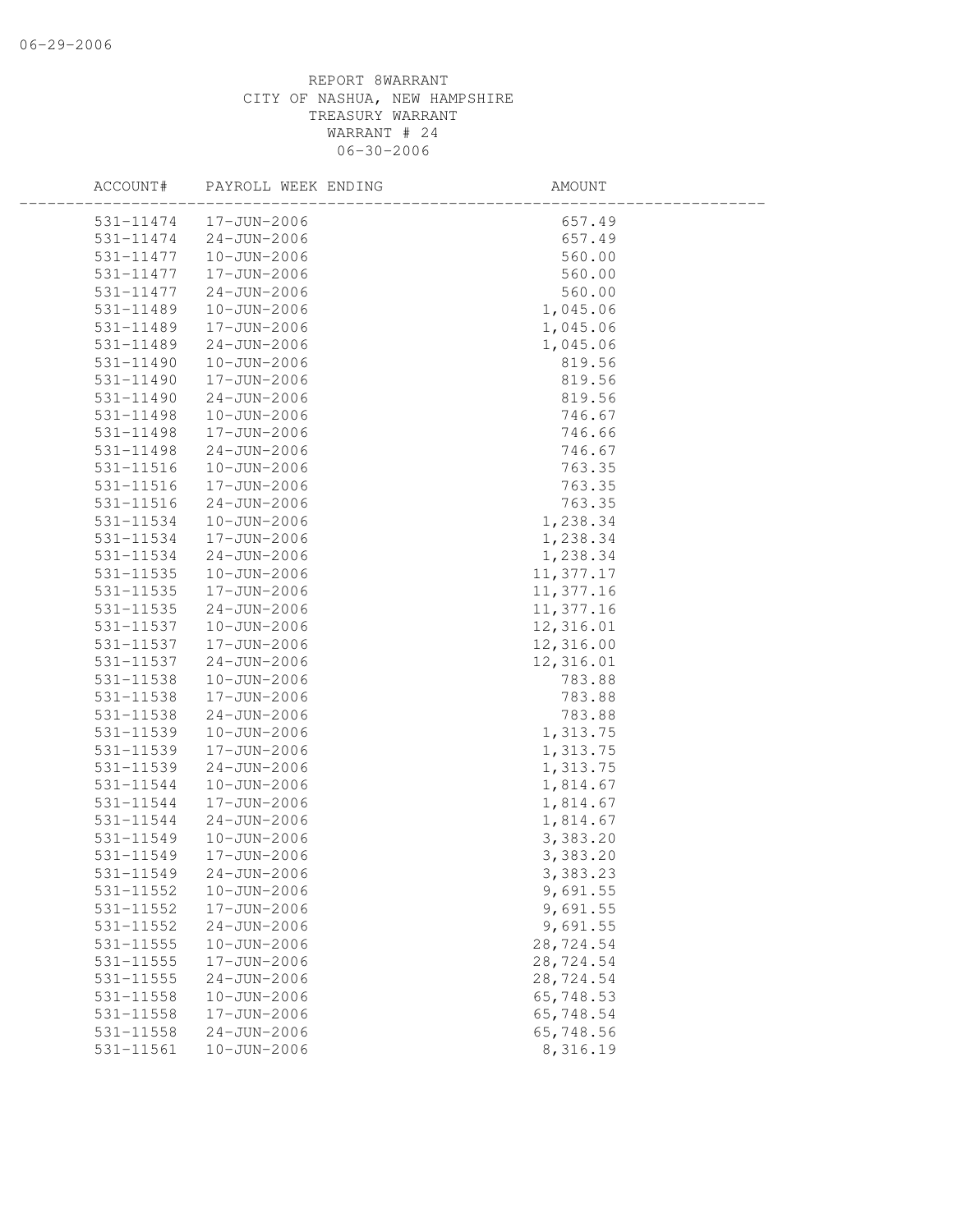| ACCOUNT#      | PAYROLL WEEK ENDING | AMOUNT    |  |
|---------------|---------------------|-----------|--|
| 531-11561     | 17-JUN-2006         | 8,316.19  |  |
| 531-11561     | $24 - JUN - 2006$   | 8,316.19  |  |
| 531-11567     | 10-JUN-2006         | 27,803.54 |  |
| 531-11567     | 17-JUN-2006         | 27,803.54 |  |
| 531-11567     | $24 - JUN - 2006$   | 27,803.54 |  |
| 531-11569     | 10-JUN-2006         | 1,032.13  |  |
| 531-11569     | 17-JUN-2006         | 1,032.13  |  |
| 531-11569     | $24 - JUN - 2006$   | 1,032.13  |  |
| 531-11585     | 10-JUN-2006         | 1,509.42  |  |
| 531-11585     | 17-JUN-2006         | 1,509.42  |  |
| $531 - 11585$ | $24 - JUN - 2006$   | 1,509.42  |  |
| 531-11587     | 10-JUN-2006         | 1,667.56  |  |
| 531-11587     | 17-JUN-2006         | 1,667.55  |  |
| 531-11587     | $24 - JUN - 2006$   | 1,667.56  |  |
| 531-11618     | 10-JUN-2006         | 1,767.26  |  |
| 531-11618     | 17-JUN-2006         | 1,767.25  |  |
| 531-11618     | $24 - JUN - 2006$   | 1,767.26  |  |
| 531-11622     | $10 - JUN - 2006$   | 2,076.23  |  |
| 531-11622     | 17-JUN-2006         | 2,076.22  |  |
| 531-11622     | $24 - JUN - 2006$   | 2,076.23  |  |
| 531-11632     | 10-JUN-2006         | 1,208.30  |  |
| 531-11632     | 17-JUN-2006         | 1,208.30  |  |
| 531-11632     | $24 - JUN - 2006$   | 1,208.30  |  |
| 531-11633     | 10-JUN-2006         | 1,389.20  |  |
| 531-11633     | 17-JUN-2006         | 1,697.86  |  |
| 531-11633     | $24 - JUN - 2006$   | 1,968.01  |  |
| 531-11635     | $10 - JUN - 2006$   | 803.90    |  |
| 531-11635     | 17-JUN-2006         | 803.90    |  |
| 531-11635     | $24 - JUN - 2006$   | 803.90    |  |
| 531-11664     | 10-JUN-2006         | 1,003.00  |  |
| 531-11664     | 17-JUN-2006         | 1,003.00  |  |
| 531-11664     | $24 - JUN - 2006$   | 1,003.00  |  |
| 531-11665     | $10 - JUN - 2006$   | 698.48    |  |
| 531-11665     | 17-JUN-2006         | 698.48    |  |
| 531-11665     | $24 - JUN - 2006$   | 698.48    |  |
| 531-11699     | 10-JUN-2006         | 837.71    |  |
| 531-11699     | 17-JUN-2006         | 837.71    |  |
| 531-11699     | $24 - JUN - 2006$   | 837.71    |  |
| 531-11719     | $10 - JUN - 2006$   | 795.34    |  |
| 531-11719     | 17-JUN-2006         | 795.34    |  |
| 531-11719     | $24 - JUN - 2006$   | 795.35    |  |
| 531-11732     | $10 - JUN - 2006$   | 1,345.68  |  |
| 531-11732     | 17-JUN-2006         | 1,359.66  |  |
| 531-11732     | $24 - JUN - 2006$   | 1,019.41  |  |
| 531-11733     | 10-JUN-2006         | 2,075.70  |  |
| 531-11733     | 17-JUN-2006         | 2,075.70  |  |
| 531-11733     | $24 - JUN - 2006$   | 2,075.70  |  |
| 531-12020     | $10 - JUN - 2006$   | 850.00    |  |
|               |                     |           |  |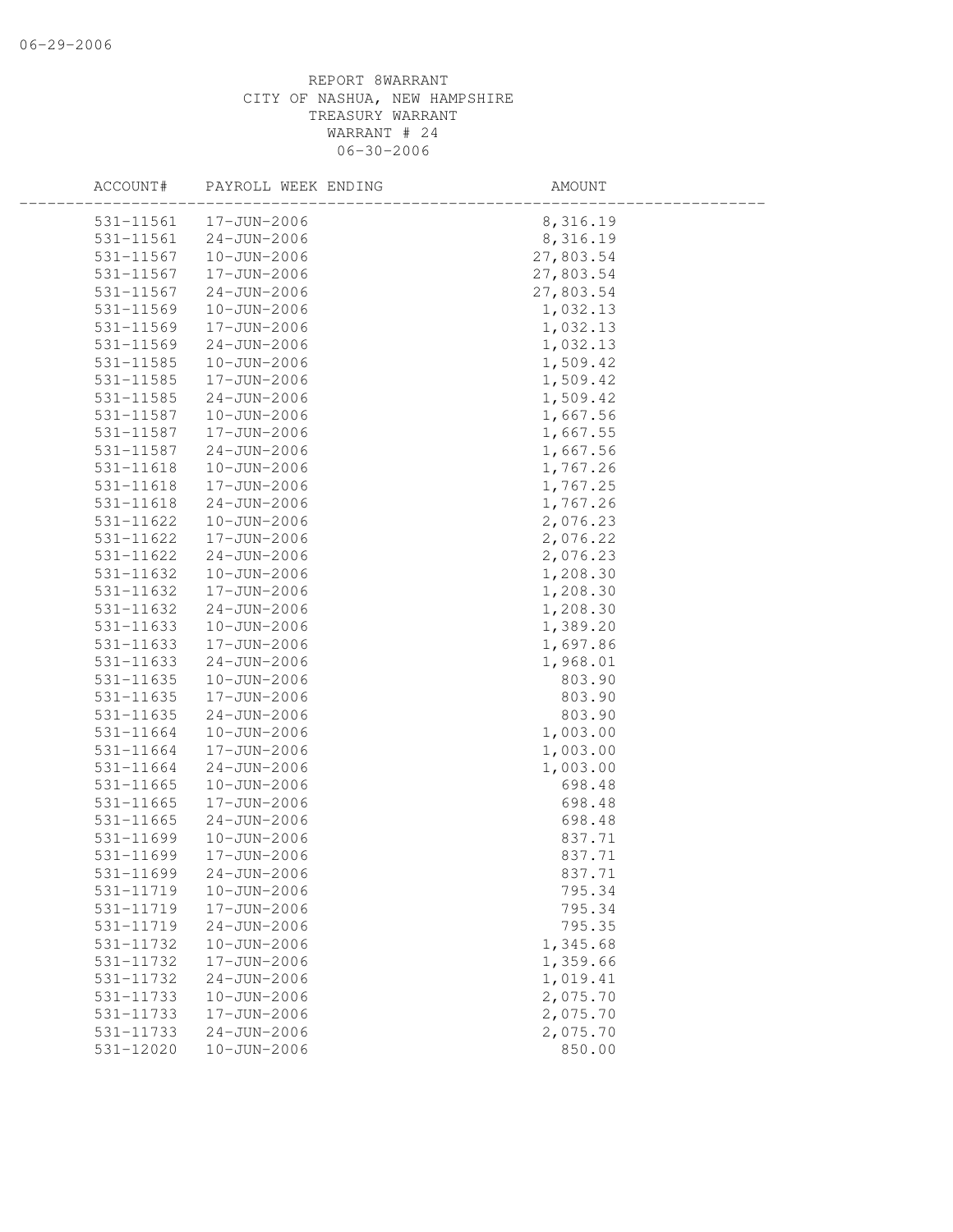| ACCOUNT#               | PAYROLL WEEK ENDING        | AMOUNT             |  |
|------------------------|----------------------------|--------------------|--|
| 531-12020              | 17-JUN-2006                | 850.00             |  |
| 531-12020              | $24 - JUN - 2006$          | 850.00             |  |
| 531-12035              | 10-JUN-2006                | 655.87             |  |
| 531-12035              | 17-JUN-2006                | 655.87             |  |
| 531-12035              | $24 - JUN - 2006$          | 655.87             |  |
| 531-12042              | 10-JUN-2006                | 957.16             |  |
| 531-12042              | 17-JUN-2006                | 457.55             |  |
| 531-12042              | $24 - JUN - 2006$          | 687.47             |  |
| 531-12066              | $10 - JUN - 2006$          | 1,069.34           |  |
| 531-12066              | 17-JUN-2006                | 1,069.33           |  |
| 531-12066              | $24 - JUN - 2006$          | 1,069.34           |  |
| 531-12067              | 10-JUN-2006                | 659.14             |  |
| 531-12067              | 17-JUN-2006                | 659.14             |  |
| 531-12067              | $24 - JUN - 2006$          | 659.14             |  |
| 531-12068              | 10-JUN-2006                | 1,311.74           |  |
| 531-12068              | 17-JUN-2006                | 1,311.74           |  |
| 531-12068              | $24 - JUN - 2006$          | 1,311.74           |  |
| 531-12071              | $10 - JUN - 2006$          | 222.53             |  |
| 531-12071              | 17-JUN-2006                | 222.53             |  |
| 531-12071              | $24 - JUN - 2006$          | 222.53             |  |
| 531-12119              | 10-JUN-2006                | 990.67             |  |
| 531-12119              | 17-JUN-2006                | 990.67             |  |
| 531-12119              | $24 - JUN - 2006$          | 990.67             |  |
| 531-13004              | 10-JUN-2006                | 1,963.54           |  |
| 531-13004              | 17-JUN-2006                | 2,511.10           |  |
| 531-13004              | $24 - JUN - 2006$          | 3,033.85           |  |
| 531-13038              | $10 - JUN - 2006$          | 2,501.51           |  |
| 531-13038              | 17-JUN-2006                | 988.24             |  |
| 531-13038              | $24 - JUN - 2006$          | 1,942.96           |  |
| 531-13040              | 10-JUN-2006                | 4,104.89           |  |
| 531-13040              | 17-JUN-2006                | 6,441.93           |  |
| 531-13040              | $24 - JUN - 2006$          | 5,656.04           |  |
| 531-13044<br>531-13044 | 10-JUN-2006<br>17-JUN-2006 | 1,193.65<br>872.84 |  |
| 531-13044              | $24 - JUN - 2006$          | 2,303.39           |  |
| 531-13047              | $10 - JUN - 2006$          | 25,094.09          |  |
| 531-13047              | 17-JUN-2006                | 14,980.86          |  |
| 531-13047              | $24 - JUN - 2006$          | 12,262.81          |  |
| 531-13048              | $10 - JUN - 2006$          | 4,964.75           |  |
| 531-13048              | 17-JUN-2006                | 8,642.74           |  |
| 531-13048              | $24 - JUN - 2006$          | 6,232.96           |  |
| 531-15002              | $10 - JUN - 2006$          | $-199.62$          |  |
| $531 - 15002$          | 17-JUN-2006                | 31,196.76          |  |
| 531-17004              | 17-JUN-2006                | 2,700.00           |  |
| 531-17006              | $10 - JUN - 2006$          | 1,100.00           |  |
| 531-17006              | 17-JUN-2006                | 2,000.00           |  |
|                        |                            |                    |  |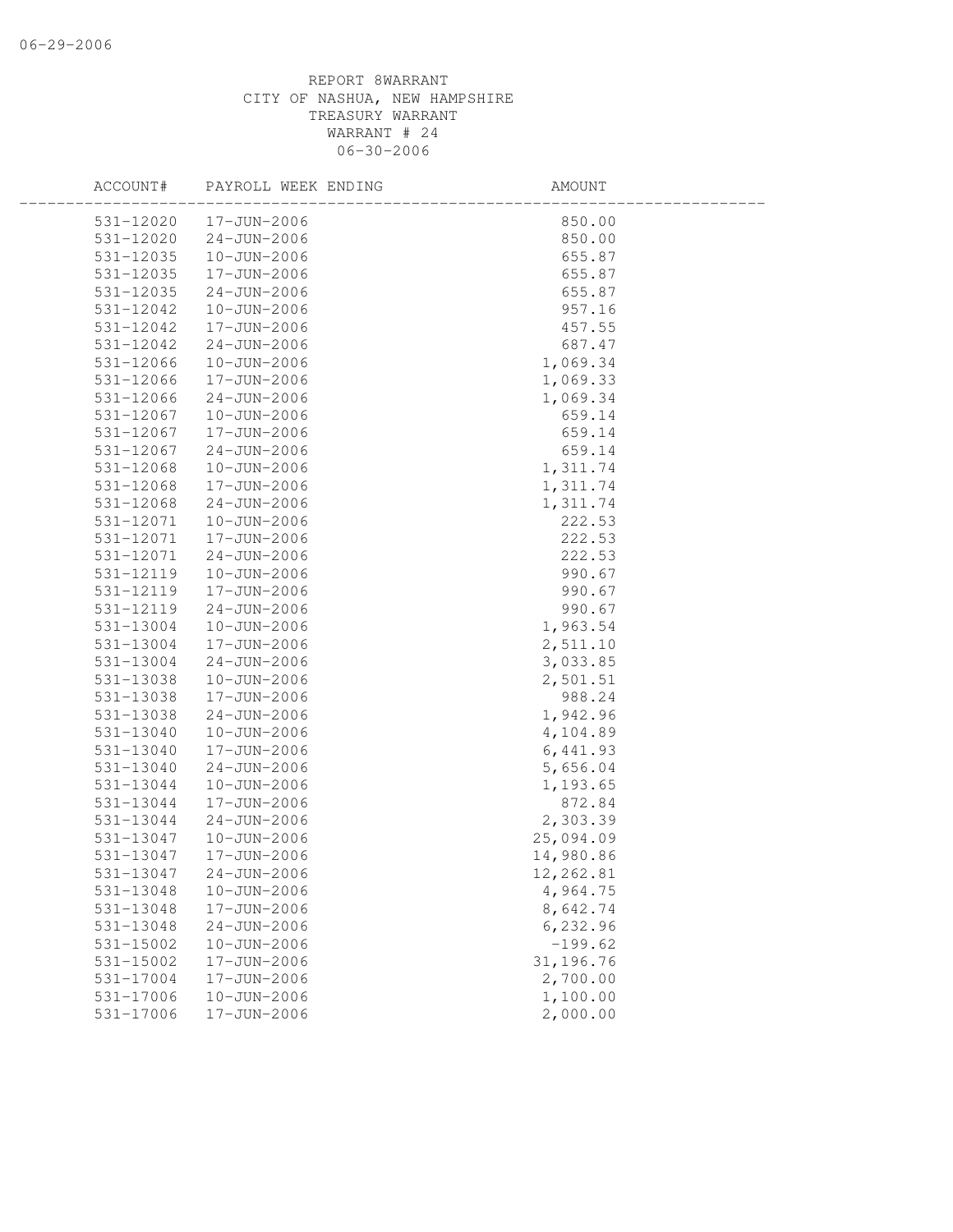|                        | ACCOUNT# PAYROLL WEEK ENDING     | AMOUNT               |            |
|------------------------|----------------------------------|----------------------|------------|
|                        | TOTAL 531 POLICE DEPARTMENT      |                      | 789,689.87 |
|                        |                                  |                      |            |
|                        | 532-11024   10-JUN-2006          | 1,339.14             |            |
|                        | 532-11024 17-JUN-2006            | 1,339.14             |            |
| 532-11024              | 24-JUN-2006                      | 1,339.14             |            |
| 532-11036              | 10-JUN-2006                      | 2,568.50             |            |
| 532-11040              | $10 - JUN - 2006$                | 1,771.38             |            |
| 532-11040              | 17-JUN-2006                      | 1,771.38             |            |
| 532-11040              | 24-JUN-2006                      | 1,771.38             |            |
| 532-11063              | 17-JUN-2006                      | 1,242.12             |            |
| 532-11063              | 24-JUN-2006                      | 1,242.12             |            |
| 532-11066              | 10-JUN-2006                      | 1,205.58             |            |
| 532-11066              | 17-JUN-2006                      | 1,205.58             |            |
| 532-11066              | $24 - JUN - 2006$                | 1,205.57             |            |
| 532-11069              | 10-JUN-2006                      | 2,509.19             |            |
| 532-11069              | 17-JUN-2006                      | 1,229.81             |            |
| 532-11069              | 24-JUN-2006                      | 1,229.81             |            |
| 532-11111              | 10-JUN-2006                      | 1,942.62             |            |
| 532-11111              | 17-JUN-2006                      | 1,942.62             |            |
| 532-11111              | 24-JUN-2006                      | 1,942.62             |            |
| 532-11207              | $10 - JUN - 2006$                | 3,927.46             |            |
| 532-11207              | 17-JUN-2006                      | 4,426.67             |            |
| 532-11207              | 24-JUN-2006                      | 4,167.06             |            |
| 532-11281              | 10-JUN-2006                      | 844.00               |            |
| 532-11281              | 17-JUN-2006                      | 844.02               |            |
| 532-11281              | 24-JUN-2006                      | 844.02               |            |
| 532-11282              | 10-JUN-2006                      | 1,123.38             |            |
| 532-11284              | 17-JUN-2006                      | 1,537.11             |            |
| 532-11284              | 24-JUN-2006                      | 2,342.27             |            |
| 532-11285              | 10-JUN-2006                      | 7,440.49             |            |
| 532-11285              | 17-JUN-2006                      | 7,440.47             |            |
| 532-11285              | 24-JUN-2006                      | 7,440.47             |            |
| 532-11291              | 10-JUN-2006<br>17-JUN-2006       | 5,650.15             |            |
| 532-11291<br>532-11291 | 24-JUN-2006                      | 5,873.78<br>5,567.65 |            |
|                        |                                  |                      |            |
| 532-11298              | 10-JUN-2006                      | 1,246.12             |            |
| 532-11298<br>532-11298 | 17-JUN-2006<br>$24 - JUN - 2006$ | 882.67<br>986.51     |            |
| 532-11300              | $10 - JUN - 2006$                | 33, 226.45           |            |
| 532-11300              | 17-JUN-2006                      | 33, 226.47           |            |
| 532-11300              | $24 - JUN - 2006$                | 33, 226.47           |            |
| 532-11303              | $10 - JUN - 2006$                | 1,090.35             |            |
| 532-11303              | 17-JUN-2006                      | 1,090.35             |            |
| 532-11303              | $24 - JUN - 2006$                | 1,090.35             |            |
| 532-11305              | $10 - JUN - 2006$                | 4,383.62             |            |
| 532-11305              | 17-JUN-2006                      | 4,526.22             |            |
|                        |                                  |                      |            |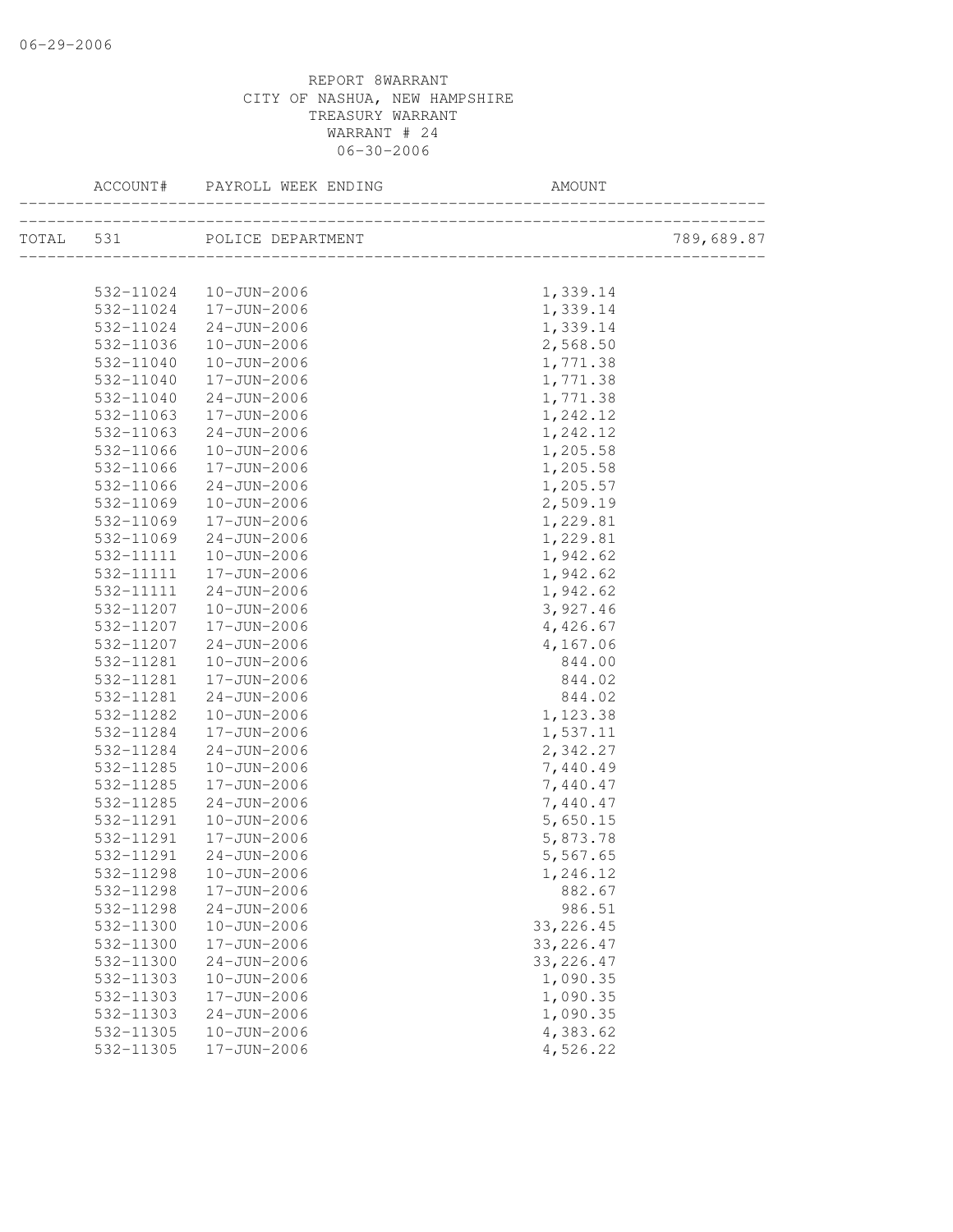| ACCOUNT#  | PAYROLL WEEK ENDING | AMOUNT     |  |
|-----------|---------------------|------------|--|
| 532-11305 | $24 - JUN - 2006$   | 4,394.45   |  |
| 532-11307 | 10-JUN-2006         | 1,090.35   |  |
| 532-11307 | 17-JUN-2006         | 1,090.35   |  |
| 532-11307 | $24 - JUN - 2006$   | 1,090.35   |  |
| 532-11309 | $10 - JUN - 2006$   | 96, 217.01 |  |
| 532-11309 | 17-JUN-2006         | 95,885.80  |  |
| 532-11309 | $24 - JUN - 2006$   | 96, 217.09 |  |
| 532-11660 | $10 - JUN - 2006$   | 1,385.40   |  |
| 532-11660 | 17-JUN-2006         | 1,385.40   |  |
| 532-11660 | 24-JUN-2006         | 1,385.40   |  |
| 532-11663 | 10-JUN-2006         | 1,344.65   |  |
| 532-11663 | 17-JUN-2006         | 1,344.65   |  |
| 532-11663 | 24-JUN-2006         | 1,344.65   |  |
| 532-11666 | 17-JUN-2006         | 1,331.35   |  |
| 532-11666 | $24 - JUN - 2006$   | 1,331.35   |  |
| 532-11669 | 10-JUN-2006         | 1,371.69   |  |
| 532-11669 | 17-JUN-2006         | 1,371.69   |  |
| 532-11669 | $24 - JUN - 2006$   | 1,371.69   |  |
| 532-12063 | 10-JUN-2006         | 274.68     |  |
| 532-12063 | 17-JUN-2006         | 274.68     |  |
| 532-12063 | $24 - JUN - 2006$   | 274.68     |  |
| 532-12070 | $10 - JUN - 2006$   | 20,044.46  |  |
| 532-12070 | 17-JUN-2006         | 29,785.64  |  |
| 532-12070 | $24 - JUN - 2006$   | 31, 221.11 |  |
| 532-12082 | $10 - JUN - 2006$   | 549.24     |  |
| 532-12082 | 17-JUN-2006         | 549.24     |  |
| 532-12082 | $24 - JUN - 2006$   | 846.73     |  |
| 532-12110 | $10 - JUN - 2006$   | 256.54     |  |
| 532-12110 | 17-JUN-2006         | 256.54     |  |
| 532-12110 | $24 - JUN - 2006$   | 256.55     |  |
| 532-13003 | 10-JUN-2006         | 499.21     |  |
| 532-13003 | 17-JUN-2006         | 128.09     |  |
| 532-13003 | $24 - JUN - 2006$   | 448.44     |  |
| 532-13004 | 10-JUN-2006         | 117.17     |  |
| 532-13004 | 17-JUN-2006         | 146.91     |  |
| 532-13004 | $24 - JUN - 2006$   | 215.21     |  |
| 532-13018 | 10-JUN-2006         | 3, 134.98  |  |
| 532-13018 | 17-JUN-2006         | 3,348.63   |  |
| 532-13018 | $24 - JUN - 2006$   | 5,369.49   |  |
| 532-13024 | $10 - JUN - 2006$   | 3,248.88   |  |
| 532-13024 | 17-JUN-2006         | 429.86     |  |
| 532-13024 | $24 - JUN - 2006$   | 554.00     |  |
| 532-13050 | $10 - JUN - 2006$   | 9,305.27   |  |
| 532-13050 | $17 - JUN - 2006$   | 8,990.72   |  |
| 532-13050 | $24 - JUN - 2006$   | 12,510.93  |  |
| 532-19231 | $10 - JUN - 2006$   | 1,147.14   |  |
| 532-19231 | 17-JUN-2006         | 1,147.40   |  |
| 532-19231 | $24 - JUN - 2006$   | 1,147.40   |  |
|           |                     |            |  |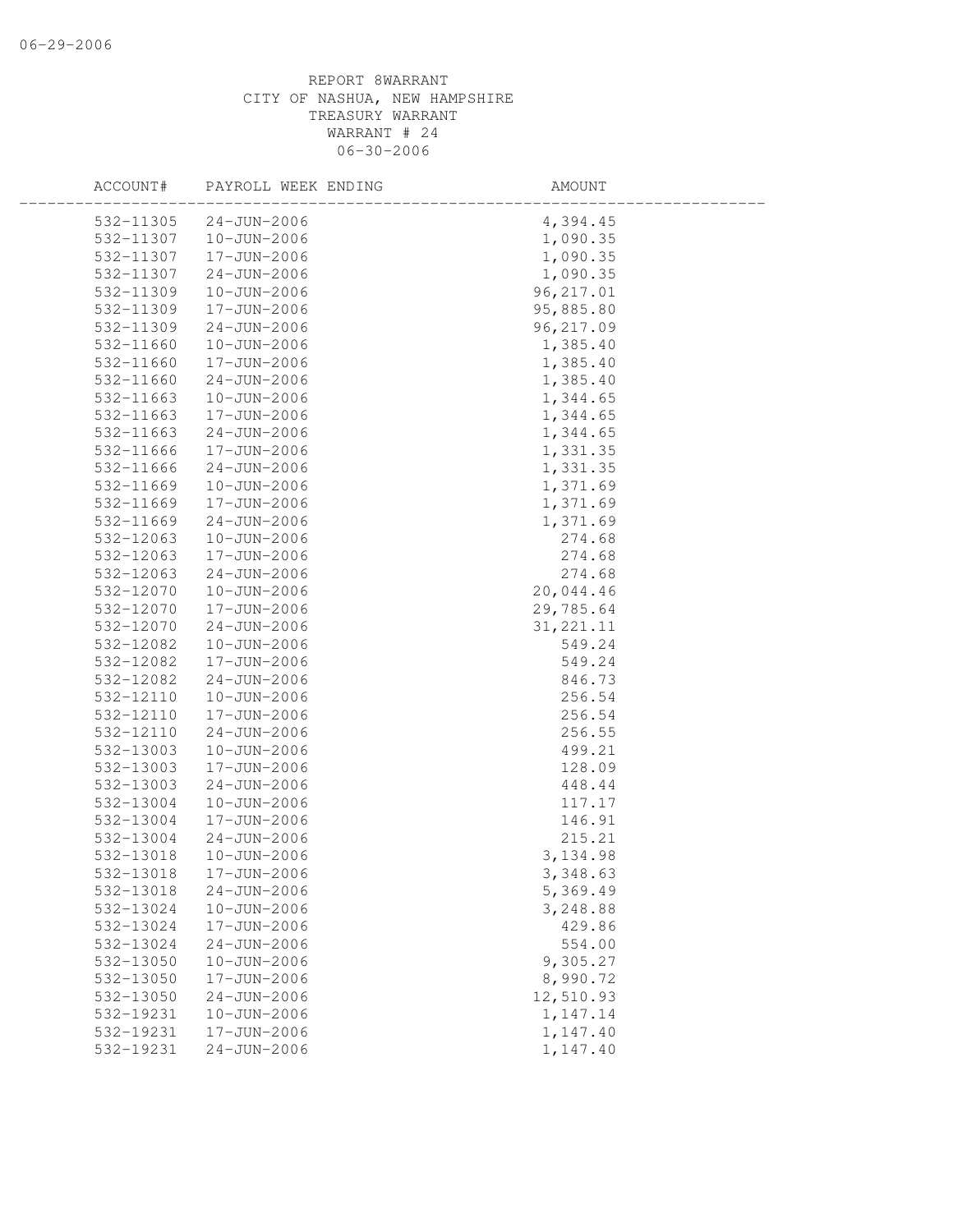|       | ACCOUNT#               | PAYROLL WEEK ENDING                   | AMOUNT           |             |
|-------|------------------------|---------------------------------------|------------------|-------------|
|       | 532-19232              | $10 - JUN - 2006$                     | 1,656.58         |             |
|       | 532-19232              | 17-JUN-2006                           | 1,659.62         |             |
|       | 532-19232              | $24 - JUN - 2006$                     | 1,659.62         |             |
|       | 532-19233              | 10-JUN-2006                           | 2,672.59         |             |
|       | 532-19233              | 17-JUN-2006                           | 2,675.63         |             |
|       | 532-19233              | $24 - JUN - 2006$                     | 2,675.63         |             |
|       | 532-19234              | 10-JUN-2006                           | 1,673.67         |             |
|       | 532-19234              | 17-JUN-2006                           | 1,675.22         |             |
|       | 532-19234              | 24-JUN-2006                           | 1,675.22         |             |
|       |                        | 532-46045 24-JUN-2006                 | 5,030.76         |             |
|       |                        | 532-91010  10-JUN-2006                | 750.00           |             |
| TOTAL | 532                    | FIRE DEPARTMENT<br>__________________ |                  | 674, 479.96 |
|       |                        |                                       |                  |             |
|       | 535-81023              | 10-JUN-2006<br>535-81023  17-JUN-2006 | 96.15<br>96.15   |             |
|       |                        | 535-81023 24-JUN-2006                 | 96.15            |             |
|       |                        |                                       |                  |             |
| TOTAL | 535                    | EMERGENCY MANAGEMENT                  |                  | 288.45      |
|       |                        |                                       |                  |             |
|       |                        | 536-11178  10-JUN-2006                | 1,226.25         |             |
|       |                        | 536-11178  17-JUN-2006                | 1,226.25         |             |
|       |                        | 536-11178 24-JUN-2006                 | 1,226.25         |             |
|       |                        | 536-13004 17-JUN-2006                 | 260.55           |             |
| TOTAL | 536                    | CITYWIDE COMMUNICATIONS               |                  | 3,939.30    |
|       |                        |                                       |                  |             |
|       | 541-11008<br>541-11008 | 10-JUN-2006<br>17-JUN-2006            | 648.71<br>648.71 |             |
|       | 541-11008              | $24 - JUN - 2006$                     | 648.71           |             |
|       | 541-11048              | 10-JUN-2006                           | 856.19           |             |
|       | 541-11048              | 17-JUN-2006                           | 856.19           |             |
|       | 541-11048              | $24 - JUN - 2006$                     | 856.19           |             |
|       | 541-11104              | 10-JUN-2006                           | 888.34           |             |
|       | 541-11104              | 17-JUN-2006                           | 888.34           |             |
|       | 541-11104              | $24 - JUN - 2006$                     | 888.34           |             |
|       | 541-11240              | $10 - JUN - 2006$                     | 1,370.00         |             |
|       | 541-11240              | 17-JUN-2006                           | 1,712.50         |             |
|       | 541-11240              | $24 - JUN - 2006$                     | 1,712.50         |             |
|       | 541-12038              | $10 - JUN - 2006$                     | 618.61           |             |
|       | 541-12038              | 17-JUN-2006                           | 618.61           |             |
|       | 541-12038              | $24 - JUN - 2006$                     | 618.61           |             |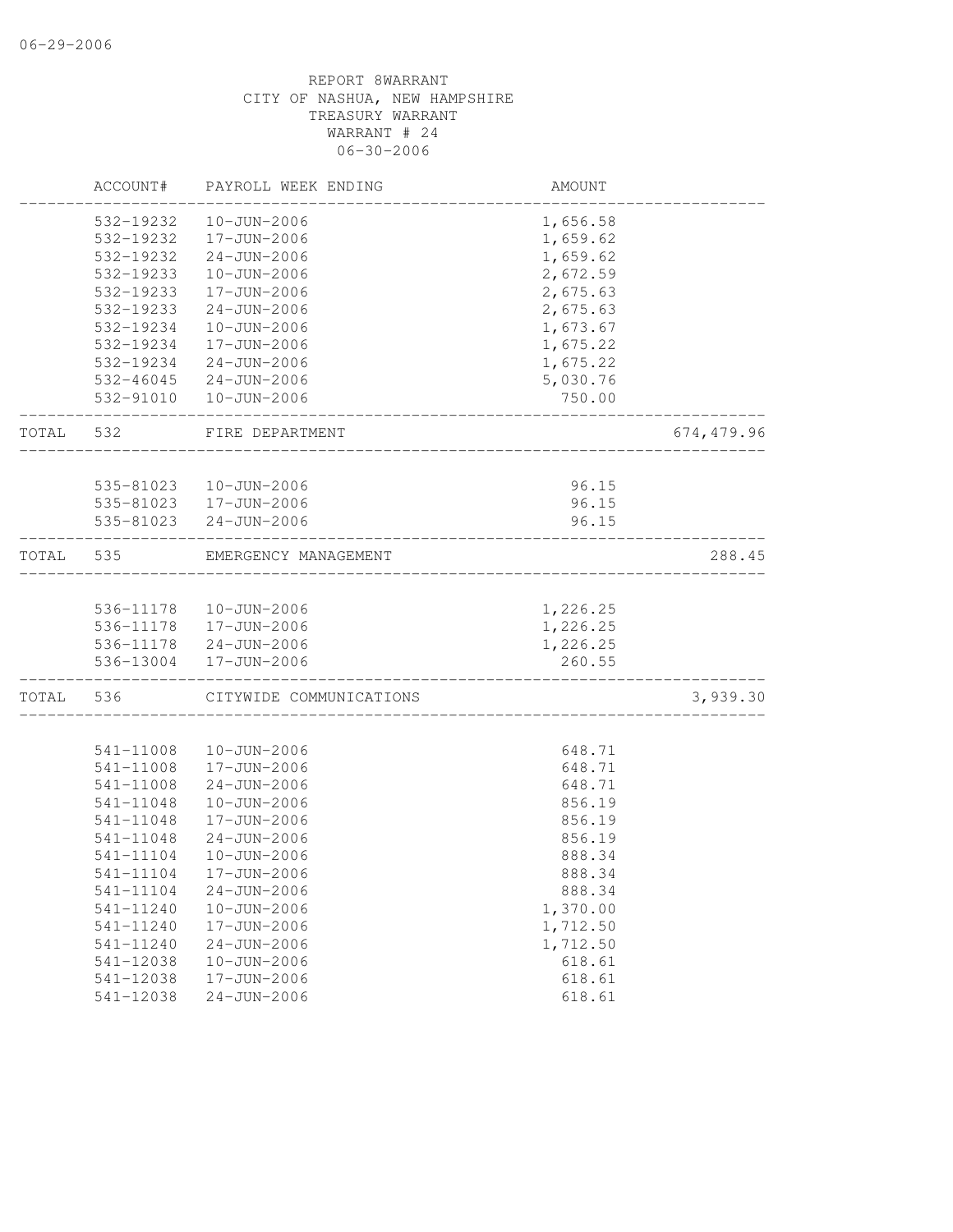|           | ACCOUNT#      | PAYROLL WEEK ENDING                                 | <b>AMOUNT</b>            |           |
|-----------|---------------|-----------------------------------------------------|--------------------------|-----------|
| TOTAL 541 |               | -------------                                       |                          | 13,830.55 |
|           |               |                                                     |                          |           |
|           |               | 542-11584  10-JUN-2006                              | 2,112.99                 |           |
|           |               | 542-11584  17-JUN-2006                              | 2,113.00                 |           |
|           | 542-11584     | 24-JUN-2006                                         | 1,816.74                 |           |
|           | 542-12109     | 10-JUN-2006                                         | 216.00                   |           |
|           | 542-12109     | 17-JUN-2006                                         | 360.00                   |           |
|           | 542-12109     | 24-JUN-2006                                         | 180.00                   |           |
|           | 542-12582     | 10-JUN-2006                                         | 837.03                   |           |
|           |               | 542-12582  17-JUN-2006                              | 837.03                   |           |
|           |               | 542-12582 24-JUN-2006<br>__________________________ | 837.02                   |           |
| TOTAL 542 |               | COMMUNITY HEALTH<br>_______________________         |                          | 9,309.81  |
|           |               |                                                     |                          |           |
|           |               | 543-11380  10-JUN-2006                              | 809.88                   |           |
|           |               | 543-11380  17-JUN-2006                              | 809.88                   |           |
|           |               | 543-11380 24-JUN-2006                               | 809.88                   |           |
|           |               | 543-11438  10-JUN-2006                              | 1,349.78                 |           |
|           | 543-11438     | 17-JUN-2006                                         | 1,349.78                 |           |
|           | 543-11438     | 24-JUN-2006                                         | 1,349.78                 |           |
|           | 543-11601     | 10-JUN-2006                                         | 1,103.01                 |           |
|           | 543-11601     | 17-JUN-2006                                         | 1,103.01                 |           |
|           | 543-11601     | 24-JUN-2006                                         | 1,103.01                 |           |
|           | 543-11602     | 10-JUN-2006                                         | 772.39                   |           |
|           | 543-11602     | 17-JUN-2006                                         | 772.39                   |           |
|           | 543-11602     | $24 - JUN - 2006$                                   | 772.40                   |           |
|           | 543-11604     | 10-JUN-2006                                         | 722.76                   |           |
|           | 543-11604     | 17-JUN-2006                                         | 722.76                   |           |
|           | 543-11604     | 24-JUN-2006                                         | 722.76                   |           |
|           | 543-11605     | 10-JUN-2006                                         | 856.19                   |           |
|           | 543-11605     | 17-JUN-2006                                         | 856.19                   |           |
|           | 543-11605     | 24-JUN-2006                                         | 856.19<br>______________ |           |
| TOTAL     | 543           | ENVIRONMENTAL HEALTH DEPT.                          |                          | 16,842.04 |
|           |               |                                                     |                          |           |
|           | 544-11099     | $10 - JUN - 2006$                                   | 1,917.87                 |           |
|           | 544-11099     | 17-JUN-2006                                         | 1,917.88                 |           |
|           | 544-11099     | $24 - JUN - 2006$                                   | 1,917.88                 |           |
|           | 544-11112     | $10 - JUN - 2006$                                   | 728.17                   |           |
|           | $544 - 11112$ | 17-JUN-2006                                         | 728.17                   |           |
|           | 544-11112     | $24 - JUN - 2006$                                   | 728.17                   |           |
|           | 544-11367     | $10 - JUN - 2006$                                   | 722.76                   |           |
|           | 544-11367     | 17-JUN-2006                                         | 722.76                   |           |
|           | 544-11367     | $24 - JUN - 2006$                                   | 722.76                   |           |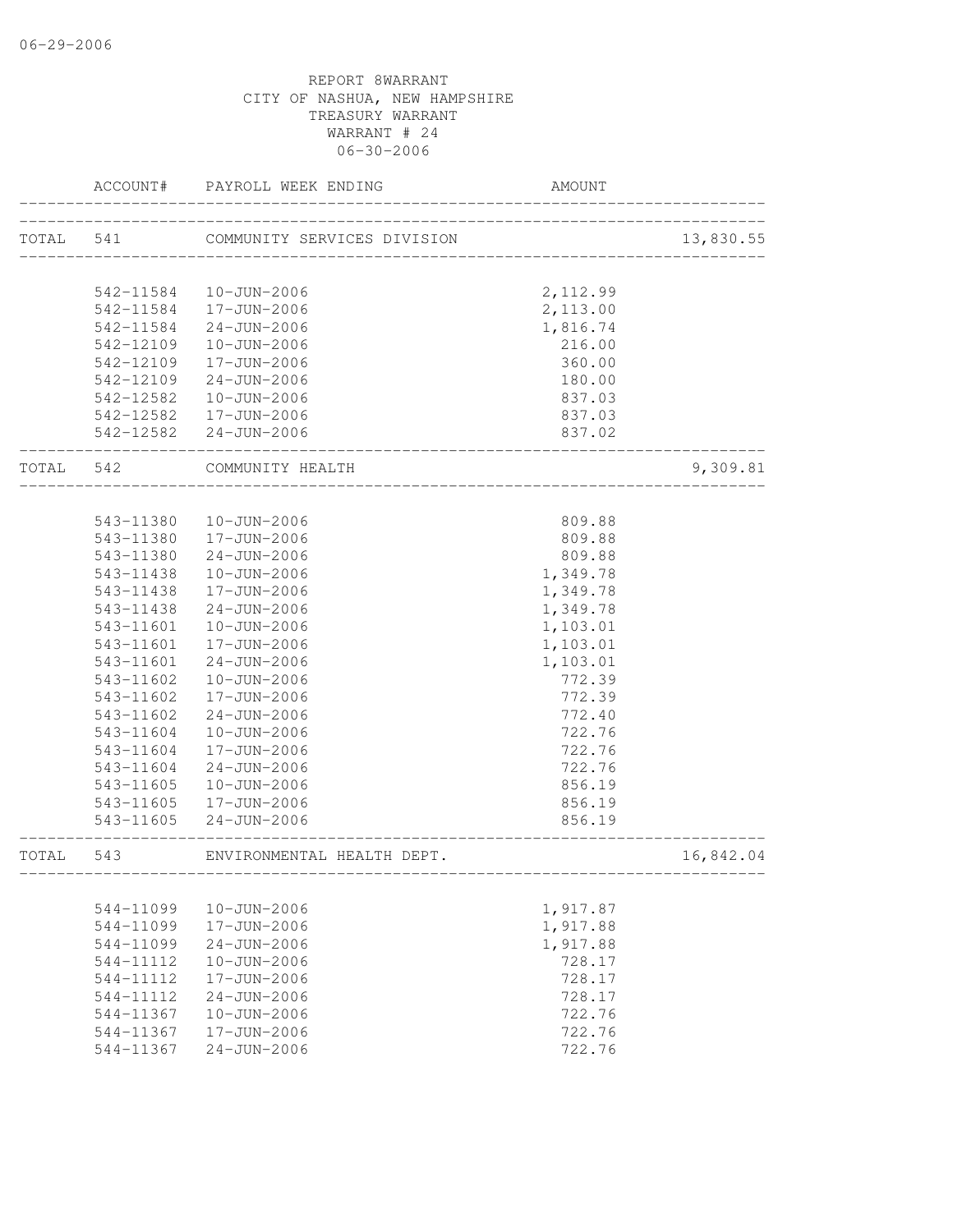# REPORT 8WARRANT CITY OF NASHUA, NEW HAMPSHIRE TREASURY WARRANT WARRANT # 24 06-30-2006 ACCOUNT# PAYROLL WEEK ENDING AMOUNT -------------------------------------------------------------------------------- 544-11777 10-JUN-2006 1,125.01 544-11777 17-JUN-2006 1,125.01 544-11777 24-JUN-2006 1,125.01 544-12101 10-JUN-2006 235.88 544-12101 17-JUN-2006 235.88 544-12101 24-JUN-2006 251.60 -------------------------------------------------------------------------------- TOTAL 544 WELFARE ADMINISTRATION 14,204.81 -------------------------------------------------------------------------------- 551-11008 10-JUN-2006 612.62 551-11008 17-JUN-2006 612.61 551-11008 24-JUN-2006 612.62 551-11028 10-JUN-2006 526.86 551-11028 17-JUN-2006 526.86 551-11028 24-JUN-2006 526.86 551-11057 10-JUN-2006 783.38 551-11057 17-JUN-2006 783.38 551-11057 24-JUN-2006 783.38 551-11094 10-JUN-2006 355.62 551-11094 17-JUN-2006 355.62 551-11094 24-JUN-2006 355.62 551-11108 10-JUN-2006 816.65 551-11108 17-JUN-2006 839.25 551-11108 24-JUN-2006 2,474.04 551-11208 10-JUN-2006 733.43 551-11208 17-JUN-2006 733.42 551-11208 24-JUN-2006 733.43 551-11211 10-JUN-2006 445.30 551-11211 17-JUN-2006 445.30 551-11211 24-JUN-2006 445.30 551-11212 10-JUN-2006 1,275.49 551-11212 17-JUN-2006 1,275.49 551-11212 24-JUN-2006 1,275.49 551-11249 10-JUN-2006 1,499.30 551-11249 17-JUN-2006 1,499.30 551-11249 24-JUN-2006 1,499.30 551-11273 10-JUN-2006 2,382.01 551-11273 17-JUN-2006 2,382.02 551-11273 24-JUN-2006 2,382.01 551-11435 10-JUN-2006 962.19 551-11435 17-JUN-2006 962.19 551-11435 24-JUN-2006 962.18 551-11638 10-JUN-2006 1,033.09 551-11638 17-JUN-2006 1,033.09 551-11638 24-JUN-2006 1,033.09 551-12154 17-JUN-2006 288.00 551-12154 24-JUN-2006 384.00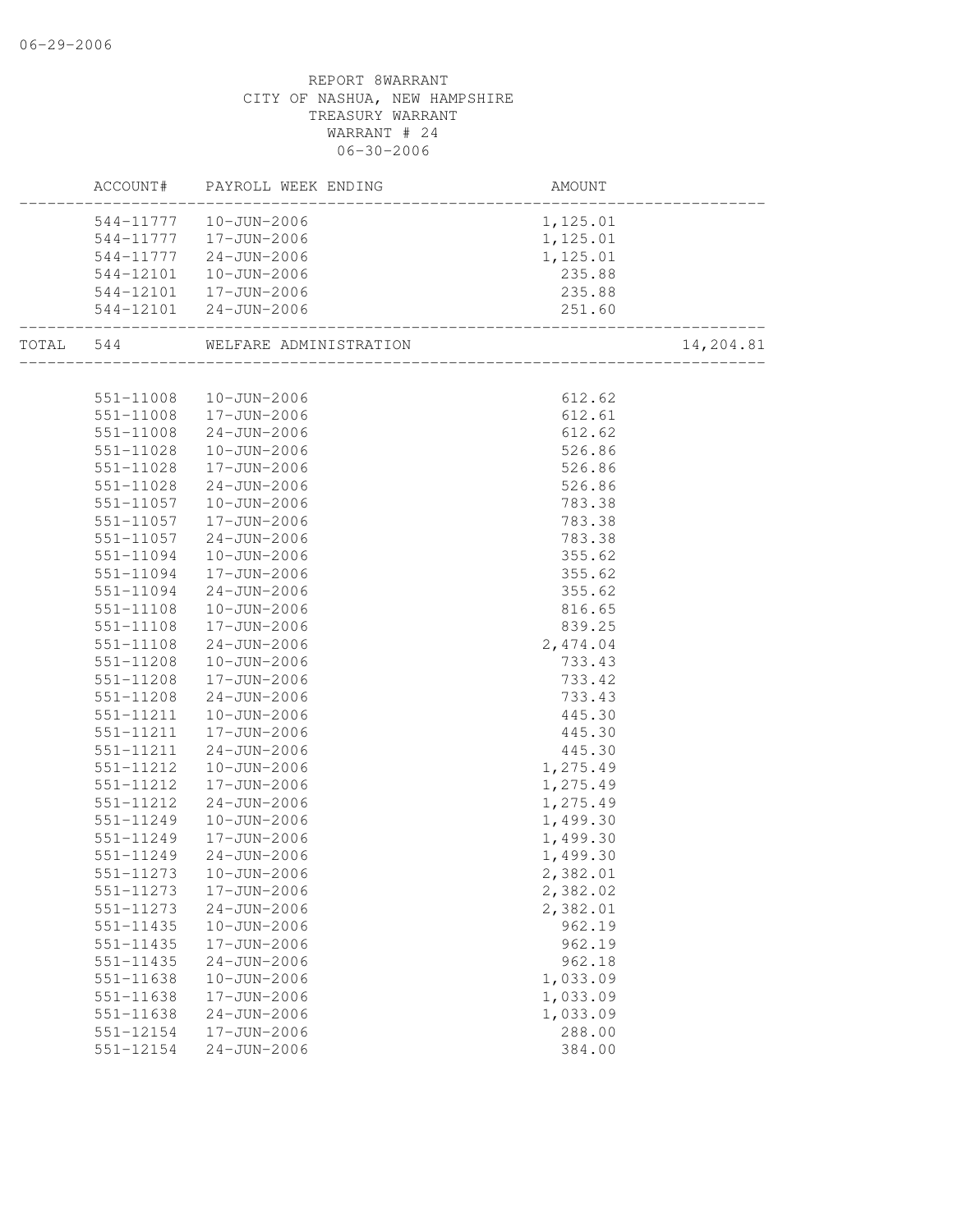|           | AM<br>----------------------<br>ACCOUNT# PAYROLL WEEK ENDING | AMOUNT   |           |
|-----------|--------------------------------------------------------------|----------|-----------|
|           | 551-13004  10-JUN-2006                                       | 287.48   |           |
|           | 551-13004 17-JUN-2006                                        | 348.53   |           |
|           | $551-13004$ $24-JUN-2006$                                    | 128.17   |           |
|           | 551-18015 24-JUN-2006                                        | 2,000.00 |           |
|           | 551-91010 24-JUN-2006                                        | 1,990.00 |           |
|           | TOTAL 551 PUBLIC WORKS DIV & ENGINEERING                     |          | 41,383.97 |
|           |                                                              |          |           |
|           | 552-11051  10-JUN-2006<br>552-11051  17-JUN-2006             | 1,238.34 |           |
|           |                                                              | 1,238.34 |           |
|           | 552-11051 24-JUN-2006                                        | 1,238.34 |           |
| 552-11052 | $10 - JUN - 2006$                                            | 1,103.01 |           |
|           | 552-11052  17-JUN-2006                                       | 1,103.01 |           |
|           | 552-11052 24-JUN-2006                                        | 1,103.01 |           |
| 552-11077 | $10 - JUN - 2006$                                            | 1,136.10 |           |
| 552-11077 | $17 - JUN - 2006$                                            | 1,136.10 |           |
| 552-11077 | $24 - JUN - 2006$                                            | 1,136.10 |           |
| 552-11087 | 10-JUN-2006                                                  | 746.80   |           |
| 552-11087 | 17-JUN-2006                                                  | 746.80   |           |
| 552-11087 | 24-JUN-2006                                                  | 746.80   |           |
| 552-11143 | 10-JUN-2006                                                  | 784.00   |           |
| 552-11143 | 17-JUN-2006                                                  | 784.00   |           |
| 552-11143 | 24-JUN-2006                                                  | 784.00   |           |
| 552-11324 | 10-JUN-2006                                                  | 3,604.94 |           |
| 552-11324 | 17-JUN-2006                                                  | 3,424.69 |           |
| 552-11324 | 24-JUN-2006                                                  | 3,604.93 |           |
| 552-11339 | 10-JUN-2006                                                  | 2,689.60 |           |
| 552-11339 | 17-JUN-2006                                                  | 2,689.60 |           |
| 552-11339 | 24-JUN-2006                                                  | 2,689.60 |           |
| 552-11342 | 10-JUN-2006                                                  | 706.01   |           |
| 552-11342 | 17-JUN-2006                                                  | 706.00   |           |
| 552-11342 | 24-JUN-2006                                                  | 706.00   |           |
| 552-11343 | 10-JUN-2006                                                  | 2,376.00 |           |
| 552-11343 | $17 - JUN - 2006$                                            | 2,352.00 |           |
| 552-11343 | $24 - JUN - 2006$                                            | 2,376.00 |           |
| 552-11407 | 10-JUN-2006                                                  | 4,884.01 |           |
|           | 552-11407  17-JUN-2006                                       | 4,884.00 |           |
| 552-11407 | $24 - JUN - 2006$                                            | 4,884.00 |           |
| 552-11492 | $10 - JUN - 2006$                                            | 746.80   |           |
| 552-11492 | 17-JUN-2006                                                  | 746.80   |           |
| 552-11492 | $24 - JUN - 2006$                                            | 746.80   |           |
| 552-11548 | $10 - JUN - 2006$                                            | 914.99   |           |
| 552-11548 | 17-JUN-2006                                                  | 915.00   |           |
| 552-11548 | $24 - JUN - 2006$                                            | 914.99   |           |
| 552-11580 | $10 - JUN - 2006$                                            | 749.90   |           |
| 552-11580 | 17-JUN-2006                                                  | 749.90   |           |
| 552-11580 | $24 - JUN - 2006$                                            | 749.90   |           |
|           |                                                              |          |           |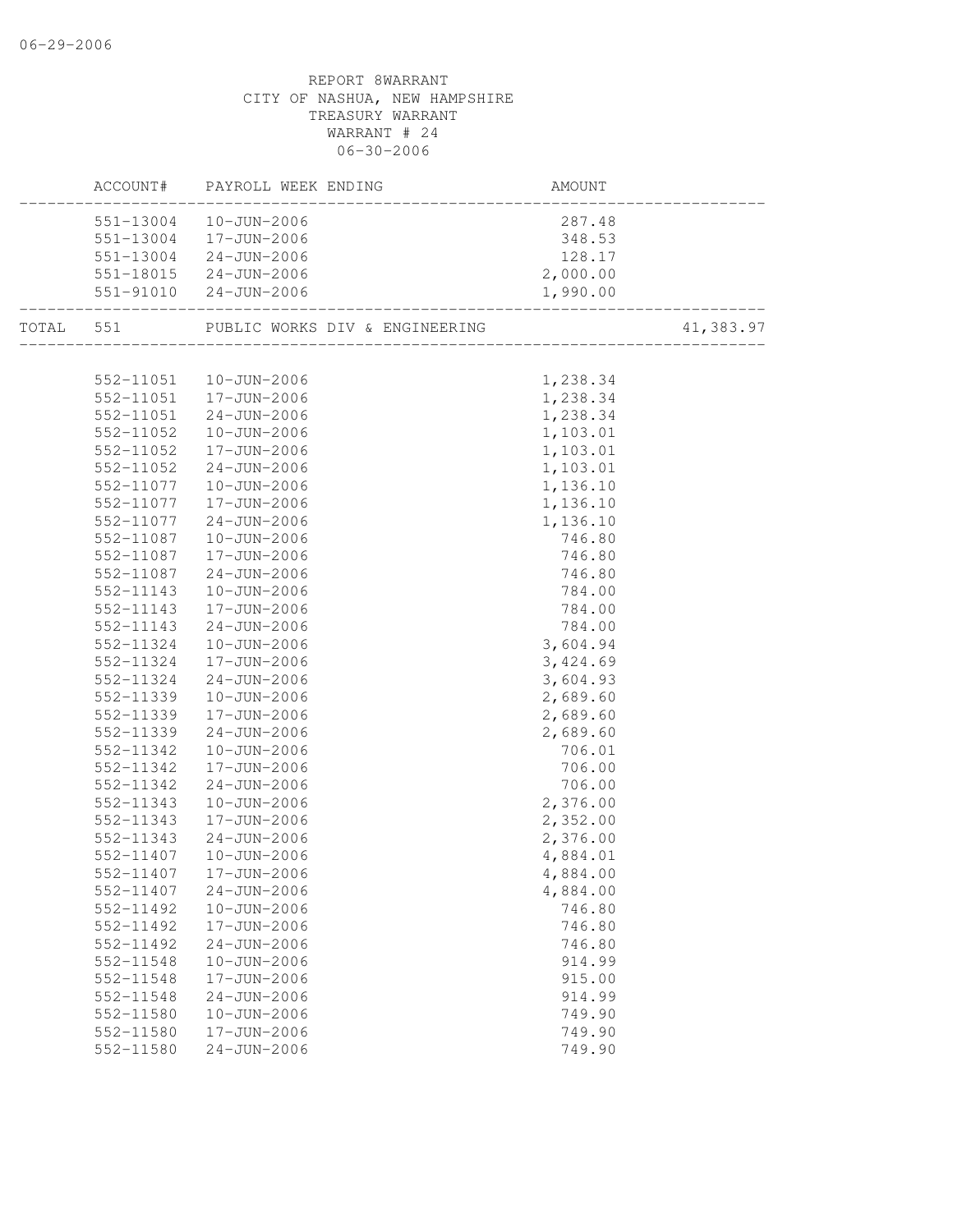|       | ACCOUNT#      | PAYROLL WEEK ENDING  | AMOUNT    |            |
|-------|---------------|----------------------|-----------|------------|
|       | 552-11618     | $10 - JUN - 2006$    | 113.65    |            |
|       | 552-11618     | 17-JUN-2006          | 426.20    |            |
|       | 552-11618     | $24 - JUN - 2006$    | 426.20    |            |
|       | 552-11750     | 10-JUN-2006          | 733.20    |            |
|       | 552-11750     | 17-JUN-2006          | 717.60    |            |
|       | 552-11750     | $24 - JUN - 2006$    | 727.20    |            |
|       | 552-12156     | 10-JUN-2006          | 6,090.00  |            |
|       | 552-12156     | 17-JUN-2006          | 6,317.50  |            |
|       | 552-12156     | $24 - JUN - 2006$    | 6,685.00  |            |
|       | 552-12158     | 17-JUN-2006          | 480.00    |            |
|       | $552 - 12159$ | $24 - JUN - 2006$    | 2,921.25  |            |
|       | 552-12162     | $24 - JUN - 2006$    | 864.75    |            |
|       | 552-12186     | $24 - JUN - 2006$    | 1,024.50  |            |
|       | 552-12192     | $24 - JUN - 2006$    | 796.00    |            |
|       | 552-13004     | 10-JUN-2006          | 3,472.35  |            |
|       | 552-13004     | 17-JUN-2006          | 6,558.04  |            |
|       | 552-13004     | $24 - JUN - 2006$    | 4, 452.41 |            |
|       | 552-17002     | $24 - JUN - 2006$    | 1,000.00  |            |
|       | 552-59050     | $24 - JUN - 2006$    | 2,130.00  |            |
| TOTAL | 552           | PARKS AND RECREATION |           | 110,773.06 |
|       |               |                      |           |            |
|       | 553-11041     | 10-JUN-2006          | 888.34    |            |
|       | 553-11041     | 17-JUN-2006          | 888.34    |            |
|       | 553-11041     | $24 - JUN - 2006$    | 888.34    |            |
|       | 553-11078     | 10-JUN-2006          | 1,353.16  |            |
|       | 553-11078     | 17-JUN-2006          | 1,353.16  |            |
|       | 553-11078     | $24 - JUN - 2006$    | 1,353.16  |            |
|       | 553-11098     | $10 - JUN - 2006$    | 937.65    |            |
|       | 553-11098     | 17-JUN-2006          | 937.65    |            |
|       | 553-11098     | $24 - JUN - 2006$    | 946.37    |            |
|       | 553-11192     | 10-JUN-2006          | 833.01    |            |
|       | 553-11192     | 17-JUN-2006          | 833.00    |            |
|       | 553-11192     | $24 - JUN - 2006$    | 833.01    |            |
|       | 553-11279     | 10-JUN-2006          | 4,704.00  |            |
|       | 553-11279     | 17-JUN-2006          | 5,608.81  |            |
|       | 553-11279     | $24 - JUN - 2006$    | 4,725.85  |            |
|       | 553-11327     | $10 - JUN - 2006$    | 3,604.94  |            |
|       | 553-11327     | 17-JUN-2006          | 3,621.98  |            |
|       | 553-11327     | $24 - JUN - 2006$    | 4,506.17  |            |
|       | 553-11336     | $10 - JUN - 2006$    | 967.45    |            |
|       | 553-11336     | 17-JUN-2006          | 967.44    |            |
|       | 553-11336     | $24 - JUN - 2006$    | 967.44    |            |
|       | 553-11375     | $10 - JUN - 2006$    | 2,223.82  |            |
|       | 553-11375     | 17-JUN-2006          | 2,173.39  |            |
|       | 553-11375     | $24 - JUN - 2006$    | 2,223.82  |            |
|       | 553-11465     | $10 - JUN - 2006$    | 3,016.49  |            |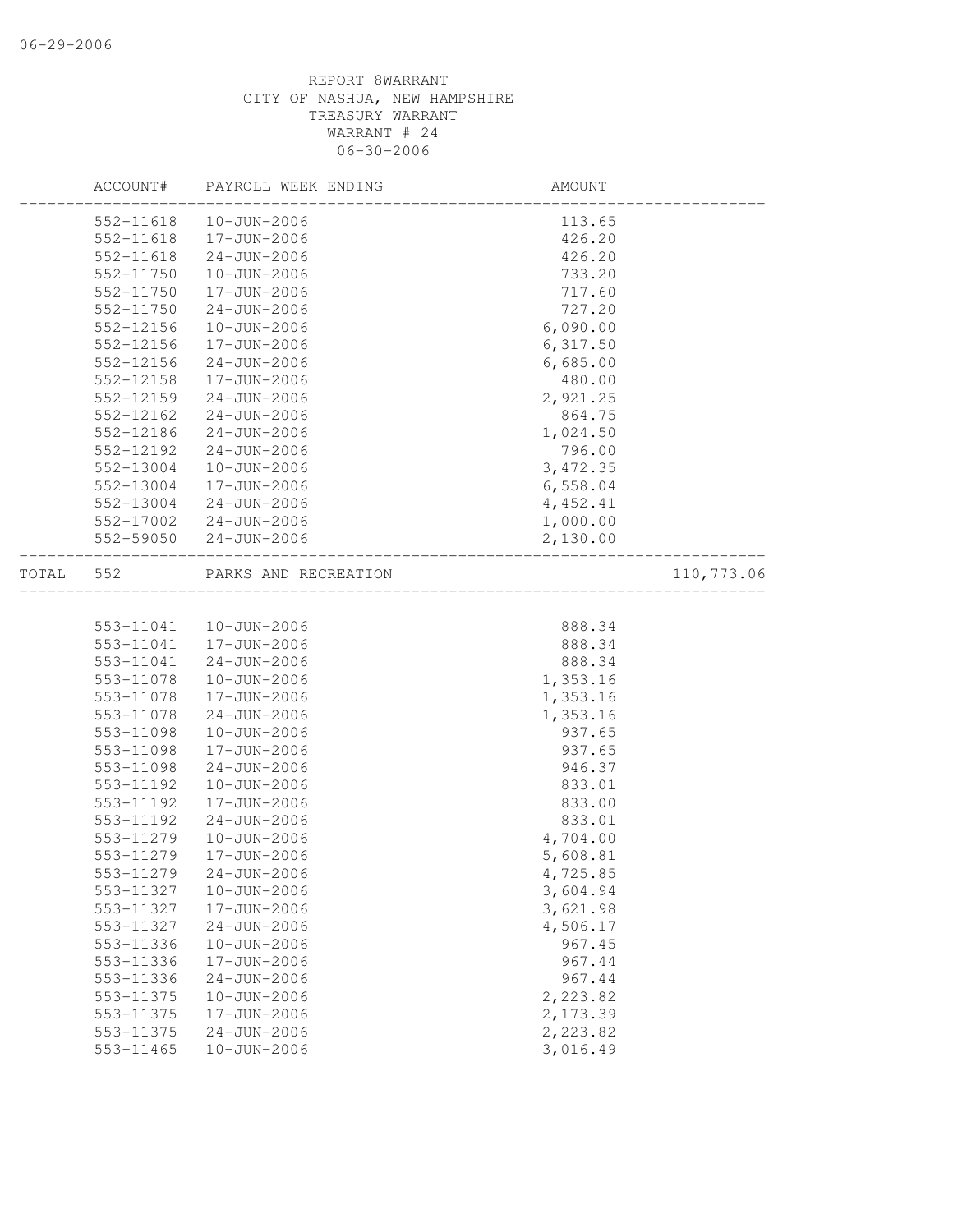|       | ACCOUNT#  | PAYROLL WEEK ENDING    | AMOUNT     |            |
|-------|-----------|------------------------|------------|------------|
|       | 553-11465 | 17-JUN-2006            | 2,987.20   |            |
|       | 553-11465 | $24 - JUN - 2006$      | 2,987.20   |            |
|       | 553-11474 | 10-JUN-2006            | 4,208.00   |            |
|       | 553-11474 | 17-JUN-2006            | 4,208.00   |            |
|       | 553-11474 | $24 - JUN - 2006$      | 4,208.00   |            |
|       | 553-11475 | 10-JUN-2006            | 1,707.20   |            |
|       | 553-11475 | 17-JUN-2006            | 1,707.20   |            |
|       | 553-11475 | $24 - JUN - 2006$      | 1,703.60   |            |
|       | 553-11630 | $10 - JUN - 2006$      | 1,435.20   |            |
|       | 553-11630 | 17-JUN-2006            | 1,435.20   |            |
|       | 553-11630 | $24 - JUN - 2006$      | 1,435.20   |            |
|       | 553-11631 | 10-JUN-2006            | 729.60     |            |
|       | 553-11631 | 17-JUN-2006            | 720.68     |            |
|       | 553-11631 | $24 - JUN - 2006$      | 729.60     |            |
|       | 553-11648 | 10-JUN-2006            | 732.24     |            |
|       | 553-11648 | 17-JUN-2006            | 732.23     |            |
|       | 553-11648 | $24 - JUN - 2006$      | 732.23     |            |
|       | 553-11678 | $10 - JUN - 2006$      | 1,471.26   |            |
|       | 553-11678 | 17-JUN-2006            | 1,471.26   |            |
|       | 553-11678 | $24 - JUN - 2006$      | 1,471.26   |            |
|       | 553-11759 | 10-JUN-2006            | 12,279.60  |            |
|       | 553-11759 | 17-JUN-2006            | 11, 455.22 |            |
|       | 553-11759 | $24 - JUN - 2006$      | 12,281.20  |            |
|       | 553-11768 | 10-JUN-2006            | 713.60     |            |
|       | 553-11768 | 17-JUN-2006            | 713.60     |            |
|       | 553-11768 | $24 - JUN - 2006$      | 713.60     |            |
|       | 553-11771 | $10 - JUN - 2006$      | 1,683.20   |            |
|       | 553-11771 | 17-JUN-2006            | 1,683.20   |            |
|       | 553-11771 | $24 - JUN - 2006$      | 1,683.20   |            |
|       | 553-13004 | 10-JUN-2006            | 1,449.58   |            |
|       | 553-13004 | 17-JUN-2006            | 1,378.32   |            |
|       | 553-13004 | $24 - JUN - 2006$      | 1,974.72   |            |
|       | 553-17002 | 10-JUN-2006            | 500.00     |            |
| TOTAL | 553       | STREET DEPARTMENT      |            | 136,678.19 |
|       |           |                        |            |            |
|       |           | 555-11024  10-JUN-2006 | 792.70     |            |
|       | 555-11024 | 17-JUN-2006            | 663.48     |            |
|       | 555-11024 | $24 - JUN - 2006$      | 663.48     |            |
|       | 555-11058 | $10 - JUN - 2006$      | 862.85     |            |
|       | 555-11058 | 17-JUN-2006            | 862.85     |            |
|       | 555-11058 | $24 - JUN - 2006$      | 862.84     |            |
|       | 555-11461 | 10-JUN-2006            | 1,310.46   |            |
|       | 555-11461 | 17-JUN-2006            | 1,310.46   |            |
|       | 555-11461 | $24 - JUN - 2006$      | 1,310.46   |            |
|       | 555-11505 | $10 - JUN - 2006$      | 1,136.10   |            |
|       | 555-11505 | 17-JUN-2006            | 1,136.10   |            |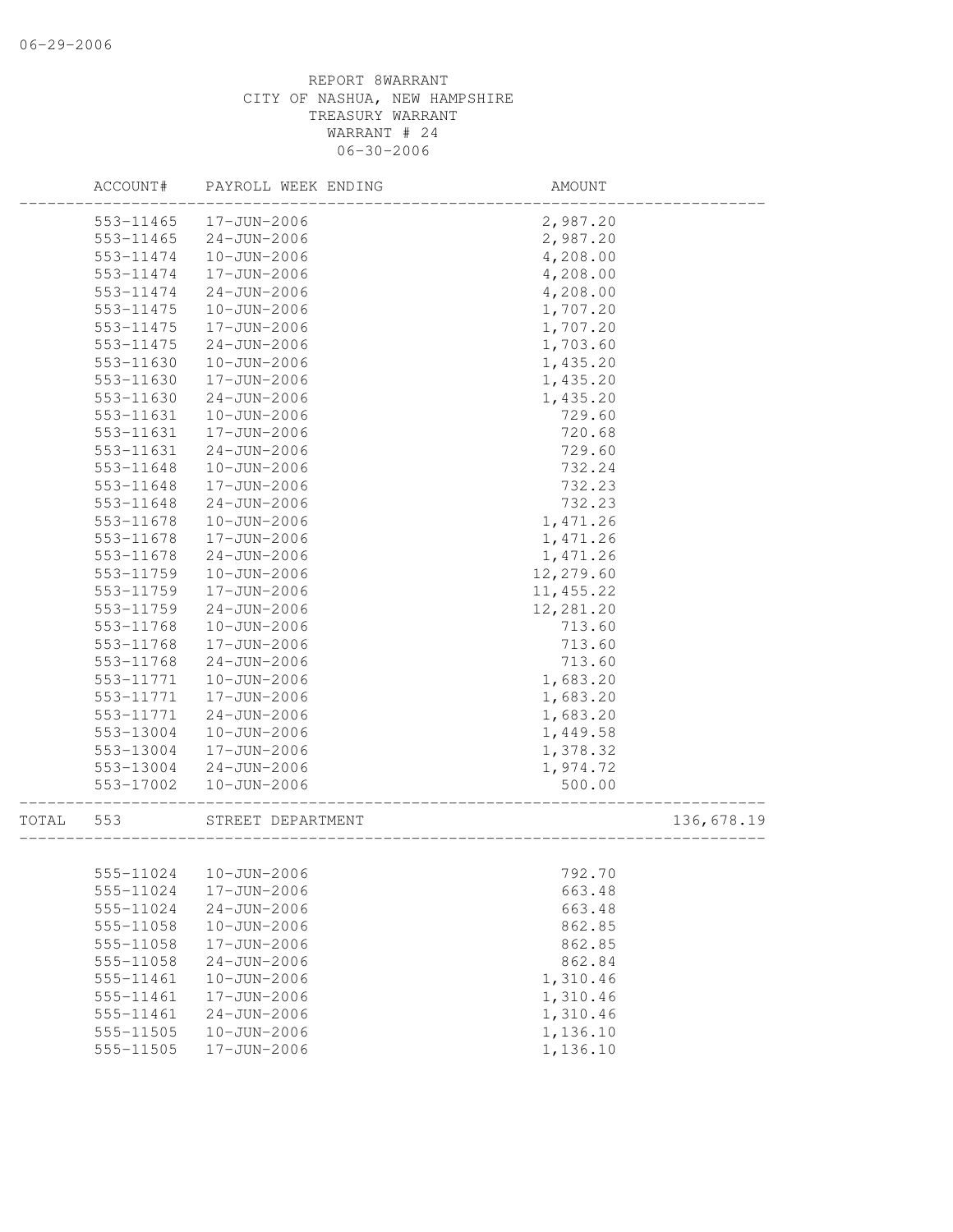|       | ACCOUNT#  | PAYROLL WEEK ENDING   | AMOUNT   |            |
|-------|-----------|-----------------------|----------|------------|
|       | 555-11505 | $24 - JUN - 2006$     | 1,136.10 |            |
|       | 555-11639 | 10-JUN-2006           | 746.80   |            |
|       | 555-11639 | 17-JUN-2006           | 746.80   |            |
|       | 555-11639 | $24 - JUN - 2006$     | 746.80   |            |
|       | 555-11640 | 17-JUN-2006           | 695.60   |            |
|       | 555-11640 | $24 - JUN - 2006$     | 695.60   |            |
|       | 555-11738 | 10-JUN-2006           | 1,760.00 |            |
|       | 555-11738 | 17-JUN-2006           | 880.00   |            |
|       | 555-11738 | $24 - JUN - 2006$     | 1,760.00 |            |
|       | 555-11745 | 10-JUN-2006           | 738.80   |            |
|       | 555-11745 | 17-JUN-2006           | 738.80   |            |
|       | 555-11745 | $24 - JUN - 2006$     | 738.80   |            |
|       | 555-11746 | 10-JUN-2006           | 999.84   |            |
|       | 555-11746 | 17-JUN-2006           | 999.84   |            |
|       | 555-11746 | $24 - JUN - 2006$     | 999.84   |            |
|       | 555-13004 | 10-JUN-2006           | 804.34   |            |
|       | 555-13004 | 17-JUN-2006           | 97.59    |            |
|       | 555-13004 | $24 - JUN - 2006$     | 904.50   |            |
| TOTAL | 555       | TRAFFIC DEPARTMENT    |          | 27, 101.83 |
|       |           |                       |          |            |
|       | 557-11161 | 10-JUN-2006           | 746.80   |            |
|       | 557-11161 | 17-JUN-2006           | 746.80   |            |
|       |           | 557-11161 24-JUN-2006 | 746.80   |            |
|       | 557-13004 | $24 - JUN - 2006$     | 329.50   |            |
| TOTAL | 557       | PARKING LOTS          |          | 2,569.90   |
|       | 561-11345 | 10-JUN-2006           | 1,199.60 |            |
|       | 561-11345 | 17-JUN-2006           | 1,199.60 |            |
|       | 561-11345 | $24 - JUN - 2006$     | 1,199.60 |            |
|       | 561-11651 | $10 - JUN - 2006$     | 751.62   |            |
|       | 561-11651 | 17-JUN-2006           | 751.62   |            |
|       | 561-11651 | $24 - JUN - 2006$     | 751.62   |            |
|       | 561-11658 | 10-JUN-2006           | 915.39   |            |
|       | 561-11658 | 17-JUN-2006           | 915.39   |            |
|       | 561-11658 | $24 - JUN - 2006$     | 915.39   |            |
|       | 561-12153 | $10 - JUN - 2006$     | 1,680.00 |            |
|       | 561-12153 | 17-JUN-2006           | 1,775.00 |            |
|       | 561-12153 | $24 - JUN - 2006$     | 1,680.00 |            |
|       | 561-91010 | $24 - JUN - 2006$     | 100.00   |            |
| TOTAL | 561       | EDGEWOOD CEMETERY     |          | 13,834.83  |

562-11651 24-JUN-2006 1,592.00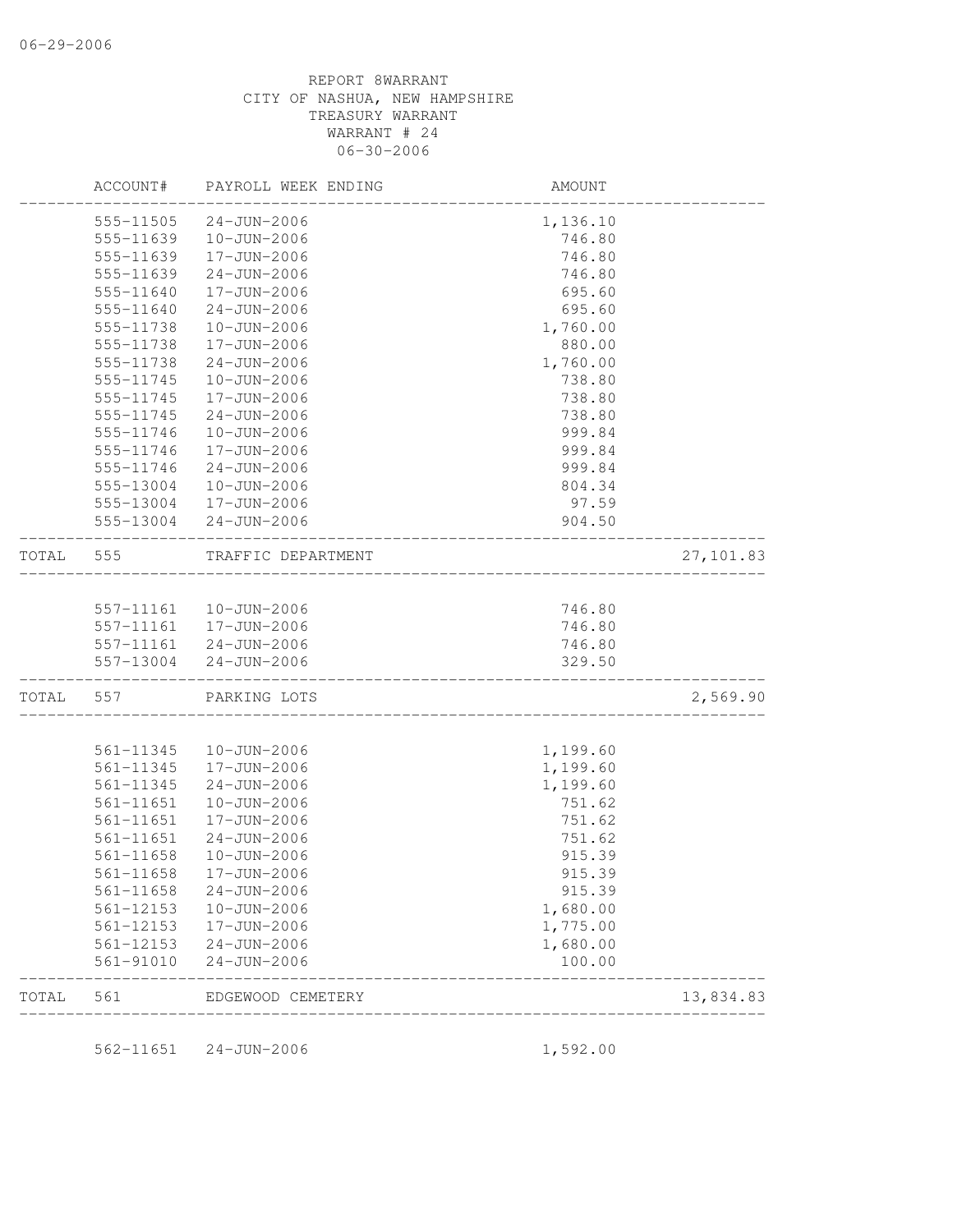|           | ACCOUNT#      | PAYROLL WEEK ENDING     | AMOUNT   |          |
|-----------|---------------|-------------------------|----------|----------|
| TOTAL 562 |               | SUBURBAN CEMETERIES     |          | 1,592.00 |
|           |               |                         |          |          |
|           |               | 563-11345  10-JUN-2006  | 516.72   |          |
|           |               | 563-11345  17-JUN-2006  | 516.72   |          |
|           | 563-11345     | 24-JUN-2006             | 516.72   |          |
|           | 563-11651     | 10-JUN-2006             | 667.80   |          |
|           | 563-11651     | 17-JUN-2006             | 667.80   |          |
|           | 563-11651     | $24 - JUN - 2006$       | 667.80   |          |
|           | 563-11657     | 10-JUN-2006             | 837.71   |          |
|           | 563-11657     | 17-JUN-2006             | 837.71   |          |
|           | 563-11657     | $24 - JUN - 2006$       | 837.72   |          |
|           | 563-12153     | 10-JUN-2006             | 780.00   |          |
|           |               | 563-12153   17-JUN-2006 | 800.00   |          |
|           |               | 563-12153 24-JUN-2006   | 640.00   |          |
|           |               |                         |          |          |
| TOTAL     | 563           | WOODLAWN CEMETERY       |          | 8,286.70 |
|           |               |                         |          |          |
|           | 571-11174     | 10-JUN-2006             | 714.46   |          |
|           |               | 571-11174   17-JUN-2006 | 714.46   |          |
|           | 571-11174     | 24-JUN-2006             | 656.53   |          |
|           | 571-11237     | 10-JUN-2006             | 1,763.87 |          |
|           | 571-11237     | 17-JUN-2006             | 1,763.87 |          |
|           | 571-11237     | $24 - JUN - 2006$       | 1,763.87 |          |
|           | $571 - 12045$ | 10-JUN-2006             | 167.37   |          |
|           |               | 571-12045  17-JUN-2006  | 167.37   |          |
|           | 571-12045     | $24 - JUN - 2006$       | 234.30   |          |
| TOTAL     | 571           | COMMUNITY DEVELOPMENT   |          | 7,946.10 |
|           |               |                         |          |          |
|           |               | 572-11024  10-JUN-2006  | 398.10   |          |
|           |               | 572-11024  17-JUN-2006  | 398.10   |          |
|           |               | 572-11024 24-JUN-2006   | 398.10   |          |
|           | 572-11215     | $10 - JUN - 2006$       | 3,359.48 |          |
|           |               | 572-11215  17-JUN-2006  | 3,359.49 |          |
|           | 572-11215     | $24 - JUN - 2006$       | 3,359.48 |          |
|           | 572-11238     | $10 - JUN - 2006$       | 750.83   |          |
|           | 572-11238     | 17-JUN-2006             | 750.83   |          |
|           | 572-11238     | $24 - JUN - 2006$       | 750.83   |          |
|           | 572-11450     | $10 - JUN - 2006$       | 1,515.40 |          |
|           | 572-11450     | 17-JUN-2006             | 1,515.40 |          |
|           | 572-11450     | $24 - JUN - 2006$       | 1,515.40 |          |
|           | 572-11522     | $10 - JUN - 2006$       | 901.74   |          |
|           | 572-11522     | 17-JUN-2006             | 742.35   |          |
|           | 572-11522     | $24 - JUN - 2006$       | 742.35   |          |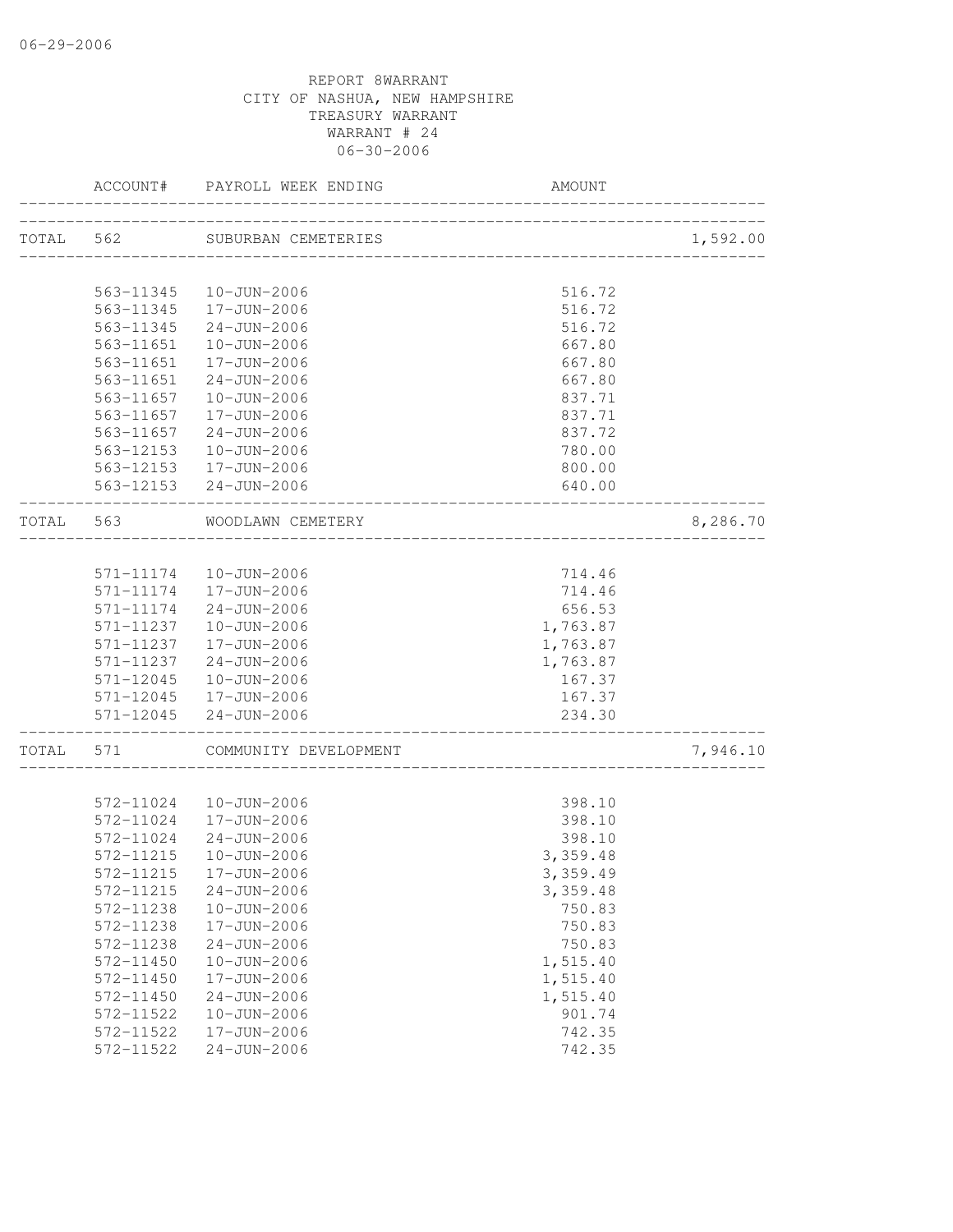|           | ACCOUNT#  | PAYROLL WEEK ENDING    | AMOUNT              |           |
|-----------|-----------|------------------------|---------------------|-----------|
|           | 572-11528 | 10-JUN-2006            | 1,024.96            |           |
|           | 572-11528 | 17-JUN-2006            | 1,024.96            |           |
|           | 572-11528 | 24-JUN-2006            | 1,024.96            |           |
|           | 572-58005 | 10-JUN-2006            | 238.00              |           |
|           | 572-98045 | 10-JUN-2006            | 77.24               |           |
|           | 572-98045 | 17-JUN-2006            | 135.17              |           |
|           | 572-98045 | 24-JUN-2006            | 386.20              |           |
|           | 572-98046 | 10-JUN-2006            | 100.00              |           |
|           |           | 572-98046 24-JUN-2006  | 150.00              |           |
| TOTAL 572 |           | PLANNING DEPARTMENT    | ___________________ | 24,619.37 |
|           |           |                        |                     |           |
|           | 573-11444 | 10-JUN-2006            | 1,515.40            |           |
|           | 573-11444 | 17-JUN-2006            | 1,515.40            |           |
|           | 573-11444 | 24-JUN-2006            | 1,515.40            |           |
|           | 573-12029 | 10-JUN-2006            | 45.10               |           |
|           |           | 573-12029  17-JUN-2006 | 45.10               |           |
|           | 573-12029 | 24-JUN-2006            | 45.10               |           |
| TOTAL     | 573       | ECONOMIC DEVELOPMENT   |                     | 4,681.50  |
|           |           |                        |                     |           |
|           |           | 575-11032  10-JUN-2006 | 643.17              |           |
|           | 575-11032 | 17-JUN-2006            | 643.17              |           |
|           | 575-11032 | 24-JUN-2006            | 643.16              |           |
|           | 575-11042 | $10 - JUN - 2006$      | 1,404.16            |           |
|           | 575-11042 | 17-JUN-2006            | 1,404.16            |           |
|           | 575-11042 | 24-JUN-2006            | 1,404.16            |           |
|           | 575-11062 | 10-JUN-2006            | 559.14              |           |
|           | 575-11062 | 17-JUN-2006            | 559.14              |           |
|           | 575-11062 | $24 - JUN - 2006$      | 559.14              |           |
|           | 575-11189 | 10-JUN-2006            | 981.93              |           |
|           | 575-11189 | 17-JUN-2006            | 981.93              |           |
|           | 575-11189 | $24 - JUN - 2006$      | 981.94              |           |
|           | 575-11246 | $10 - JUN - 2006$      | 1,763.87            |           |
|           | 575-11246 | 17-JUN-2006            | 1,763.87            |           |
|           | 575-11246 | $24 - JUN - 2006$      | 1,763.87            |           |
|           | 575-11387 | $10 - JUN - 2006$      | 5,320.92            |           |
|           | 575-11387 | 17-JUN-2006            | 5,320.92            |           |
|           | 575-11387 | $24 - JUN - 2006$      | 5,320.91            |           |
|           | 575-11393 | $10 - JUN - 2006$      | 3,437.47            |           |
|           | 575-11393 | 17-JUN-2006            | 3,437.46            |           |
|           | 575-11393 | $24 - JUN - 2006$      | 3,437.46            |           |
|           | 575-11400 | $10 - JUN - 2006$      | 7,559.45            |           |
|           | 575-11400 | $17 - JUN - 2006$      | 7,559.45            |           |
|           | 575-11400 | $24 - JUN - 2006$      | 7,559.45            |           |
|           | 575-11401 | $10 - JUN - 2006$      | 3,699.69            |           |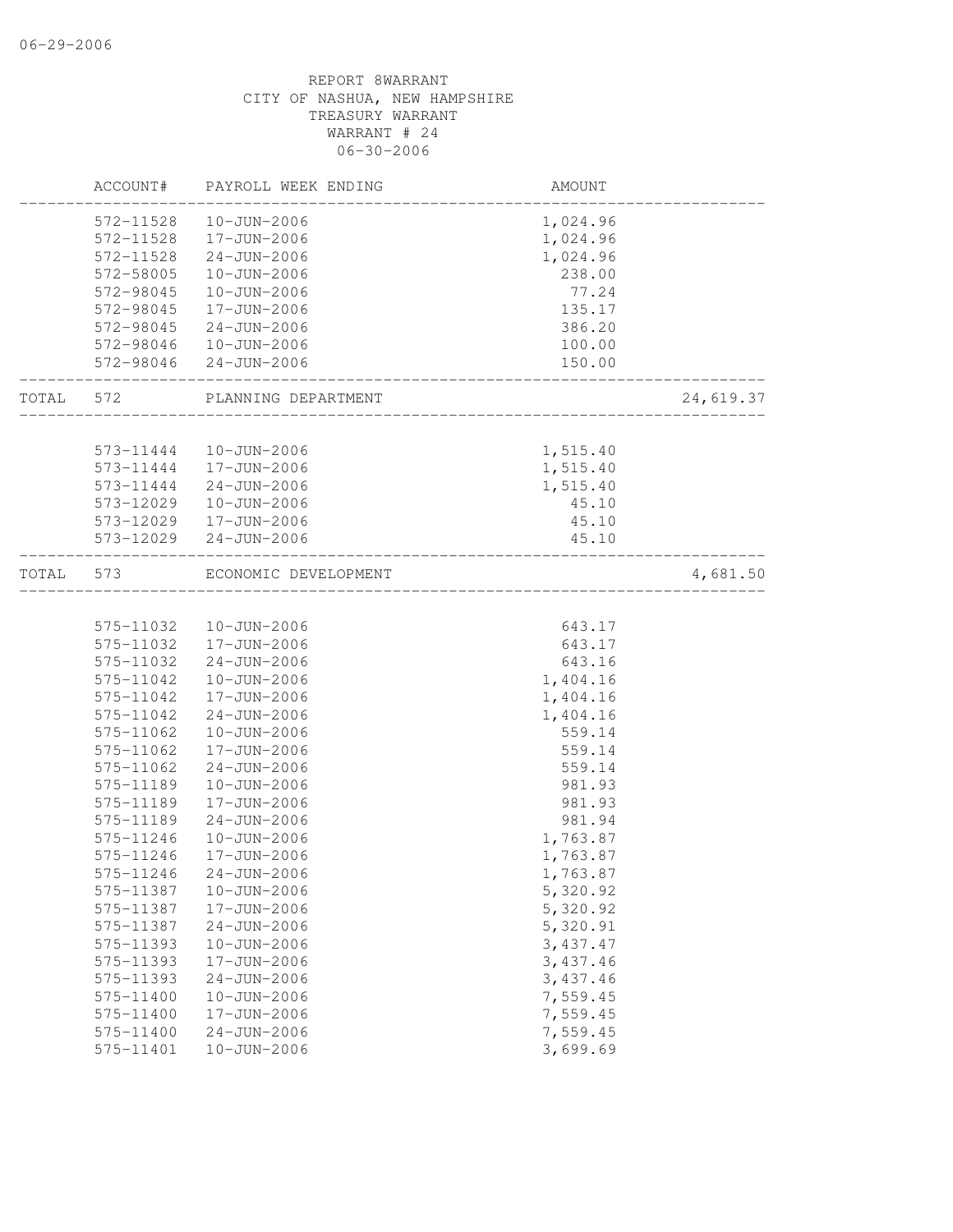|       | ACCOUNT#               | PAYROLL WEEK ENDING                    | AMOUNT           |           |
|-------|------------------------|----------------------------------------|------------------|-----------|
|       | 575-11401              | 17-JUN-2006                            | 3,776.68         |           |
|       | 575-11401              | $24 - JUN - 2006$                      | 3,753.58         |           |
|       | 575-11403              | 10-JUN-2006                            | 772.39           |           |
|       | 575-11403              | 17-JUN-2006                            | 772.39           |           |
|       | 575-11403              | $24 - JUN - 2006$                      | 772.39           |           |
|       | 575-11404              | 10-JUN-2006                            | 694.68           |           |
|       | 575-11404              | 17-JUN-2006                            | 694.68           |           |
|       | 575-11404              | $24 - JUN - 2006$                      | 694.69           |           |
|       | 575-11627              | $10 - JUN - 2006$                      | 544.61           |           |
|       | 575-11627              | 17-JUN-2006                            | 544.61           |           |
|       | 575-11627              | $24 - JUN - 2006$                      | 544.61           |           |
|       | 575-12014              | 10-JUN-2006                            | 1,123.05         |           |
|       | 575-12014              | 17-JUN-2006                            | 1,123.05         |           |
|       | 575-12014              | $24 - JUN - 2006$                      | 1,163.99         |           |
|       | 575-12087              | 10-JUN-2006                            | 421.07           |           |
|       | 575-12087              | 17-JUN-2006                            | 421.07           |           |
|       | 575-12087              | $24 - JUN - 2006$                      | 421.07           |           |
|       | 575-12090              | 10-JUN-2006                            | 1,100.42         |           |
|       | 575-12090              | 17-JUN-2006                            | 1,100.42         |           |
|       | 575-12090              | $24 - JUN - 2006$                      | 1,100.42         |           |
|       | 575-12114              | 10-JUN-2006                            | 1,387.82         |           |
|       | 575-12114              | 17-JUN-2006                            | 1,495.57         |           |
|       | 575-12114              | $24 - JUN - 2006$                      | 1,329.20         |           |
|       | 575-13035              | 10-JUN-2006                            | 202.77           |           |
|       | 575-13035              | 17-JUN-2006                            | 314.57           |           |
|       | 575-13035              | $24 - JUN - 2006$                      | 54.57            |           |
| TOTAL | 575                    | PUBLIC LIBRARIES                       |                  | 95,034.36 |
|       |                        |                                        |                  |           |
|       | 576-11059              | $10 - JUN - 2006$                      | 1,202.27         |           |
|       | 576-11059              | 17-JUN-2006                            | 1,202.27         |           |
|       | 576-11059              | $24 - JUN - 2006$<br>$10 - JUN - 2006$ | 1,202.27         |           |
|       | 576-11138<br>576-11138 | 17-JUN-2006                            | 608.62           |           |
|       | 576-11138              |                                        | 608.61           |           |
|       | 576-11139              | $24 - JUN - 2006$<br>10-JUN-2006       | 608.61<br>768.02 |           |
|       | 576-11139              | 17-JUN-2006                            | 768.02           |           |
|       | 576-11139              | $24 - JUN - 2006$                      | 768.02           |           |
|       | 576-11361              | $10 - JUN - 2006$                      | 3,816.82         |           |
|       | 576-11361              | 17-JUN-2006                            | 3,816.82         |           |
|       | 576-11361              | $24 - JUN - 2006$                      | 3,816.82         |           |
|       | 576-11362              | $10 - JUN - 2006$                      | 91.87            |           |
|       | 576-11362              | 17-JUN-2006                            | 91.87            |           |
|       | 576-11362              | $24 - JUN - 2006$                      | 91.87            |           |
|       | 576-13004              | $10 - JUN - 2006$                      | 737.24           |           |
|       | 576-91010              | $24 - JUN - 2006$                      | 1,882.73         |           |
|       |                        |                                        |                  |           |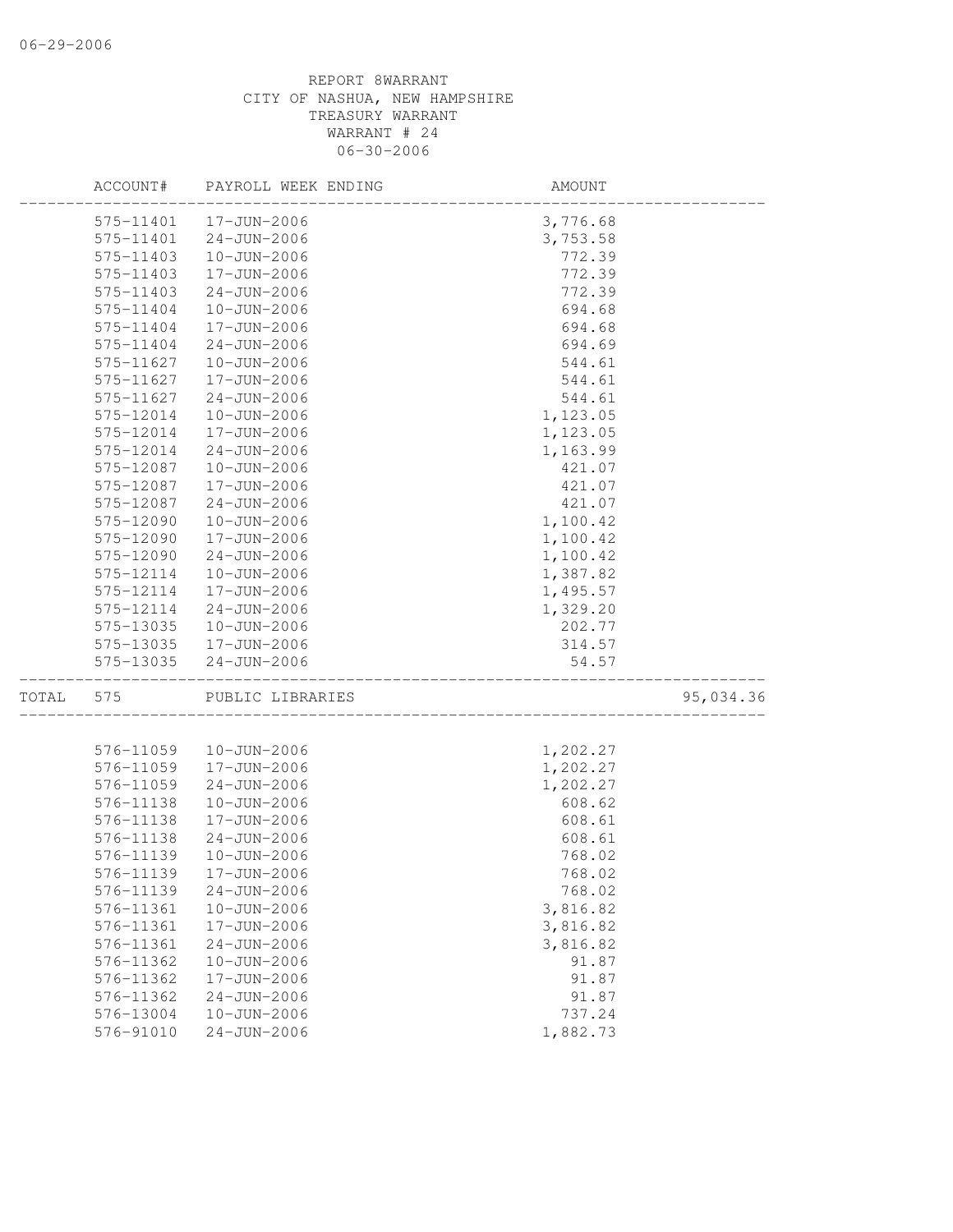|                            | ACCOUNT# PAYROLL WEEK ENDING  |            |           |
|----------------------------|-------------------------------|------------|-----------|
|                            | TOTAL 576 BUILDING DEPARTMENT |            | 22,082.75 |
|                            |                               |            |           |
|                            | 577-11067  10-JUN-2006        | 1,181.87   |           |
|                            | 577-11067  17-JUN-2006        | 1,181.87   |           |
|                            | 577-11067 24-JUN-2006         | 1,181.87   |           |
| 577-11163                  | 10-JUN-2006                   | 844.14     |           |
| 577-11163                  | 17-JUN-2006                   | 844.14     |           |
|                            | 577-11163 24-JUN-2006         | 844.14     |           |
| __________________________ | 577-91010 24-JUN-2006         | 255.00     |           |
|                            | TOTAL 577 CODE ENFORCEMENT    |            | 6,333.03  |
|                            |                               |            |           |
|                            | 581-11012  17-JUN-2006        | 15,829.96  |           |
| 581-11075                  | 17-JUN-2006                   | 7,450.96   |           |
| 581-11081                  | 17-JUN-2006                   | 1,905.20   |           |
| 581-11162                  | 10-JUN-2006                   | 50,308.84  |           |
| 581-11162                  | 17-JUN-2006                   | 50,267.97  |           |
| 581-11162                  | 24-JUN-2006                   | 55, 146.73 |           |
| 581-11204                  | $10 - JUN - 2006$             | 11,629.61  |           |
| 581-11204                  | 17-JUN-2006                   | 11,629.60  |           |
| 581-11204                  | 24-JUN-2006                   | 11,629.60  |           |
| 581-11348                  | 17-JUN-2006                   | 48,767.29  |           |
| 581-11366                  | 10-JUN-2006                   | 48,023.85  |           |
| 581-11366                  | 17-JUN-2006                   | 47, 445.81 |           |
| 581-11366                  | $24 - JUN - 2006$             | 49, 223.48 |           |
| 581-11396                  | 17-JUN-2006                   | 24,585.64  |           |
| 581-11408                  | 10-JUN-2006                   | 14,543.59  |           |
| 581-11408                  | 17-JUN-2006                   | 14,529.46  |           |
| 581-11408                  | $24 - JUN - 2006$             | 13,803.83  |           |
| 581-11486                  | 17-JUN-2006                   | 25,853.33  |           |
| 581-11570                  | 17-JUN-2006                   | 49,806.32  |           |
| 581-11571                  | 17-JUN-2006                   | 3, 174.04  |           |
| 581-11572                  | 17-JUN-2006                   | 48,515.41  |           |
| 581-11579                  | 17-JUN-2006                   | 31,299.66  |           |
|                            | 581-11628  10-JUN-2006        | 1,215.20   |           |
| 581-11628                  | 17-JUN-2006                   | 1,215.20   |           |
| 581-11628                  | $24 - JUN - 2006$             | 1,215.20   |           |
| 581-11675                  | 17-JUN-2006                   | 4,742.14   |           |
| 581-11709                  | 17-JUN-2006                   | 8,251.25   |           |
| 581-11711                  | 17-JUN-2006                   | 865.40     |           |
| 581-11726                  | 17-JUN-2006                   | 747,955.98 |           |
| 581-11800                  | 17-JUN-2006                   | 27,730.35  |           |
| 581-11801                  | 17-JUN-2006                   | 14, 171.51 |           |
| 581-11802                  | 17-JUN-2006                   | 12, 275.31 |           |
| 581-11803                  | $10 - JUN - 2006$             | 621.60     |           |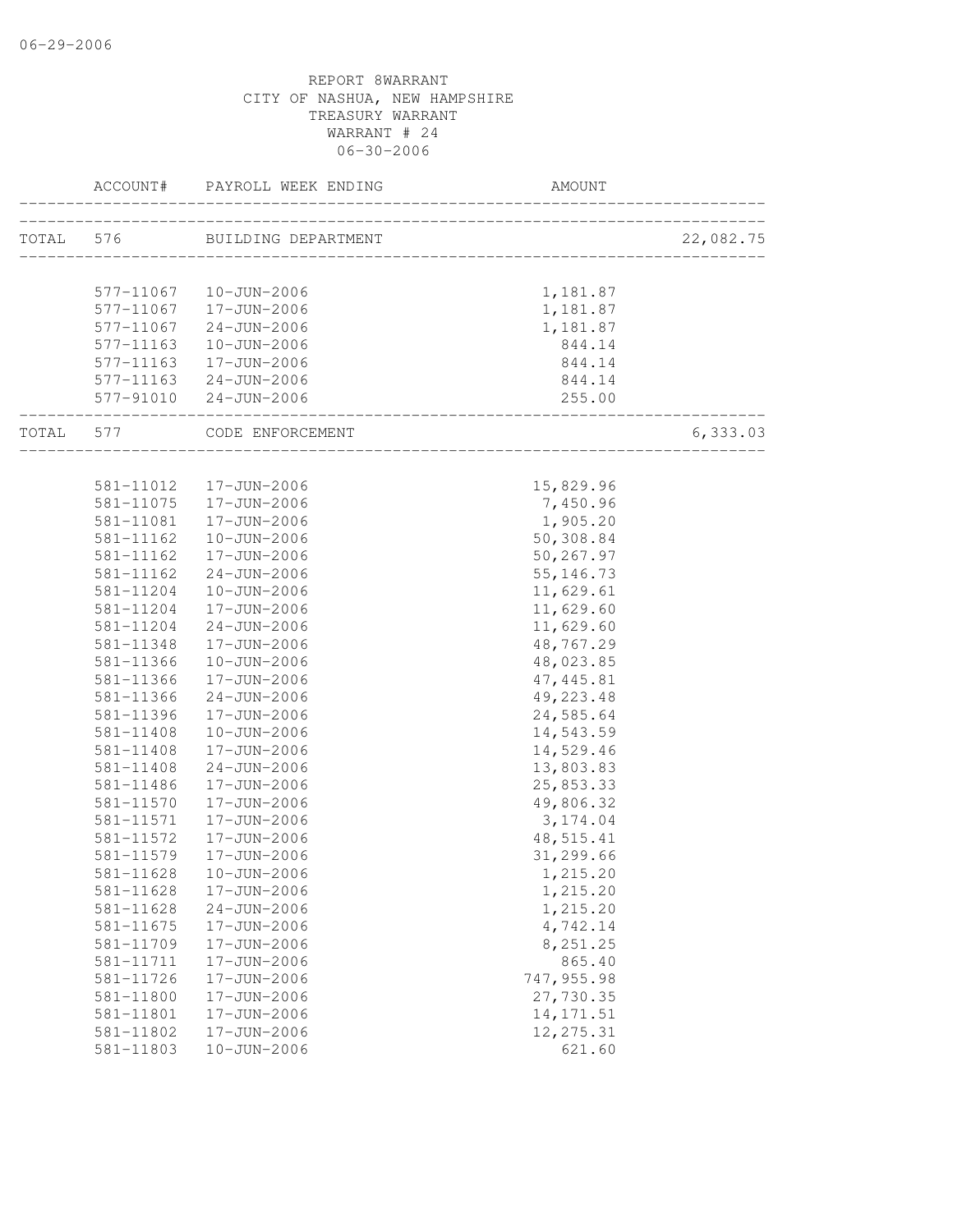| ACCOUNT#  | PAYROLL WEEK ENDING | AMOUNT     |  |
|-----------|---------------------|------------|--|
| 581-11803 | 17-JUN-2006         | 12,120.04  |  |
| 581-11803 | $24 - JUN - 2006$   | 372.96     |  |
| 581-11804 | 17-JUN-2006         | 15,446.78  |  |
| 581-11805 | 17-JUN-2006         | 26,376.49  |  |
| 581-11812 | 17-JUN-2006         | 2,086.42   |  |
| 581-11830 | 17-JUN-2006         | 1,515.11   |  |
| 581-11850 | $10 - JUN - 2006$   | 3,422.00   |  |
| 581-11850 | 17-JUN-2006         | 3,387.20   |  |
| 581-11850 | $24 - JUN - 2006$   | 1,647.20   |  |
| 581-11860 | 17-JUN-2006         | 7,141.02   |  |
| 581-12006 | $10 - JUN - 2006$   | 326.00     |  |
| 581-12006 | 17-JUN-2006         | 23, 433.30 |  |
| 581-12021 | $10 - JUN - 2006$   | 6,889.45   |  |
| 581-12021 | 17-JUN-2006         | 4,282.45   |  |
| 581-12060 | 10-JUN-2006         | 2,670.35   |  |
| 581-12060 | 17-JUN-2006         | 2,663.70   |  |
| 581-12060 | $24 - JUN - 2006$   | 1,063.70   |  |
| 581-12078 | $10 - JUN - 2006$   | 425.00     |  |
| 581-12078 | 17-JUN-2006         | 4,294.75   |  |
| 581-12081 | 17-JUN-2006         | 643.56     |  |
| 581-12084 | 10-JUN-2006         | 437.50     |  |
| 581-12084 | 17-JUN-2006         | 650.00     |  |
| 581-12087 | $10 - JUN - 2006$   | 1,491.84   |  |
| 581-12087 | 17-JUN-2006         | 1,651.68   |  |
| 581-12087 | $24 - JUN - 2006$   | 1,598.40   |  |
| 581-12111 | 10-JUN-2006         | 110,736.75 |  |
| 581-12111 | 17-JUN-2006         | 111,744.34 |  |
| 581-12111 | $24 - JUN - 2006$   | 53,907.72  |  |
| 581-12112 | 10-JUN-2006         | 5,511.53   |  |
| 581-12112 | 17-JUN-2006         | 5,505.46   |  |
| 581-12112 | $24 - JUN - 2006$   | 1,421.14   |  |
| 581-12126 | $10 - JUN - 2006$   | 4,453.15   |  |
| 581-12126 | 17-JUN-2006         | 4,610.51   |  |
| 581-12126 | $24 - JUN - 2006$   | 3,852.33   |  |
| 581-12135 | $10 - JUN - 2006$   | 5,133.04   |  |
| 581-12135 | 17-JUN-2006         | 5,464.52   |  |
| 581-12135 | $24 - JUN - 2006$   | 1,155.36   |  |
| 581-12136 | 10-JUN-2006         | 1,608.28   |  |
| 581-12136 | 17-JUN-2006         | 1,466.53   |  |
| 581-12136 | $24 - JUN - 2006$   | 231.89     |  |
| 581-12138 | $10 - JUN - 2006$   | 718.80     |  |
| 581-12138 | 17-JUN-2006         | 718.80     |  |
| 581-12138 | $24 - JUN - 2006$   | 449.25     |  |
| 581-12141 | 17-JUN-2006         | 650.00     |  |
| 581-12141 | $24 - JUN - 2006$   | 400.00     |  |
| 581-12153 | $10 - JUN - 2006$   | 1,680.00   |  |
| 581-12153 | 17-JUN-2006         | 1,920.00   |  |
| 581-12153 | $24 - JUN - 2006$   | 2,332.00   |  |
|           |                     |            |  |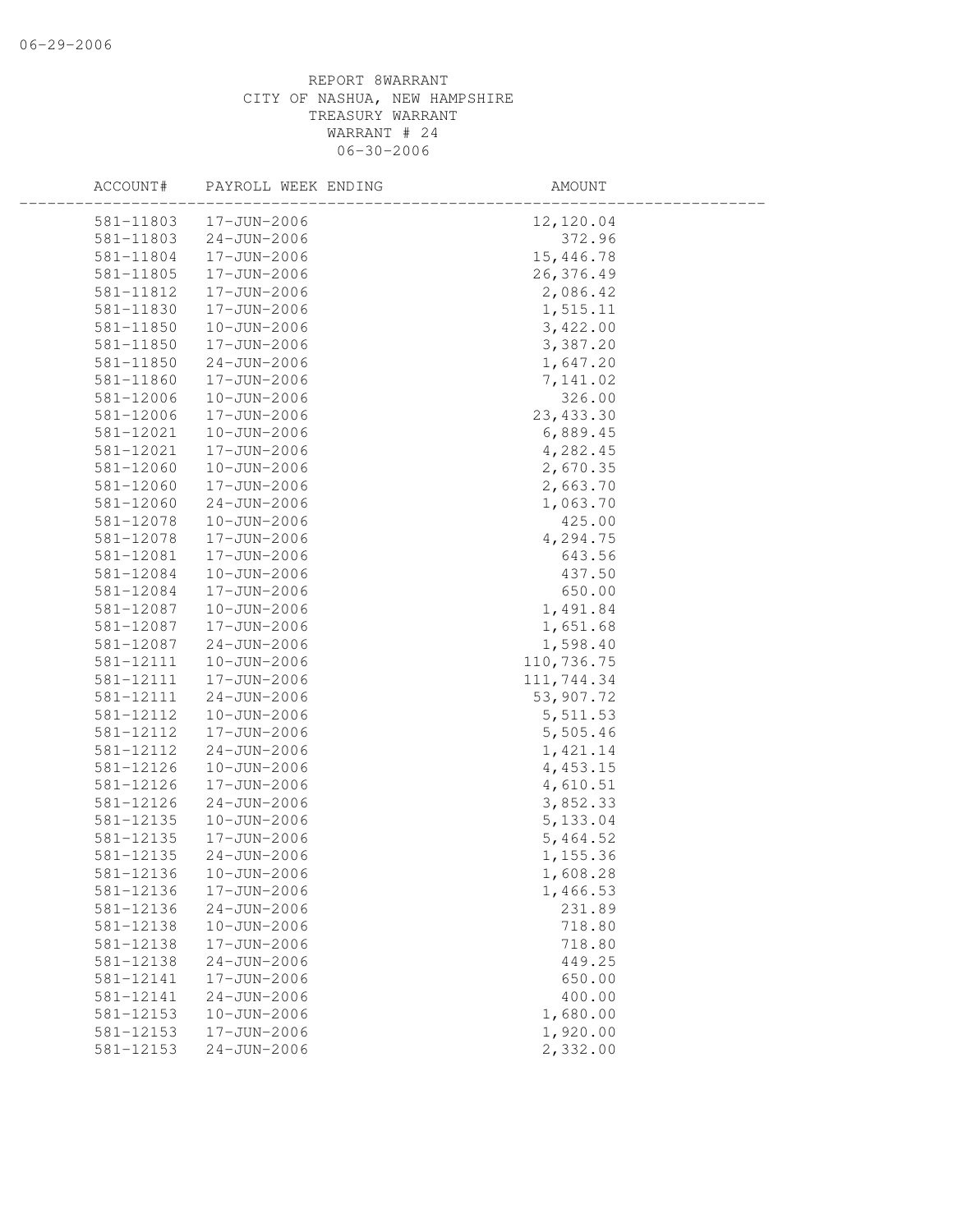|       |           | ACCOUNT# PAYROLL WEEK ENDING | AMOUNT     |              |
|-------|-----------|------------------------------|------------|--------------|
|       |           | 581-12198  17-JUN-2006       | 9,921.53   |              |
|       | 581-12201 | 10-JUN-2006                  | 28,735.94  |              |
|       | 581-12201 | 17-JUN-2006                  | 26, 478.72 |              |
|       | 581-12201 | 24-JUN-2006                  | 9,146.14   |              |
|       | 581-13004 | 24-JUN-2006                  | 921.72     |              |
|       | 581-13021 | 10-JUN-2006                  | 194.79     |              |
|       | 581-13021 | 17-JUN-2006                  | 622.95     |              |
|       | 581-13021 | 24-JUN-2006                  | 453.93     |              |
|       | 581-13032 | $10 - JUN - 2006$            | 358.85     |              |
|       | 581-13032 | 17-JUN-2006                  | 1,083.18   |              |
|       | 581-13032 | 24-JUN-2006                  | 1,018.77   |              |
|       | 581-13120 | 10-JUN-2006                  | 3,308.72   |              |
|       | 581-13120 | 17-JUN-2006                  | 6,019.55   |              |
|       | 581-13120 | $24 - JUN - 2006$            | 1,586.41   |              |
|       | 581-13133 | 10-JUN-2006                  | 124.56     |              |
|       | 581-13133 | 17-JUN-2006                  | 2,743.75   |              |
|       | 581-13137 | 10-JUN-2006                  | 315.00     |              |
|       | 581-13137 | 17-JUN-2006                  | 975.00     |              |
|       | 581-13137 | 24-JUN-2006                  | 490.00     |              |
|       | 581-17008 | 17-JUN-2006                  |            |              |
|       | 581-18008 | 24-JUN-2006                  | 7,760.00   |              |
|       | 581-19000 | 17-JUN-2006                  | 9,138.88   |              |
|       | 581-19210 | 17-JUN-2006                  | 20,546.91  |              |
|       | 581-19230 | 17-JUN-2006                  | 4,500.00   |              |
|       | 581-19240 | 17-JUN-2006                  | 14,995.69  |              |
| TOTAL | 581       | SCHOOL DEPARTMENT            |            | 2,058,778.61 |
|       |           |                              |            |              |

06-29-2006

#### REPORT 9WARRANT CITY OF NASHUA, NEW HAMPSHIRE TREASURY WARRANT WARRANT # 24 06-30-2006

|       | ACCOUNT#  | PAYROLL WEEK ENDING                                                     | AMOUNT                     |
|-------|-----------|-------------------------------------------------------------------------|----------------------------|
|       | 774-12125 | 10-JUN-2006<br>774-12125 17-JUN-2006<br>$774 - 12125$ $24 - JUN - 2006$ | 516.25<br>376.25<br>297.50 |
| TOTAL | 774       | CPF-URBAN PROGRAMS                                                      | 1,190.00                   |

06-29-2006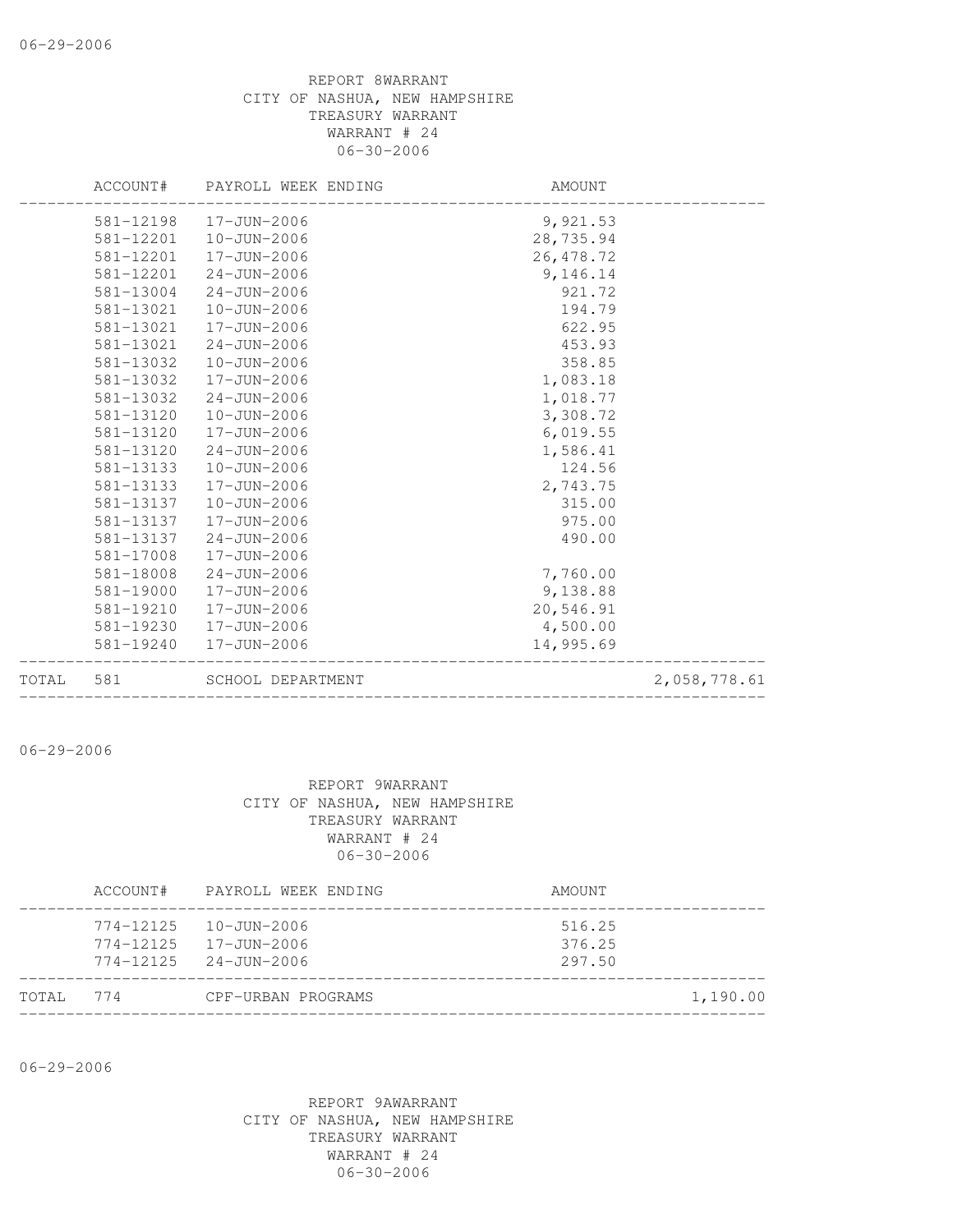ACCOUNT# PAYROLL WEEK ENDING

- - -

|           | 801-11008  10-JUN-2006 | 305.48   |
|-----------|------------------------|----------|
| 801-11008 | 17-JUN-2006            | 305.48   |
| 801-11008 | $24 - JUN - 2006$      | 483.68   |
| 801-11101 | 10-JUN-2006            | 1,732.80 |
| 801-11101 | 17-JUN-2006            | 1,732.80 |
| 801-11101 | $24 - JUN - 2006$      | 1,732.80 |
| 801-11193 | 10-JUN-2006            | 871.65   |
| 801-11193 | 17-JUN-2006            | 871.65   |
| 801-11193 | $24 - JUN - 2006$      | 871.65   |
| 801-11208 | $10 - JUN - 2006$      | 60.40    |
| 801-11208 | 17-JUN-2006            | 60.40    |
| 801-11208 | $24 - JUN - 2006$      | 60.40    |
| 801-11211 | 10-JUN-2006            | 63.61    |
| 801-11211 | 17-JUN-2006            | 63.61    |
| 801-11211 | $24 - JUN - 2006$      | 63.61    |
| 801-11222 | 10-JUN-2006            | 185.75   |
| 801-11222 | 17-JUN-2006            | 185.75   |
| 801-11222 | $24 - JUN - 2006$      | 185.75   |
| 801-11249 | 10-JUN-2006            | 123.47   |
| 801-11249 | 17-JUN-2006            | 123.47   |
| 801-11249 | $24 - JUN - 2006$      | 123.47   |
| 801-11271 | 10-JUN-2006            | 914.99   |
| 801-11271 | 17-JUN-2006            | 914.99   |
| 801-11271 | $24 - JUN - 2006$      | 914.99   |
| 801-11276 | 10-JUN-2006            | 3,920.00 |
| 801-11276 | 17-JUN-2006            | 805.85   |
| 801-11276 | $24 - JUN - 2006$      | 784.00   |
| 801-11321 | 10-JUN-2006            | 1,003.00 |
| 801-11321 | 17-JUN-2006            | 1,003.00 |
| 801-11321 | $24 - JUN - 2006$      | 1,003.00 |
| 801-11334 | $10 - JUN - 2006$      | 901.23   |
| 801-11334 | 17-JUN-2006            | 901.24   |
| 801-11334 | $24 - JUN - 2006$      | 901.24   |
| 801-11383 | 10-JUN-2006            | 942.44   |
| 801-11383 | 17-JUN-2006            | 942.44   |
| 801-11383 | $24 - JUN - 2006$      | 942.44   |
| 801-11435 | 10-JUN-2006            | 80.18    |
| 801-11435 | 17-JUN-2006            | 80.18    |
| 801-11435 | $24 - JUN - 2006$      | 80.18    |
| 801-11595 | $10 - JUN - 2006$      | 5,393.42 |
| 801-11595 | $10 - JUN - 2006$      | 3,710.00 |
| 801-11595 | 17-JUN-2006            | 5,350.80 |
| 801-11595 | 17-JUN-2006            | 3,710.00 |
| 801-11595 | $24 - JUN - 2006$      | 5,376.00 |
| 801-11595 | $24 - JUN - 2006$      | 3,710.00 |
| 801-11596 | $10 - JUN - 2006$      | 3,136.00 |
| 801-11596 | 17-JUN-2006            | 3,136.00 |
| 801-11596 | $24 - JUN - 2006$      | 3,223.39 |
|           |                        |          |
|           |                        |          |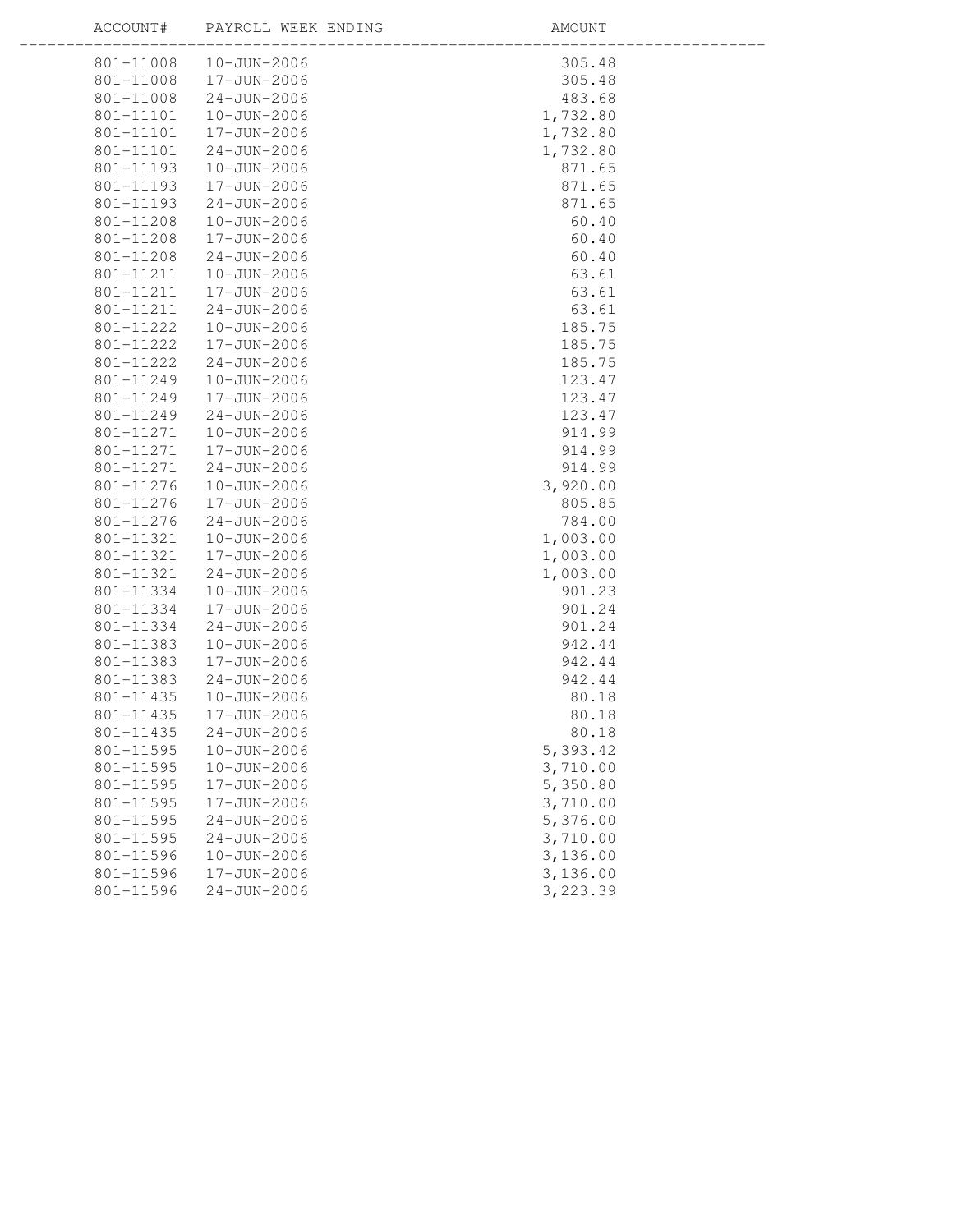|       | ACCOUNT#  | PAYROLL WEEK ENDING  | AMOUNT   |            |
|-------|-----------|----------------------|----------|------------|
|       | 801-11598 | 10-JUN-2006          | 776.80   |            |
|       | 801-11598 | 17-JUN-2006          | 776.81   |            |
|       | 801-11598 | $24 - JUN - 2006$    | 776.80   |            |
|       | 801-11618 | 10-JUN-2006          | 351.76   |            |
|       | 801-11618 | 17-JUN-2006          | 537.49   |            |
|       | 801-11618 | $24 - JUN - 2006$    | 523.41   |            |
|       | 801-11647 | 10-JUN-2006          | 1,471.26 |            |
|       | 801-11647 | 17-JUN-2006          | 1,471.26 |            |
|       | 801-11647 | $24 - JUN - 2006$    | 1,471.26 |            |
|       | 801-11765 | 10-JUN-2006          | 713.60   |            |
|       | 801-11765 | 17-JUN-2006          | 713.60   |            |
|       | 801-11765 | $24 - JUN - 2006$    | 713.60   |            |
|       | 801-12085 | $10 - JUN - 2006$    | 400.00   |            |
|       | 801-12085 | 17-JUN-2006          | 400.00   |            |
|       | 801-12085 | $24 - JUN - 2006$    | 400.00   |            |
|       | 801-12594 | 10-JUN-2006          | 4,056.00 |            |
|       | 801-12594 | 17-JUN-2006          | 4,800.25 |            |
|       | 801-12594 | $24 - JUN - 2006$    | 4,368.00 |            |
|       | 801-13004 | $10 - JUN - 2006$    | 2,480.46 |            |
|       | 801-13004 | 10-JUN-2006          | 890.26   |            |
|       | 801-13004 | 10-JUN-2006          | 288.10   |            |
|       | 801-13004 | 10-JUN-2006          | 479.98   |            |
|       | 801-13004 | 17-JUN-2006          | 2,513.70 |            |
|       | 801-13004 | 17-JUN-2006          | 405.60   |            |
|       | 801-13004 | 17-JUN-2006          | 246.95   |            |
|       | 801-13004 | 17-JUN-2006          | 222.60   |            |
|       | 801-13004 | $24 - JUN - 2006$    | 2,528.01 |            |
|       | 801-13004 | $24 - JUN - 2006$    | 416.58   |            |
|       | 801-13004 | $24 - JUN - 2006$    | 95.05    |            |
|       | 801-59236 | 10-JUN-2006          | 350.34   |            |
|       | 801-59236 | $17 - JUN - 2006$    | 350.34   |            |
|       | 801-59236 | $24 - JUN - 2006$    | 350.34   |            |
|       | 801-59237 | $10 - JUN - 2006$    | 337.45   |            |
|       | 801-59237 | 17-JUN-2006          | 337.45   |            |
|       | 801-59237 | $24 - JUN - 2006$    | 337.46   |            |
|       | 801-59240 | $10 - JUN - 2006$    | 63.61    |            |
|       | 801-59240 | 17-JUN-2006          | 63.61    |            |
|       |           |                      |          |            |
|       | 801-59240 | $24 - JUN - 2006$    | 63.62    |            |
| TOTAL | 801       | SOLID WASTE DISPOSAL |          | 101,532.09 |
|       |           |                      |          |            |
|       | 802-11028 | 10-JUN-2006          | 358.26   |            |
|       | 802-11028 | $10 - JUN - 2006$    | 168.59   |            |
|       | 802-11028 | 17-JUN-2006          | 358.26   |            |
|       | 802-11028 | 17-JUN-2006          | 168.59   |            |
|       | 802-11028 | $24 - JUN - 2006$    | 358.26   |            |
|       | 802-11028 | $24 - JUN - 2006$    | 168.59   |            |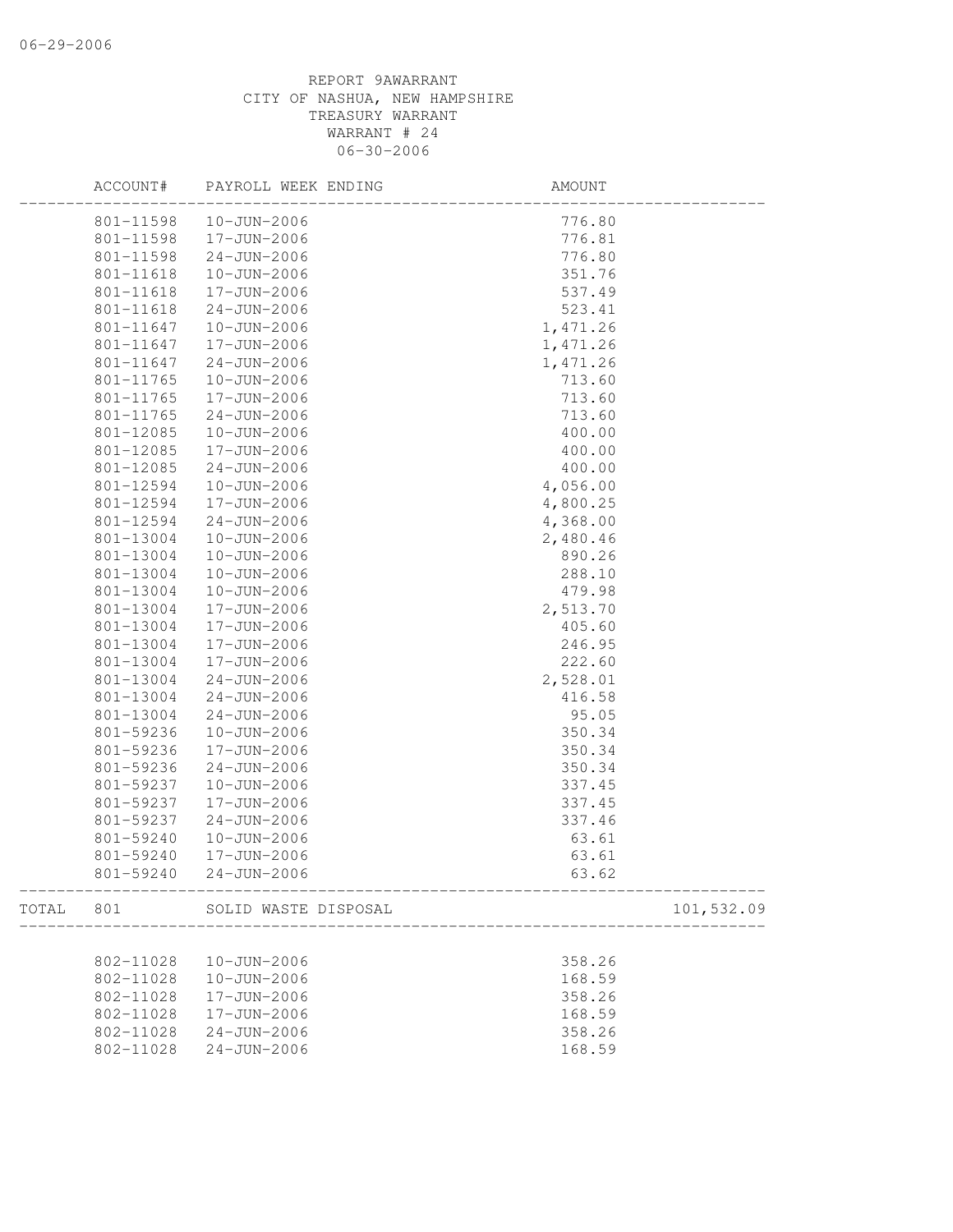| ACCOUNT#  | PAYROLL WEEK ENDING | AMOUNT   |  |
|-----------|---------------------|----------|--|
| 802-11064 | 10-JUN-2006         | 63.61    |  |
| 802-11064 | 10-JUN-2006         | 63.61    |  |
| 802-11064 | 17-JUN-2006         | 63.61    |  |
| 802-11064 | 17-JUN-2006         | 63.61    |  |
| 802-11064 | $24 - JUN - 2006$   | 63.62    |  |
| 802-11064 | $24 - JUN - 2006$   | 63.62    |  |
| 802-11091 | 10-JUN-2006         | 970.72   |  |
| 802-11091 | 17-JUN-2006         | 970.72   |  |
| 802-11091 | $24 - JUN - 2006$   | 970.72   |  |
| 802-11092 | 10-JUN-2006         | 739.60   |  |
| 802-11092 | 17-JUN-2006         | 739.20   |  |
| 802-11092 | $24 - JUN - 2006$   | 739.60   |  |
| 802-11094 | $10 - JUN - 2006$   | 266.72   |  |
| 802-11094 | 10-JUN-2006         | 266.72   |  |
| 802-11094 | 17-JUN-2006         | 266.72   |  |
| 802-11094 | 17-JUN-2006         | 266.72   |  |
| 802-11094 | $24 - JUN - 2006$   | 266.72   |  |
| 802-11094 | $24 - JUN - 2006$   | 266.72   |  |
| 802-11095 | $10 - JUN - 2006$   | 816.65   |  |
| 802-11095 | 17-JUN-2006         | 816.65   |  |
| 802-11095 | $24 - JUN - 2006$   | 816.65   |  |
| 802-11102 | $10 - JUN - 2006$   | 789.31   |  |
| 802-11102 | 17-JUN-2006         | 789.31   |  |
| 802-11102 | $24 - JUN - 2006$   | 789.31   |  |
| 802-11105 | $10 - JUN - 2006$   | 974.65   |  |
| 802-11156 | 10-JUN-2006         | 871.61   |  |
| 802-11156 | 17-JUN-2006         | 871.61   |  |
| 802-11156 | $24 - JUN - 2006$   | 893.57   |  |
| 802-11157 | 10-JUN-2006         | 940.80   |  |
| 802-11157 | 17-JUN-2006         | 940.80   |  |
| 802-11157 | $24 - JUN - 2006$   | 940.80   |  |
| 802-11158 | 10-JUN-2006         | 1,683.20 |  |
| 802-11158 | 17-JUN-2006         | 1,683.20 |  |
| 802-11158 | $24 - JUN - 2006$   | 1,683.20 |  |
| 802-11208 | 10-JUN-2006         | 34.51    |  |
| 802-11208 | 10-JUN-2006         | 34.51    |  |
| 802-11208 | 17-JUN-2006         | 34.51    |  |
| 802-11208 | 17-JUN-2006         | 34.51    |  |
| 802-11208 | $24 - JUN - 2006$   | 34.51    |  |
| 802-11208 | $24 - JUN - 2006$   | 34.51    |  |
| 802-11211 | $10 - JUN - 2006$   | 381.69   |  |
| 802-11211 | 10-JUN-2006         | 381.69   |  |
| 802-11211 | 17-JUN-2006         | 381.69   |  |
| 802-11211 | $17 - JUN - 2006$   | 381.69   |  |
| 802-11211 | $24 - JUN - 2006$   | 381.69   |  |
| 802-11211 | $24 - JUN - 2006$   | 381.69   |  |
| 802-11222 | $10 - JUN - 2006$   | 185.75   |  |
| 802-11222 | 17-JUN-2006         | 185.75   |  |
|           |                     |          |  |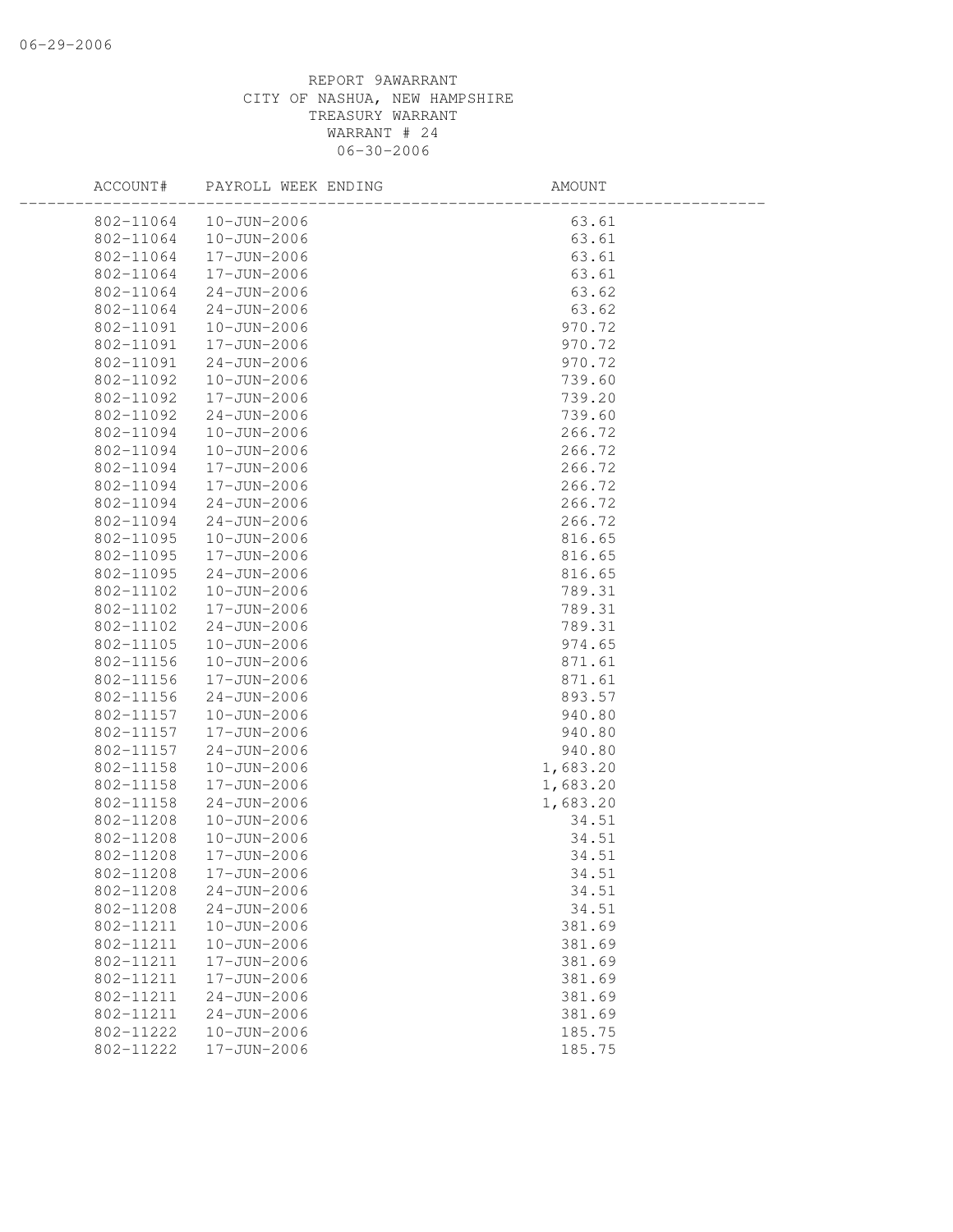| ACCOUNT#  | PAYROLL WEEK ENDING | AMOUNT    |  |
|-----------|---------------------|-----------|--|
| 802-11222 | $24 - JUN - 2006$   | 185.75    |  |
| 802-11249 | 10-JUN-2006         | 70.55     |  |
| 802-11249 | 10-JUN-2006         | 70.55     |  |
| 802-11249 | 17-JUN-2006         | 70.55     |  |
| 802-11249 | 17-JUN-2006         | 70.55     |  |
| 802-11249 | $24 - JUN - 2006$   | 70.55     |  |
| 802-11249 | $24 - JUN - 2006$   | 70.55     |  |
| 802-11260 | 10-JUN-2006         | 1,791.78  |  |
| 802-11260 | 17-JUN-2006         | 1,760.00  |  |
| 802-11260 | $24 - JUN - 2006$   | 1,760.00  |  |
| 802-11270 | 10-JUN-2006         | 944.44    |  |
| 802-11270 | 17-JUN-2006         | 944.44    |  |
| 802-11270 | $24 - JUN - 2006$   | 944.44    |  |
| 802-11330 | $10 - JUN - 2006$   | 967.44    |  |
| 802-11330 | 17-JUN-2006         | 967.45    |  |
| 802-11330 | $24 - JUN - 2006$   | 967.45    |  |
| 802-11333 | $10 - JUN - 2006$   | 948.48    |  |
| 802-11333 | 17-JUN-2006         | 948.48    |  |
| 802-11333 | $24 - JUN - 2006$   | 948.48    |  |
| 802-11435 | 10-JUN-2006         | 400.91    |  |
| 802-11435 | 10-JUN-2006         | 160.36    |  |
| 802-11435 | 17-JUN-2006         | 400.91    |  |
| 802-11435 | 17-JUN-2006         | 160.36    |  |
| 802-11435 | $24 - JUN - 2006$   | 400.91    |  |
| 802-11435 | $24 - JUN - 2006$   | 160.36    |  |
| 802-11480 | 10-JUN-2006         | 3,366.40  |  |
| 802-11480 | 17-JUN-2006         | 3,366.40  |  |
| 802-11480 | $24 - JUN - 2006$   | 3, 345.36 |  |
| 802-11513 | 10-JUN-2006         | 5,914.40  |  |
| 802-11513 | 17-JUN-2006         | 5,921.60  |  |
| 802-11513 | $24 - JUN - 2006$   | 5,924.80  |  |
| 802-11514 | $10 - JUN - 2006$   | 1,764.80  |  |
| 802-11514 | 17-JUN-2006         | 1,764.80  |  |
| 802-11514 | $24 - JUN - 2006$   | 1,764.80  |  |
| 802-11681 | 10-JUN-2006         | 277.36    |  |
| 802-11681 | $10 - JUN - 2006$   | 1,109.45  |  |
| 802-11681 | 17-JUN-2006         | 277.36    |  |
| 802-11681 | 17-JUN-2006         | 1,109.45  |  |
| 802-11681 | $24 - JUN - 2006$   | 277.36    |  |
| 802-11681 | $24 - JUN - 2006$   | 1,109.45  |  |
| 802-11693 | 10-JUN-2006         | 1,046.17  |  |
| 802-11693 | 17-JUN-2006         | 1,046.17  |  |
| 802-11693 | $24 - JUN - 2006$   | 1,046.17  |  |
| 802-11763 | $10 - JUN - 2006$   | 154.48    |  |
| 802-11763 | $10 - JUN - 2006$   | 617.91    |  |
| 802-11763 | 17-JUN-2006         | 154.48    |  |
| 802-11763 | 17-JUN-2006         | 617.91    |  |
| 802-11763 | $24 - JUN - 2006$   | 154.48    |  |
|           |                     |           |  |